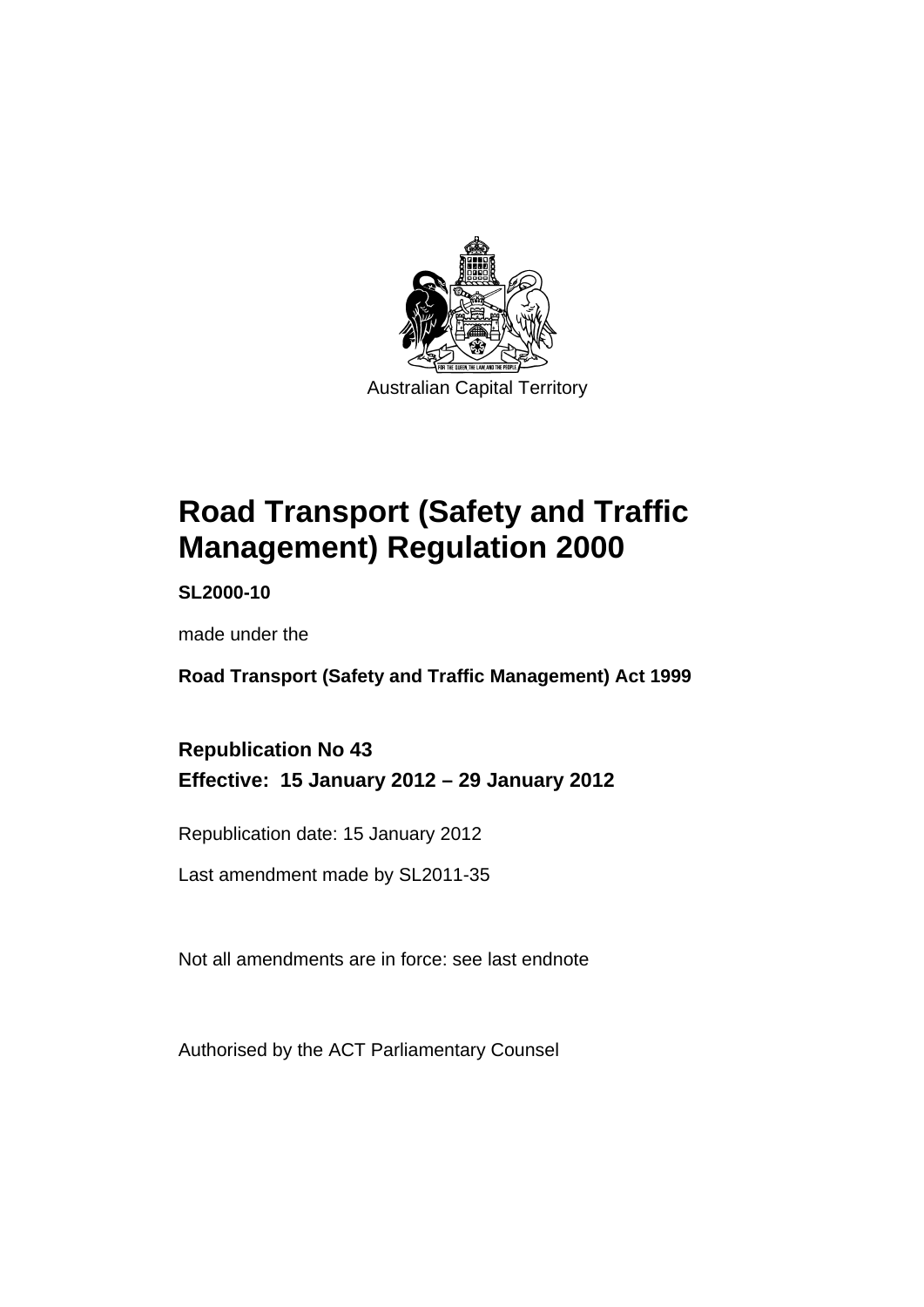### **About this republication**

### **The republished law**

This is a republication of the *Road Transport (Safety and Traffic Management) Regulation 2000*, made under the *Road Transport (Safety and Traffic Management) Act 1999* (including any amendment made under the *Legislation Act 2001*, part 11.3 (Editorial changes)) as in force on 15 January 2012*.* It also includes any amendment, repeal or expiry affecting the republished law to 15 January 2012.

The legislation history and amendment history of the republished law are set out in endnotes 3 and 4.

### **Kinds of republications**

The Parliamentary Counsel's Office prepares 2 kinds of republications of ACT laws (see the ACT legislation register at www.legislation.act.gov.au):

- authorised republications to which the *Legislation Act 2001* applies
- unauthorised republications.

The status of this republication appears on the bottom of each page.

### **Editorial changes**

The *Legislation Act 2001*, part 11.3 authorises the Parliamentary Counsel to make editorial amendments and other changes of a formal nature when preparing a law for republication. Editorial changes do not change the effect of the law, but have effect as if they had been made by an Act commencing on the republication date (see *Legislation Act 2001*, s 115 and s 117). The changes are made if the Parliamentary Counsel considers they are desirable to bring the law into line, or more closely into line, with current legislative drafting practice.

This republication includes amendments made under part 11.3 (see endnote 1).

### **Uncommenced provisions and amendments**

If a provision of the republished law has not commenced or is affected by an uncommenced amendment, the symbol  $\mathbf{U}$  appears immediately before the provision heading. The text of the uncommenced provision or amendment appears only in the last endnote.

### **Modifications**

If a provision of the republished law is affected by a current modification, the symbol  $\vert \mathbf{M} \vert$ appears immediately before the provision heading. The text of the modifying provision appears in the endnotes. For the legal status of modifications, see *Legislation Act 2001*, section 95.

### **Penalties**

At the republication date, the value of a penalty unit for an offence against this law is \$110 for an individual and \$550 for a corporation (see *Legislation Act 2001*, s 133).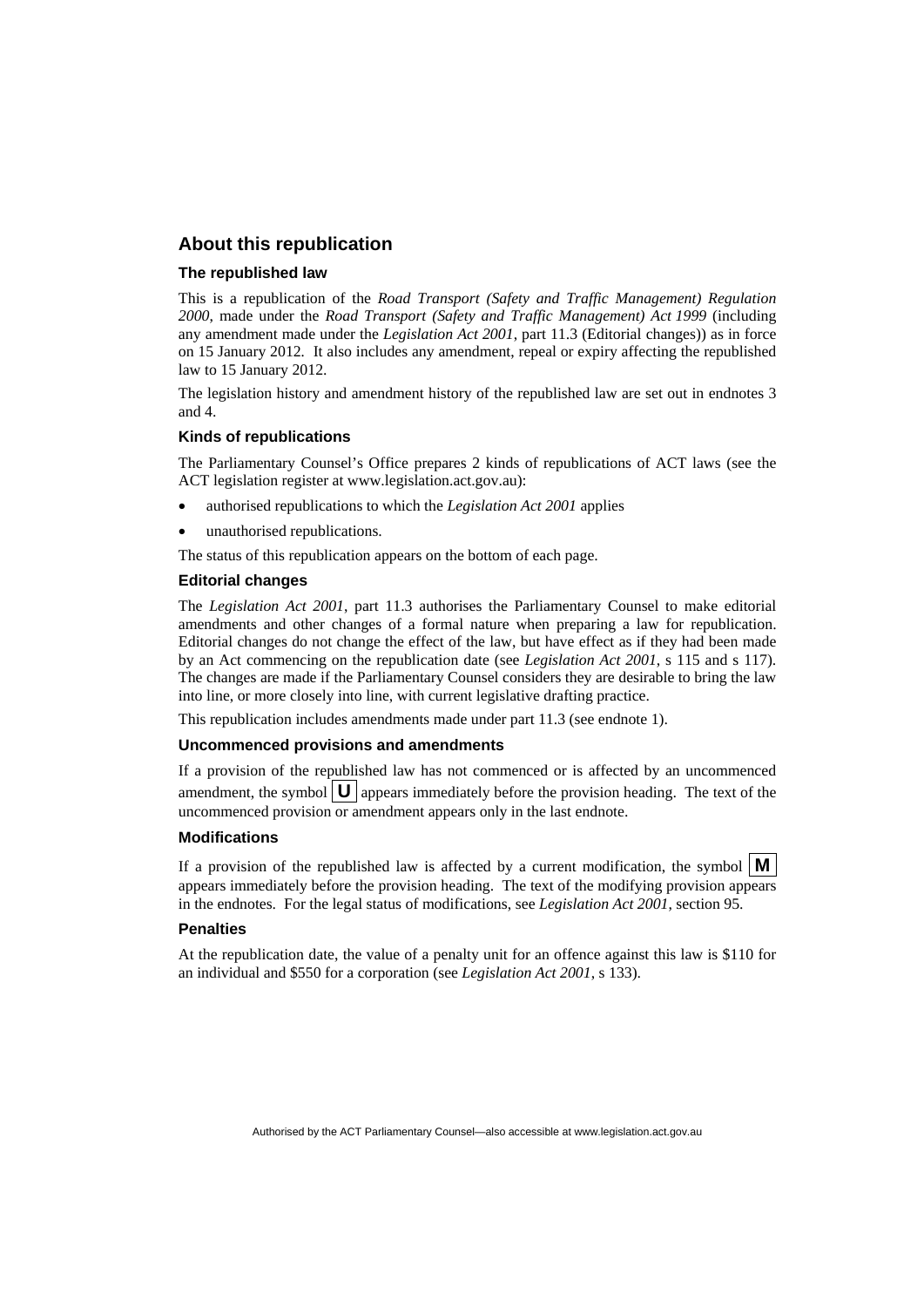

# **Road Transport (Safety and Traffic Management) Regulation 2000**

made under the

**Road Transport (Safety and Traffic Management) Act 1999** 

# **Contents**

Page

| <b>Chapter 1</b> | <b>Preliminary</b>                                                |            |
|------------------|-------------------------------------------------------------------|------------|
| 1                | Name of regulation                                                | 2          |
| 2                | Dictionary                                                        | 2          |
| 3                | Dictionary—application to Australian Road Rules                   | 2          |
| 3A               | Road includes road related area                                   | 2          |
| 3B               | Meaning of <i>park</i> and <i>stop</i>                            | 3          |
| 4                | <b>Notes</b>                                                      | 3          |
| 4A               | Offences against regulation-application of Criminal Code etc      | 3          |
| 4B               | Offences against regulation are strict liability offences         | 4          |
| R43<br>15/01/12  | Road Transport (Safety and Traffic Management)<br>Regulation 2000 | contents 1 |
|                  | Effective: 15/01/12-29/01/12                                      |            |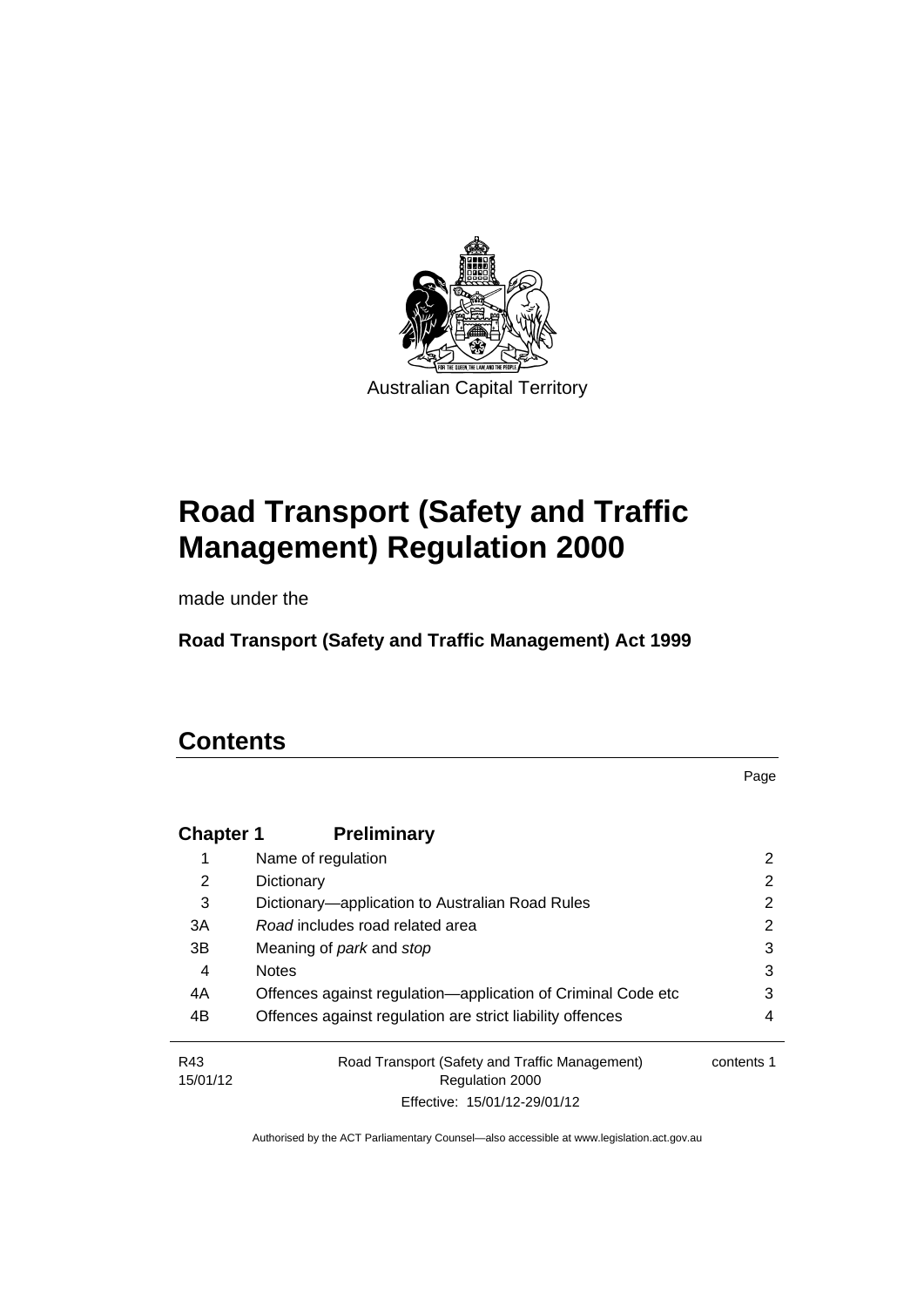| 4C               | General defence of accident or reasonable effort                                     | Page<br>4               |
|------------------|--------------------------------------------------------------------------------------|-------------------------|
| <b>Chapter 2</b> | <b>Australian Road Rules</b>                                                         |                         |
| <b>Part 2.1</b>  | <b>Incorporation into ACT law</b>                                                    |                         |
| 5                | Meaning of Australian Road Rules                                                     | 5                       |
| 6                | Incorporation of Australian Road Rules into ACT law                                  | 5                       |
| 6В               | Substitution-ARR r 300                                                               | 5                       |
| <b>Part 2.2</b>  | <b>How the Australian Road Rules are</b><br>incorporated                             |                         |
| Division 2.2.1   | General                                                                              |                         |
| 7                | References to another law of this jurisdiction etc                                   | $\overline{2}$          |
| Division 2.2.2   | Other provisions for the Australian Road Rules                                       |                         |
| 8                | ARR r 10 (2)-penalties for offences                                                  | $\overline{2}$          |
| 9                | ARR r 95—emergency stopping lane only signs                                          | 3                       |
| 10               | ARR r 104-no truck signs                                                             | 3                       |
| 11               | ARR r 151 (3) (b)-riding a motorbike or bicycle alongside more than<br>1 other rider | 3                       |
| 12               | ARR r 158 (2) (c)—other vehicles permitted to travel in bus lanes                    | 3                       |
| 13               | ARR r 179 (1) (c)—stopping in a loading zone—goods and permit<br>vehicles            | $\overline{\mathbf{4}}$ |
| 13A              | ARR r 179 (1) (c) and (2) (c)—stopping in loading zone—taxis                         | 4                       |
| 13B              | ARR r 183—stopping in a bus zone                                                     | 5                       |
| <b>13C</b>       | ARR r 195-stopping at or near a bus stop                                             | 6                       |
| 14               | ARR r 199 (2)-stopping near postbox                                                  | 6                       |
| 15               | ARR r 206 (2) (b), (c)—time extension for people with disabilities<br>permit         | 6                       |
| 16               | ARR r 207 (2) (a)-fees for parking in pay parking spaces                             | $\overline{7}$          |
| 16A              | ARR r 213 (5)-making a motor vehicle secure-exception                                | $\overline{7}$          |
| 17               | ARR r 215 (4)-lights required to be fitted to a vehicle                              | $\overline{7}$          |
| 18               | ARR r 216 (3)—towing a vehicle at night or in hazardous weather<br>conditions        | 8                       |

| contents 2 |  |  |
|------------|--|--|
|            |  |  |

2 Road Transport (Safety and Traffic Management) Regulation 2000 Effective: 15/01/12-29/01/12

R43 15/01/12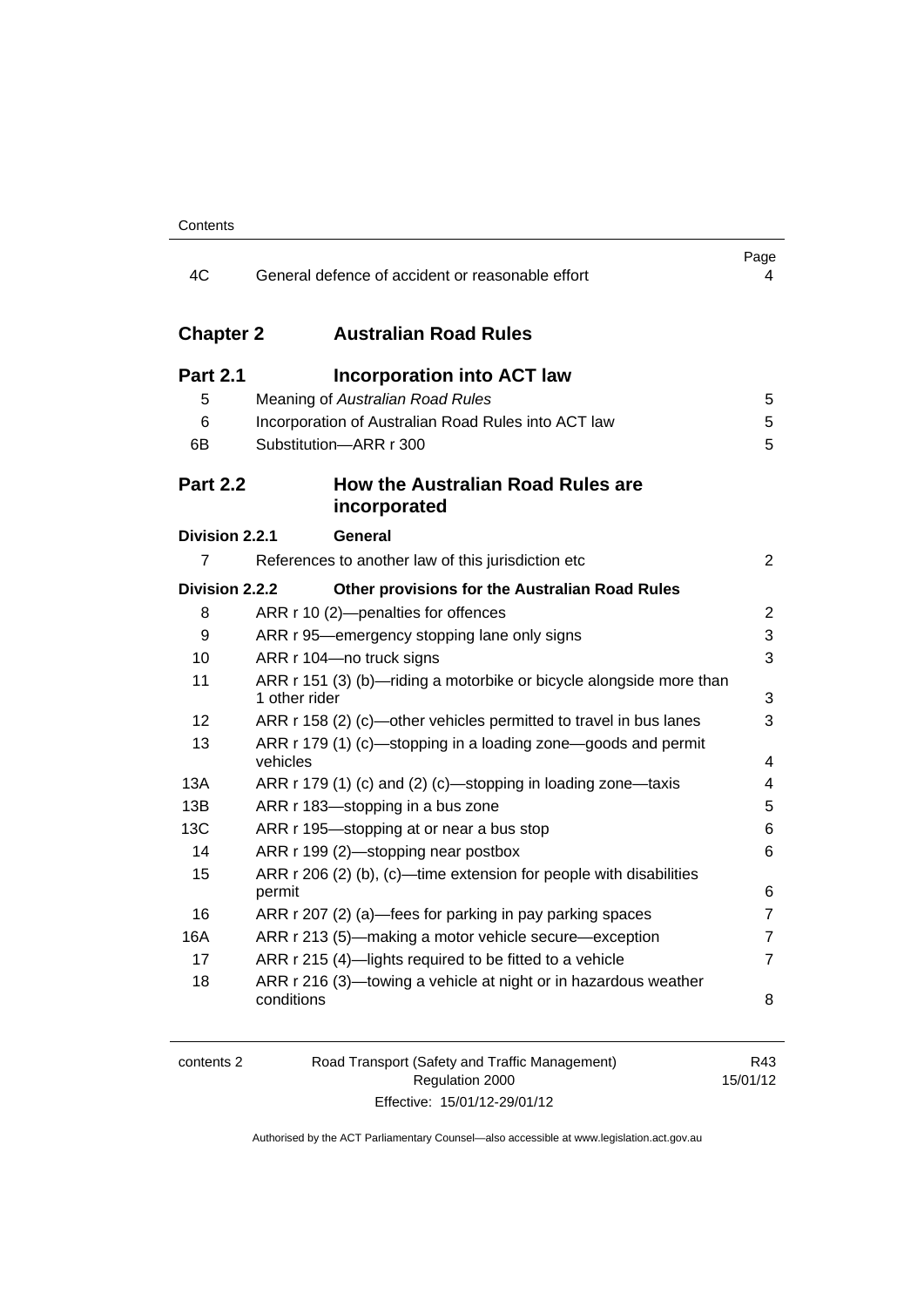| Contents |
|----------|
|----------|

|                       |                                                                        | Page |
|-----------------------|------------------------------------------------------------------------|------|
| 19                    | ARR r 220 (3)—using lights on vehicles that are stopped                | 8    |
| 20                    | ARR r 221 (f)—using hazard warning lights on buses carrying children   | 8    |
| 21                    | ARR r 222—using warning lights on buses carrying children              | 8    |
| 22                    | ARR r 225-use of radar detectors                                       | 9    |
| 22A                   | ARR r 236 (6)—hitchhiking, roadside commerce etc permitted             | 9    |
| 23                    | ARR r 244C-motorised scooters not to be used                           | 10   |
| 23A                   | ARR r 266-children travelling in interstate registered vehicles        | 10   |
| 23B                   | ARR r 266 (2B)—children travelling in goods compartments               | 10   |
| 24                    | ARR r 266 (7)-wearing of seatbelts by passengers under 16 years<br>old | 11   |
| 26                    | ARR r 270 (3)—wearing motorbike helmets                                | 12   |
| 27                    | ARR r 271 (6)-riding on motorbikes                                     | 12   |
| 27A                   | ARR r 280 (2) (a)—other vehicles to which B light rules apply          | 12   |
| 28                    | ARR r 287 (3), (4)—duties of participants in crashes                   | 13   |
| 29                    | ARR r 289 (1) (g)-driving on nature strip                              | 13   |
| 30                    | ARR r 298-driving with a person in or on trailer                       | 14   |
| 31                    | ARR r 310 (3), (4)-exemption for road workers etc                      | 15   |
| 32                    | ARR r 313-postal workers                                               | 16   |
| 33                    | ARR dict-definitions for dictionary                                    | 16   |
| <b>Part 2.3</b>       | <b>Additional ACT road rules</b>                                       |      |
| Division 2.3.1        | Noise and other nuisances                                              |      |
| 37                    | Making unnecessary engine noise                                        | 19   |
| 38                    | Emission of waste oil or grease                                        | 19   |
| <b>Division 2.3.2</b> | Driver and passenger safety                                            |      |
| 39                    | Safety of persons on trailers                                          | 20   |
| 40                    | Passengers in sidecars to be seated                                    | 21   |
| Division 2.3.3        | <b>Trailers and towing</b>                                             |      |
| 41                    | Number of vehicles that may be drawn                                   | 22   |
| 42                    | Towing by vehicles under 4.5t                                          | 23   |
| <b>Division 2.3.4</b> | <b>Lights on vehicles</b>                                              |      |
| 43                    | Lights on motor vehicles generally                                     | 25   |
|                       |                                                                        |      |

| R43      | Road Transport (Safety and Traffic Management) | contents 3 |
|----------|------------------------------------------------|------------|
| 15/01/12 | Regulation 2000                                |            |
|          | Effective: 15/01/12-29/01/12                   |            |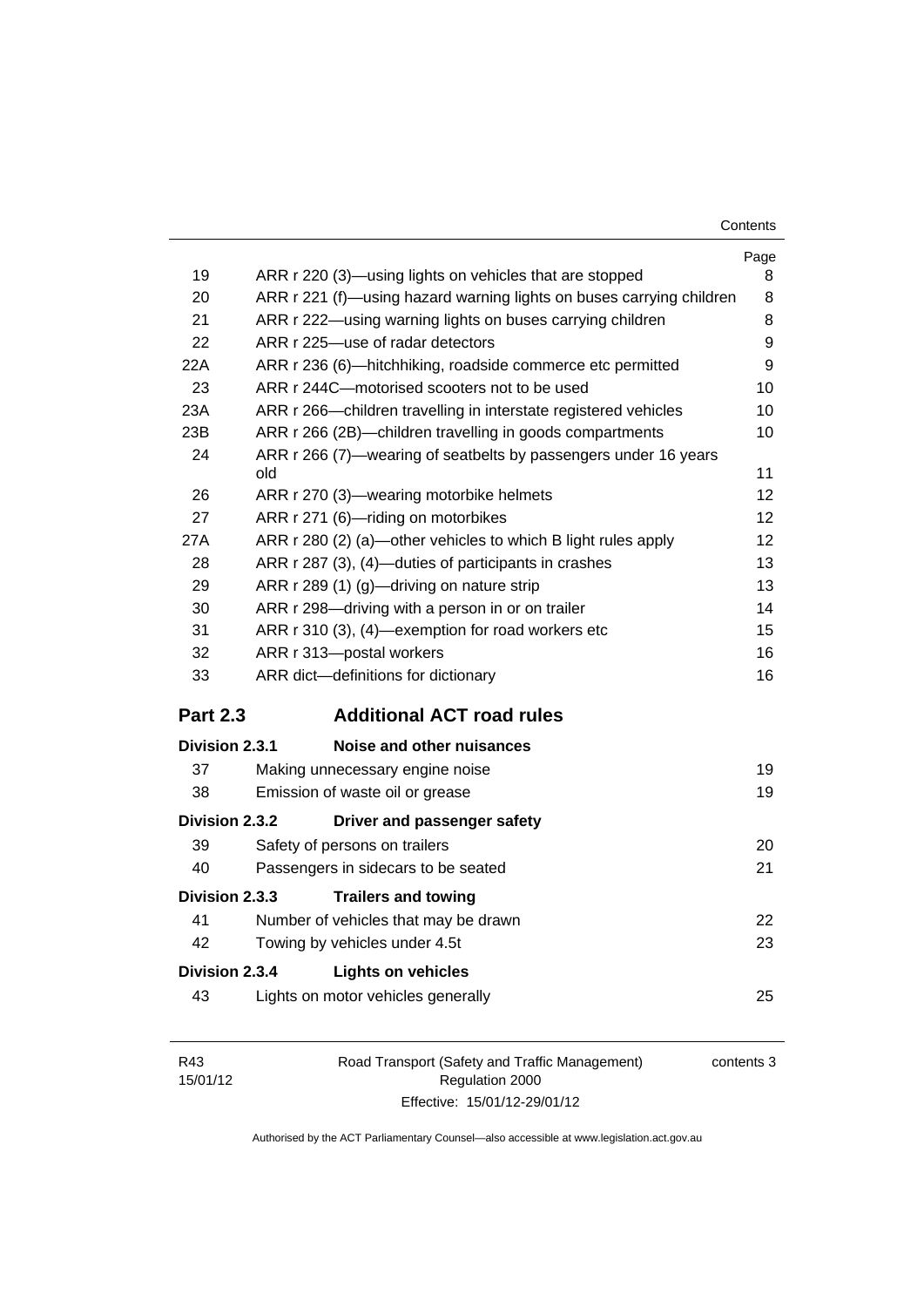### **Contents**

|                 |                                                                                                         | Page            |
|-----------------|---------------------------------------------------------------------------------------------------------|-----------------|
| Division 2.3.5  | <b>Metered parking</b>                                                                                  |                 |
| 44              | Metered parking-parking in spaces                                                                       | 26              |
| 44A             | Metered parking-parking fees                                                                            | 27              |
| 44B             | Metered parking-maximum length of stay                                                                  | 27              |
| 45              | Metered parking-exceptions to s 44A and s 44B                                                           | 28              |
| 46              | Temporary closure of metered parking spaces                                                             | 29              |
| 47              | Misuse of parking meters                                                                                | 29              |
| 48              | Interfering with parking meters etc                                                                     | 30              |
| Division 2.3.6  | <b>Ticket parking</b>                                                                                   |                 |
| 49              | Ticket parking-parking in spaces                                                                        | 30              |
| 49A             | Ticket parking-display of tickets                                                                       | 30              |
| 49B             | Ticket parking-maximum length of stay                                                                   | 33              |
| 50              | Ticket parking-exceptions to s 49A and s 49B                                                            | 33              |
| 51              | Temporary closure of ticket parking spaces and areas                                                    | 34              |
| 52              | Use of false or damaged parking tickets etc                                                             | 35              |
| 53              | Misuse of parking ticket machines                                                                       | 36              |
| 54              | Interfering with parking ticket machines etc                                                            | 36              |
| 55              | Interfering with parking tickets                                                                        | 36              |
| Division 2.3.7  | Other ACT road rules about stopping and parking                                                         |                 |
| 56              | Unauthorised use of parking permits and mobility parking scheme<br>authorities                          | 37              |
| 56A             | Interfering with parking permits and mobility parking scheme<br>authorities                             | 37              |
| 57A             | Stopping public buses in bus zones and at bus stops                                                     | 38              |
| 58              | Stopping in an emergency etc or to comply with another law                                              | 39              |
| Division 2.3.8  | <b>Other ACT road rules</b>                                                                             |                 |
| 60              | Interrupting funeral processions etc                                                                    | 40              |
| 61              | Driving on roads closed to traffic                                                                      | 40              |
| 62              | Use of wheeled recreational devices and wheeled toys on roads                                           | 41              |
| <b>Part 2.4</b> | <b>Other provisions</b>                                                                                 |                 |
| 63              | Devices that are prescribed traffic control devices—Act, dict, def<br>prescribed traffic control device | 42              |
| contents 4      | Road Transport (Safety and Traffic Management)<br>Regulation 2000                                       | R43<br>15/01/12 |

Effective: 15/01/12-29/01/12

15/01/12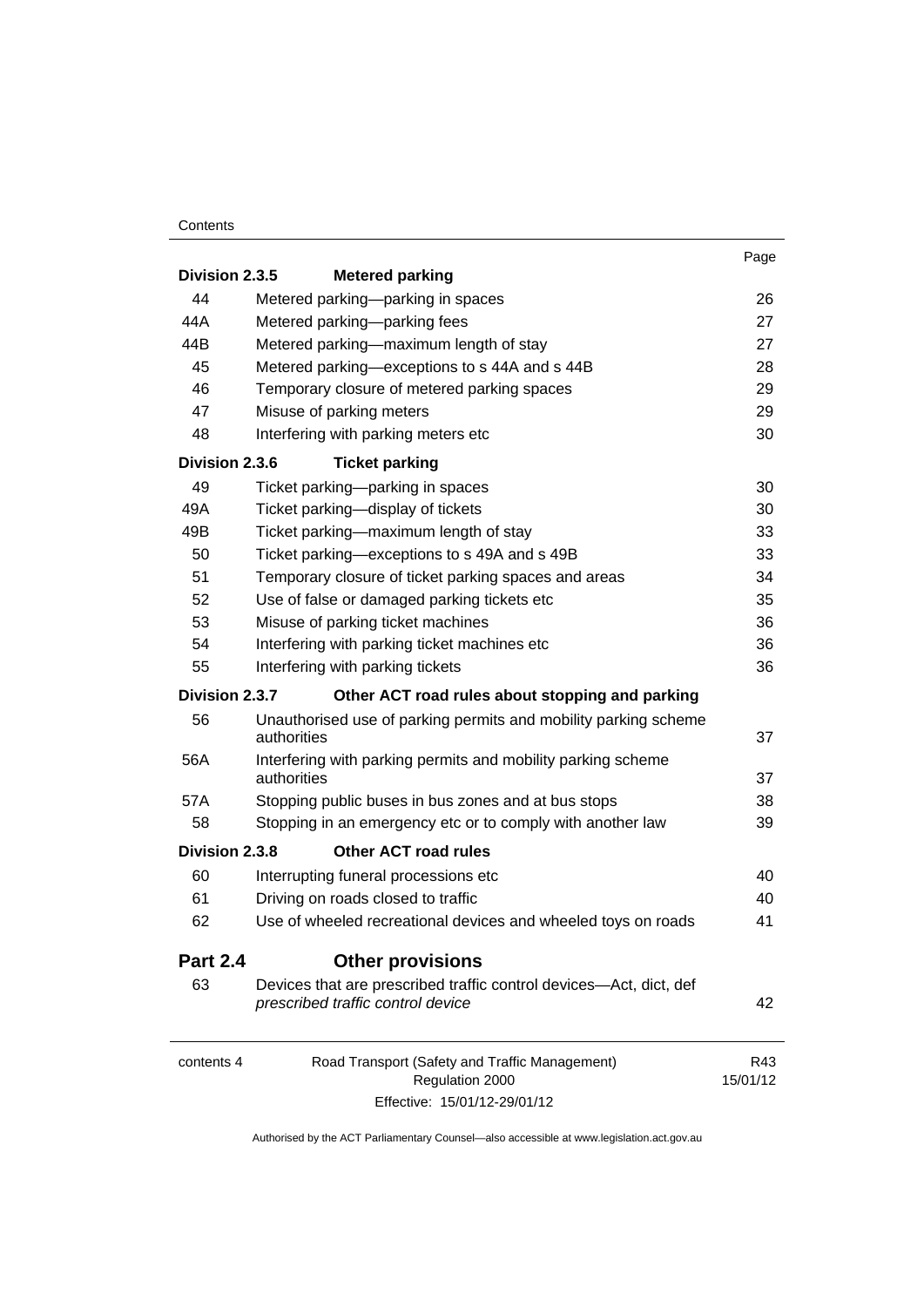|    |                                                                                           | Contents |
|----|-------------------------------------------------------------------------------------------|----------|
|    |                                                                                           | Page     |
| 64 | Preventing prescribed traffic control devices being clearly visible                       | 42       |
| 65 | Use of do not overtake turning vehicle sign                                               | 43       |
| 66 | Approvals etc by road transport authority                                                 | 43       |
| 67 | Exemption from requirement about riding on motorbikes                                     | 44       |
| 68 | Defence of complying with direction of police officer or authorised                       |          |
|    | person                                                                                    | 44       |
| 69 | Exemption for driver of police vehicles                                                   | 44       |
| 70 | Exemption for driver of emergency vehicles                                                | 45       |
| 71 | Stopping and parking exemption for police and emergency vehicles<br>and authorised people | 45       |

**[Chapter 3](#page-64-0) Parking**

| <b>Part 3.1</b> | <b>Parking schemes</b>                                     |    |
|-----------------|------------------------------------------------------------|----|
| Division 3.1.1  | <b>Metered parking schemes</b>                             |    |
| 72              | Metered parking schemes                                    | 46 |
| 73              | Metered parking areas                                      | 46 |
| 74              | Parking meters                                             | 46 |
| 75              | Metered parking spaces                                     | 47 |
| Division 3.1.2  | <b>Ticket parking schemes</b>                              |    |
| 75A             | Parking authorities                                        | 47 |
| 75B             | Parking authority guidelines                               | 47 |
| 76              | Ticket parking schemes—road transport authority            | 48 |
| 76A             | Ticket parking schemes—parking authorities                 | 48 |
| 77              | Ticket parking areas                                       | 49 |
| 78              | Ticket parking spaces                                      | 49 |
| 79              | <b>Ticket machines</b>                                     | 49 |
| 80              | Parking tickets                                            | 49 |
| 81              | Duration of parking tickets                                | 50 |
| Division 3.1.3  | <b>Heavy vehicle parking</b>                               |    |
| 82              | Definitions-div 3.1.3                                      | 50 |
| 83              | References in div 3.1.3 to land adjoining residential land | 51 |

| R43      | Road Transport (Safety and Traffic Management) | contents 5 |
|----------|------------------------------------------------|------------|
| 15/01/12 | Regulation 2000                                |            |
|          | Effective: 15/01/12-29/01/12                   |            |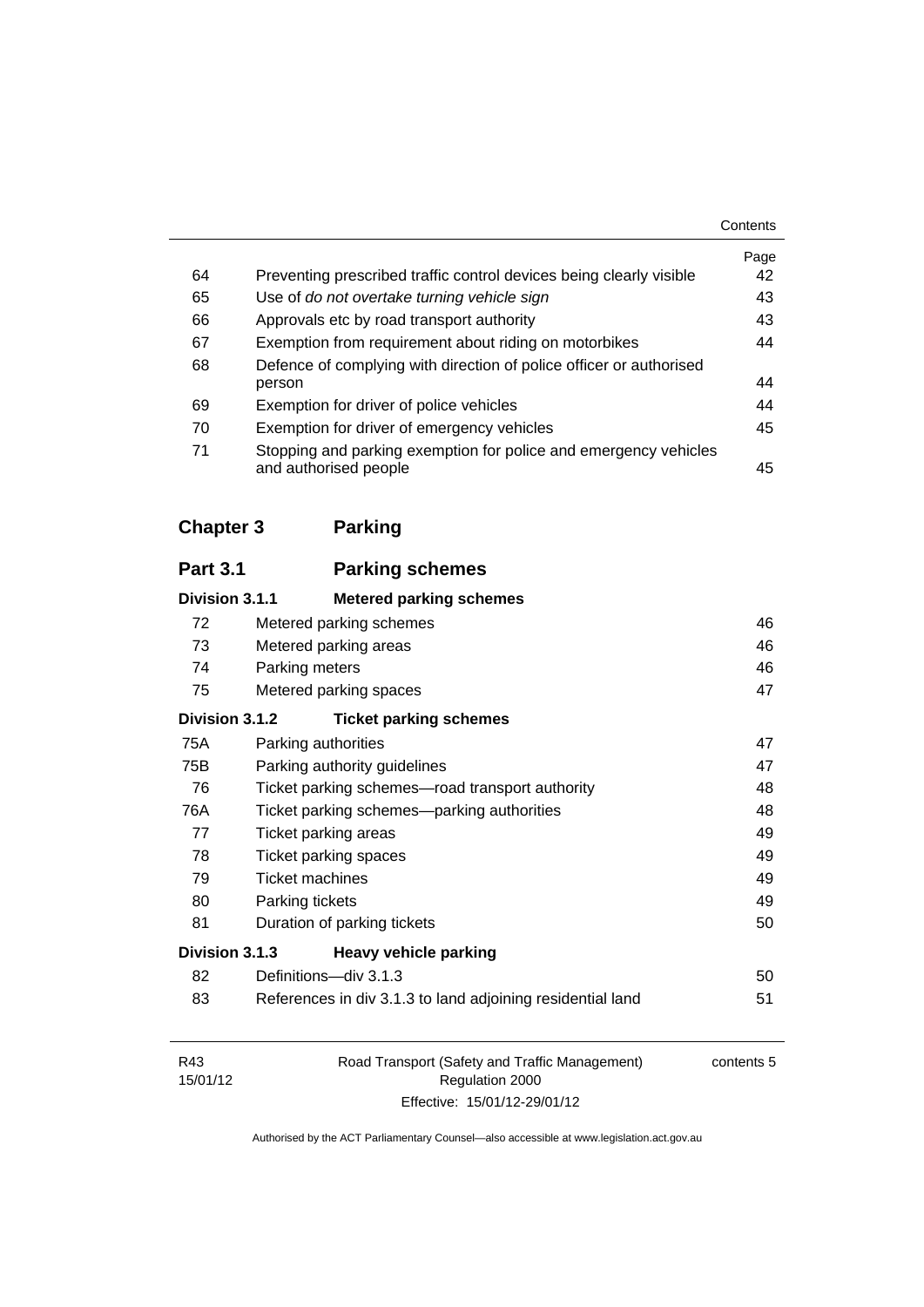### **Contents**

| 84              | Vehicle parked partly on residential land                                        | Page<br>51 |
|-----------------|----------------------------------------------------------------------------------|------------|
| 85              | Parking of certain vehicles on residential land prohibited                       | 51         |
| 85A             | No more than 1 heavy vehicle on residential land                                 | 52         |
| 85B             | Heavy vehicles to be parked away from residential land boundaries                | 52         |
| 86              | Parking of certain vehicles on land adjoining residential land prohibited        | 53         |
| 87              | Parking of certain commercial vehicles on land with multi-unit housing           | 53         |
| 87A             | No offence if reasonable necessity etc                                           | 54         |
| 87B             | Heavy vehicle refrigeration units not to be operated on residential land         | 54         |
| 87C             | Prohibition on night operation of heavy vehicle                                  | 55         |
| 88              | Daily infringement                                                               | 55         |
| Division 3.1.3A | Heavy vehicle parking-enforcement                                                |            |
| 89              | Meaning of occupier-div 3.1.3A                                                   | 56         |
| 90              | Power to enter premises                                                          | 56         |
| 91              | Production of identity card                                                      | 57         |
| 92              | Consent to entry                                                                 | 57         |
| 93              | General powers on entry to premises                                              | 58         |
| 94              | Damage etc to be minimised                                                       | 59         |
| 95              | Compensation for exercise of enforcement powers                                  | 59         |
| Division 3.1.4  | <b>Miscellaneous</b>                                                             |            |
| 97A             | Other powers to provide pay parking                                              | 60         |
| 98              | Overlapping schemes                                                              | 60         |
| 98A             | Income from ticket parking scheme                                                | 60         |
| 98B             | Costs of ticket parking scheme                                                   | 61         |
| 99              | Trailers not separately chargeable                                               | 61         |
| <b>Part 3.2</b> | Parking permits and mobility parking scheme<br>authorities                       |            |
| 100             | Parking permits                                                                  | 62         |
| 101             | Mobility parking scheme authorities                                              | 63         |
| 101A            | Parking permits and mobility parking scheme authorities—cancellation             | 64         |
| 101B            | Parking permits and mobility parking scheme authorities-return when<br>cancelled | 64         |

6 Road Transport (Safety and Traffic Management) Regulation 2000 Effective: 15/01/12-29/01/12

R43 15/01/12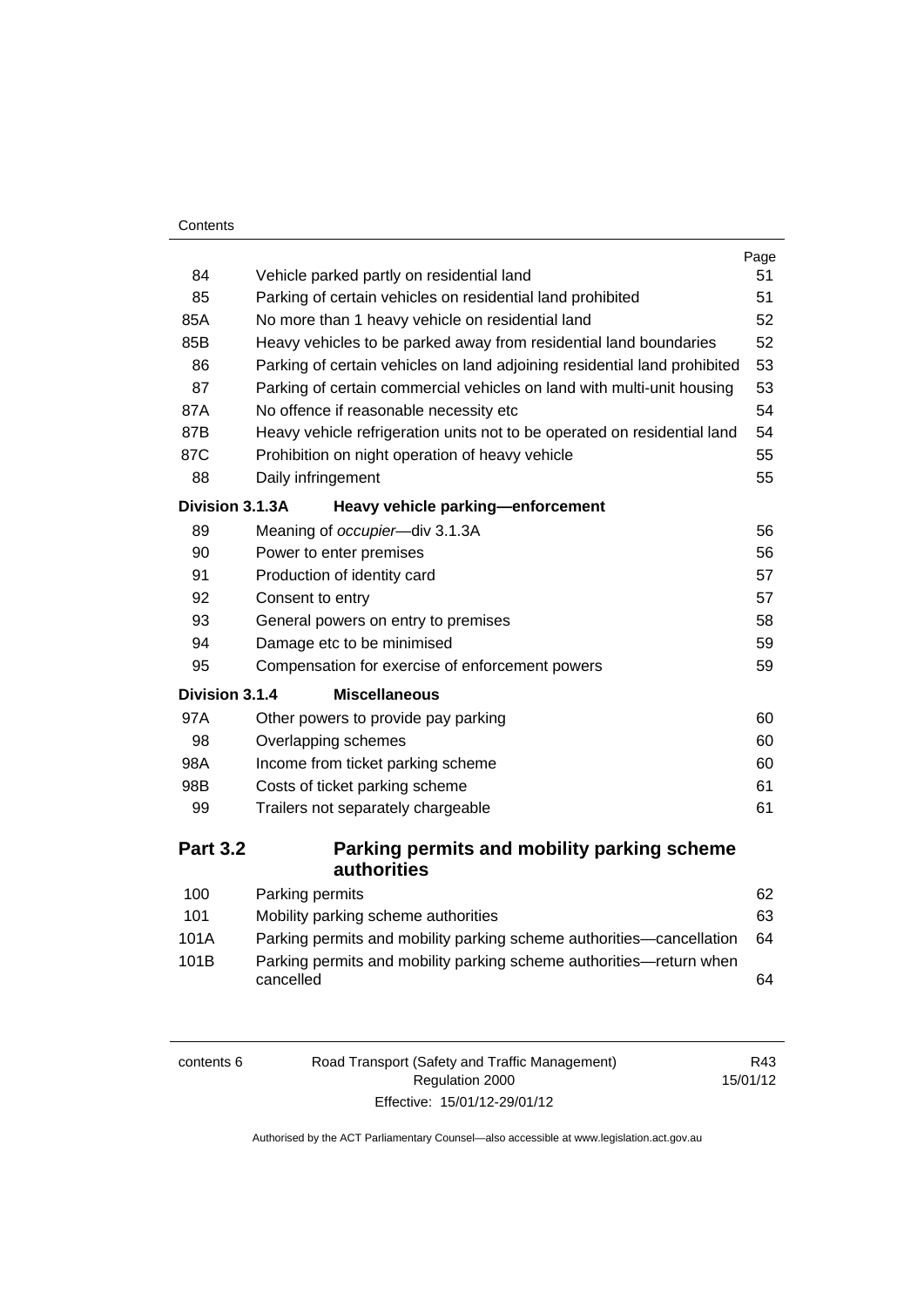|                  |                                                                                                                                         | Contents |
|------------------|-----------------------------------------------------------------------------------------------------------------------------------------|----------|
|                  |                                                                                                                                         | Page     |
| <b>Part 3.3</b>  | <b>Parking-other provisions</b>                                                                                                         |          |
| 101C             | Marking tyres by parking inspectors                                                                                                     | 66       |
| <b>Chapter 4</b> | <b>Traffic offence detection devices</b>                                                                                                |          |
| 102              | Definitions-ch 4                                                                                                                        | 67       |
| 103              | Approved traffic offence detection devices                                                                                              | 69       |
| 103A             | Approval of police vehicle speedometers                                                                                                 | 69       |
| 103B             | Average speed detection systems—Act, s 22AA, s 23B and s 24 (2)                                                                         | 70       |
| 104              | Major testing of laser speed measuring devices                                                                                          | 71       |
| 104A             | Major testing of other traffic offence detection devices                                                                                | 72       |
| 104B             | Certification and sealing of traffic offence detection devices                                                                          | 75       |
| 105              | Use of certain digital camera detection devices                                                                                         | 75       |
| 105A             | Use of certain laser speed measuring devices                                                                                            | 76       |
| 105B             | Use of certain radar speed measuring devices                                                                                            | 77       |
| 106              | Approved people-testing and sealing                                                                                                     | 78       |
| 107              | Approved people-use                                                                                                                     | 79       |
| 107A             | Recording of camera detection device image files-Act, s 23 (2) (c) (ii)                                                                 | 79       |
| 107B             | Verification of camera detection device image files-Act,<br>s 23 (2) (c) (iii)                                                          | 80       |
| 108              | Meaning of codes etc on image taken by approved camera detection<br>device or approved average speed detection system—Act, s 24 (2) (a) | 81       |
| <b>Chapter 5</b> | <b>Miscellaneous</b>                                                                                                                    |          |
| 109              | Additional powers of police                                                                                                             | 86       |
| 110              | Prohibition on car minding                                                                                                              | 86       |
| 111              | Removal of unattended vehicles—Act, s 32 (1) (c)                                                                                        | 87       |
| 112              | Disposal of impounded vehicles-Act, s 10K                                                                                               | 87       |
| 112A             | Disposal of forfeited vehicles-Act, s 10K                                                                                               | 88       |
| 113              | Responsible person to inspect driver licence                                                                                            | 89       |
| 114              | Responsible person's consent                                                                                                            | 89       |
|                  |                                                                                                                                         |          |

| 115 | Standards for safe carriage of loads—Act, s 14 (2) | 89 |
|-----|----------------------------------------------------|----|
|-----|----------------------------------------------------|----|

| R43                         | Road Transport (Safety and Traffic Management) | contents 7 |
|-----------------------------|------------------------------------------------|------------|
| 15/01/12<br>Regulation 2000 |                                                |            |
|                             | Effective: 15/01/12-29/01/12                   |            |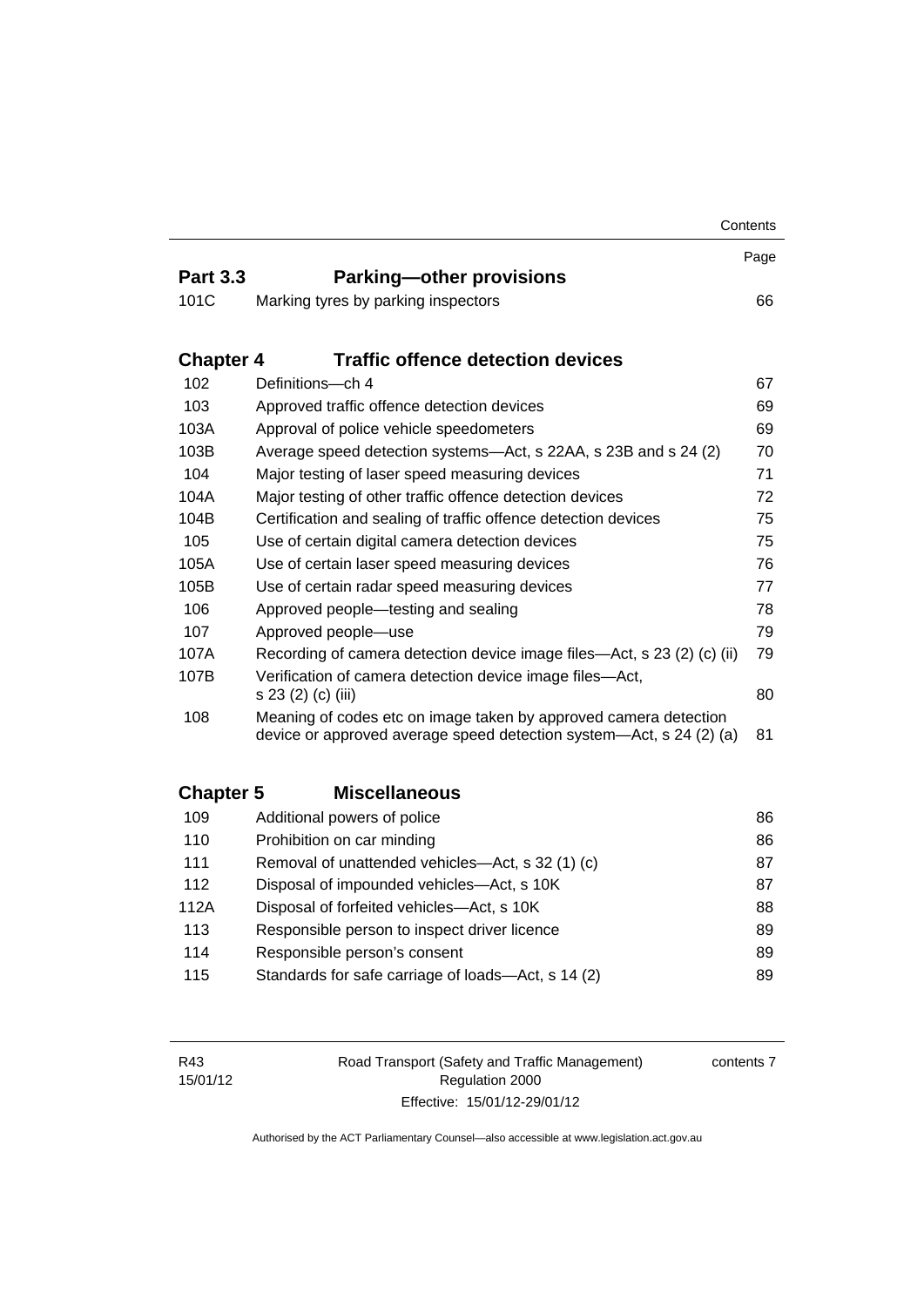### **Contents**

| <b>Schedule 1</b> | <b>Meaning of location codes on images</b> | Page<br>90 |
|-------------------|--------------------------------------------|------------|
|                   |                                            |            |
| <b>Part 1.1</b>   | <b>Digital camera detection devices</b>    | 90         |
| <b>Part 1.2</b>   | <b>Fixed camera detection devices</b>      | 99         |
| <b>Part 1.3</b>   | Average speed detection system             | 101        |
|                   |                                            |            |

## **Dictionary** [102](#page-120-0)

### **[Endnotes](#page-131-0)**

|   | About the endnotes     | 112 |
|---|------------------------|-----|
| 2 | Abbreviation key       | 112 |
| 3 | Legislation history    | 113 |
| 4 | Amendment history      | 121 |
| 5 | Earlier republications | 138 |
| 6 | Uncommenced amendments | 140 |

contents 8 Road Transport (Safety and Traffic Management) Regulation 2000 Effective: 15/01/12-29/01/12

R43 15/01/12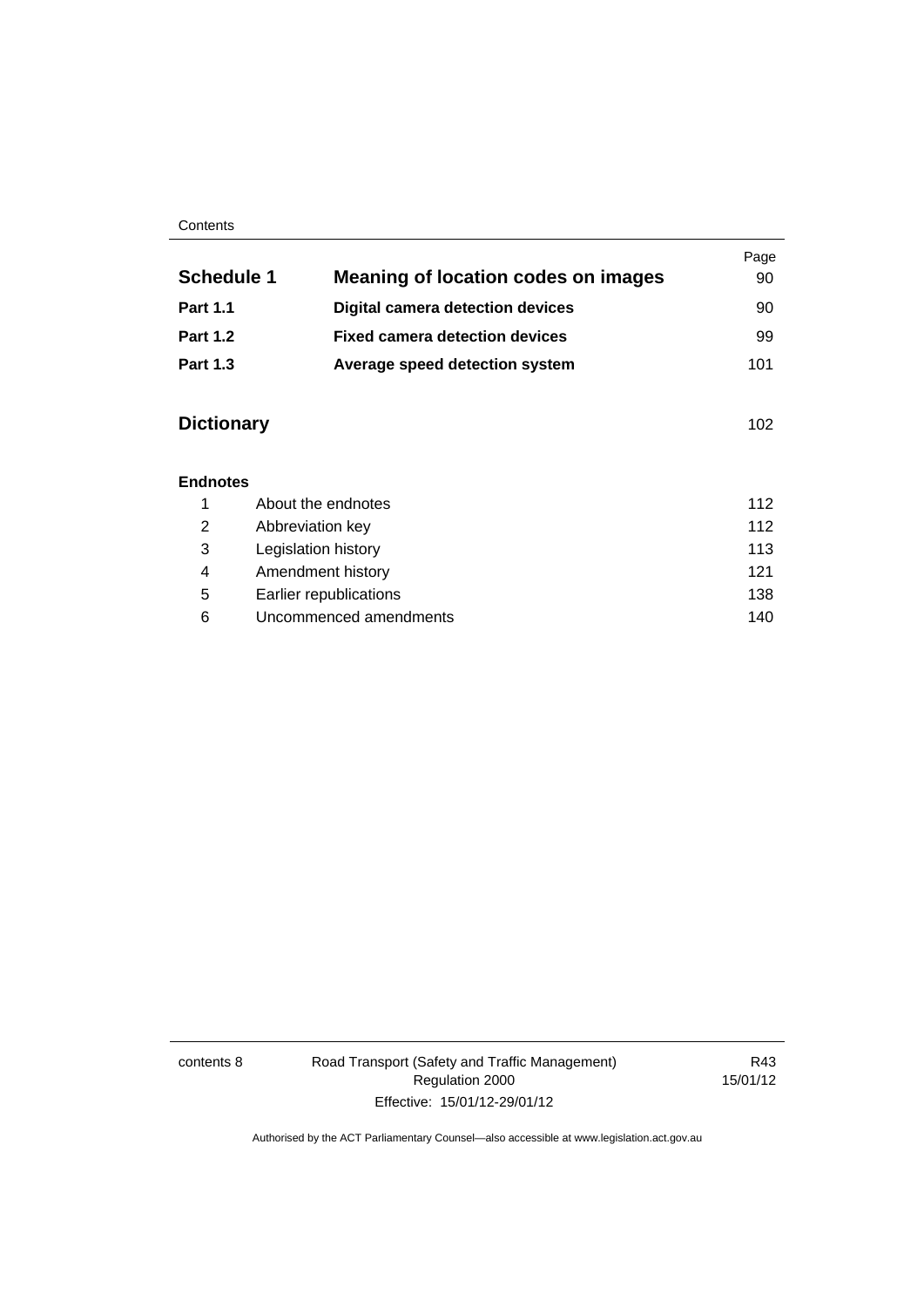

# **Road Transport (Safety and Traffic Management) Regulation 2000**

made under the

**Road Transport (Safety and Traffic Management) Act 1999** 

R43 15/01/12

Ī

Road Transport (Safety and Traffic Management) Regulation 2000 Effective: 15/01/12-29/01/12

page 1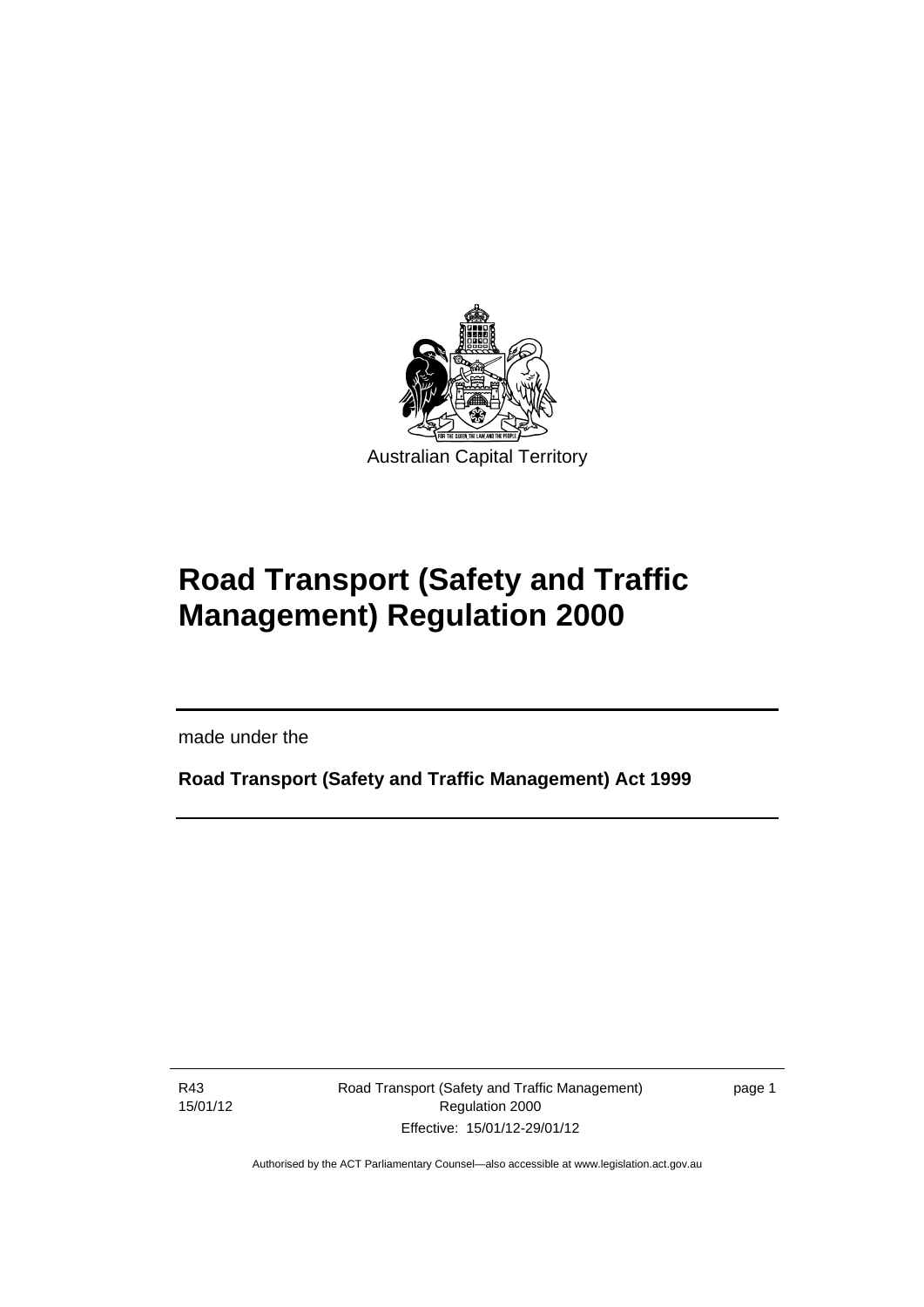Section 1

# <span id="page-11-0"></span>**Chapter 1 Preliminary**

### <span id="page-11-1"></span>**1 Name of regulation**

This regulation is the *Road Transport (Safety and Traffic Management) Regulation 2000*.

### <span id="page-11-2"></span>**2 Dictionary**

The dictionary at the end of this regulation is part of the regulation.

*Note 1* The dictionary at the end of this regulation defines certain terms used in this regulation, and includes references (*signpost definitions*) to other terms defined elsewhere.

> For example, the signpost definition '*semitrailer*—see the *Road Transport (Vehicle Registration) Regulation 2000*, dictionary.' means that the term 'semitrailer' is defined in that dictionary and the definition applies to this regulation.

*Note* 2 A definition in the dictionary (including a signpost definition) applies to the entire regulation unless the definition, or another provision of the regulation, provides otherwise or the contrary intention otherwise appears (see Legislation Act, s 155 and s 156 (1)).

### <span id="page-11-3"></span>**3 Dictionary—application to Australian Road Rules**

The definitions in the dictionary do not apply to the Australian Road Rules unless this regulation provides otherwise.

*Note* See div 2.2.1, note 2 for the relevant provisions of this regulation.

### <span id="page-11-4"></span>**3A** *Road* **includes road related area**

In this regulation:

*road* includes a road related area.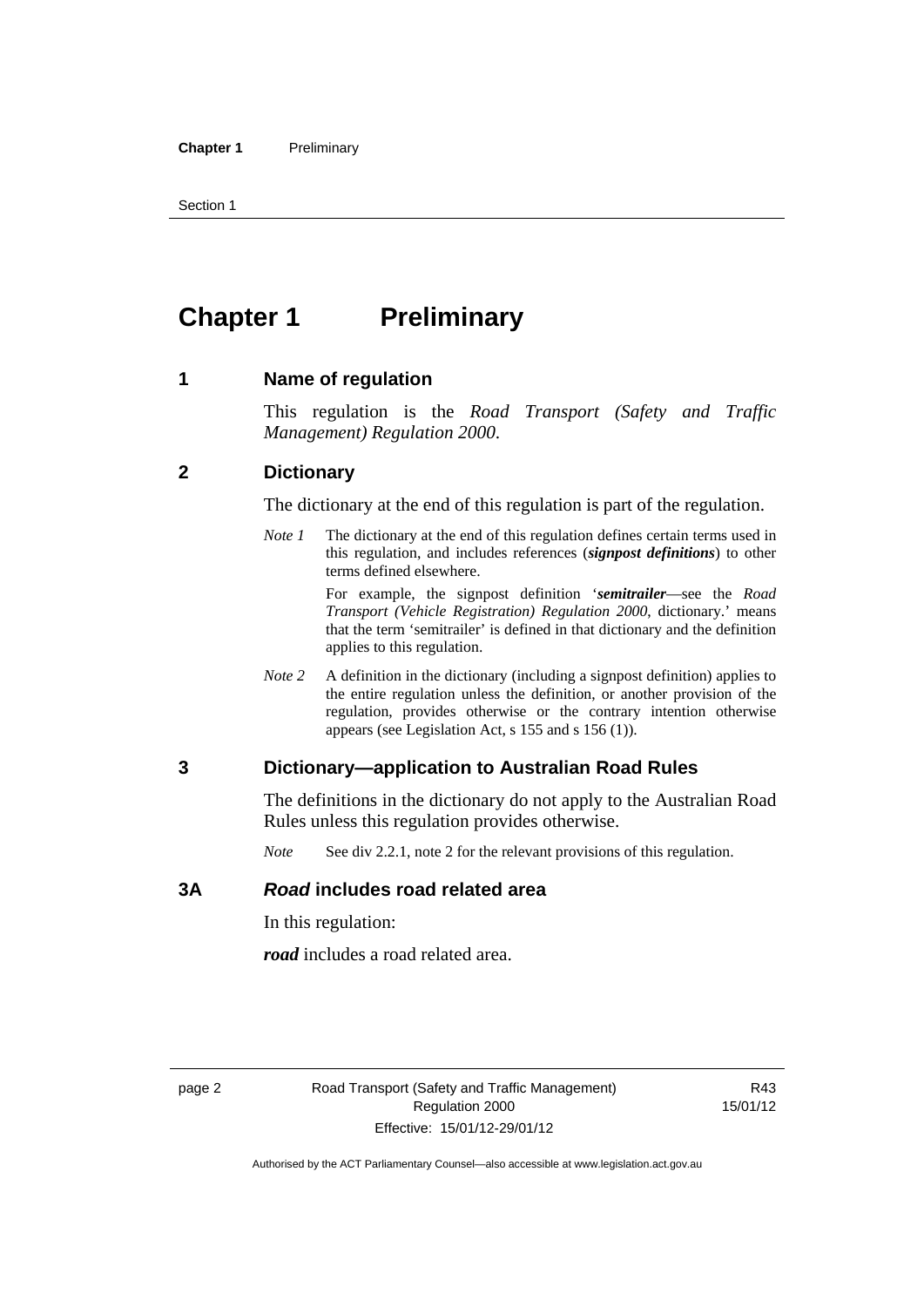### <span id="page-12-0"></span>**3B Meaning of** *park* **and** *stop*

In this regulation:

*park*, in relation to a driver, includes stop and allow the driver's vehicle to stay (whether or not the driver leaves the vehicle).

*stop*, for a driver, includes park, but does not include stop to reverse the driver's vehicle into a parking bay or other parking space.

### <span id="page-12-1"></span>**4 Notes**

A note in this regulation is explanatory and is not part of this regulation.

*Note* See the Legislation Act, s 127 (1), (4) and (5) for the legal status of notes.

### <span id="page-12-2"></span>**4A Offences against regulation—application of Criminal Code etc**

Other legislation applies in relation to offences against this regulation (including the Australian Road Rules).

*Note 1 Criminal Code*

The Criminal Code, ch 2 applies to an offence against this regulation (see Code, pt 2.1).

The chapter sets out the general principles of criminal responsibility (including burdens of proof and general defences), and defines terms used for offences to which the Code applies (eg *conduct*, *intention*, *recklessness* and *strict liability*).

*Note 2 Penalty units* 

The Legislation Act, s 133 deals with the meaning of offence penalties that are expressed in penalty units.

*Note 3* The Australian Road Rules are to be read with, and as if they formed part of, this regulation (see s 6).

R43 15/01/12 page 3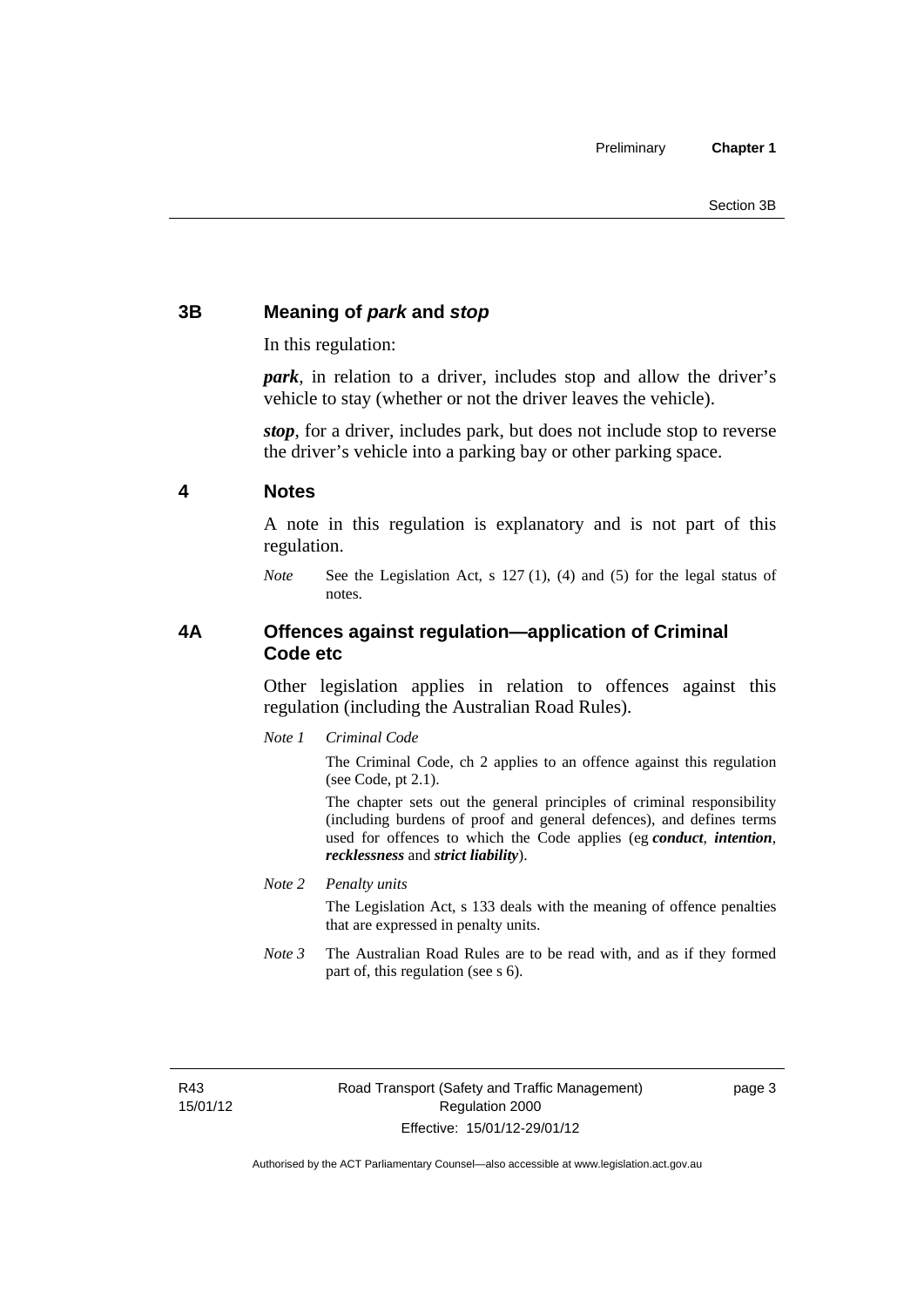### **Chapter 1** Preliminary

Section 4B

### <span id="page-13-0"></span>**4B Offences against regulation are strict liability offences**

An offence against this regulation (including the Australian Road Rules) is a strict liability offence.

### <span id="page-13-1"></span>**4C General defence of accident or reasonable effort**

Without limiting any other defence, it is a defence to an offence against this regulation (including the Australian Road Rules) if the defendant proves that the offence—

- (a) was the result of an accident; or
- (b) could not have been avoided by any reasonable efforts by the defendant.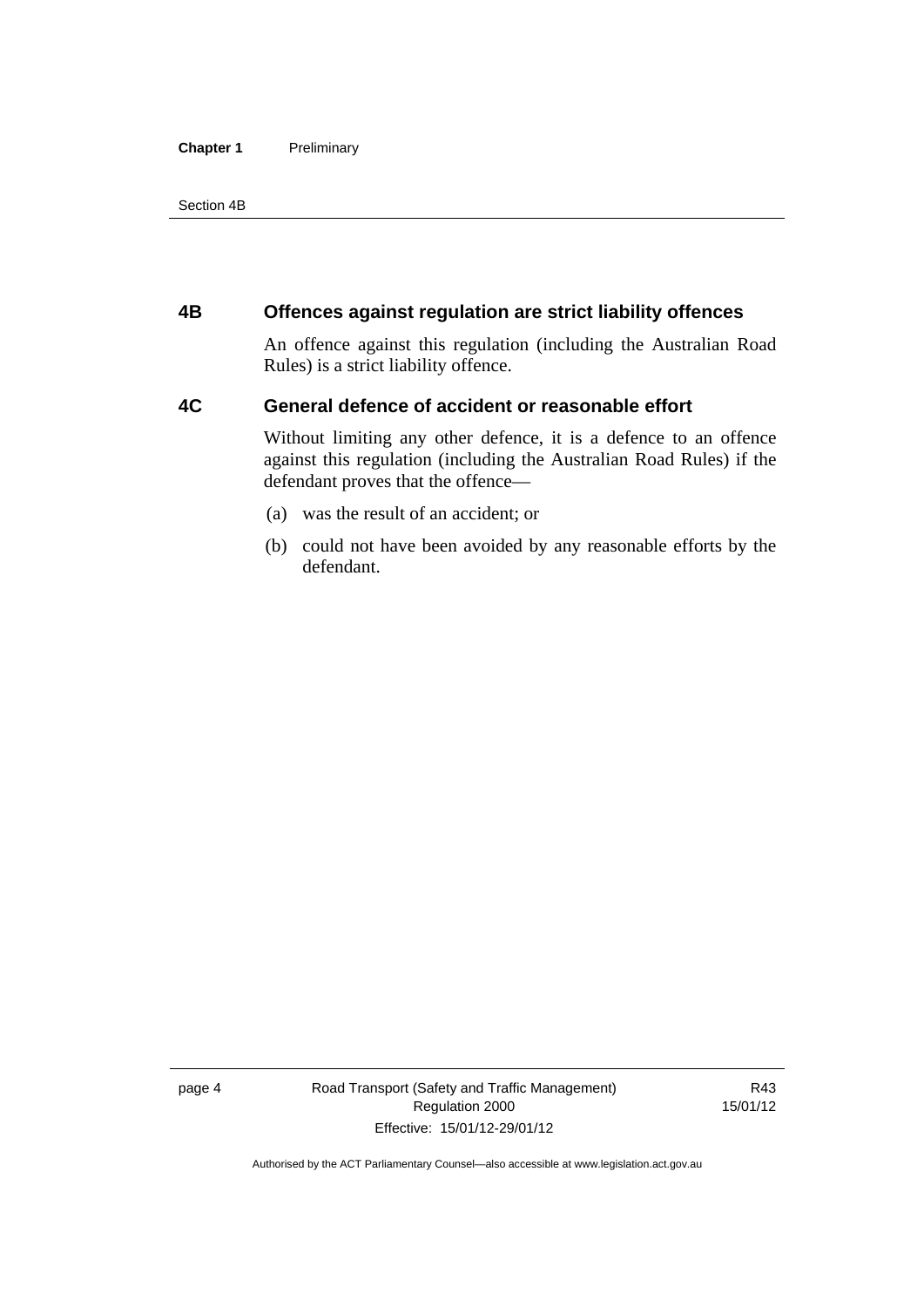# <span id="page-14-0"></span>**Chapter 2 Australian Road Rules**

## <span id="page-14-1"></span>**Part 2.1 Incorporation into ACT law**

### <span id="page-14-2"></span>**5 Meaning of** *Australian Road Rules*

In this regulation:

*Australian Road Rules* means that part of the publication known as the Australian Road Rules, ISBN 0 7240 8874 1 published by the National Transport Commission in February 2008 that consists of the rules approved by the Australian Transport Council under the *National Transport Commission Act 2003* (Cwlth).

*Note* The Australian Road Rules are accessible at www.legislation.act.gov.au.

### <span id="page-14-3"></span>**6 Incorporation of Australian Road Rules into ACT law**

- (1) The Australian Road Rules (other than rule 2) are to be read with, and as if they formed part of, this regulation.
- (2) Subsection (1) has effect subject to this regulation.

### <span id="page-14-4"></span>**6B Substitution—ARR r 300**

The Australian Road Rules are to be read as if rule 300 read as follows:

### **'300 Use of mobile phones**

- (1) The driver of a vehicle must not use a mobile phone while the vehicle is moving, or is stationary but not parked, unless:
	- (a) the phone is being used to make or receive a phone call (other than a text message, video message, email or similar communication) and the body of the phone:

page 5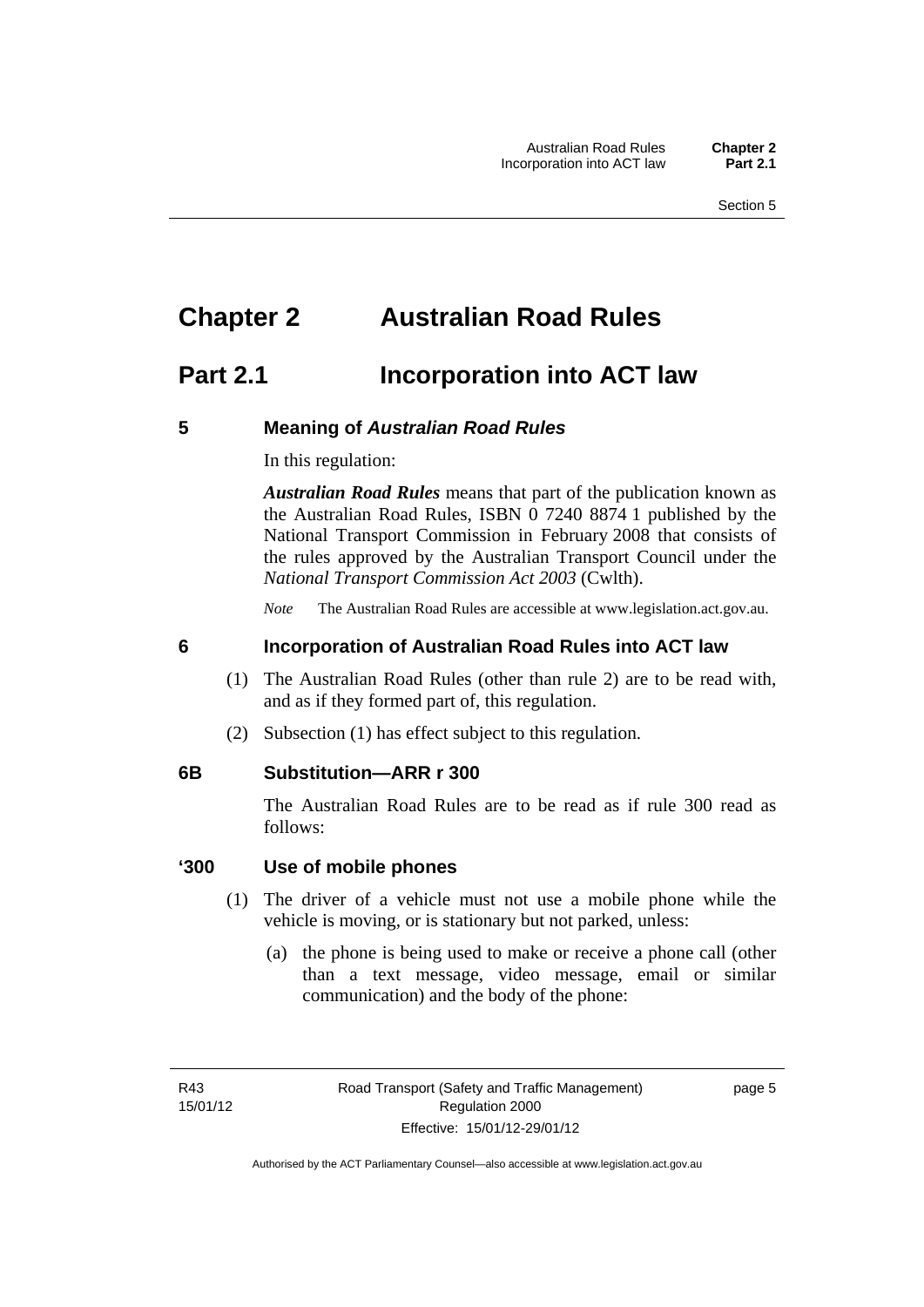| <b>Chapter 2</b> | <b>Australian Road Rules</b> |
|------------------|------------------------------|
| <b>Part 2.1</b>  | Incorporation into ACT law   |

Section 6B

- (i) is secured in a mounting affixed to the vehicle while being so used; or
- (ii) is not secured in a mounting affixed to the vehicle and is not being held by the driver, and the use of the phone does not require the driver, at any time while using it, to press anything on the body of the phone or to otherwise manipulate any part of the body of the phone; or
- (b) the vehicle is an emergency vehicle or a police vehicle; or
- (c) the driver is exempt from this rule under another law of this jurisdiction.

Offence provision.

*Note Emergency vehicle*, *park* and *police vehicle* are defined in the dictionary.

- (2) For the purposes of this rule, a mobile phone is secured in a mounting affixed to the vehicle if, and only if:
	- (a) the mounting is commercially designed and manufactured for that purpose; and
	- (b) the mobile phone is secured in the mounting, and the mounting is affixed to the vehicle, in the manner intended by the manufacturer.
- (3) For the purposes of this rule, a driver does not use a phone to receive a text message, video message, email or similar communication if:
	- (a) the communication is received automatically by the phone; and
	- (b) on and after receipt, the communication itself (rather than any indication that the communication has been received) does not become automatically visible on the screen of the phone.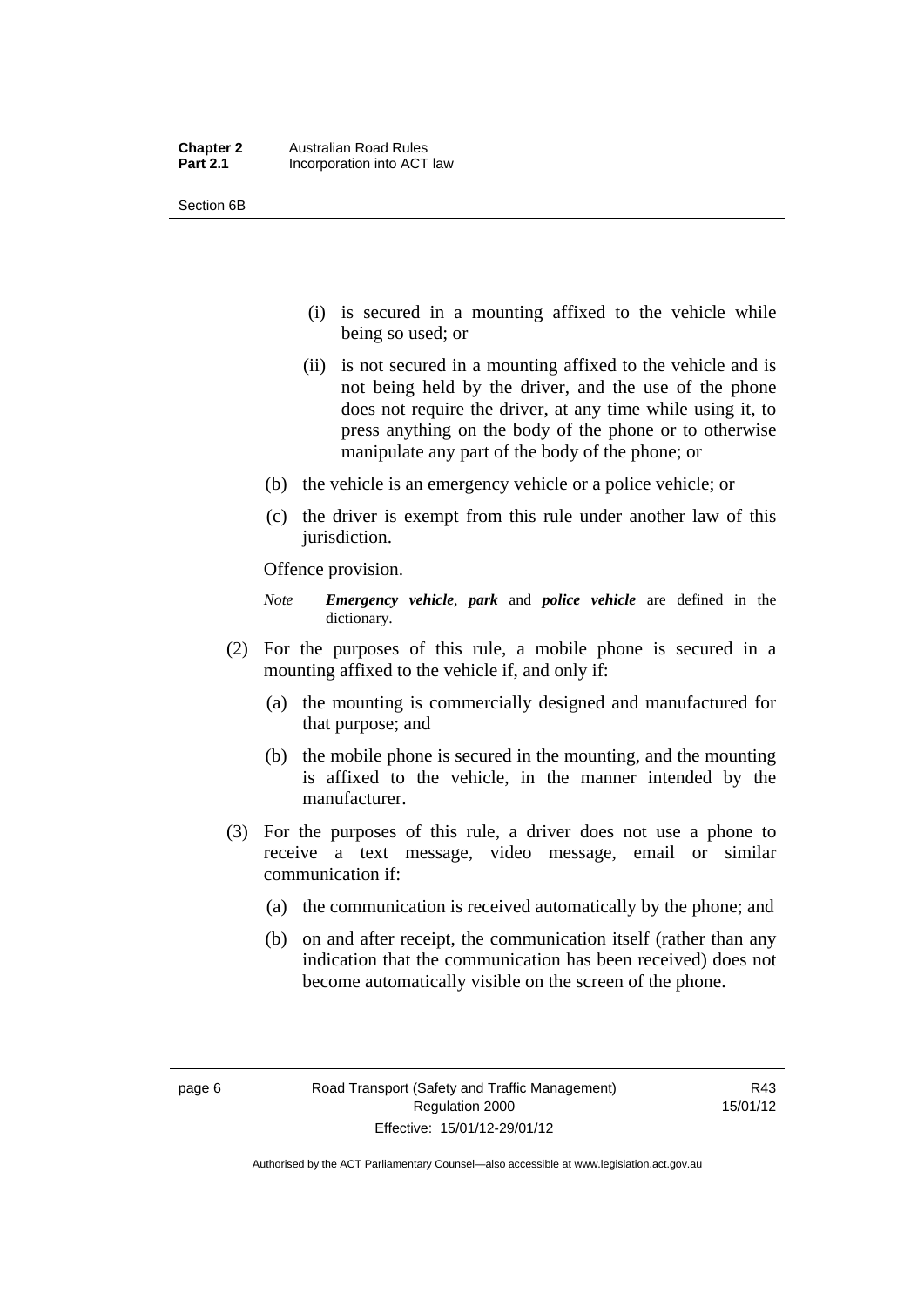(4) In this rule:

*affixed to*, in relation to a vehicle, includes forming part of the vehicle;

*body***,** in relation to a mobile phone, means the part of the phone that contains the majority of the phone's mechanisms;

*held* includes held by, or resting on, any part of the driver's body, but does not include held in a pocket of the driver's clothing or in a pouch worn by the driver;

*mobile phone* does not include a CB radio or any other two-way radio;

*use*, in relation to a mobile phone, includes any of the following actions by a driver:

- (a) holding the body of the phone in her or his hand (whether or not engaged in a phone call), except while in the process of giving the body of the phone to a passenger in the vehicle;
- (b) entering or placing, other than by the use of voice, anything into the phone, or sending or looking at anything that is in the phone;
- (c) turning the phone on or off;
- (d) operating any other function of the phone.'

page 7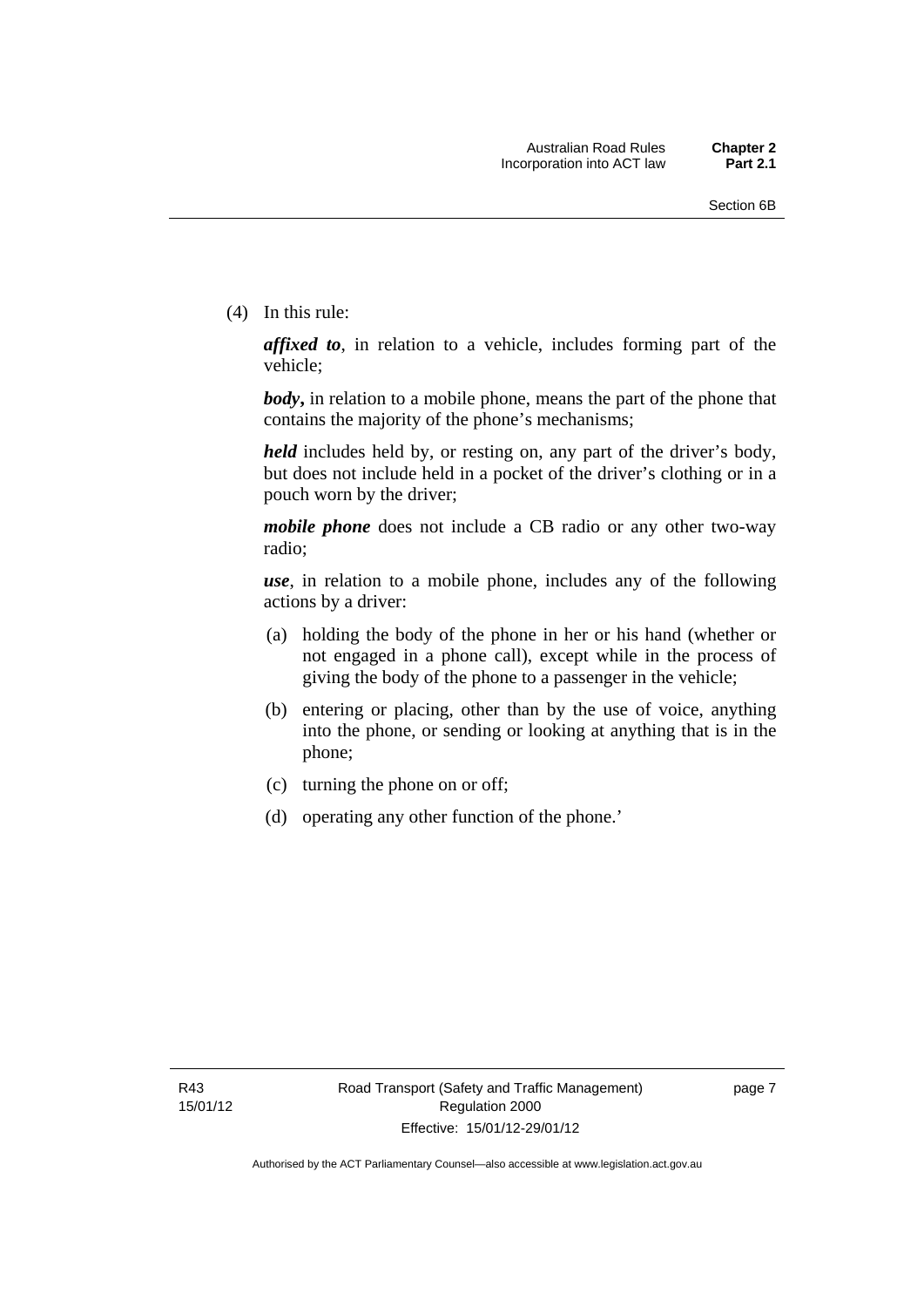## <span id="page-17-0"></span>**Part 2.2 How the Australian Road Rules are incorporated**

### <span id="page-17-1"></span>**Division 2.2.1 General**

*Note 1* The Australian Road Rules are not completely self-contained and need to be read with associated laws of each jurisdiction. Many of the rules provide for 'another law of this jurisdiction' to define terms used in the Australian Road Rules for application of the Australian Road Rules in the ACT, to permit things to be done in the ACT otherwise prohibited by the Australian Road Rules or to exempt persons in the ACT from complying with the Australian Road Rules.

| column 1<br>item | column <sub>2</sub><br><b>ARR</b> provision | column 3<br>provision of this regulation |
|------------------|---------------------------------------------|------------------------------------------|
| 1                | 10(2)                                       | 8                                        |
| $\mathfrak{2}$   | 95                                          | 9                                        |
| 3                | 104                                         | 10                                       |
| 4                | 151(3)(b)                                   | 11                                       |
| 5                | 158(2)(c)                                   | 12                                       |
| 6                | 179(1)(c)                                   | 13                                       |
| 7                | 179 $(1)$ $(c)$ and $(2)$ $(c)$             | 13A                                      |
| 8                | 183(1)                                      | 13B                                      |
| 9                | 195(1)                                      | 13C                                      |
| 10               | 199(2)                                      | 14                                       |
| 11               | $206(2)$ (b) and (c)                        | 15                                       |
| 12               | 207(2)(a)                                   | 16                                       |
| 13               | 213(5)                                      | 16A                                      |
| 14               | 215(4)                                      | 17                                       |
|                  |                                             |                                          |

*Note 2* The following table sets out the provisions of the Australian Road Rules for which provision is made by this part:

### page 8 Road Transport (Safety and Traffic Management) Regulation 2000 Effective: 15/01/12-29/01/12

R43 15/01/12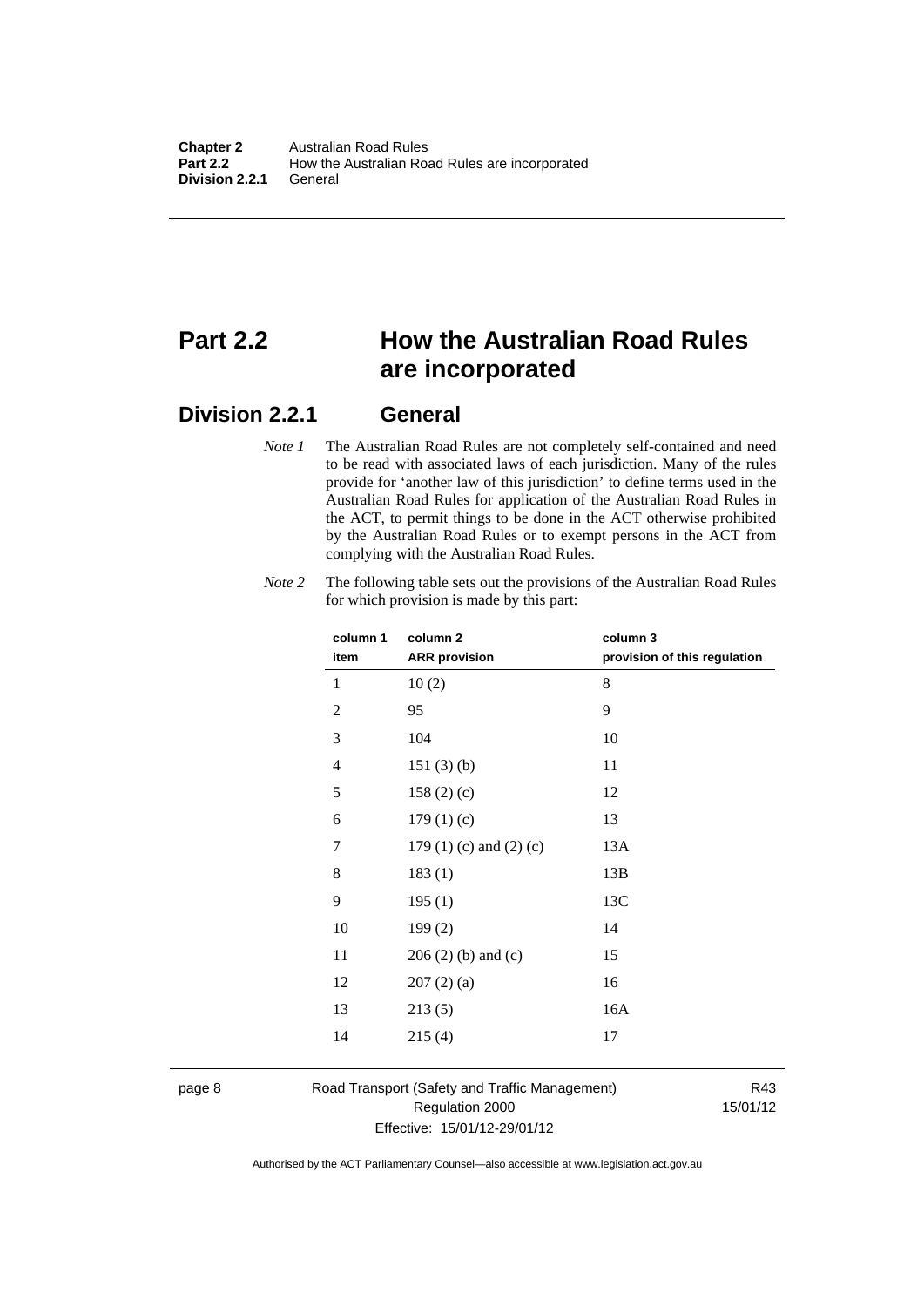| column 1 | column <sub>2</sub>                  | column 3                     |
|----------|--------------------------------------|------------------------------|
| item     | <b>ARR</b> provision                 | provision of this regulation |
| 15       | 216(3)                               | 18                           |
| 16       | 220(3)                               | 19                           |
| 17       | 221(f)                               | 20                           |
| 18       | 222                                  | 21                           |
| 19       | 225                                  | 22                           |
| 20       | 236(6)                               | 22A                          |
| 21       | 244C                                 | 23                           |
| 22       | 266                                  | 23A                          |
| 23       | 266 (2B)                             | 23B                          |
| 24       | 266(7)                               | 24                           |
| 25       | 267(3)                               | 25                           |
| 26       | 270(3)                               | 26                           |
| 27       | 271(6)                               | 27                           |
| 28       | 280(2)(a)                            | 27A                          |
| 29       | $287(3)$ (e) and (4)                 | 28                           |
| 30       | 289(1)(g)                            | 29                           |
| 31       | 298                                  | 30                           |
| 32       | $310(3)$ and $(4)$                   | 31                           |
| 33       | 313                                  | 32                           |
| 34       | dict, def approved bicycle<br>helmet | 33(1)                        |
| 35       | dict, def <i>authorised</i> person   | 33(1)                        |
| 36       | dict, def emergency worker           | 33(1)                        |
| 37       | dict, def GVM                        | 33(2)                        |
| 38       | dict, def hazard warning<br>lights   | 33(3)                        |

R43 15/01/12 Road Transport (Safety and Traffic Management) Regulation 2000 Effective: 15/01/12-29/01/12

page 9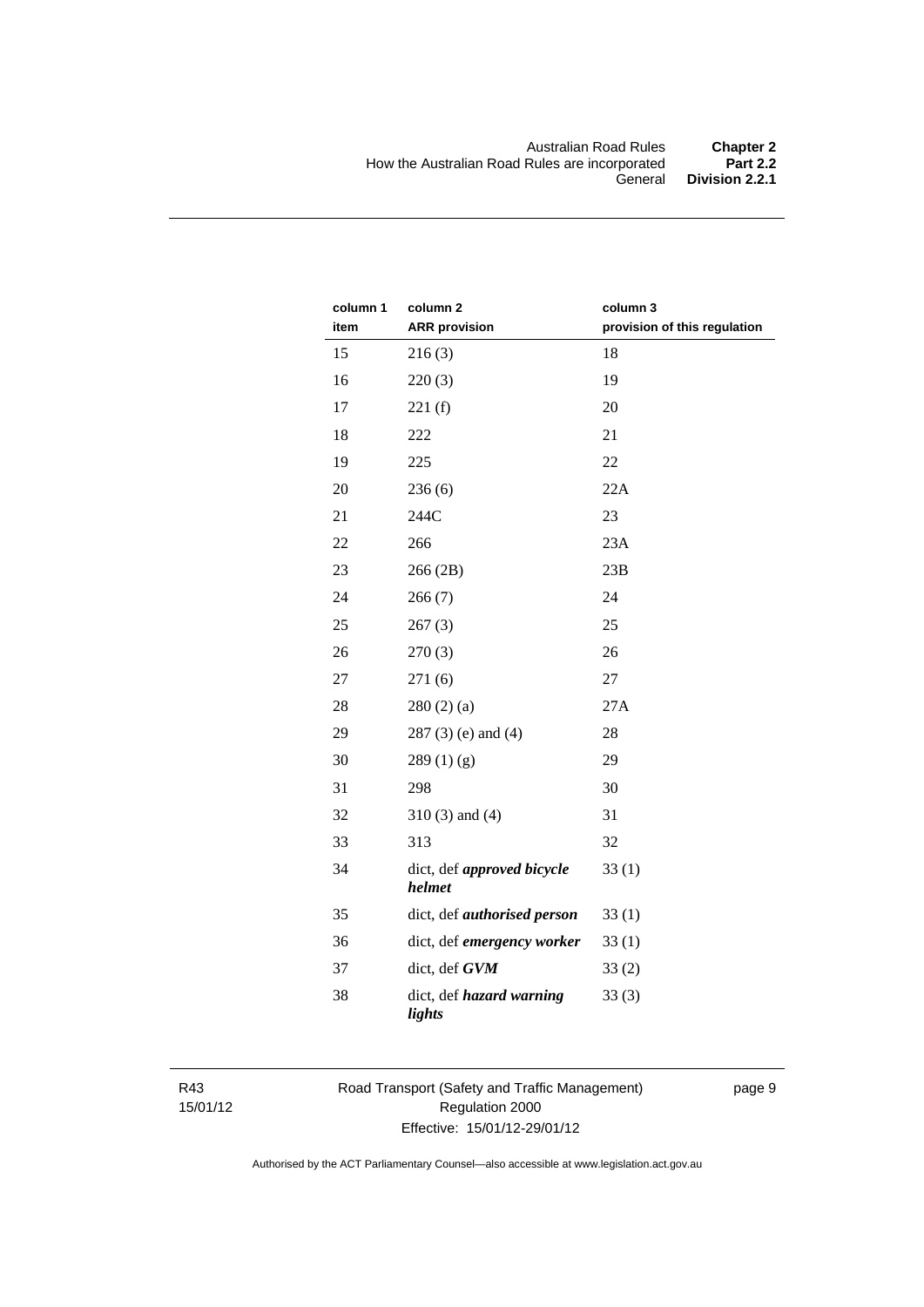| column 1<br>item | column 2<br><b>ARR</b> provision                 | column 3<br>provision of this regulation |
|------------------|--------------------------------------------------|------------------------------------------|
| 39               | dict. def <i>mechanical</i><br>signalling device | 33(1)                                    |
| 40               | dict, def <i>oversize</i> vehicle                | 33(1)                                    |
| 41               | dict, def <i>police officer</i>                  | 33(1)                                    |
| 42               | dict, def <i>portable</i> warning<br>triangle    | 33 (4)                                   |
| 43               | dict, def <i>postal</i> worker                   | 33(1)                                    |
| 44               | dict, def <i>public bus</i>                      | 33(1)                                    |
| 45               | dict. def <i>taxi</i>                            | 33(1)                                    |

*Note 3* The following table sets out other provisions of the Australian Road Rules for which provision is made by other territory laws (including provisions in other parts of this regulation):

| column 1<br>item | column 2<br><b>ARR</b> provision | column 3<br>other law                                            |
|------------------|----------------------------------|------------------------------------------------------------------|
| 1                | 12(2)                            | Road Transport (General) Act 1999,<br>s 12                       |
| $\mathfrak{D}$   | 13(2)                            | Road Transport (General) Act 1999,<br>s 12                       |
| 3                | $28(2)$ , n 3                    | this regulation, s 65                                            |
| 4                | $32(2)$ , n 3                    | this regulation, s 65                                            |
| 5                | 185(1)                           | this regulation, s 100                                           |
| 6                | $287(1)$ , n 2                   | Road Transport (Safety and Traffic<br>Management) Act 1999, s 16 |
|                  | 304                              | Road Transport (General)<br><i>Regulation 2000</i> , s 6 and s 7 |

page 10 Road Transport (Safety and Traffic Management) Regulation 2000 Effective: 15/01/12-29/01/12

R43 15/01/12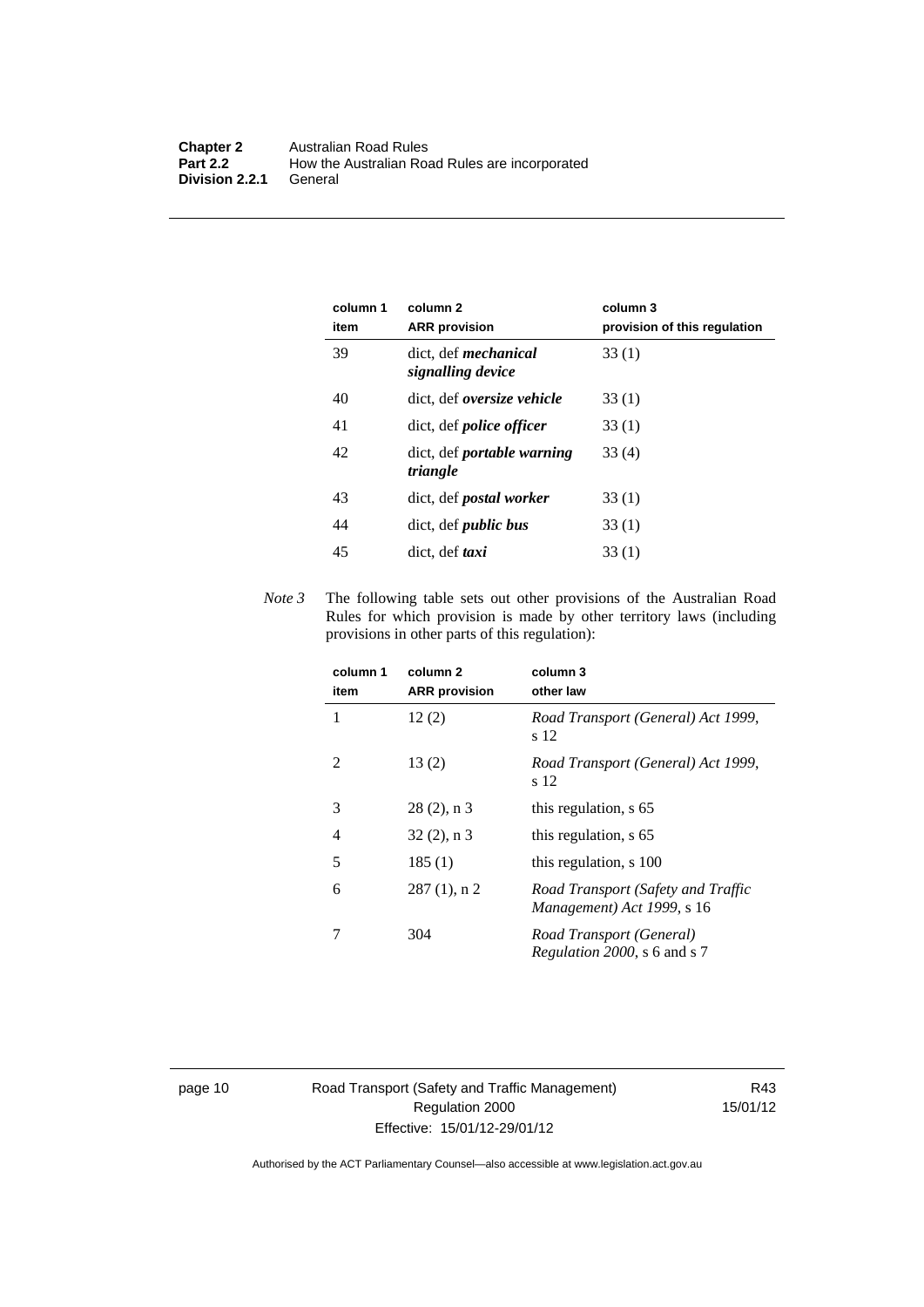| <b>Chapter 2</b><br><b>Part 2.2</b> | Australian Road Rules<br>How the Australian Road Rules are incorporated |
|-------------------------------------|-------------------------------------------------------------------------|
| Division 2.2.2                      | Other provisions for the Australian Road Rules                          |
| Section 7                           |                                                                         |

**column 1 item column 2 ARR provision column 3 other law**  8 311 (1) (c) *Road Transport (Mass, Dimensions and Loading) Act 2009*  9 312 (3) (c) *Road Transport (Safety and Traffic Management) Act 1999*, s 31 and s 32 10 dict, def *parking permit for people with disabilities* this regulation, s 101

### <span id="page-20-0"></span>**7 References to another law of this jurisdiction etc**

- (1) In the Australian Road Rules, a reference to *another law of this jurisdiction* includes a reference to the Act.
	- *Note* A reference to an Act includes a reference to the statutory instruments made or in force under the Act, including any regulation (see Legislation Act, s 104).
- (2) In the Australian Road Rules:

*law of this jurisdiction* means a territory law or a law applying as a territory law.

*this jurisdiction* means the Australian Capital Territory.

### <span id="page-20-1"></span>**Division 2.2.2 Other provisions for the Australian Road Rules**

### <span id="page-20-2"></span>**8 ARR r 10 (2)—penalties for offences**

For the Australian Road Rules, rule 10 (2), the penalty for an offence against the Australian Road Rules is a maximum penalty of 20 penalty units.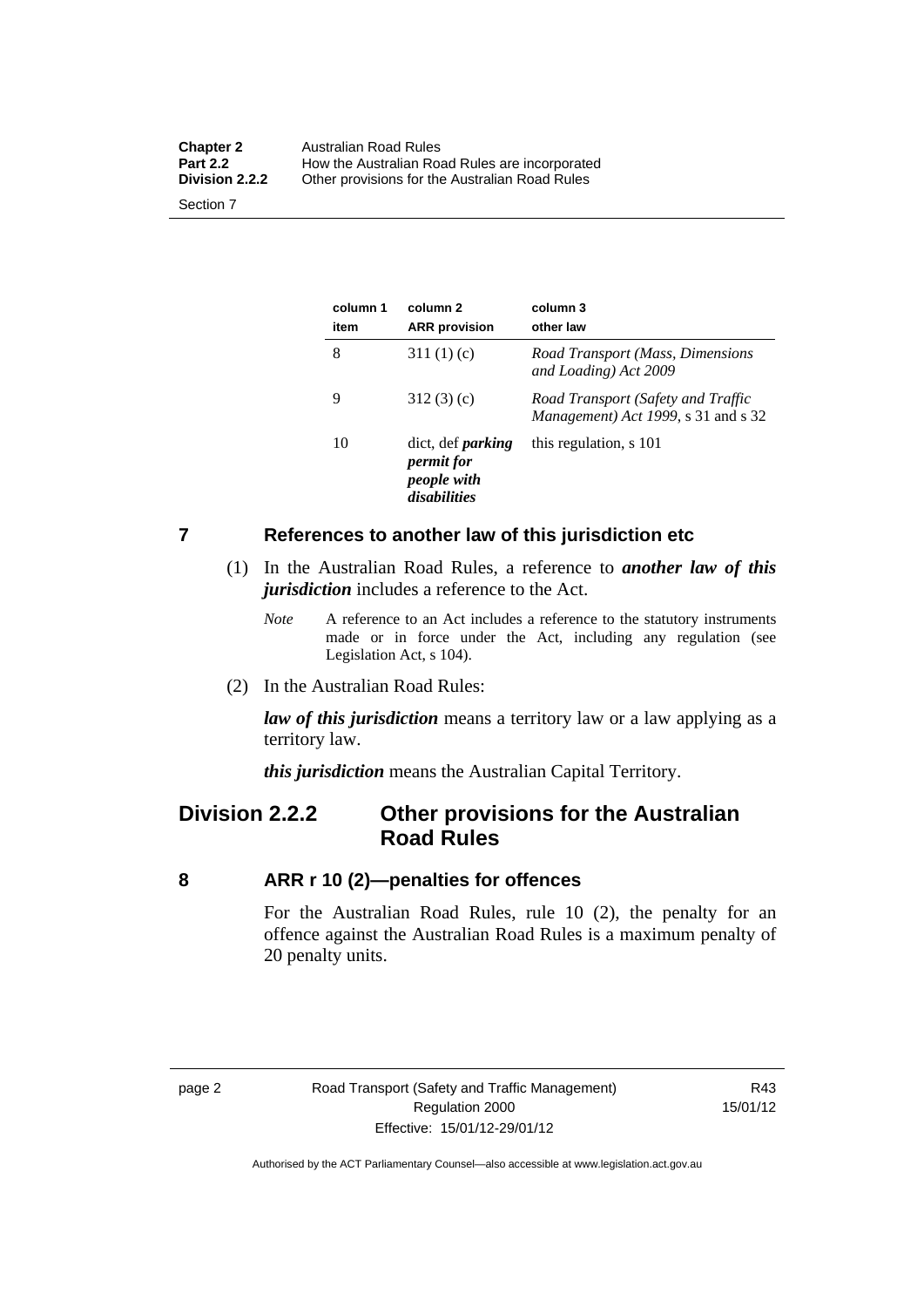### <span id="page-21-0"></span>**9 ARR r 95—emergency stopping lane only signs**

For the Australian Road Rules, rule 95, the driver of a police vehicle or emergency vehicle is permitted to drive in an emergency stopping lane.

### <span id="page-21-1"></span>**10 ARR r 104—no truck signs**

For the Australian Road Rules, rule 104, a driver is permitted to drive the vehicle on a road (or a bridge, causeway, ramp or similar structure forming part of a road) past a *no trucks sign* mentioned in rule 104 (1), (2) or (3) if the destination of the driver's vehicle is a place on or reached from the road (or structure) and there is no alternative route by which to reach the destination.

### <span id="page-21-2"></span>**11 ARR r 151 (3) (b)—riding a motorbike or bicycle alongside more than 1 other rider**

For the Australian Road Rules, rule 151 (3) (b), the rider of a motorbike or bicycle is permitted to ride alongside more than 1 rider if each of the riders is taking part in an event approved by the road transport authority for this section.

### <span id="page-21-3"></span>**12 ARR r 158 (2) (c)—other vehicles permitted to travel in bus lanes**

The drivers of the following vehicles are permitted to drive in a bus lane:

- (a) taxis;
- (b) hire cars;
- (c) demand responsive service vehicles;
- (d) motorbikes.
- *Note* Section 27A applies the B light rules to drivers of taxis, hire cars, demand responsive service vehicles and motorbikes.

R43 15/01/12 page 3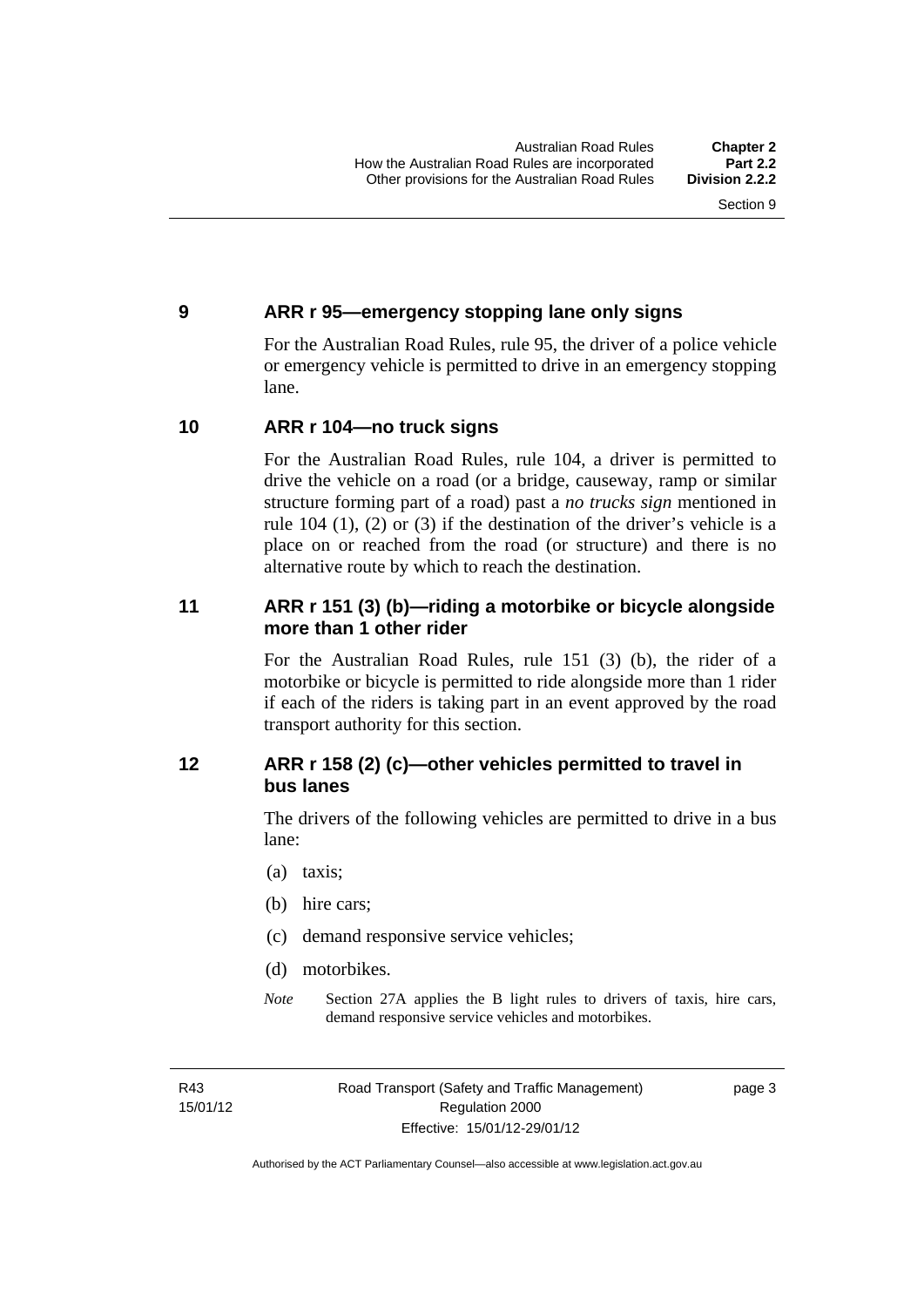### <span id="page-22-0"></span>**13 ARR r 179 (1) (c)—stopping in a loading zone—goods and permit vehicles**

- (1) For the Australian Road Rules, rule 179 (1) (c), the following vehicles are permitted to stop in a loading zone:
	- (a) a motor vehicle that is built mainly for the transport of goods if the vehicle is dropping off, or picking up, goods;
	- (b) a vehicle displaying a current loading zone permit if the vehicle is complying with the conditions of the permit.
- (2) In this section:

*loading zone permit* means a loading zone permit issued under section 100.

### <span id="page-22-1"></span>**13A ARR r 179 (1) (c) and (2) (c)—stopping in loading zone taxis**

- (1) For the Australian Road Rules, rule 179 (1) (c), a taxi that is dropping off, or picking up, a passenger is permitted to stop in a loading zone if—
	- (a) the driver of the taxi does not leave the taxi unattended, otherwise than to comply with a passenger assistance requirement; and
	- (b) the driver complies with subsection (2).
- (2) For the Australian Road Rules, rule 179 (2) (c), the driver must complete the dropping off, or picking up, of the passenger, and drive on—
	- (a) within 2 minutes; or
	- (b) if the driver is required to comply with a passenger assistance requirement—as soon as possible after the driver complies with the requirement.

Authorised by the ACT Parliamentary Counsel—also accessible at www.legislation.act.gov.au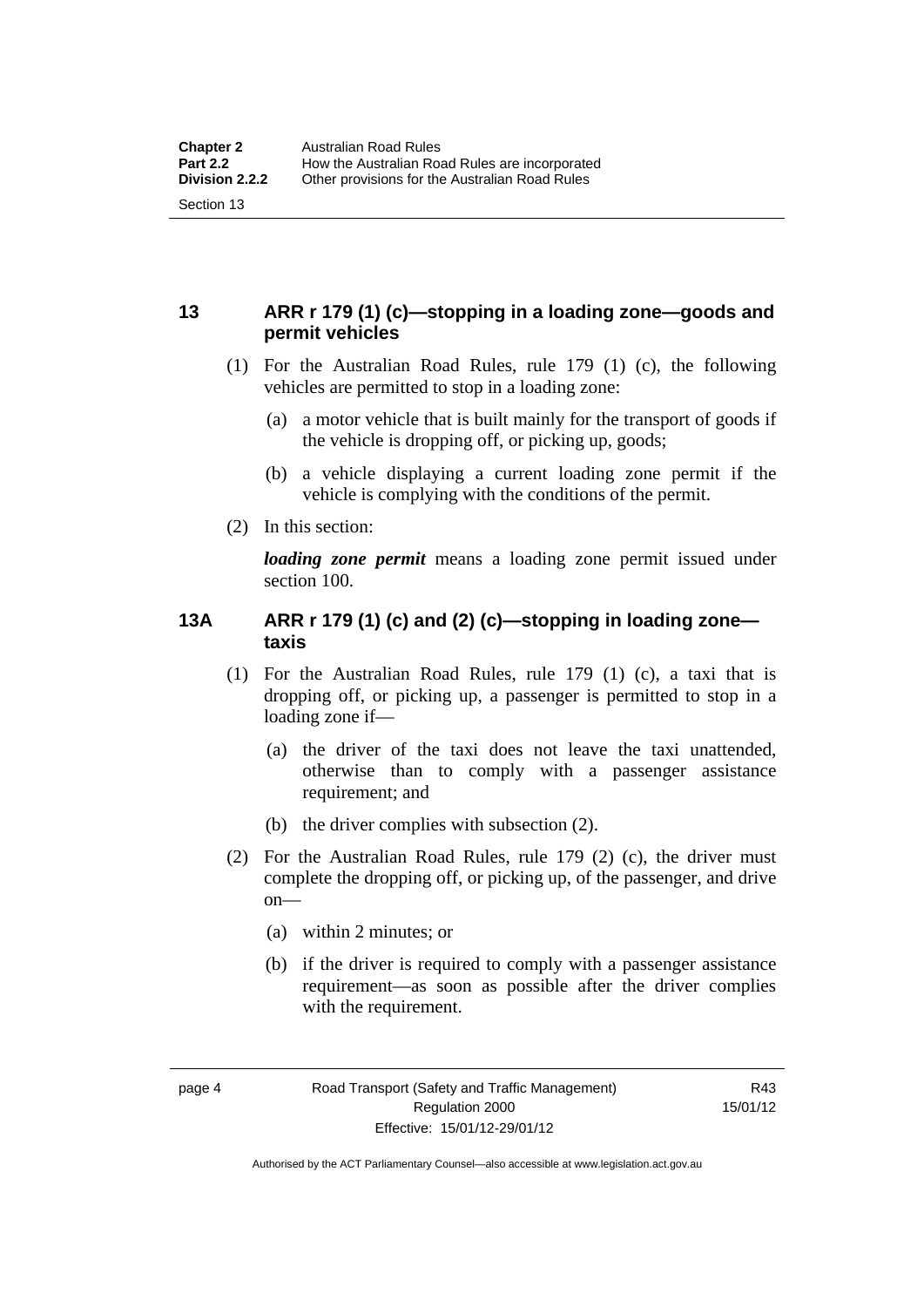(3) In this section:

*passenger assistance requirement* means a requirement under the *Road Transport (Public Passenger Services) Regulation 2002*—

- (a) section 132 (5) (which requires the driver of a wheelchair-accessible taxi to provide reasonable assistance in loading and unloading a wheelchair, or a person in a wheelchair, into or from the taxi); or
- (b) section 135 (5) (which requires a taxi driver to provide reasonable assistance with a passenger's goods).
	- *Note Goods* includes luggage (see *Road Transport (Public Passenger Services) Regulation 2002*, dict).

*unattended*—a driver leaves a taxi *unattended* if the driver leaves the taxi so the driver is over 3m from the closest point of the taxi.

### <span id="page-23-0"></span>**13B ARR r 183—stopping in a bus zone**

- (1) Despite the Australian Road Rules, rule 183 (1), the driver of a demand responsive service vehicle may stop in a bus zone if—
	- (a) the driver is dropping off, or picking up, a passenger; and
	- (b) the vehicle is authorised to stop in the bus zone.
- (2) In this section:

*authorised to stop*, in a bus zone, for a DRS vehicle, means a bus zone that the demand responsive service vehicle is authorised to stop in under an authority under the *Road Transport (Public Passenger Services) Regulation 2002*, section 305 (1) (DRS vehicles—bus stop and bus zone authorities).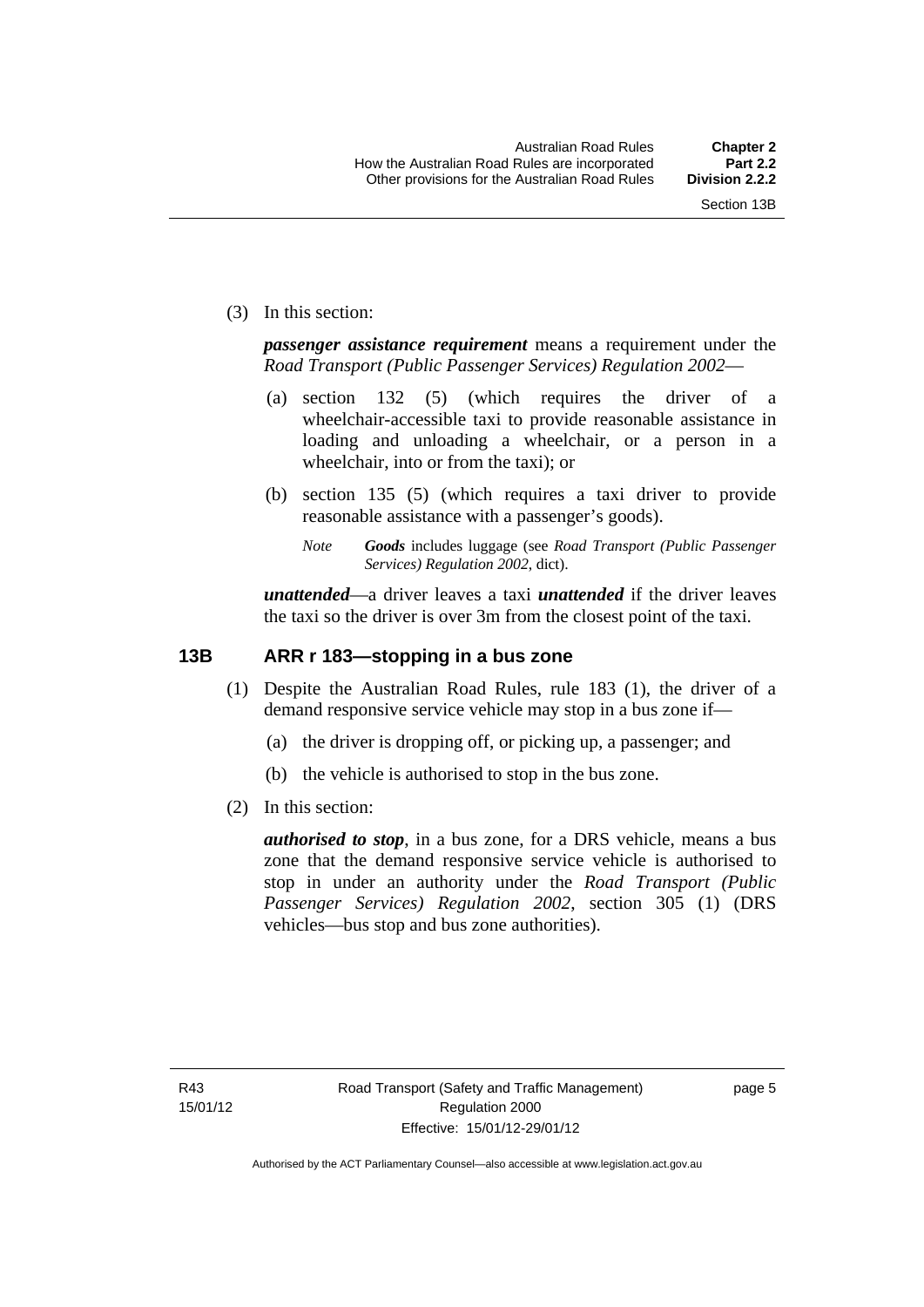### <span id="page-24-0"></span>**13C ARR r 195—stopping at or near a bus stop**

- (1) Despite the Australian Road Rules, rule 195 (1), the driver of a demand responsive service vehicle may stop at a bus stop, or on the road, within 20m before a sign on the road that indicates the bus stop, and 10m after the sign, if—
	- (a) the driver stops at a place on a length of road, or in an area, to which a parking control sign applies and the driver is permitted to stop at that place under the Australian Road Rules; or
	- (b) the driver is dropping off, or picking up, passengers and the vehicle is authorised to stop at the bus stop.
- (2) In this section:

*authorised to stop*, at a bus stop, for a DRS vehicle, means a bus stop that the demand responsive service vehicle is authorised to stop at under an authority under the *Road Transport (Public Passenger Services) Regulation 2002*, section 305 (1) (DRS vehicles—bus stop and bus zone authorities).

### <span id="page-24-1"></span>**14 ARR r 199 (2)—stopping near postbox**

For the Australian Road Rules, rule 199 (2):

*public postbox* means a postbox erected, maintained or used by Australia Post.

### <span id="page-24-2"></span>**15 ARR r 206 (2) (b), (c)—time extension for people with disabilities permit**

 (1) For the Australian Road Rules, rule 206 (2) (b), a driver to whom the Australian Road Rules, rule 206 applies may park for not longer than 2 hours on a length of road, or in an area, to which a *permissive parking sign* applies if the maximum period of parking allowed by the sign is not longer than 30 minutes.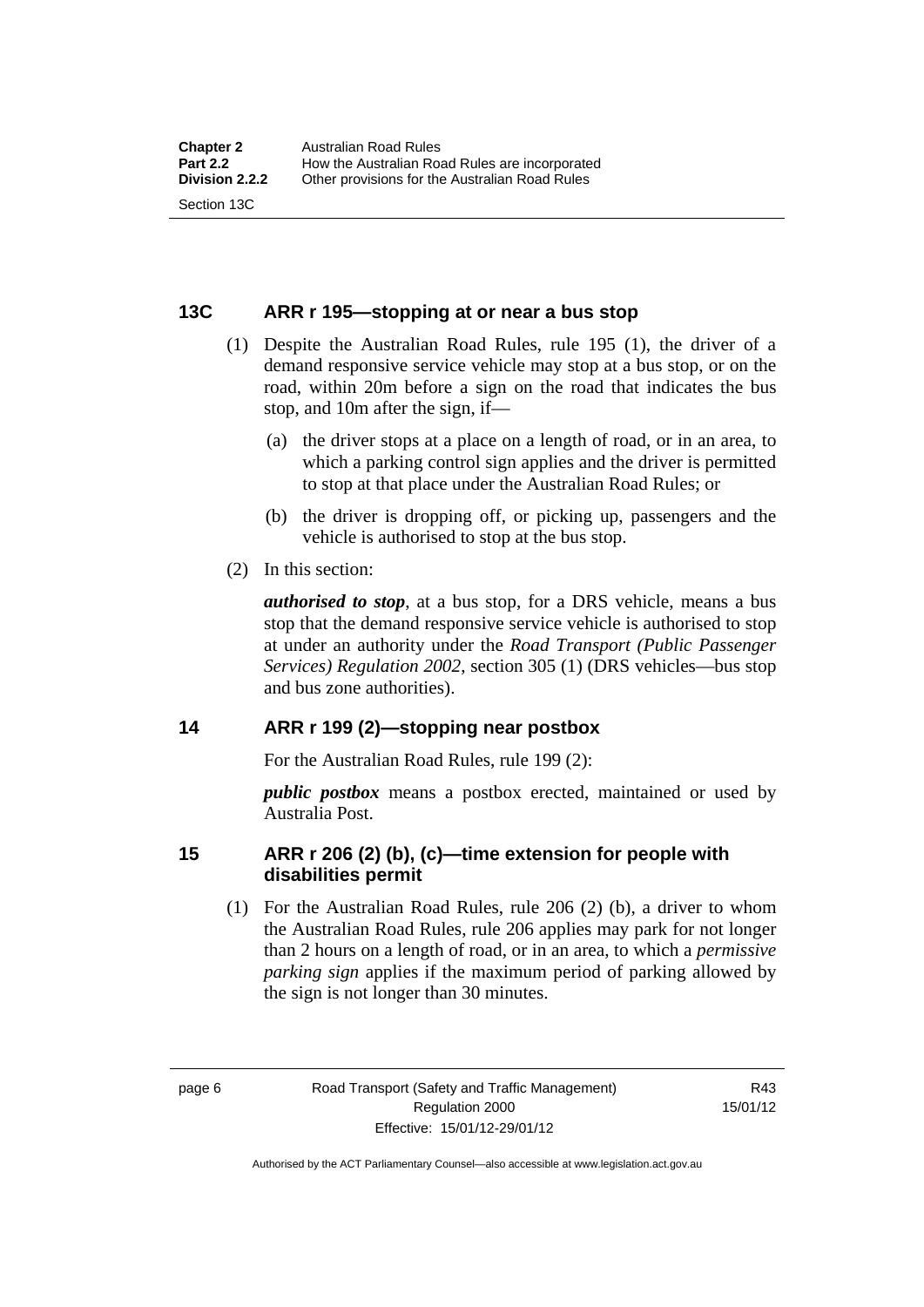(2) For the Australian Road Rules, rule 206 (2) (c), a driver to whom the Australian Road Rules, rule 206 applies may park for an unlimited period on a length of road, or in an area, to which a *permissive parking sign* applies if the maximum period of parking allowed by the sign is longer than 30 minutes.

### <span id="page-25-0"></span>**16 ARR r 207 (2) (a)—fees for parking in pay parking spaces**

- (1) For the Australian Road Rules, rule 207 (2) (a), if a *permissive parking sign* applies to a length of road or area that is (or is part of) a pay parking area, the relevant parking fee is payable for parking in a pay parking space on the road or in the area.
- (2) For this section, the relevant parking fee does not become payable under subsection (1) until immediately after a vehicle is parked in the pay parking space concerned.
	- *Note* Pt 3.1 of this regulation makes provision for the administration of pay parking schemes (including the designation of pay parking areas by the erection of permissive parking signs and the fixing of fees).

### <span id="page-25-1"></span>**16A ARR r 213 (5)—making a motor vehicle secure exception**

Every driver is exempt from the Australian Road Rules, rule 213 (5).

### <span id="page-25-2"></span>**17 ARR r 215 (4)—lights required to be fitted to a vehicle**

For the Australian Road Rules, rule 215 (4), the lights required to be fitted to a vehicle are the lights required to be fitted to the vehicle under the *Road Transport (Vehicle Registration) Regulation 2000,*  schedule 1.

page 7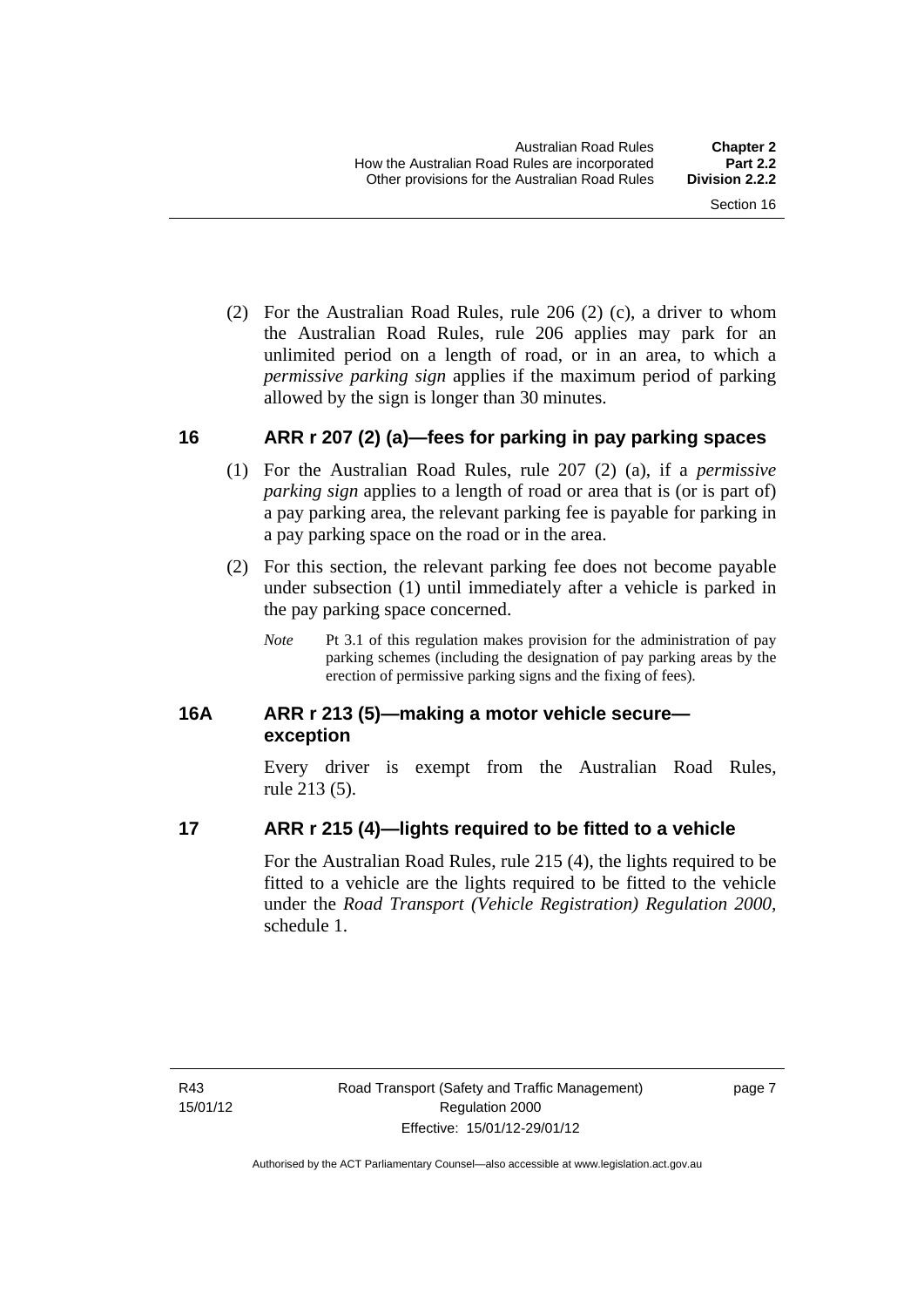### <span id="page-26-0"></span>**18 ARR r 216 (3)—towing a vehicle at night or in hazardous weather conditions**

For the Australian Road Rules, rule 216 (3):

*dangerous goods*—see the *Dangerous Goods (Road Transport) Act 2009*, dictionary.

*placard load*—see the *Dangerous Goods (Road Transport) Act 2009*, dictionary.

### <span id="page-26-1"></span>**19 ARR r 220 (3)—using lights on vehicles that are stopped**

For the Australian Road Rules, rule 220 (3), a light of a kind required to be fitted to a vehicle is a light of that kind required to be fitted to the vehicle under the *Road Transport (Vehicle Registration) Regulation 2000*, schedule 1.

### <span id="page-26-2"></span>**20 ARR r 221 (f)—using hazard warning lights on buses carrying children**

- (1) This section applies to a bus that is carrying children and is fitted with hazard warning lights in accordance with the *Road Transport (Vehicle Registration) Regulation 2000*, schedule 1, but is not fitted with any other warning lights in accordance with that schedule.
- (2) For the Australian Road Rules, rule 221 (f), if the driver of the bus stops the bus to drop off or pick up a child, the driver is permitted to operate the hazard warning lights.

### <span id="page-26-3"></span>**21 ARR r 222—using warning lights on buses carrying children**

(1) This section applies to a bus that is carrying children and is fitted with warning lights (other than hazard warning lights) in accordance with the *Road Transport (Vehicle Registration) Regulation 2000*, schedule 1.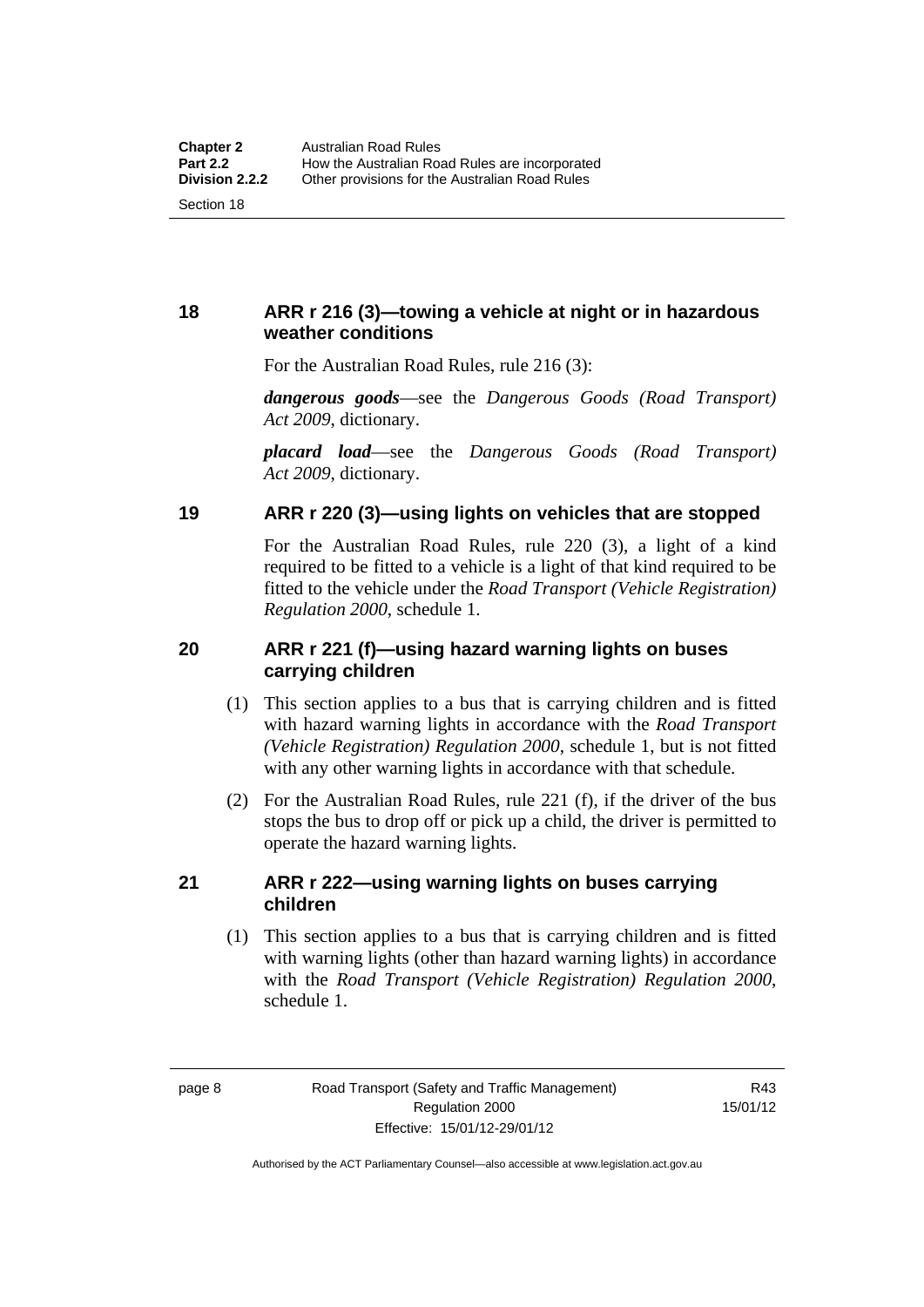(2) For the Australian Road Rules, rule 222, the driver of the bus must operate the warning lights by activating them.

### <span id="page-27-0"></span>**22 ARR r 225—use of radar detectors**

Every driver is exempt from rule 225 of the Australian Road Rules.

*Note* The Australian Road Rules, r 225 is superfluous in the ACT because the Act, s 9 (2) makes it an offence for a person to drive or park a motor vehicle on a road or road related area if a traffic offence evasion device is fitted to, applied to, or carried in the vehicle.

### <span id="page-27-1"></span>**22A ARR r 236 (6)—hitchhiking, roadside commerce etc permitted**

- (1) For the Australian Road Rules, rule 236 (6)—
	- (a) a pedestrian may stand on, or move onto, a road to—
		- (i) solicit contributions, employment or business from an occupant of a vehicle; or
		- (ii) hitchhike; or
		- (iii) display an advertisement; or
		- (iv) sell or offer articles for sale; or
		- (v) wash or clean, or offer to clean, the windscreen of a vehicle; and
	- (b) a person in a vehicle may buy, or offer to buy, an article or service from a person standing on a road.

page 9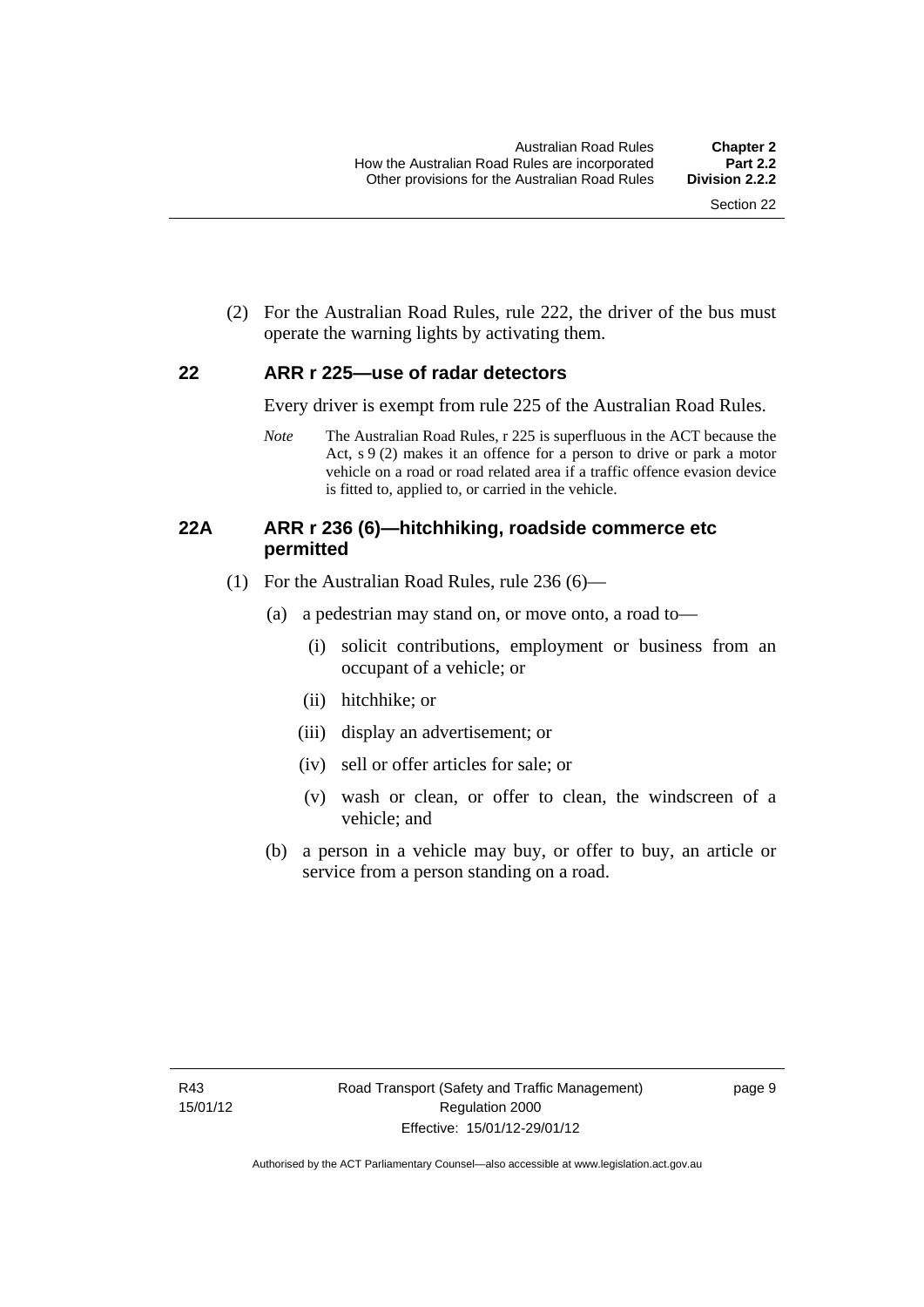(2) In this section:

*road* includes any shoulder of the road, and any median strip, painted island or traffic island, but does not include any other roadrelated area.

*Note Median strip*, *painted island* and *traffic island* are defined in the Australian Road Rules, dictionary, *shoulder* is defined in ARR, r 12, and *road-related area* is defined in the ARR, r 13.

### <span id="page-28-0"></span>**23 ARR r 244C—motorised scooters not to be used**

For the Australian Road Rules, rule 244C, a person must not use a motorised scooter on a road or road related area.

### <span id="page-28-1"></span>**23A ARR r 266—children travelling in interstate registered vehicles**

- (1) This section applies to a passenger in or on a motor vehicle (other than a bus or motorbike) who is under 7 years old.
- (2) For the Australian Road Rules, rule 266, the passenger is exempt from rule 266 if the motor vehicle is registered in a State that does not have a law that substantially corresponds to rule 266.

### <span id="page-28-2"></span>**23B ARR r 266 (2B)—children travelling in goods compartments**

- (1) This section applies to a passenger in a motor vehicle who is—
	- (a) at least 4 years old; and
	- (b) under 7 years old; and
	- (c) travelling in a seating position in a part of the vehicle that is designed primarily for the carriage of goods.
- (2) For the Australian Road Rules, rule 266 (2B), the passenger is exempt from—
	- (a) being restrained in an approved child restraint; or

R43 15/01/12

page 10 Road Transport (Safety and Traffic Management) Regulation 2000 Effective: 15/01/12-29/01/12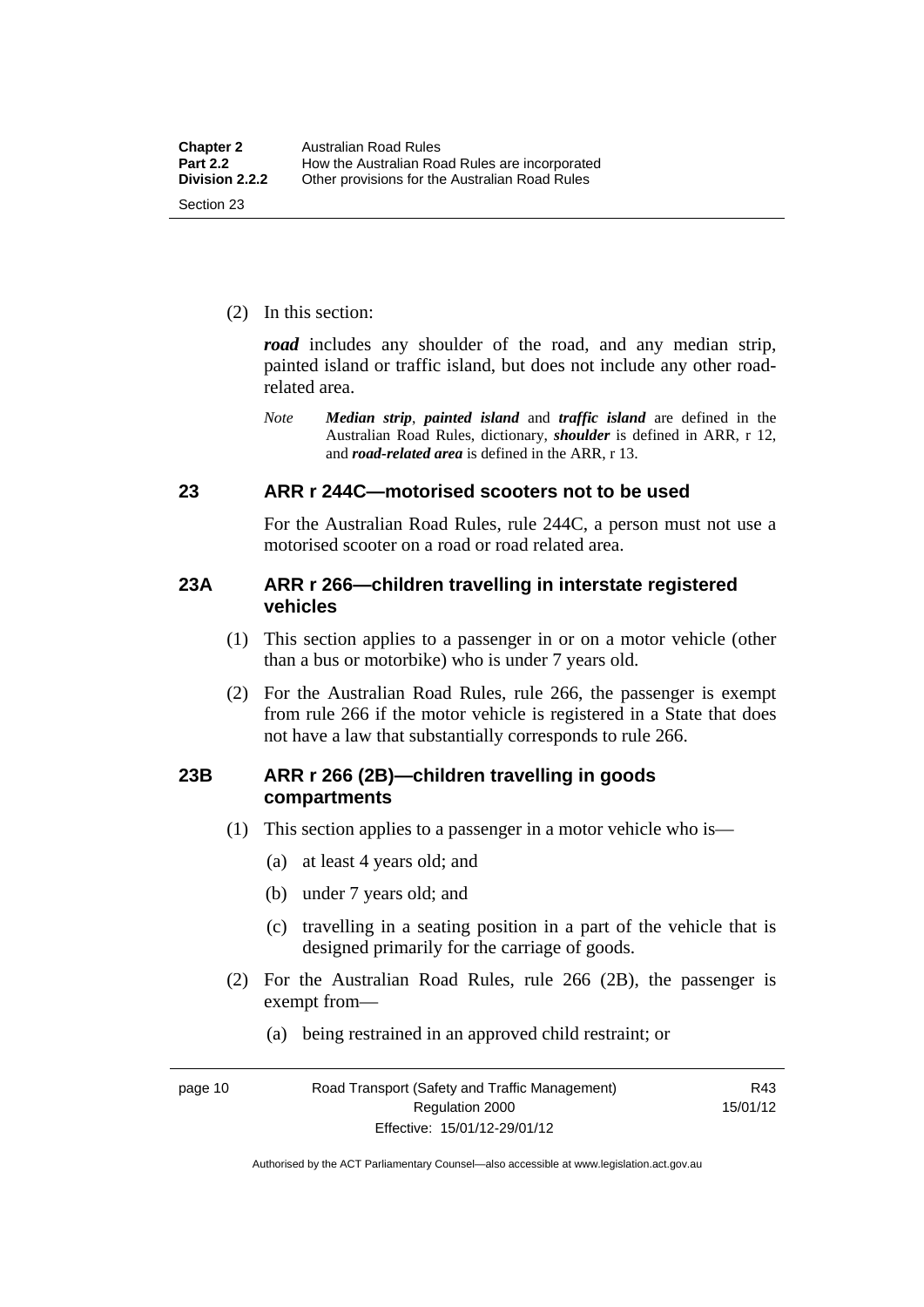- (b) being placed in an approved booster seat and restrained by a seatbelt.
- (3) However, the passenger must be—
	- (a) restrained by a suitable lap and sash type seatbelt; or
	- (b) restrained by—
		- (i) for the midsection of the passenger's body—a lap type seatbelt; and
		- (ii) for the passenger's upper body—an approved child safety harness.
	- *Note* A person must not travel in a seating position in a part of a vehicle that is designed primarily for the carriage of goods unless the position is suitable for the size and weight of the person (see ARR, r 268 (2)).

### <span id="page-29-0"></span>**24 ARR r 266 (7)—wearing of seatbelts by passengers under 16 years old**

For the Australian Road Rules, rule 266 (7):

*approved booster seat* means a booster seat that is approved by the road transport authority under section 66 (1) (b) (Approvals etc by road transport authority).

*approved child restraint* means a child restraint that is approved by the road transport authority under section 66 (1) (c) (Approvals etc by road transport authority).

*approved child safety harness* means a child safety harness that is approved by the road transport authority under section 66 (1) (d) (Approvals etc by road transport authority).

R43 15/01/12 page 11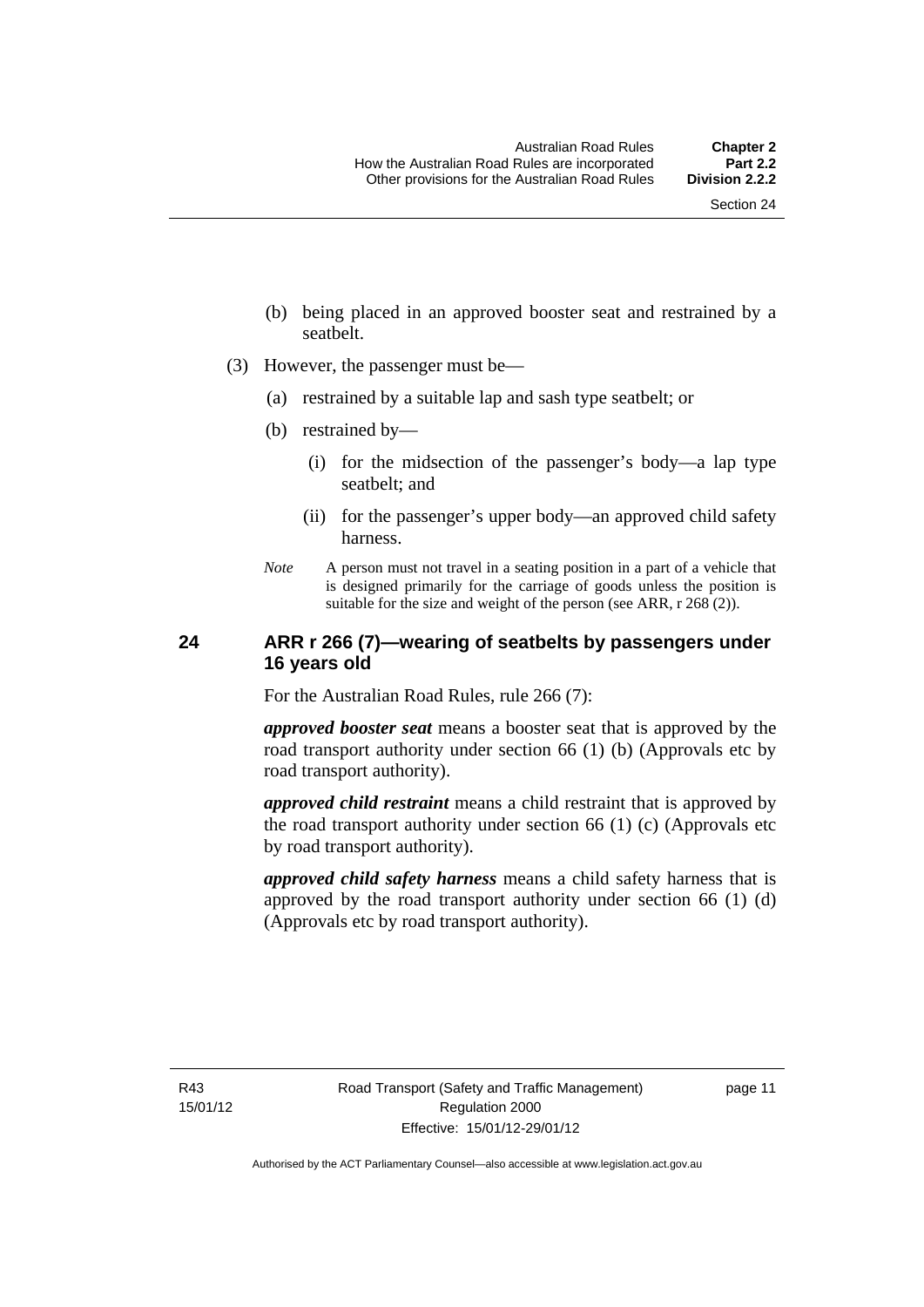### <span id="page-30-0"></span>**26 ARR r 270 (3)—wearing motorbike helmets**

For the Australian Road Rules, rule 270 (3):

*approved motor bike helmet* means a protective helmet for motorbike riders that is approved by the road transport authority under section 66 (1) (e) (Approvals etc by road transport authority).

### <span id="page-30-1"></span>**27 ARR r 271 (6)—riding on motorbikes**

For the Australian Road Rules, rule 271 (6):

- (a) the Australian Road Rules, rule 271 (2) does not apply to a passenger on a motorbike to the extent that the passenger is exempt from the subrule under section 67 (Exemption from requirement about riding on motorbikes); and
- (b) the Australian Road Rules, rule 271 (3) does not apply to the rider of a motorbike in relation to a passenger to the extent that, under paragraph (a), rule 271 (2) does not apply to the passenger.

### <span id="page-30-2"></span>**27A ARR r 280 (2) (a)—other vehicles to which B light rules apply**

The following classes of vehicles are specified:

- (a) taxis;
- (b) hire cars;
- (c) demand responsive service vehicles;
- (d) motorbikes.
- *Note* This section applies the B light rules to drivers of taxis, hire cars, demand responsive service vehicles and riders of motorbikes who, under s 12, are allowed to drive in bus lanes.

R43 15/01/12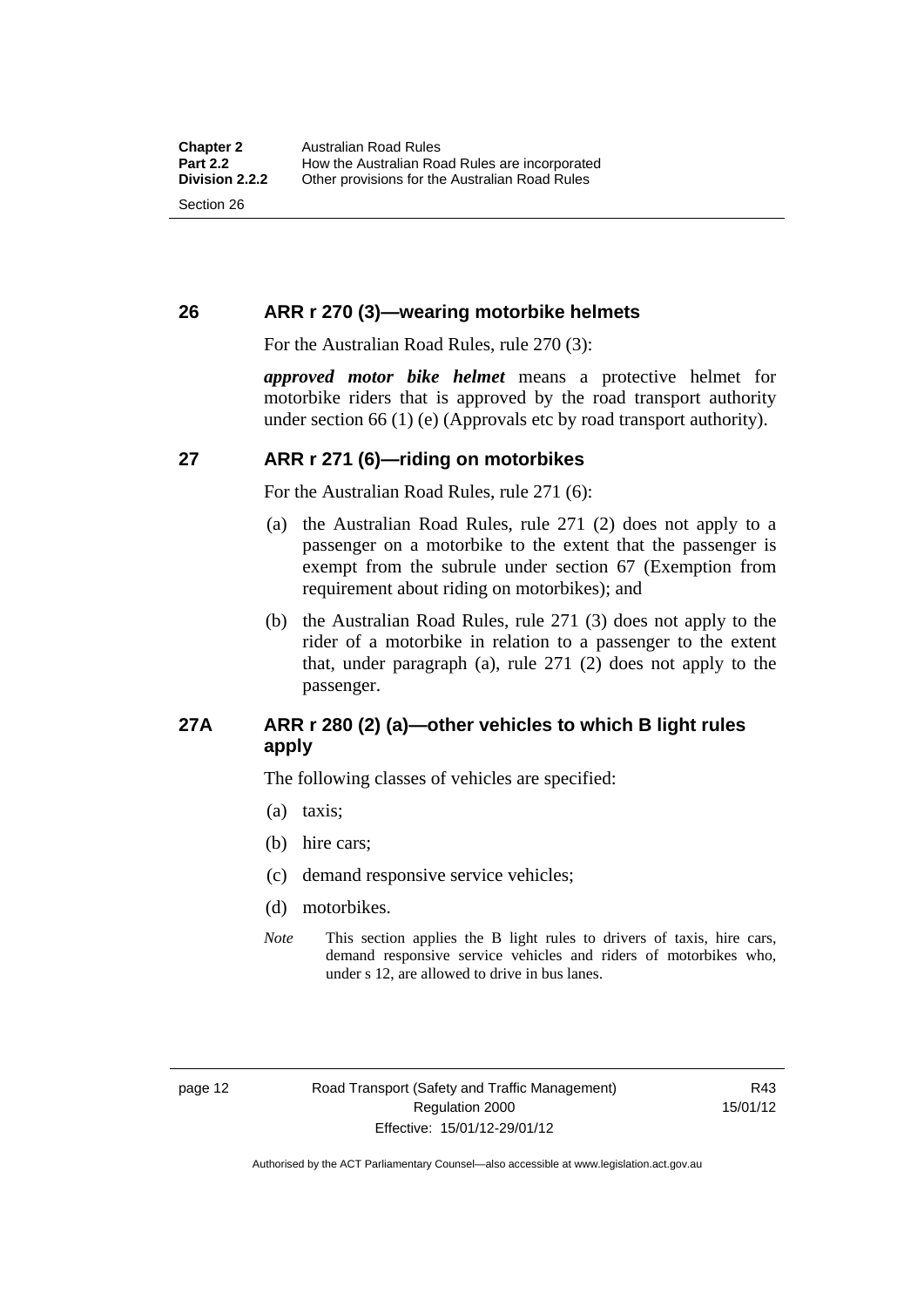### <span id="page-31-0"></span>**28 ARR r 287 (3), (4)—duties of participants in crashes**

- (1) For the Australian Road Rules, rule 287 (3), a driver of a motor vehicle involved in a crash is taken to have given the driver's required particulars to a police officer if the driver supplies the particulars in accordance with the requirements of the crash reporting website.
- (2) For the Australian Road Rules, rule 287 (3) (e), every crash not mentioned in the Australian Road Rules, rule 287 (3) (a) to (d) must be reported to a police officer.
	- *Note* The Australian Road Rules, r 287 (3) (e) requires the driver (or the driver's representative) to give the driver's required particulars, within the required time, about a crash to a police officer if the crash is required to be reported to a police officer under another law of this jurisdiction.
- (3) For the Australian Road Rules, rule 287 (4), definition of *required particulars*, information required to be given to a police officer about a crash includes an explanation of the circumstances of the crash.
- (4) In this section:

*crash reporting website* means the website operated by the Territory for the purpose of receiving information about crashes.

*Note* The crash reporting website can be accessed through the Canberra Connect website (www.canberraconnect.act.gov.au). The website can also be accessed through the website for police services in the ACT (www.afp.gov.au/act.html).

### <span id="page-31-1"></span>**29 ARR r 289 (1) (g)—driving on nature strip**

For the Australian Road Rules, rule 289 (1) (g), a driver may drive the driver's vehicle on a nature strip adjacent to a length of road in a built-up area if the vehicle—

R43 15/01/12 page 13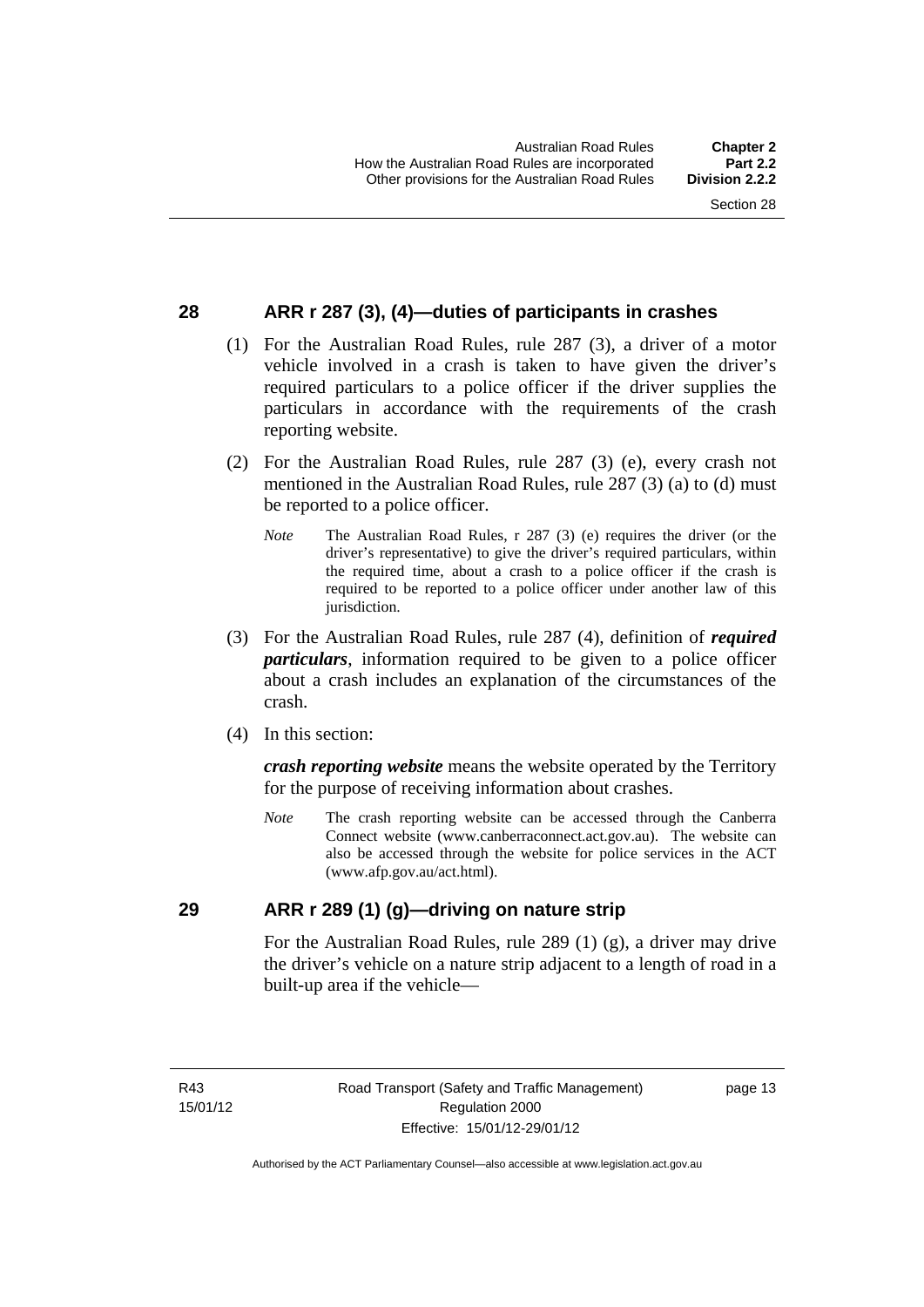- (a) is a motor vehicle (other than a ride-on lawnmower) that is built and used solely for cutting grass, or for purposes incidental to cutting grass; or
- (b) is a motor vehicle that is designed for cleaning footpaths and is being driven on the nature strip for the purpose of cleaning a footpath and is displaying an amber flashing light; or
- (c) is being used to transport goods or materials for use in (or for the purposes of) the construction or maintenance of roads by or on behalf of the Territory; or
- (d) is a postal vehicle that is  $-$ 
	- (i) a motorbike with an engine capacity of not more than 110mL; and
	- (ii) being driven at a speed of not more than 10km/h.
- (e) is being used by a person in the course of his or her duties as a person authorised under this regulation to use a traffic offence detection device.

### <span id="page-32-0"></span>**30 ARR r 298—driving with a person in or on trailer**

- (1) For the Australian Road Rules, rule 298, a trailer is exempt if—
	- (a) the trailer is being towed by a police vehicle or emergency vehicle; or
	- (b) the carriage of passengers is permitted in a part of the trailer and anyone in the trailer is in that part; or
	- (c) anyone who is in the trailer is engaged in the door-to-door delivery or collection of goods, or in the collection of waste or garbage, and the trailer is not travelling faster than 25 km/h; or
	- (d) in all the circumstances, there is no reasonable danger of anyone in the trailer falling from the trailer or being injured.

R43 15/01/12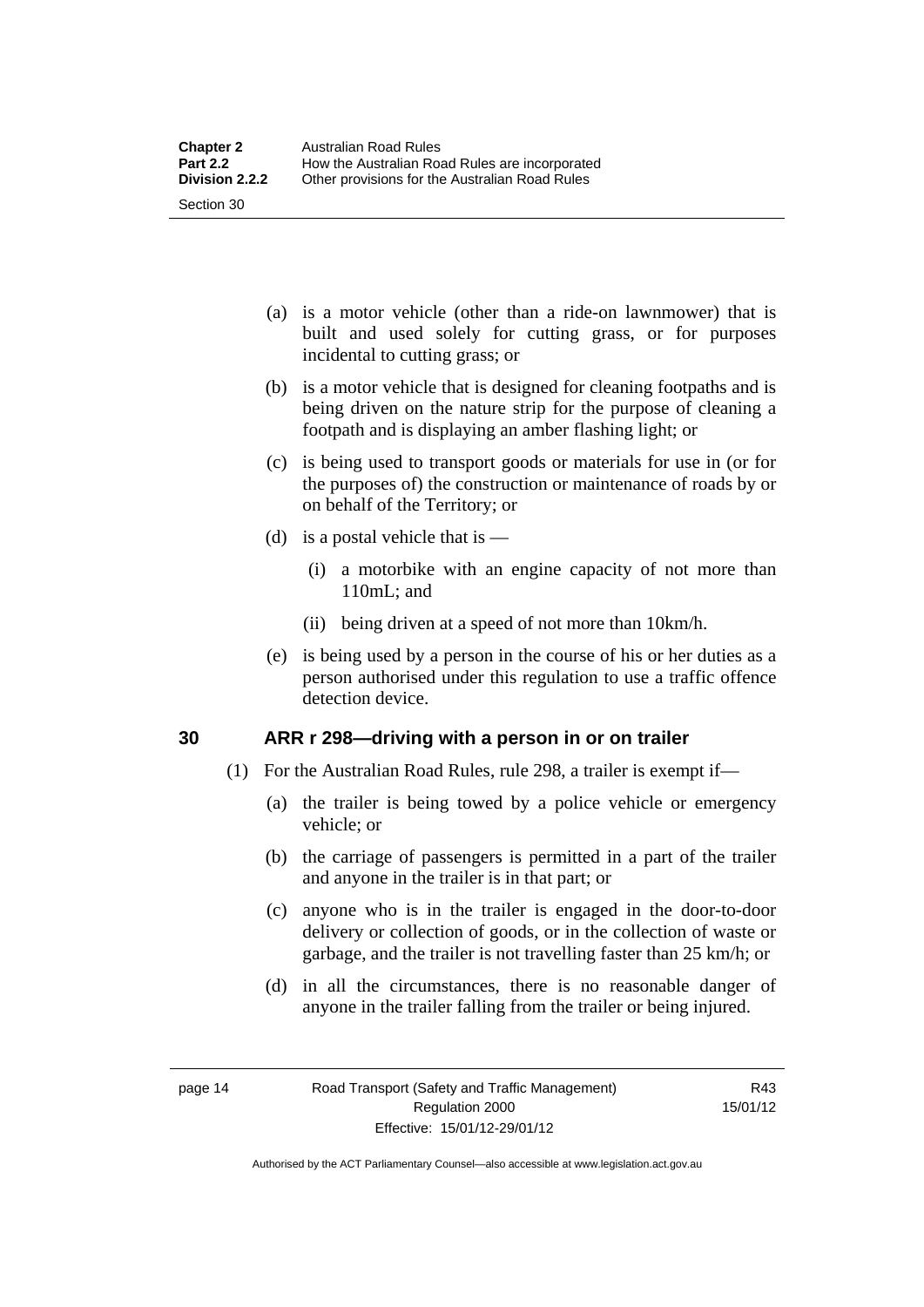- (2) For this section, the carriage of passengers is permitted in a part of a trailer if the part is designed primarily for—
	- (a) the carriage of passengers; or
	- (b) the carriage of goods, but is enclosed.
- (3) In this section:

*enclosed*, for a part of a trailer, means enclosed by—

- (a) the structure of the trailer; or
- (b) a canopy, cage or other device fitted to the trailer that is of a kind approved by the road transport authority under section 66 (1) (f) (Approvals etc by road transport authority).

*in* includes on.

### <span id="page-33-0"></span>**31 ARR r 310 (3), (4)—exemption for road workers etc**

- (1) For the Australian Road Rules, rule 310 (3) (b), the road transport authority may authorise a person to engage in speed zoning tests.
- (2) For the Australian Road Rules, rule 310 (4), definition of *roadworks*, the road transport authority may authorise—
	- (a) installation or maintenance work on, above or below a road; or
	- (b) installation or maintenance of a traffic control device; or
	- (c) a traffic survey.
- (3) This section is additional to, and does not limit, any other power of the road transport authority or anyone else under a territory law to authorise something mentioned in this section.
	- *Note* Under the Act, the road transport authority can authorise a person to install or display (or to interfere with, change or remove) a prescribed traffic control device.

page 15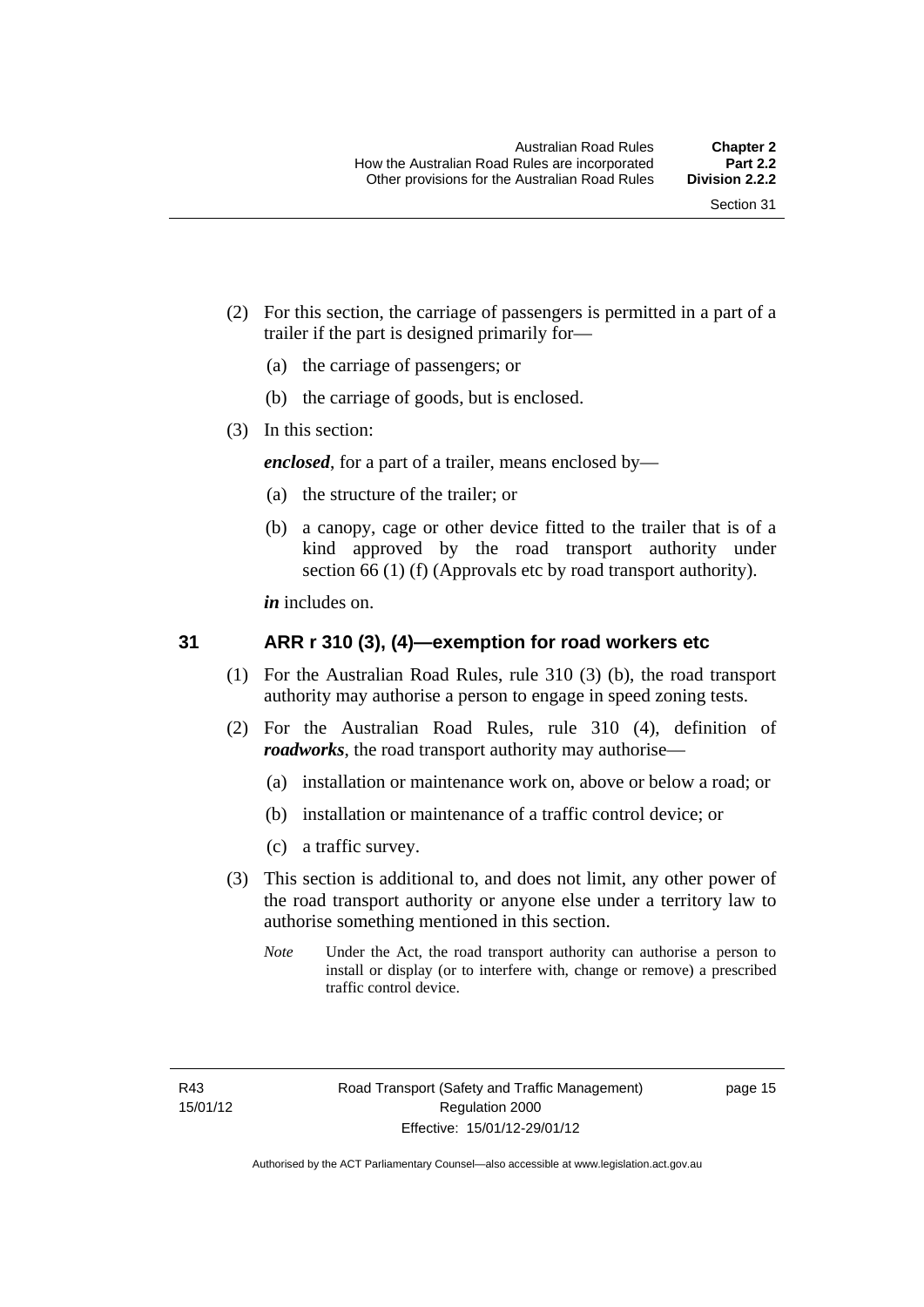### <span id="page-34-0"></span>**32 ARR r 313—postal workers**

For the Australian Road Rules, rule 313—

- (a) the Australian Road Rules, rule 186 (Stopping in a mail zone) does not apply to the driver of a postal vehicle; and
- (b) the Australian Road Rules, rule 288 (Driving on a path) does not apply to the driver of a postal vehicle if—
	- (i) the vehicle is a motorbike with an engine capacity of not more than 110mL; and
	- (ii) the vehicle is being driven at a speed of not more than 10km/h.

### <span id="page-34-1"></span>**33 ARR dict—definitions for dictionary**

(1) For the Australian Road Rules, dictionary:

*approved bicycle helmet* means a protective helmet for bicycle riders that is approved by the road transport authority under section 66 (1) (a) (Approvals etc by road transport authority).

*authorised person,* for a provision of the Australian Road Rules, means a person who is appointed as, or prescribed to be, an authorised person under the *Road Transport (General) Act 1999* for the Australian Road Rules or the provision.

*emergency worker* means—

- (a) a member of the ambulance service rendering or providing transport for sick or injured people; or
- (b) a member of the ambulance service, the fire brigade, the rural fire service or the SES providing transport in an emergency; or
- (c) a person who is declared by the road transport authority under section 66 (1) (g) (Approvals etc by road transport authority) to be an emergency worker.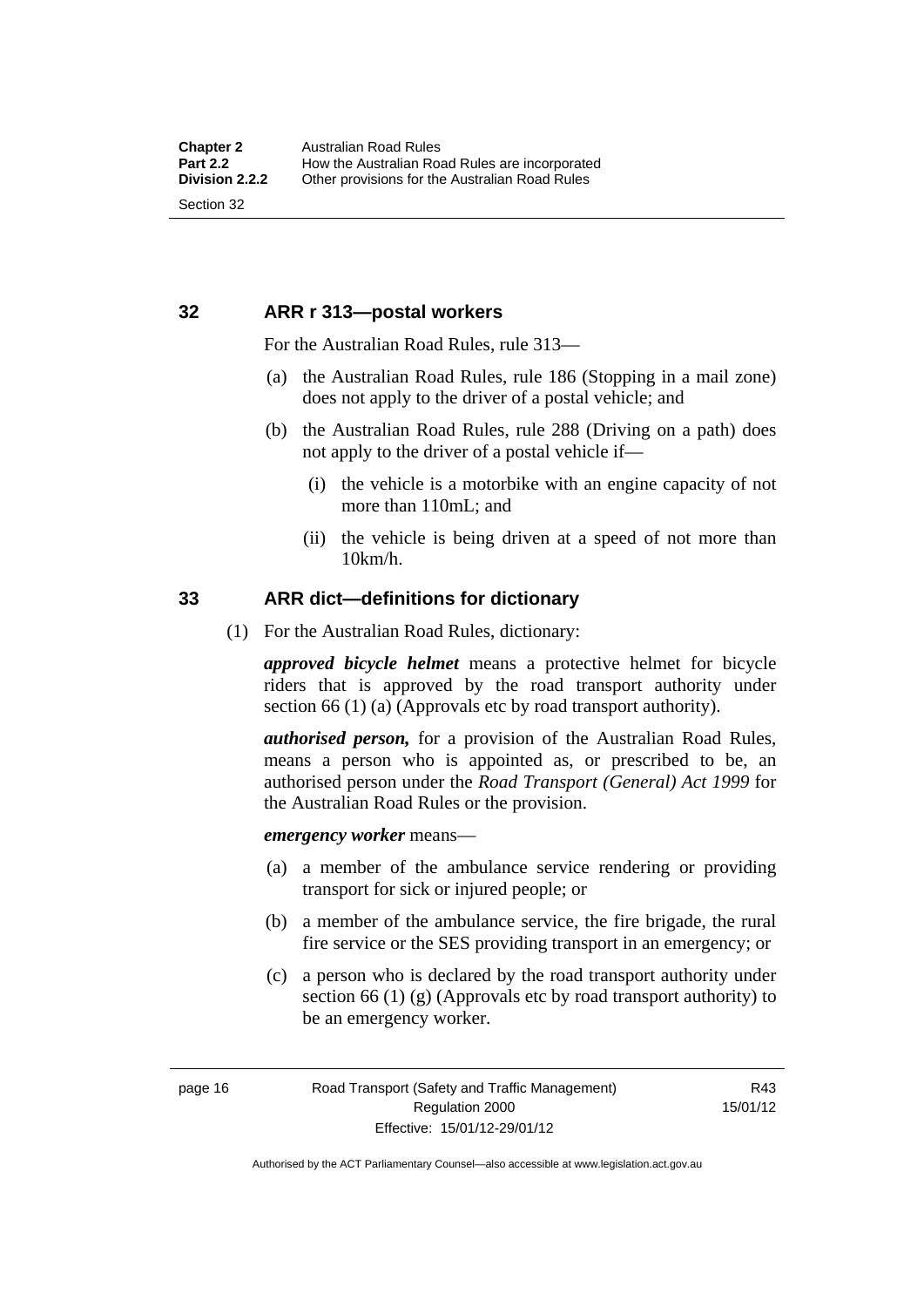*mechanical signalling device*, in relation to a vehicle, means a device that—

- (a) is fitted to the vehicle; and
- (b) is a mechanical signalling device or turn signal that complies with the *Road Transport (Vehicle Registration) Regulation 2000*, schedule 1.

*oversize vehicle* means a vehicle with a dimension that, including the dimension of any load, exceeds a relevant dimension limit under—

- (a) the *Road Transport (Mass, Dimensions and Loading) Act 2009*; or
- (b) the *Road Transport (Vehicle Registration) Regulation 2000*.
- *Note* A reference to an Act includes a reference to the statutory instruments made or in force under the Act, including any regulation (see Legislation Act, s 104).

*police officer*—see the Legislation Act, dictionary, part 1.

*postal worker* means an employee of Australia Post or anyone else engaged by Australia Post to deliver post.

*public bus*—see the *Road Transport (Public Passenger Services) Act 2001*, dictionary.

*taxi*—

- (a) see the *Road Transport (Public Passenger Services) Act 2001*, section 45 (Meaning of *taxi*); and
- (b) except in the Australian Road Rules, rule 182 (which is about stopping in taxi zones), includes a hire car.
- (2) For the Australian Road Rules, dictionary, definition of *GVM*, paragraph (b):

R43 15/01/12 page 17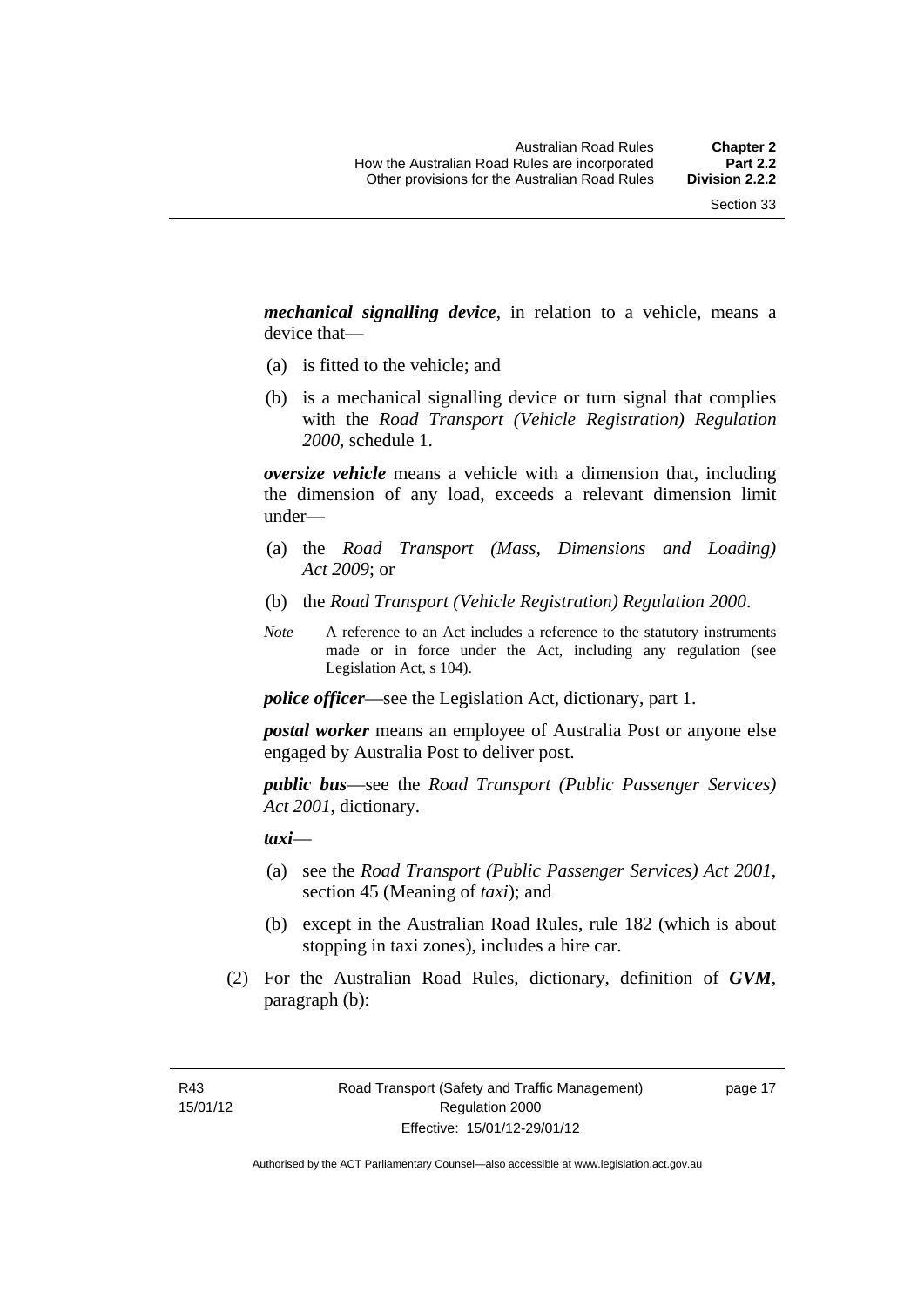#### *vehicle registration authority* means:

- (a) the road transport authority; or
- (b) the corresponding authority of another jurisdiction.
- (3) For the Australian Road Rules, dictionary, definition of *hazard warning lights*:

*another law of this jurisdiction* means the *Road Transport (Vehicle Registration) Regulation 2000*, schedule 1.

- (4) For the Australian Road Rules, dictionary, definition of *portable warning triangle*, a portable warning triangle is approved if it—
	- (a) is in the form of an equilateral triangle; and
	- (b) has a minimum height of 300mm; and
	- (c) has, on the front and back, red reflecting sheeting or material, or 9 red reflectors arranged in a triangular shape, causing a red reflection that would be clearly visible to a driver at night when the upper beam of light from any headlight on the vehicle (complying with the relevant provisions to the *Road Transport (Vehicle Registration) Regulation 2000*), schedule 1 is projected directly onto the sign from a distance of 200m; and
	- (d) is of a robust and durable construction, capable of being readily erected to stand in an upright position and capable of remaining unaffected (to any material degree) by any reasonable force of wind or variation in weather conditions.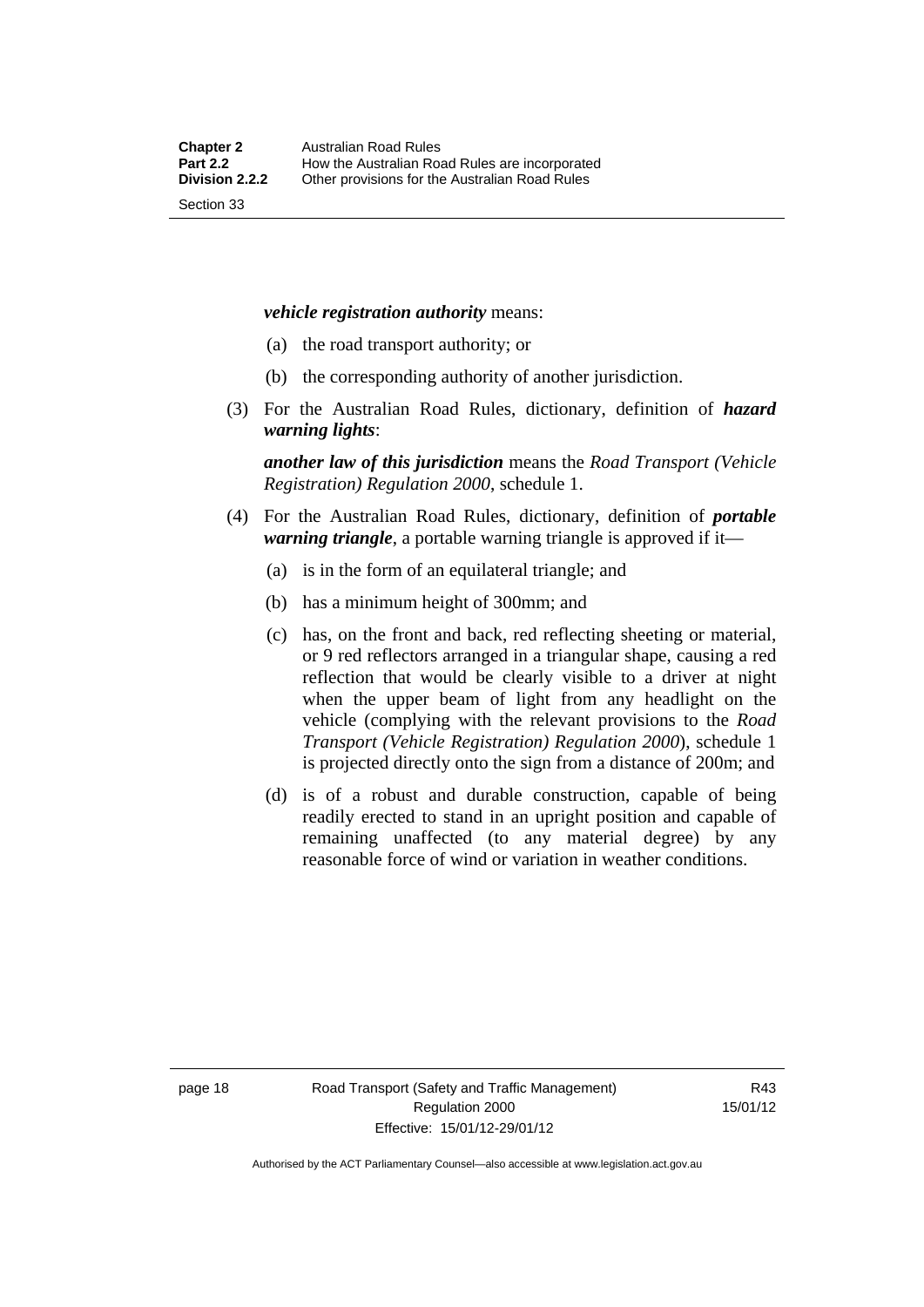Australian Road Rules **Chapter 2** Additional ACT road rules **Part 2.3** Noise and other nuisances

# **Part 2.3 Additional ACT road rules**

*Note* The Australian Road Rules are not completely self-contained and need to be read with associated laws of each jurisdiction. This part sets out some of the associated laws that are particular to the ACT. Provisions of Acts and other regulations included in the road transport legislation contain other provisions that are particular to the ACT.

# **Division 2.3.1 Noise and other nuisances**

### **37 Making unnecessary engine noise**

The driver of a motor vehicle on a road must not make unnecessary noise by turning on, running or failing to turn off the vehicle's engine.

Maximum penalty: 20 penalty units.

*Note* Under the Australian Road Rules, r 291 it is an offence to start or drive a vehicle in a way that makes unnecessary noise or smoke.

### **38 Emission of waste oil or grease**

 (1) A person must not use a motor vehicle or trailer on a road unless adequate precautions have been taken to prevent waste oil or grease from the machinery or from any other part of the vehicle from dropping onto the roadway.

Maximum penalty: 20 penalty units.

- *Note* The Australian Road Rules, r 293 requires the driver of a vehicle to remove oil or grease that falls from the vehicle in certain circumstances.
- (2) Without limiting the liability of anyone else, the responsible person for a motor vehicle or trailer must take reasonable steps to prevent a contravention of subsection (1) in relation to the vehicle.

Maximum penalty: 20 penalty units.

R43 15/01/12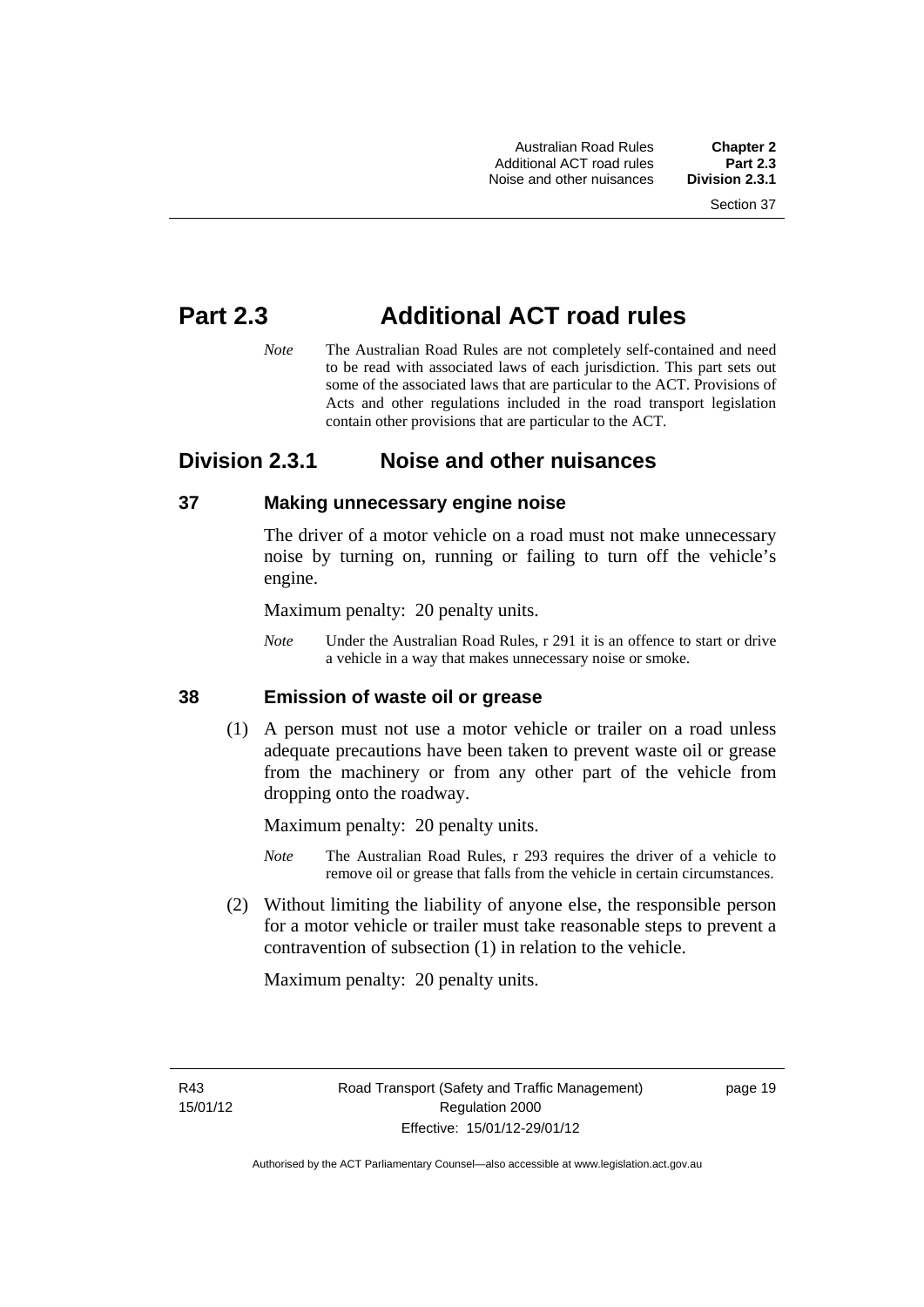**Chapter 2 Australian Road Rules**<br>**Part 2.3 Additional ACT road rules Part 2.3** Additional ACT road rules<br> **Division 2.3.2** Driver and passenger safe **Division 2.3.2** Driver and passenger safety Section 39

# **Division 2.3.2 Driver and passenger safety**

#### **39 Safety of persons on trailers**

 (1) A person must not travel on a road in or on any part of a trailer that is not a part designed primarily for the carriage of passengers or goods.

Maximum penalty: 20 penalty units.

 (2) A person must not travel on a road in or on any part of a trailer that is a part designed primarily for the carriage of goods if the part is not enclosed.

Maximum penalty: 20 penalty units.

- (3) This section does not apply to a person—
	- (a) who is in or on a police vehicle or emergency vehicle; or
	- (b) engaged in the door-to-door delivery or collection of goods, or in the collection of waste or garbage, in or on a trailer that is not travelling faster than 25km/h; or
	- (c) if, in all the circumstances, there is a no reasonable danger of the person falling or being thrown from the trailer, or being injured, because the person is travelling in a way prohibited by this section.
- (4) In this section:

*enclosed*, for a part of a trailer, means enclosed by—

(a) the structure of the trailer; or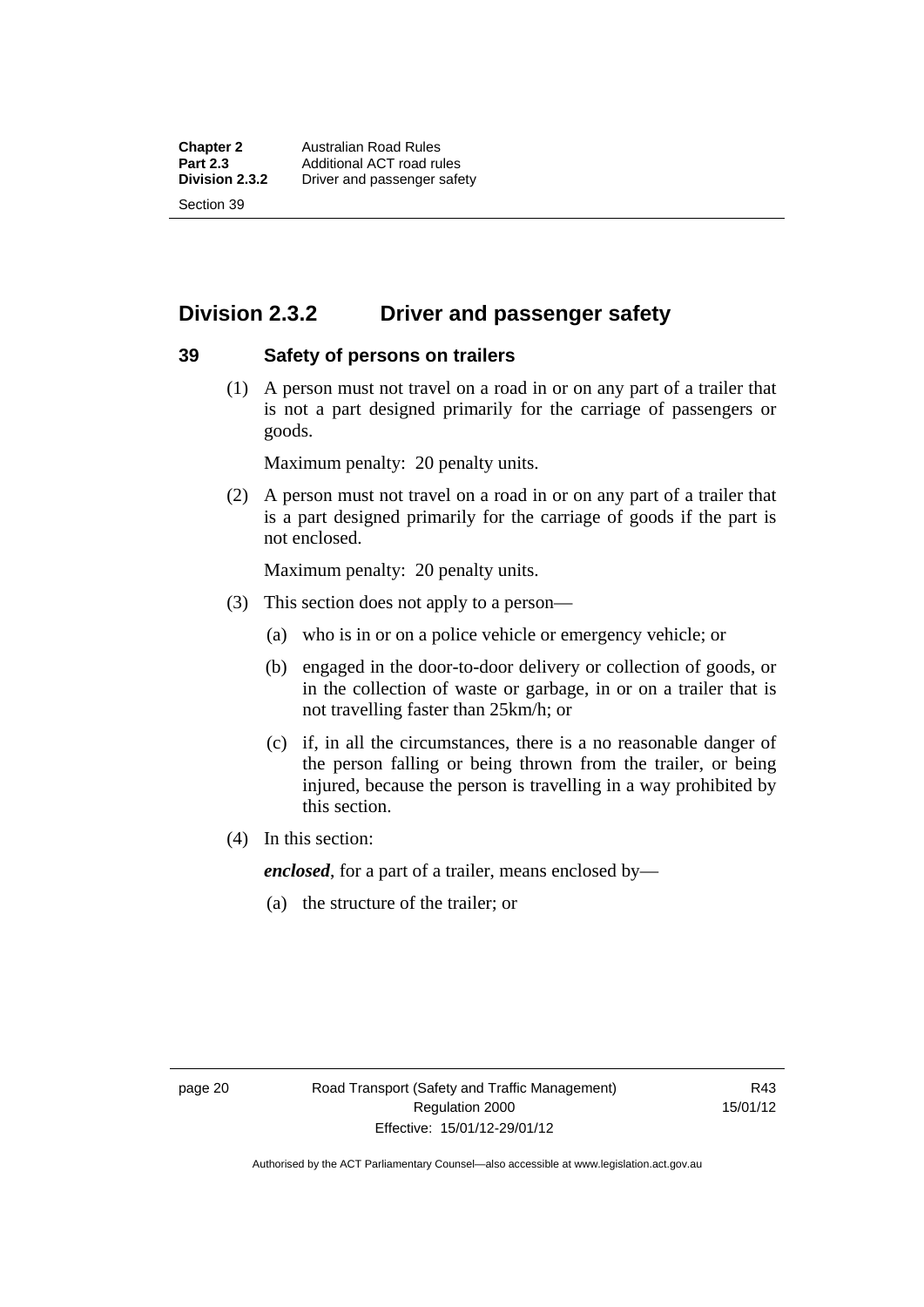- (b) a canopy, cage or other device fitted to the trailer that is of a kind approved by the road transport authority under section 66 (1) (f) (Approvals etc by road transport authority).
- *Note* The Australian Road Rules, r 298 prohibits a driver from driving a motor vehicle towing a trailer with a person in or on the trailer, unless the trailer is exempt from the rule under another law of this jurisdiction. Section 30 provides the exemption from the rule.

#### **40 Passengers in sidecars to be seated**

 (1) A passenger in a sidecar attached to a motorbike that is moving, or is stationary but not parked, on a road must sit in a place in the sidecar designed for use by a passenger.

Maximum penalty: 20 penalty units.

 (2) The rider of a motorbike must not ride with a passenger in a sidecar unless the passenger complies with subsection (1).

Maximum penalty: 20 penalty units.

# **Division 2.3.3 Trailers and towing**

- *Note* The following rules of the Australian Road Rules apply to the towing of vehicles:
	- r 216 (which is about the lights that must be used when towing a vehicle at night or in hazardous weather conditions)
	- r 254 (which is about the towing of bicycles)
	- r 257 (which is about riding with a person on a bicycle trailer)
	- r 292 (which is about towing a vehicle with an insecure or overhanging load)
	- r 294 (which is about keeping control of a motor vehicle or trailer being towed)
	- r 295 (which is about towing another vehicle with a towline)
	- r 298 (which is about driving with a person in a trailer)
	- r 312 (which provides certain exemptions for tow truck drivers).

R43 15/01/12 page 21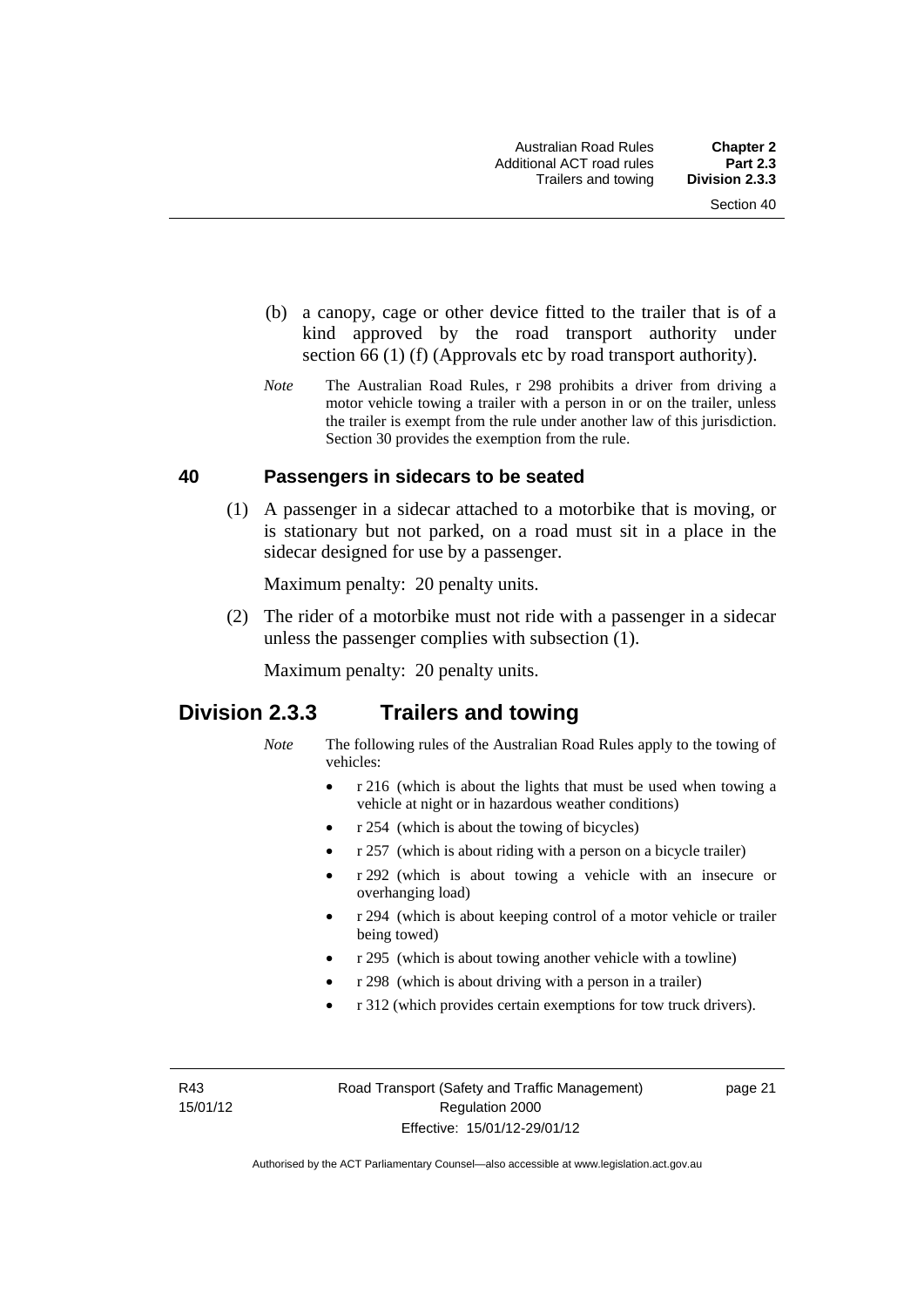#### **41 Number of vehicles that may be drawn**

 (1) The driver of an articulated vehicle must not tow any other vehicle on a road.

Maximum penalty: 20 penalty units.

 (2) The driver of a motor vehicle must not tow more than 1 other vehicle on a road.

Maximum penalty: 20 penalty units.

- (3) The road transport authority may exempt a vehicle or person from subsection  $(1)$  or  $(2)$ .
- (4) Subsection (2) does not apply in relation to a tow truck that is towing an articulated vehicle (other than a B-double or road train) if—
	- (a) the articulated vehicle has broken down on a road and it is necessary for it to be towed away; or
	- (b) the articulated vehicle has been involved in a crash on a road and it is necessary for it to be towed away.
- (5) Subsection (2) does not apply to a motor vehicle that is towing another vehicle using a lift and tow trailer if—
	- (a) the other vehicle is partly supported by the lift and tow trailer; and
	- (b) the vehicle is not towed at faster than 60 km/h; and
	- (c) the combined weight of the towed vehicle and the lift and tow trailer is not more than the unladen weight of the towing vehicle.
- (6) Subsection (2) does not apply to—
	- (a) a tractor-harvester-cutting head trailer combination; or

Authorised by the ACT Parliamentary Counsel—also accessible at www.legislation.act.gov.au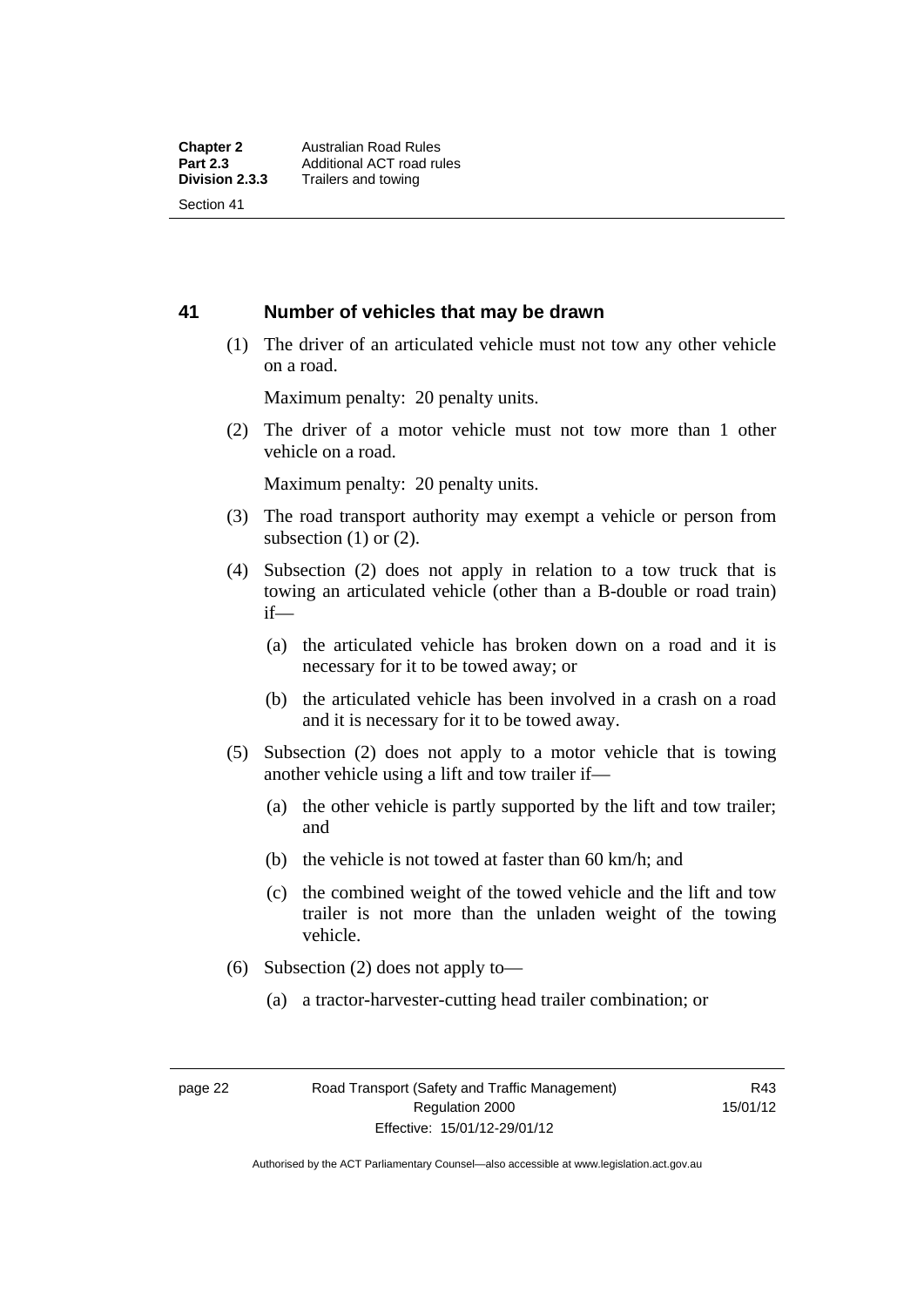- (b) a tractor with multiple implements attached, if the implements are normally used as a single unit when performing agricultural operations; or
- (c) a tractor and implement combination towing a fuel trailer or laser tower; or
- (d) an articulated low-loader consisting of a prime mover towing a converter dolly and a semitrailer; or
- (e) a B-double, dog trailer or road train.

### **42 Towing by vehicles under 4.5t**

- (1) The driver of a motor vehicle (the *towing vehicle*) must not tow another vehicle (the *towed vehicle*) on a road if the laden weight of the towed vehicle is more than—
	- (a) the capacity of the towing attachment fitted to the towing vehicle; or
	- (b) the maximum laden weight for the towed vehicle.

Maximum penalty: 20 penalty units.

- (2) Subsection (1) does not apply to the driver if the towing vehicle has a GVM over 4.5t.
- (3) The road transport authority may exempt a vehicle or person from subsection  $(1)$ .
- (4) In this section:

*maximum laden weight*, for the towed vehicle, means—

- (a) the maximum laden weight for a towed vehicle specified by the manufacturer of the towing vehicle in relation to the towing vehicle; or
- (b) if there is no such specification by the manufacturer, the manufacturer of the vehicle cannot be identified or the

page 23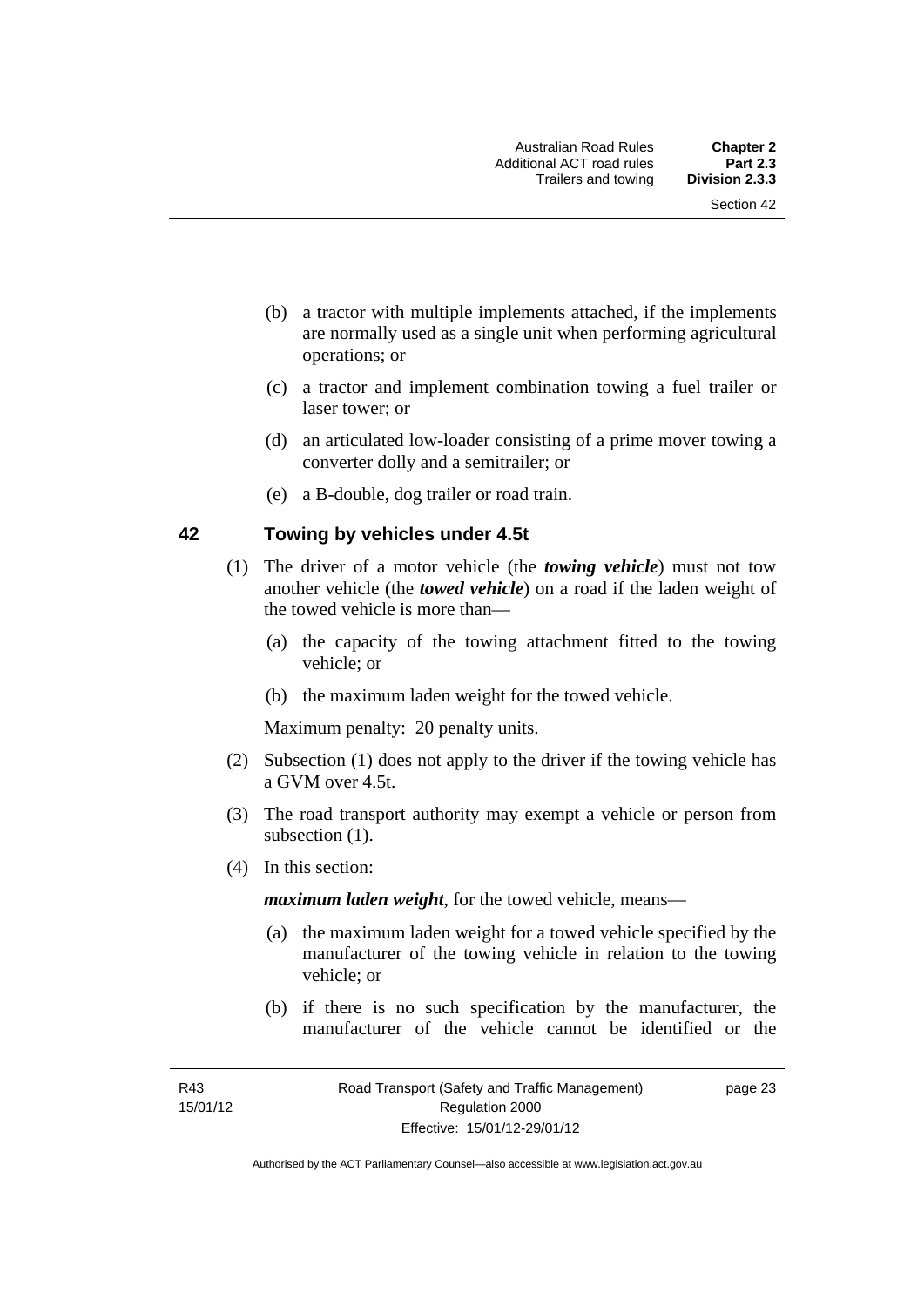| <b>Chapter 2</b><br><b>Part 2.3</b> | <b>Australian Road Rules</b><br>Additional ACT road rules |
|-------------------------------------|-----------------------------------------------------------|
|                                     |                                                           |
| Section 43                          |                                                           |

specification is not appropriate because the towing vehicle has been modified—

- (i) 1.5 times the unladen weight of the towing vehicle if the towed vehicle is fitted with a braking system that is working properly; or
- (ii) the unladen weight of the towing vehicle in any other case.

# **Division 2.3.4 Lights on vehicles**

*Note* The following rules of the Australian Road Rules apply to lights on vehicles:

- r 215 (which is about using lights when driving at night or in hazardous weather conditions)
- r 216 (which is about the lights that must be used when towing a vehicle at night or in hazardous weather conditions)
- r 217 (which is about using rear fog lights)
- r 218 (which is about using headlights on high-beam)
- r 219 (which is about not using lights to dazzle other road users)
- r 220 (which is about the use of lights on a vehicle that is stopped)
- r 221 (which is about using hazard warning lights)
- r 222 (which is about the use of warning lights on buses carrying children)
- r 223 (which is about using lights when riding an animal-drawn vehicle at night or in hazardous weather conditions)
- r 259 (which is about using lights when riding a bicycle at night).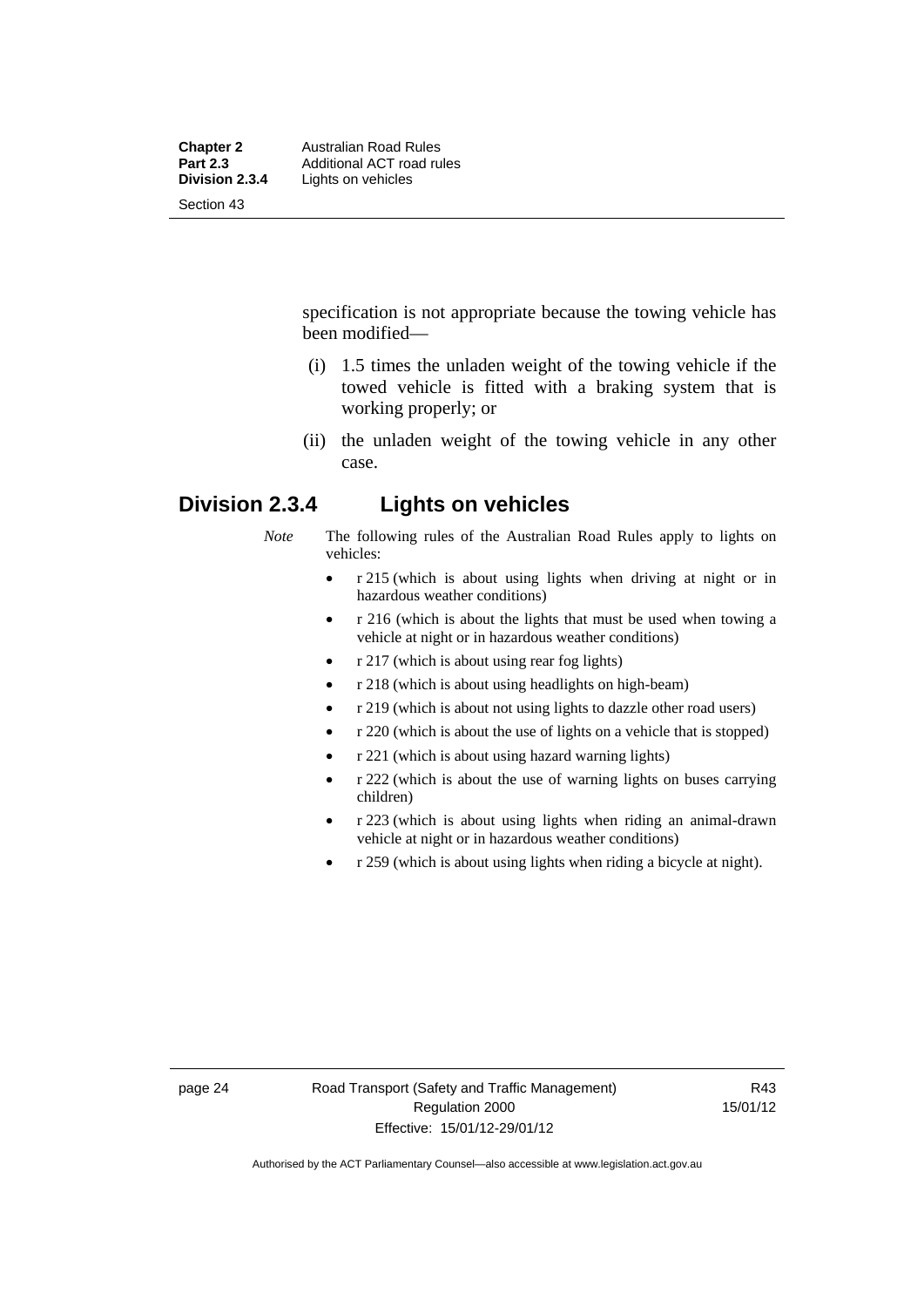## **43 Lights on motor vehicles generally**

- (1) The driver of a motor vehicle fitted with a spotlight or searchlight must not operate the light, or allow it to be operated, on a road unless—
	- (a) the vehicle is stationary, the light is operated only for examining or making adjustments or repairs to a vehicle, and light from it is not projected further than 6m; or
	- (b) the light is operated for the temporary purpose of reading or looking for a notice, sign, house number or something similar; or
	- (c) the vehicle is a police vehicle; or
	- (d) the vehicle is being used by the Territory, the Commonwealth or any public authority.

Maximum penalty: 20 penalty units.

- (2) The driver of a motor vehicle fitted with an additional headlight permitted to be fitted under the *Road Transport (Vehicle Registration) Regulation 2000*, schedule 1 must not operate the headlight, or allow it to be operated, if—
	- (a) the vehicle is being driven on a length of road in a built-up area; or
	- (b) the driver is driving less than—
		- (i) 200m behind a vehicle travelling in the same direction as the driver; or
		- (ii) 200m from an oncoming vehicle.

Maximum penalty: 20 penalty units.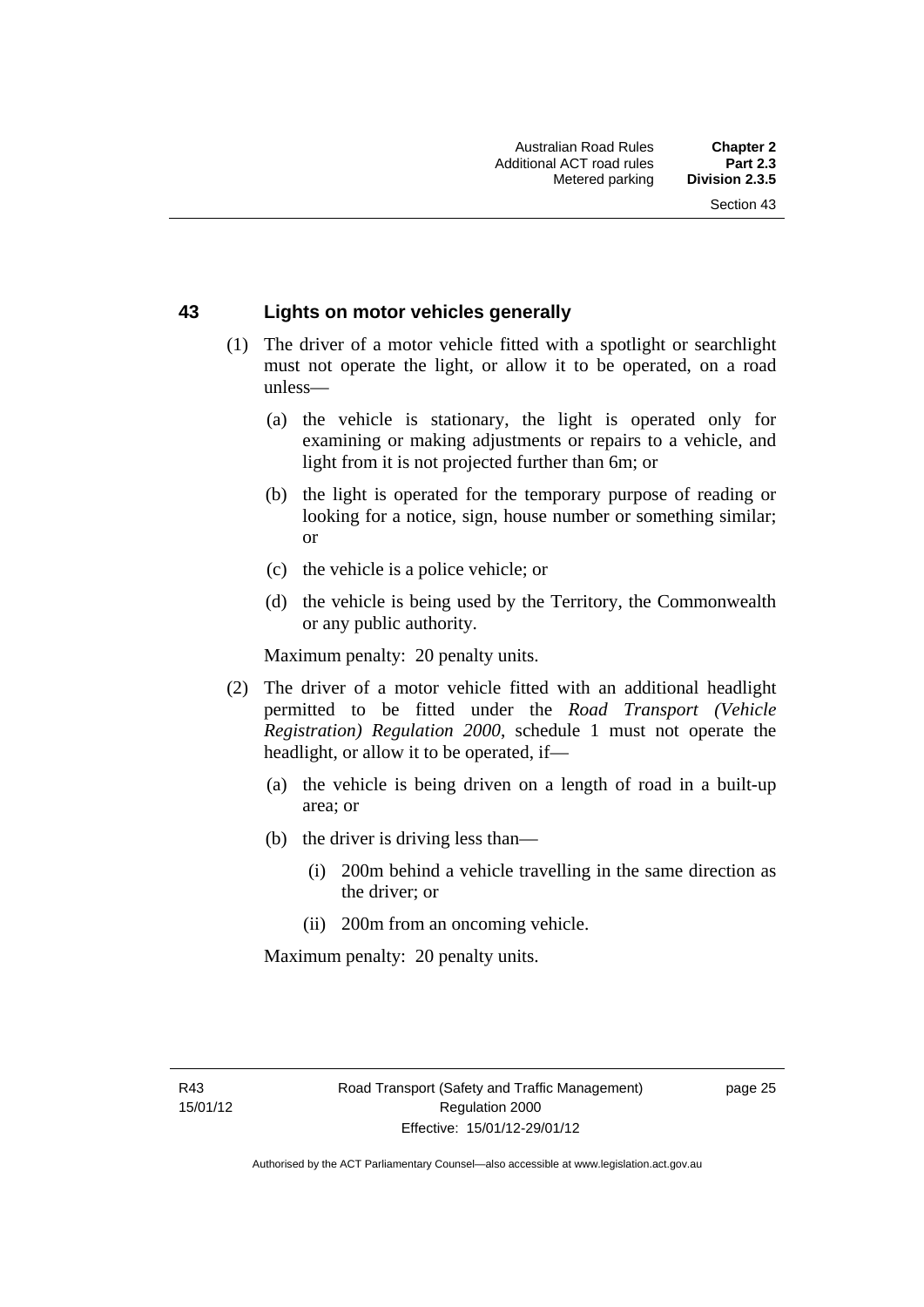**Chapter 2 Australian Road Rules**<br>**Part 2.3 Additional ACT road rules Part 2.3 Additional ACT road rules**<br>**Division 2.3.5** Metered parking **Metered parking** 

Section 44

# **Division 2.3.5 Metered parking**

*Note* The rules of the Australian Road Rules that apply to the parking of vehicles include the following:

- r 189 (which is about double parking)
- r 203 (which is about stopping in a parking area for people with disabilities)
- r 205 (which is about parking for longer than indicated)
- r 207 (which is about parking where fees are payable)
- r 208 (which is about parallel parking on a road, except in a median strip parking area)
- r 209 (which is about parallel parking in a median strip parking area)
- r 210 (which is about angle parking)
- r 211 (which is about parking in parking bays).

### **44 Metered parking—parking in spaces**

- (1) A driver commits an offence if—
	- (a) the driver parks in a metered parking area; and
	- (b) the driver's vehicle is not parked in a metered parking space.

Maximum penalty: 20 penalty units.

 (2) A driver must not park the driver's vehicle in a metered parking space if another vehicle is parked in the space.

Maximum penalty: 20 penalty units.

 (3) A driver who parks in a metered parking space must position the driver's vehicle completely within the space.

Maximum penalty: 20 penalty units.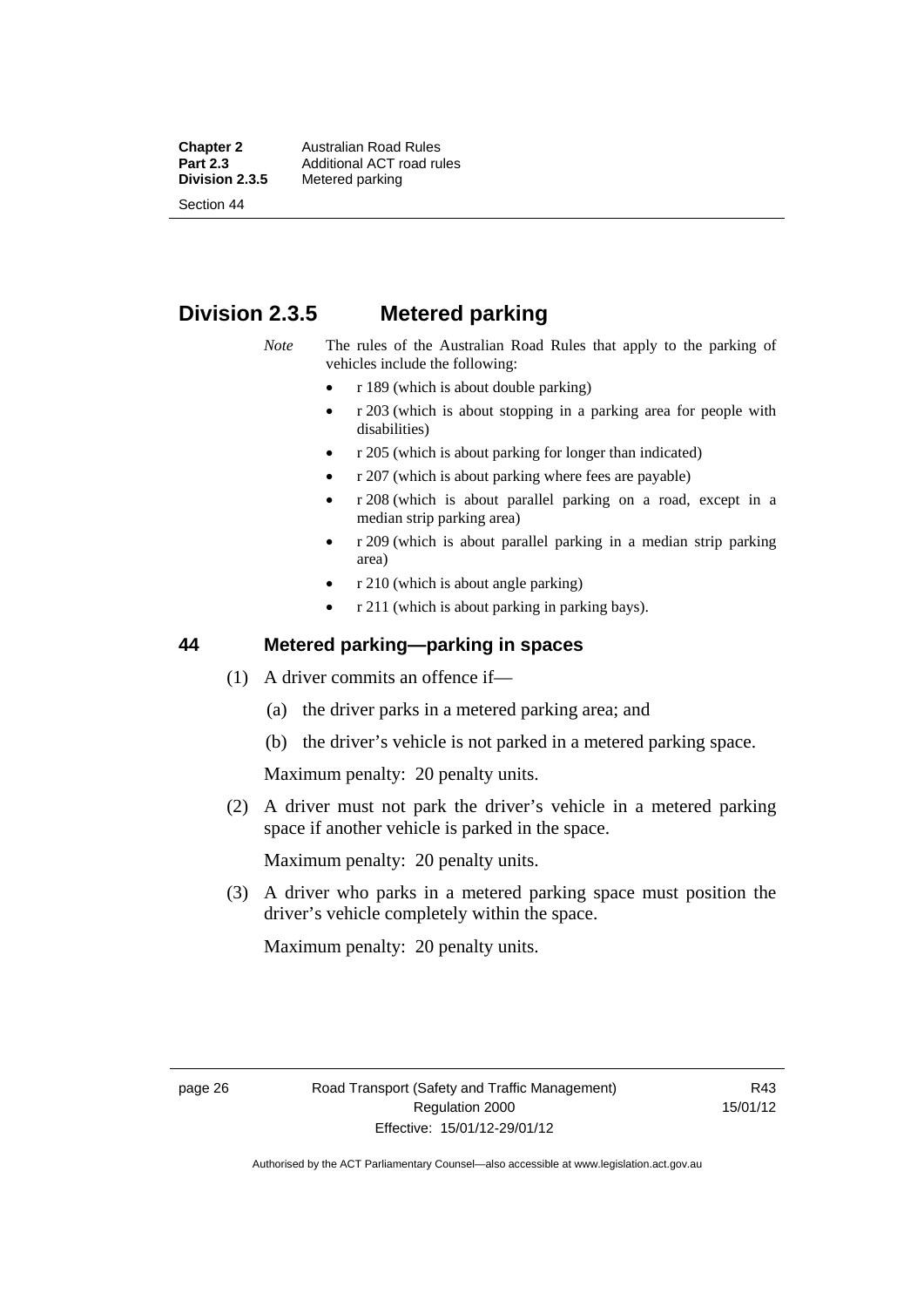## **44A Metered parking—parking fees**

 (1) A driver must not park in a metered parking space without paying the relevant parking fee for the space.

Maximum penalty: 20 penalty units.

- (2) A driver does not commit an offence against subsection (1) if—
	- (a) the relevant parking fee for the metered parking space is paid immediately after the driver parks the driver's vehicle in the metered parking space; or
	- (b) the parking meter for the metered parking space indicates that the period for which parking in the space has been paid for has not expired; or
	- (c) the parking meter for the metered parking space—
		- (i) is not working; or
		- (ii) is covered with a parking meter hood bearing the words 'out of order time limit applies'.
	- *Note* For other exceptions to s (1), see s 45.

#### **44B Metered parking—maximum length of stay**

 (1) A driver must not allow the driver's vehicle to remain parked in a metered parking space if the parking meter for the space indicates that the period for which parking in the space has been paid for has expired.

Maximum penalty: 20 penalty units.

*Note* For exceptions to s (1), see s 45.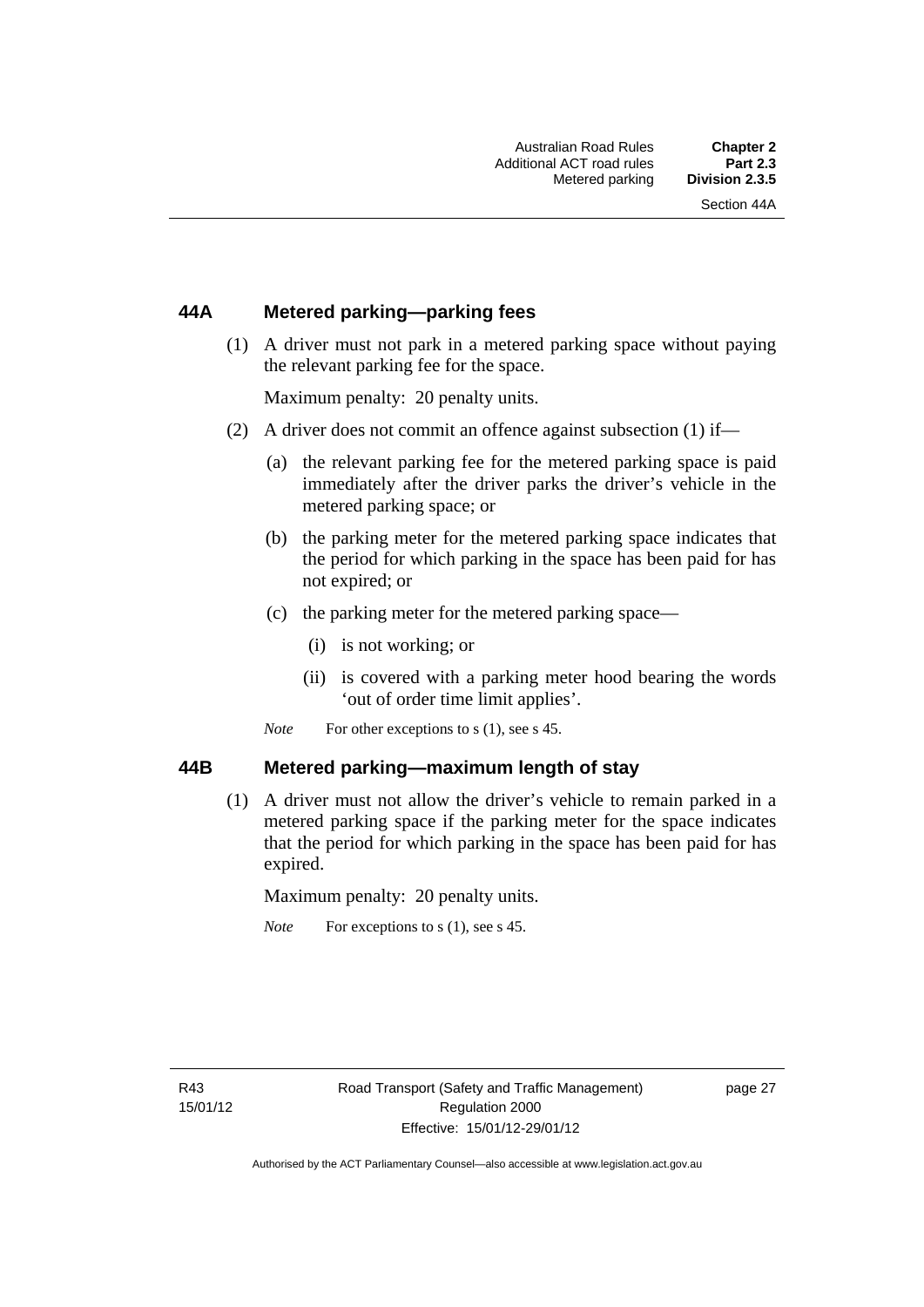(2) A driver must not allow the driver's vehicle to remain parked in a metered parking space for longer than the period (if any) indicated on the metered parking signs applying to the space as the maximum period for which a vehicle may be parked in the space.

Maximum penalty: 20 penalty units.

*Note* For exceptions to s (2), see s 45.

#### **45 Metered parking—exceptions to s 44A and s 44B**

Section 44A (Metered parking—parking fees) and section 44B (Metered parking—maximum length of stay) do not apply to—

- (a) a driver for any period the driver's vehicle is parked in a metered parking space outside the controlled parking hours for the space; or
- (b) a driver if—
	- (i) the driver's vehicle is parked in a metered parking space; and
	- (ii) the driver displays in or on the vehicle a current mobility parking scheme authority; and
	- (iii) the driver complies with the conditions (if any) of the authority; or
- (c) a driver if—
	- (i) the driver's vehicle is parked in a metered parking space designated by a *permit zone sign* for use by the holder of a stated kind of parking permit; and
	- (ii) the driver displays in or on the vehicle a current parking permit of that kind; and
	- (iii) the driver complies with the conditions (if any) of the permit.

R43 15/01/12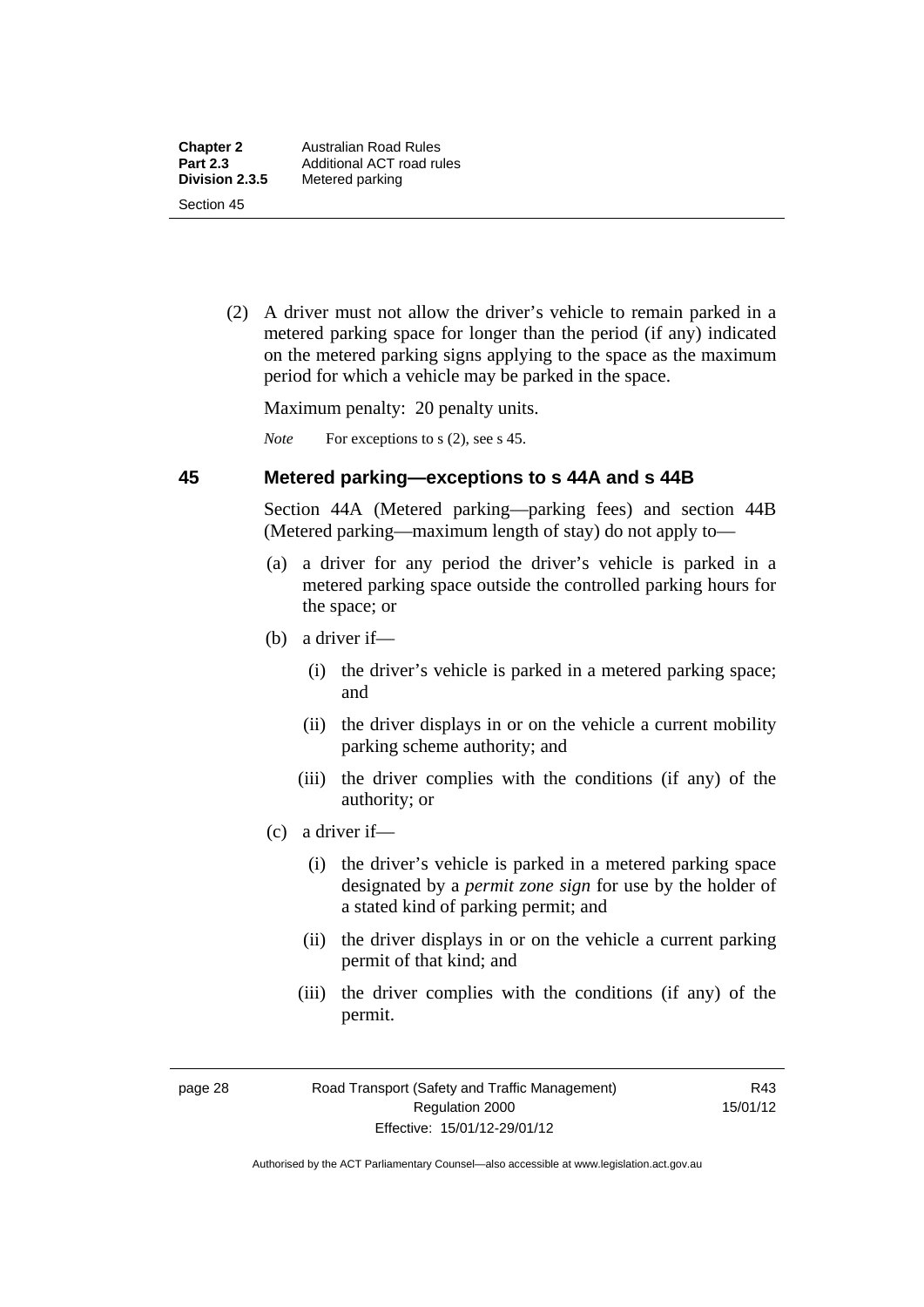# **46 Temporary closure of metered parking spaces**

- (1) If the road transport authority decides that the use of a metered parking space should be temporarily discontinued, the authority may close the space by—
	- (a) installing a sign, at or near the space, that displays words to the effect that the space is closed; or
	- (b) covering the parking meter applying to the space with a parking meter hood bearing the words 'no parking'.
- (2) A driver must not park in a metered parking space that has been closed under subsection (1).

Maximum penalty: 20 penalty units.

(3) In this section:

*sign* includes a board, device, plate, screen, words or anything else, whether or not installed with or on a traffic sign.

### **47 Misuse of parking meters**

A person must not—

- (a) insert in a parking meter anything other than coins appropriate for the meter; or
- (b) attach anything (for example, advertising material) to a parking meter.

Maximum penalty: 20 penalty units.

*Note* An example is part of the regulation, is not exhaustive and may extend, but does not limit, the meaning of the provision in which it appears (see Legislation Act, s 126 and s 132).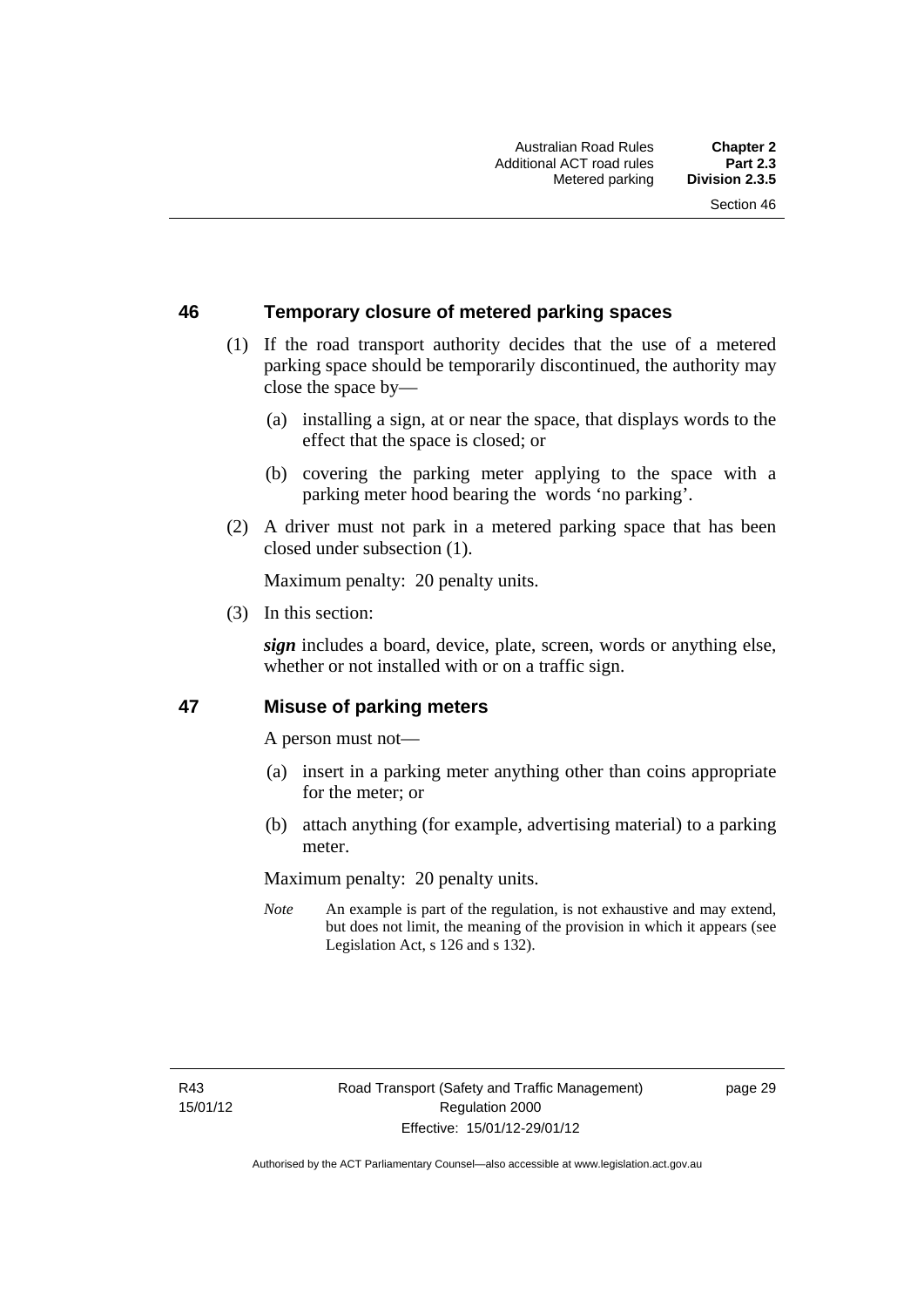## **48 Interfering with parking meters etc**

A person must not—

- (a) do anything that interferes with (or is likely to interfere with) the proper working of a parking meter; or
- (b) fraudulently operate a parking meter.

Maximum penalty: 20 penalty units.

# **Division 2.3.6 Ticket parking**

## **49 Ticket parking—parking in spaces**

- (1) A driver commits an offence if—
	- (a) the driver parks in a ticket parking area; and
	- (b) the driver's vehicle is not parked in a ticket parking space.

Maximum penalty: 20 penalty units.

- (2) However, the driver does not commit an offence against subsection (1) if the driver parks in a metered parking space within a ticket parking area and the driver complies with the provisions of division 2.3.5 (Metered parking) in relation to parking in the space.
- (3) A driver must not park the driver's vehicle in a ticket parking space if another vehicle is parked in the space.

Maximum penalty: 20 penalty units.

 (4) A driver who parks in a ticket parking space must position the driver's vehicle completely within the space.

Maximum penalty: 20 penalty units.

### **49A Ticket parking—display of tickets**

(1) A driver may park the driver's vehicle in a ticket parking area only if—

page 30 Road Transport (Safety and Traffic Management) Regulation 2000 Effective: 15/01/12-29/01/12

R43 15/01/12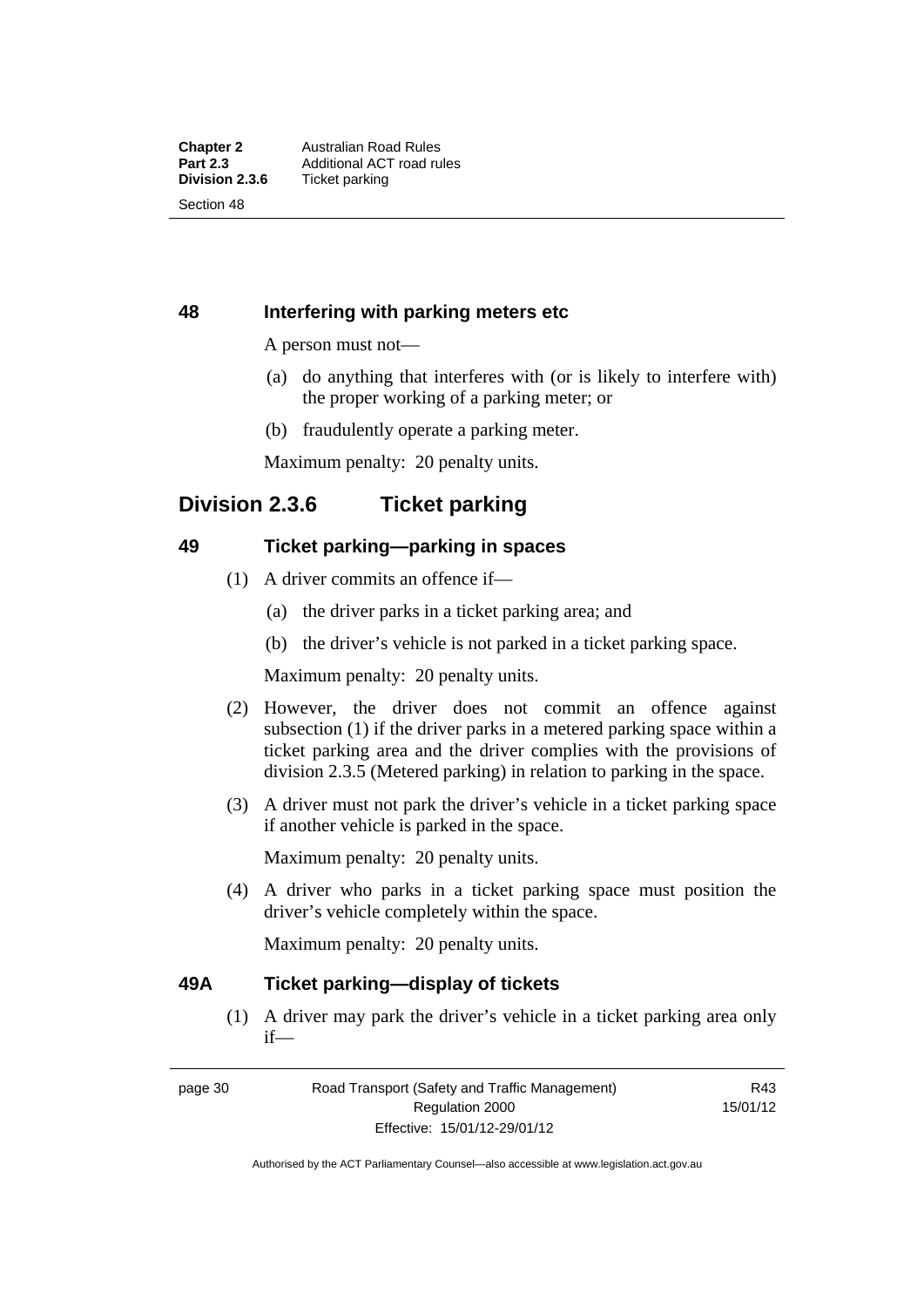- (a) for an RTA multi-stay ticket parking area—
	- (i) a current parking ticket for the area is correctly displayed in or on the vehicle; or
	- (ii) a current part-day parking ticket for another RTA multi-stay ticket parking area is correctly displayed in or on the vehicle; or
	- (iii) a current equivalent all-day parking ticket for another RTA multi-stay ticket parking area is correctly displayed in or on the vehicle; or
- (b) for any other ticket parking area—a current parking ticket for the area is correctly displayed in or on the vehicle.

Maximum penalty: 20 penalty units.

#### **Examples of ticket parking areas for par (b)**

- 1 a ticket parking area set up by the road transport authority in which parking up to a maximum of 4 hours is permitted by the ticket parking signs applying to the area
- 2 a ticket parking area set up by a parking authority
- *Note 1* Ticket parking areas may be set up by the road transport authority or a parking authority (see s 75A-s 76A).
- *Note 2* An example is part of the regulation, is not exhaustive and may extend, but does not limit, the meaning of the provision in which it appears (see Legislation Act, s 126 and s 132).
- (2) Subsection (1) (a) does not apply to a driver if, immediately after parking in the ticket parking area, the driver—
	- (a) obtains a parking ticket for the ticket parking area and the ticket is correctly displayed in or on the driver's vehicle; or
	- (b) correctly displays in or on the driver's vehicle a parking ticket mentioned in subsection  $(1)$   $(a)$   $(ii)$  or  $(iii)$ .
- (3) Subsection (1) (b) does not apply to a driver if, immediately after parking in the ticket parking area, the driver obtains a parking ticket

R43 15/01/12 page 31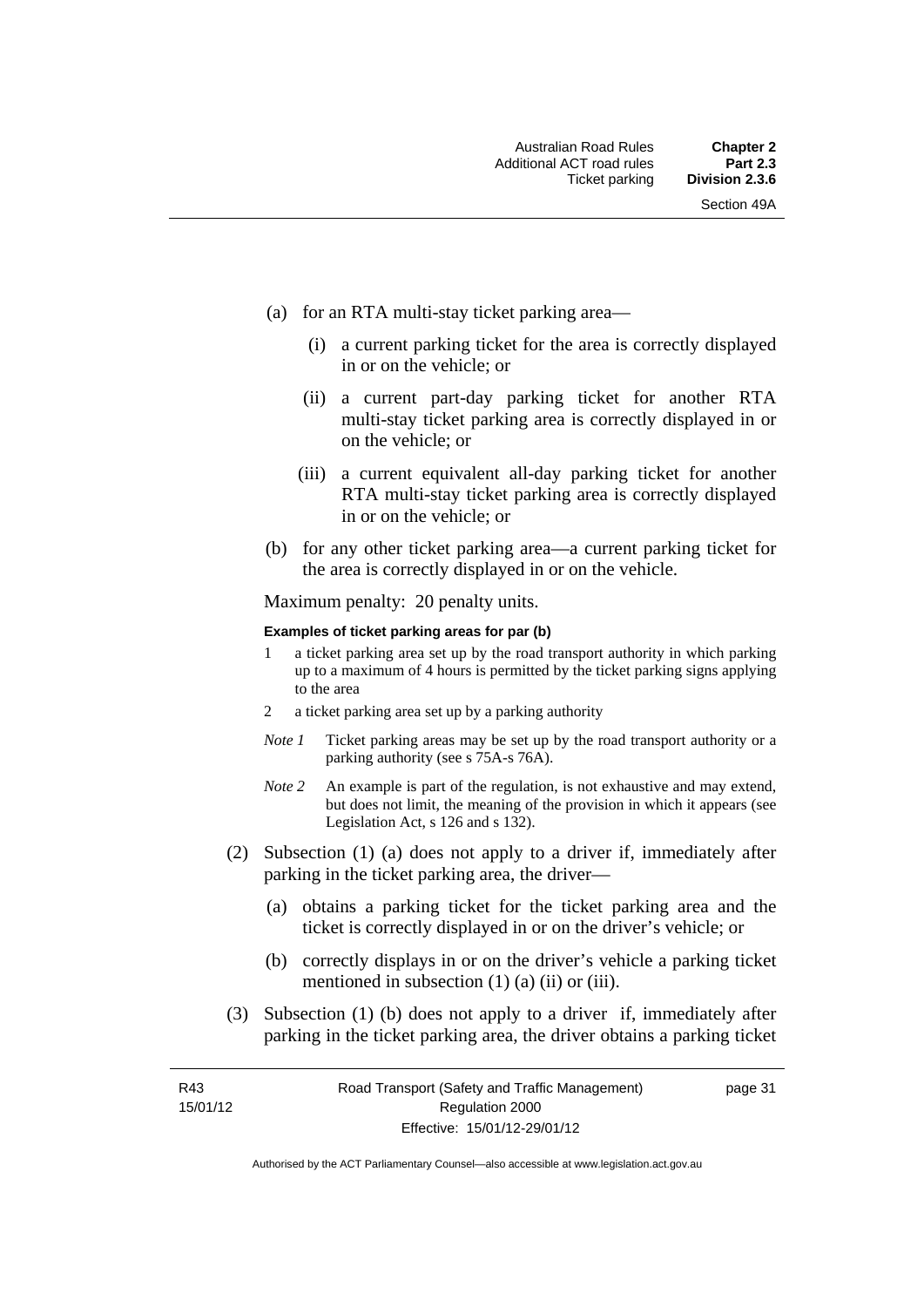for the ticket parking area and the ticket is correctly displayed in or on the driver's vehicle.

- (4) It is a defence to the prosecution of a driver for an offence against subsection (1) if the driver proves that—
	- (a) a parking ticket was displayed in accordance with the subsection; and
	- (b) the driver took reasonable steps to ensure that the ticket remained correctly displayed while the driver's vehicle was parked in the ticket parking area.
	- *Note* For other exceptions to s (1), see s 50.
- (5) In this section:

*all-day parking ticket*, for a ticket parking area, means a parking ticket for which the relevant parking fee for parking all-day in the area has been paid.

*correctly displayed*—a parking ticket is *correctly displayed* in or on a vehicle if the ticket is displayed—

- (a) in or on the front left-hand side of the vehicle or, if the ticket requires the driver to display the ticket in or on a part of the vehicle, in or on that part of the vehicle; and
- (b) in a way that its expiry date (and, for a parking ticket other than an all-day parking ticket, its expiry time) and the ticket parking area for which it is issued, are clearly visible from outside the vehicle.

*equivalent*, for a multi-stay ticket parking area, means another ticket parking area for which the relevant parking fee for an all-day parking ticket for the area is the same or higher.

*part-day parking ticket* means a parking ticket that is not an all-day parking ticket.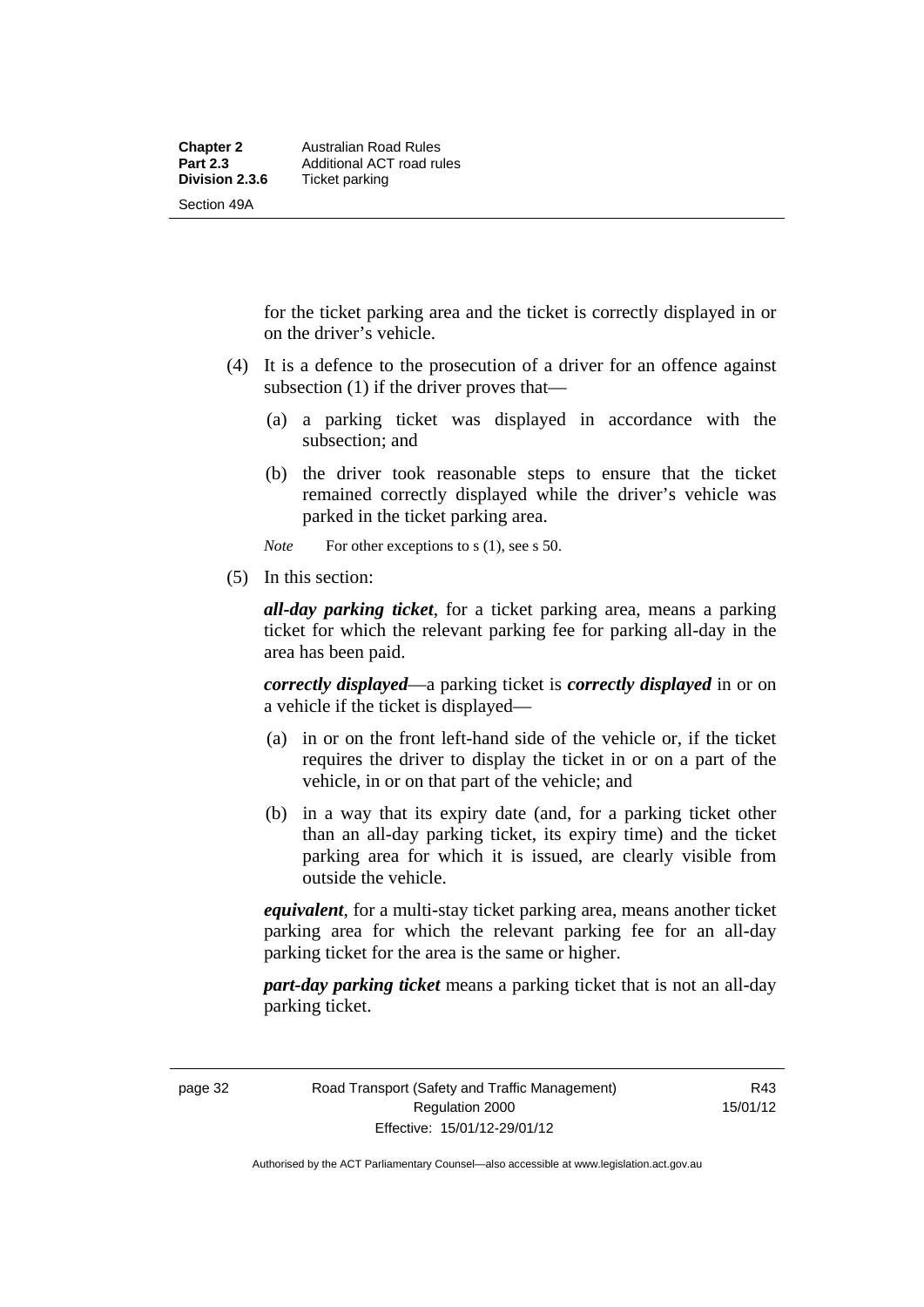*RTA multi-stay ticket parking area* means a ticket parking area set aside under section 76 (2) (a) (Ticket parking schemes—road transport authority) where all-day parking is permitted by the ticket parking signs applying to the area.

#### **49B Ticket parking—maximum length of stay**

(1) A driver must not allow the driver's vehicle to remain parked in a ticket parking area after the expiry of a parking ticket displayed in or on the vehicle.

Maximum penalty: 20 penalty units.

*Note 1* For when a parking ticket expires, see s 81.

*Note* 2 For exceptions to s (1), see s 50.

 (2) A driver must not allow the driver's vehicle to remain parked in a ticket parking area for longer than the period (if any) indicated on the ticket parking signs applying to the area as the maximum period for which a vehicle may be parked in the area.

Maximum penalty: 20 penalty units.

*Note* For exceptions to s (2), see s 50.

#### **50 Ticket parking—exceptions to s 49A and s 49B**

Section 49A (Ticket parking—display of tickets) and section 49B (Ticket parking—maximum length of stay) do not apply to—

- (a) a driver if the driver parks the driver's vehicle in a metered parking space within a ticket parking area and the driver complies with the provisions of division 2.3.5 (Metered parking) in relation to parking in the space; or
- (b) a driver for any period the driver's vehicle is parked in a ticket parking space outside the controlled parking hours for the space; or
- (c) a driver if—

page 33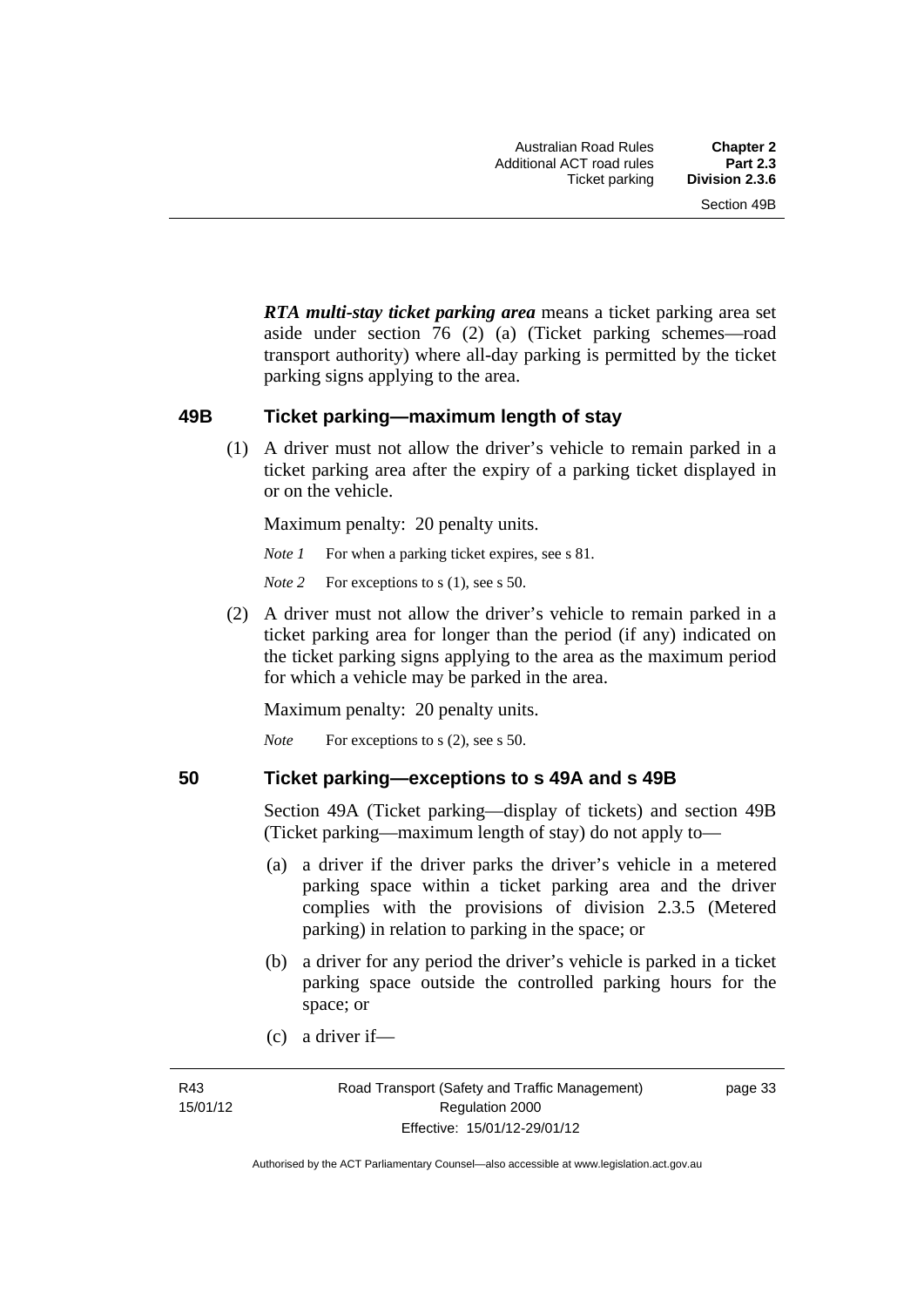- (i) the driver's vehicle is parked in a ticket parking space; and
- (ii) the driver displays in or on the vehicle a current mobility parking scheme authority; and
- (iii) the driver complies with the conditions (if any) of the authority; or
- (d) a driver if—
	- (i) the driver's vehicle is parked in a ticket parking space, or on a length of road in a ticket parking area, designated by a *permit zone sign* for use by the holder of a stated kind of parking permit; and
	- (ii) the driver displays in or on the vehicle a current parking permit of that kind; and
	- (iii) the driver complies with the conditions (if any) of the permit.

### **51 Temporary closure of ticket parking spaces and areas**

- (1) If the road transport authority decides that the use of a ticket parking area, or ticket parking space, should be temporarily discontinued, the authority may close the area or space by—
	- (a) for the closure of a ticket parking area—installing a sign, at or near each traffic sign applying to the area, that displays words to the effect that the area is closed; or
	- (b) for the closure of a ticket parking space—installing a sign, at or near the space, that displays words to that effect.
- (2) If a parking authority decides that the use of a ticket parking area, or ticket parking space, within its area of operations should be temporarily discontinued, the authority may close the area or space  $by-$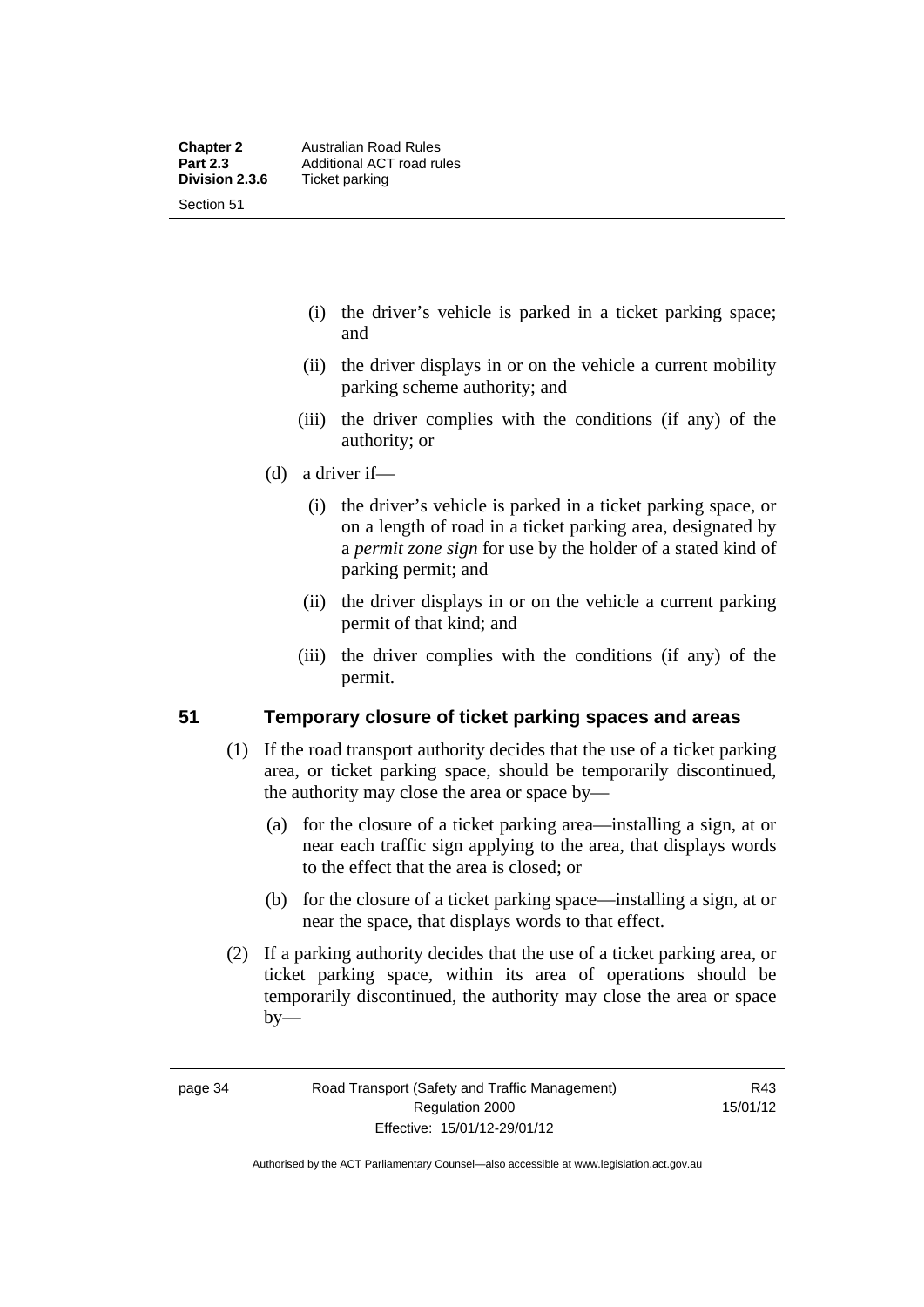- (a) for the closure of a ticket parking area—installing a sign, at or near each traffic sign applying to the area, that displays words to the effect that the area is closed; or
- (b) for the closure of a ticket parking space—installing a sign, at or near the space, that displays words to that effect.
- *Note* Section 75A provides for the road transport authority to declare parking authorities and s 76A provides for the operation of ticket parking schemes by parking authorities.
- (3) A driver must not park in a ticket parking area or ticket parking space that has been closed under subsection (1) or (2).

Maximum penalty: 20 penalty units.

(4) In this section:

*sign* includes a board, device, plate, screen, words or anything else, whether or not installed with or on a traffic sign.

#### **52 Use of false or damaged parking tickets etc**

- (1) This section applies in relation to a vehicle that is parked in a ticket parking space within a ticket parking area.
- (2) A person must not display in or on the vehicle—
	- (a) anything resembling a parking ticket that falsely suggests that the relevant parking fee for parking in the space has been paid; or
	- (b) a parking ticket that has been changed, damaged or defaced.

Maximum penalty: 20 penalty units.

 (3) Subsection (2) does not apply if the parking ticket was not changed, damaged or defaced in a material particular.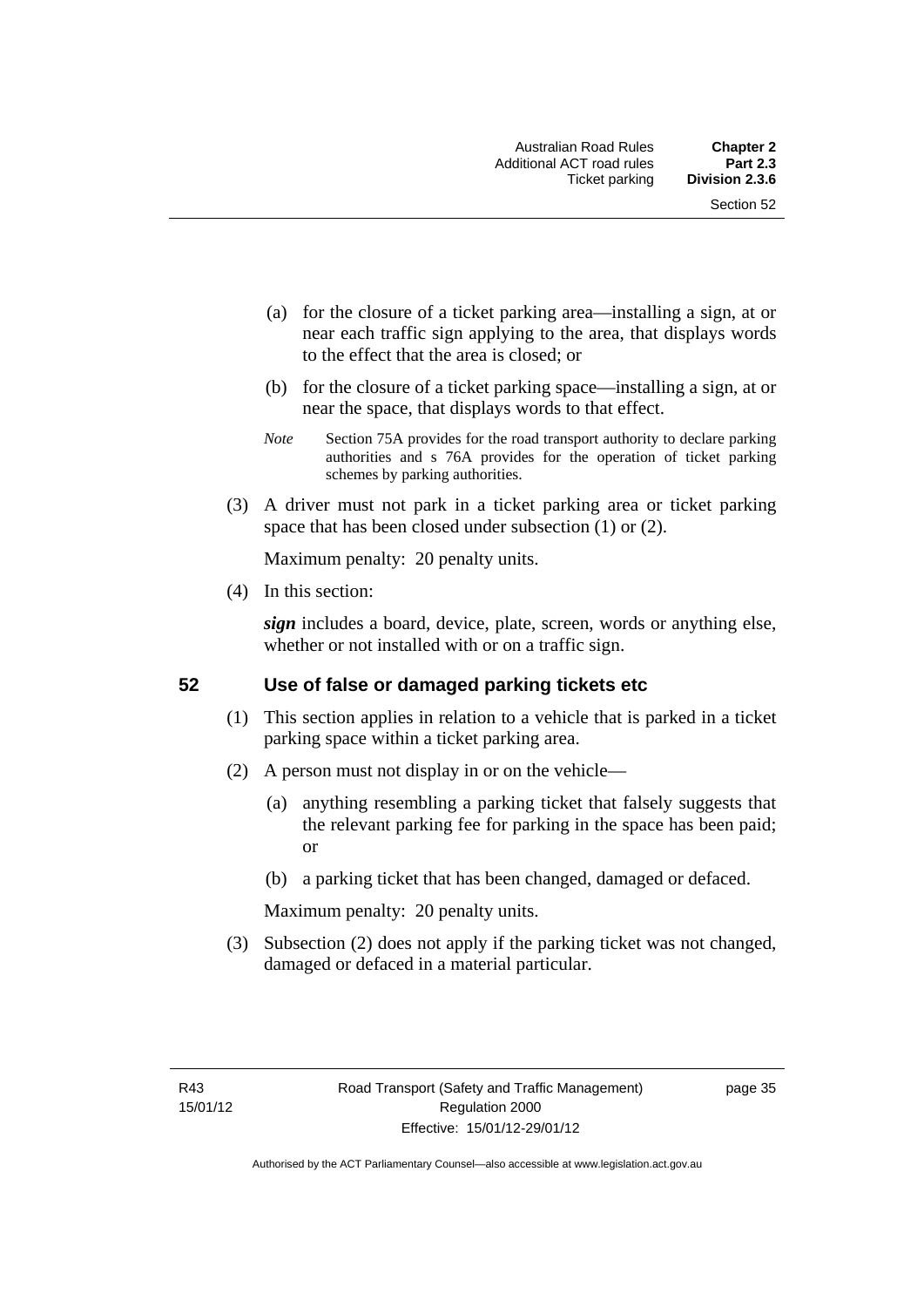### **53 Misuse of parking ticket machines**

A person must not—

- (a) insert in a parking ticket machine anything other than coins, or another means of payment, appropriate for the machine; or
- (b) attach anything (for example, advertising material) to a parking ticket machine.

Maximum penalty: 20 penalty units.

*Note* An example is part of the regulation, is not exhaustive and may extend, but does not limit, the meaning of the provision in which it appears (see Legislation Act, s 126 and s 132).

### **54 Interfering with parking ticket machines etc**

A person must not—

- (a) do anything that interferes with (or is likely to interfere with) the proper working of a parking ticket machine; or
- (b) fraudulently operate a parking ticket machine.

Maximum penalty: 20 penalty units.

#### **55 Interfering with parking tickets**

A person commits an offence if—

- (a) the person removes, changes, damages, defaces or otherwise interferes with a parking ticket that is in or on a vehicle; and
- (b) the vehicle is parked in a ticket parking area; and
- (c) the person is not—
	- (i) the driver of the vehicle; or
	- (ii) the responsible person for the vehicle.

Maximum penalty: 20 penalty units.

page 36 Road Transport (Safety and Traffic Management) Regulation 2000 Effective: 15/01/12-29/01/12

R43 15/01/12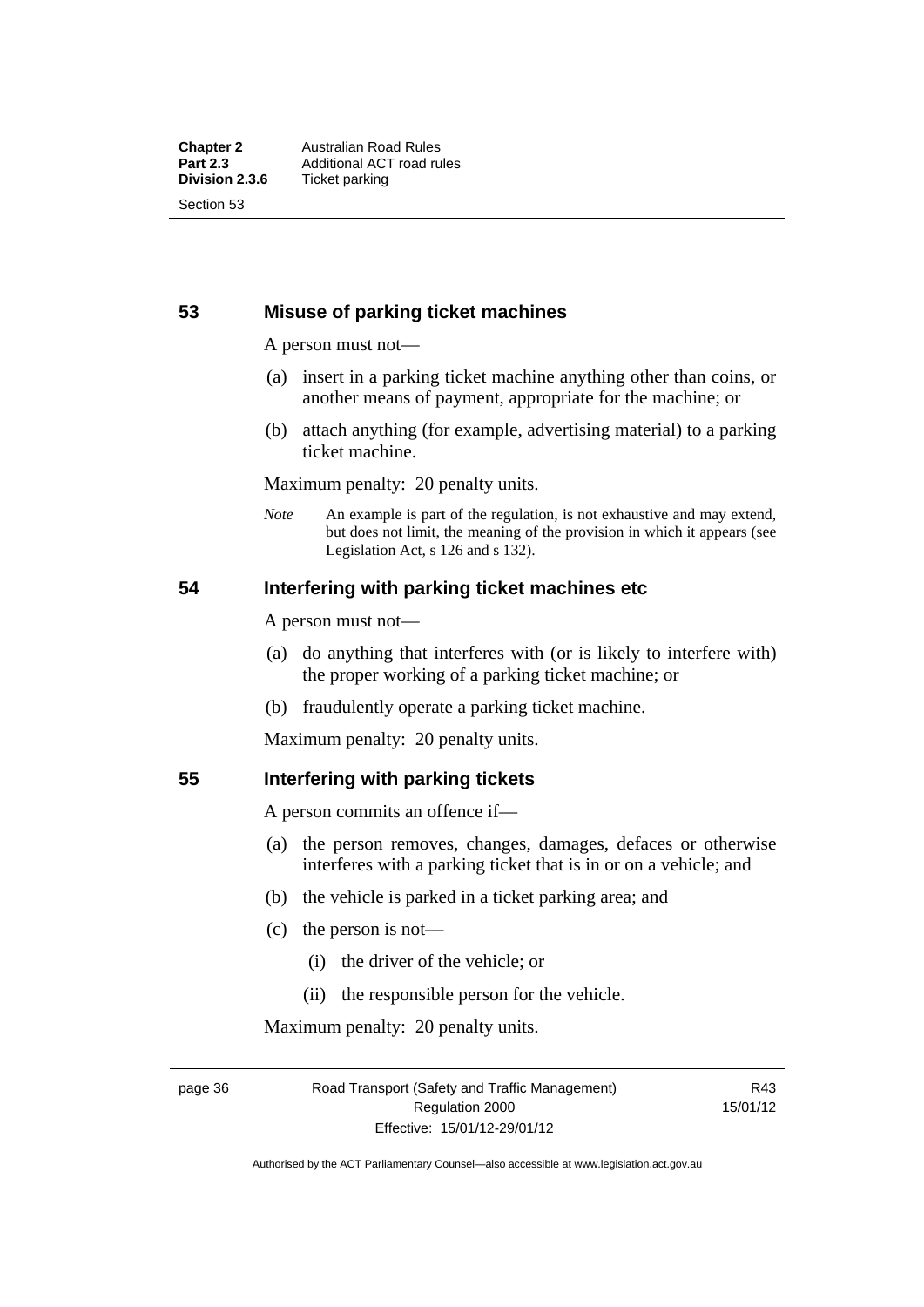# **Division 2.3.7 Other ACT road rules about stopping and parking**

*Note* The Australian Road Rules contains rules about the stopping and parking of vehicles, including the following:

- r 189 (which is about double parking)
- r 203 (which is about stopping in a parking area for people with disabilities)
- r 205 (which is about parking for longer than indicated)
- r 207 (which is about parking where fees are payable)
- r 208 (which is about parallel parking on a road, except in a median strip parking area)
- r 209 (which is about parallel parking in a median strip parking area)
- r 210 (which is about angle parking)
- r 211 (which is about parking in parking bays).

# **56 Unauthorised use of parking permits and mobility parking scheme authorities**

 (1) A driver must not display a parking permit in or on the driver's vehicle if the driver is not entitled to do so under the conditions of the permit.

Maximum penalty: 20 penalty units.

 (2) A driver must not display a mobility parking scheme authority in or on the driver's vehicle if the driver is not entitled to do so under the conditions of the authority.

Maximum penalty: 20 penalty units.

# **56A Interfering with parking permits and mobility parking scheme authorities**

A person commits an offence if—

R43 15/01/12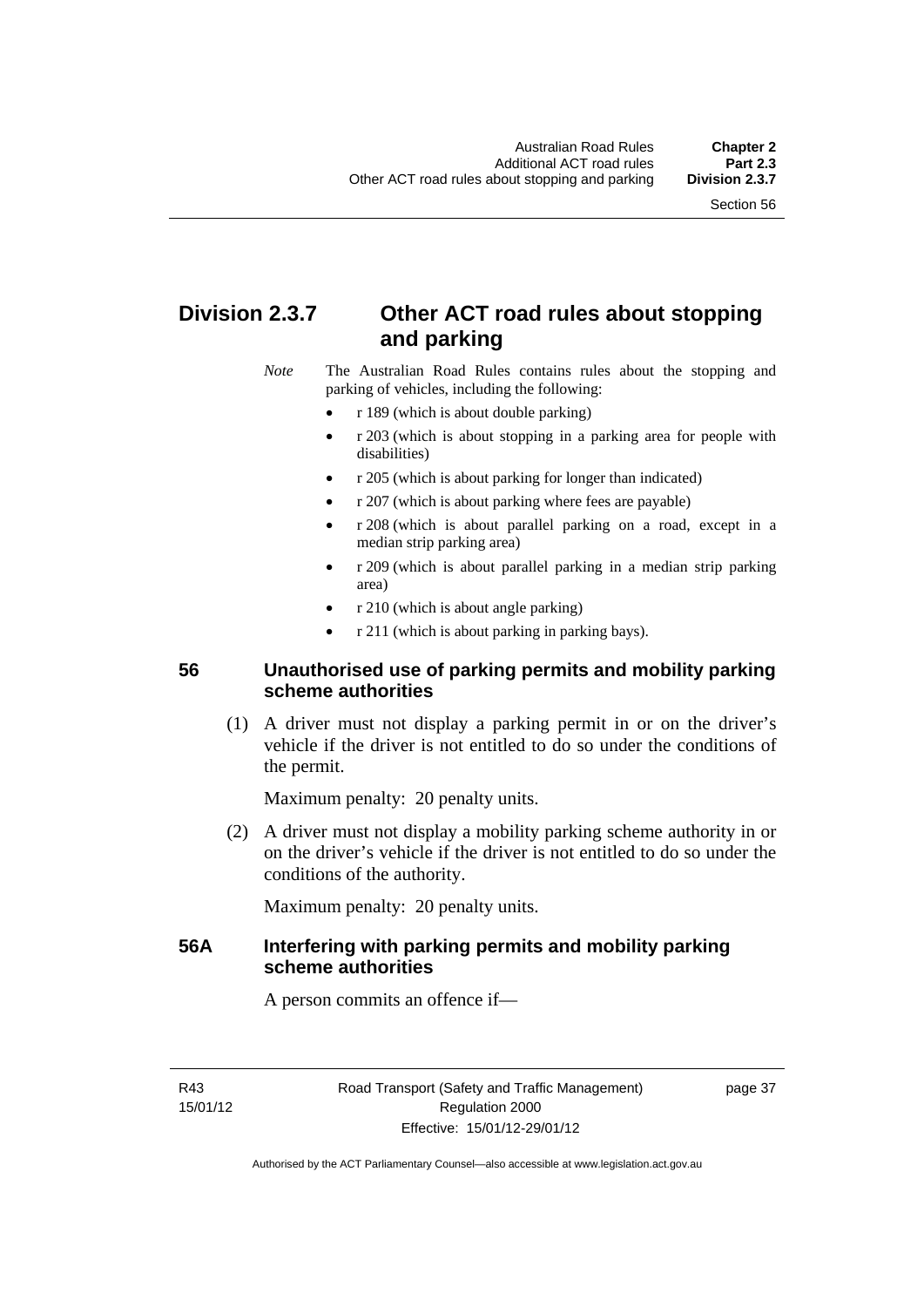- (a) the person removes, changes, damages, defaces or otherwise interferes with a parking permit or mobility parking scheme authority that is in or on a vehicle; and
- (b) the person is not—
	- (i) the driver of the vehicle; or
	- (ii) the responsible person for the vehicle; or
	- (iii) the person to whom the permit or authority was issued.

Maximum penalty: 20 penalty units.

### **57A Stopping public buses in bus zones and at bus stops**

- (1) The driver of a public bus must not stop in a bus zone unless the driver—
	- (a) is dropping off, or picking up, passengers; or
	- (b) is stopping for a regular route service.

Maximum penalty: 20 penalty units.

- (2) Subsection (1) does not apply to the driver of a public bus that is not permitted to stop in the bus zone by information on or with the *bus zone sign* applying to the bus zone.
	- *Note* The driver would contravene the Australian Road Rules, r 183.
- (3) The driver of a public bus must not stop at a bus stop, or on the road, within 20m before a sign on the road that indicates the bus stop, and 10m after the sign, unless the driver—
	- (a) stops at a place on a length of road, or in an area, to which a parking control sign applies and the driver is permitted to stop at that place under the Australian Road Rules; or
	- (b) is dropping off, or picking up, passengers; or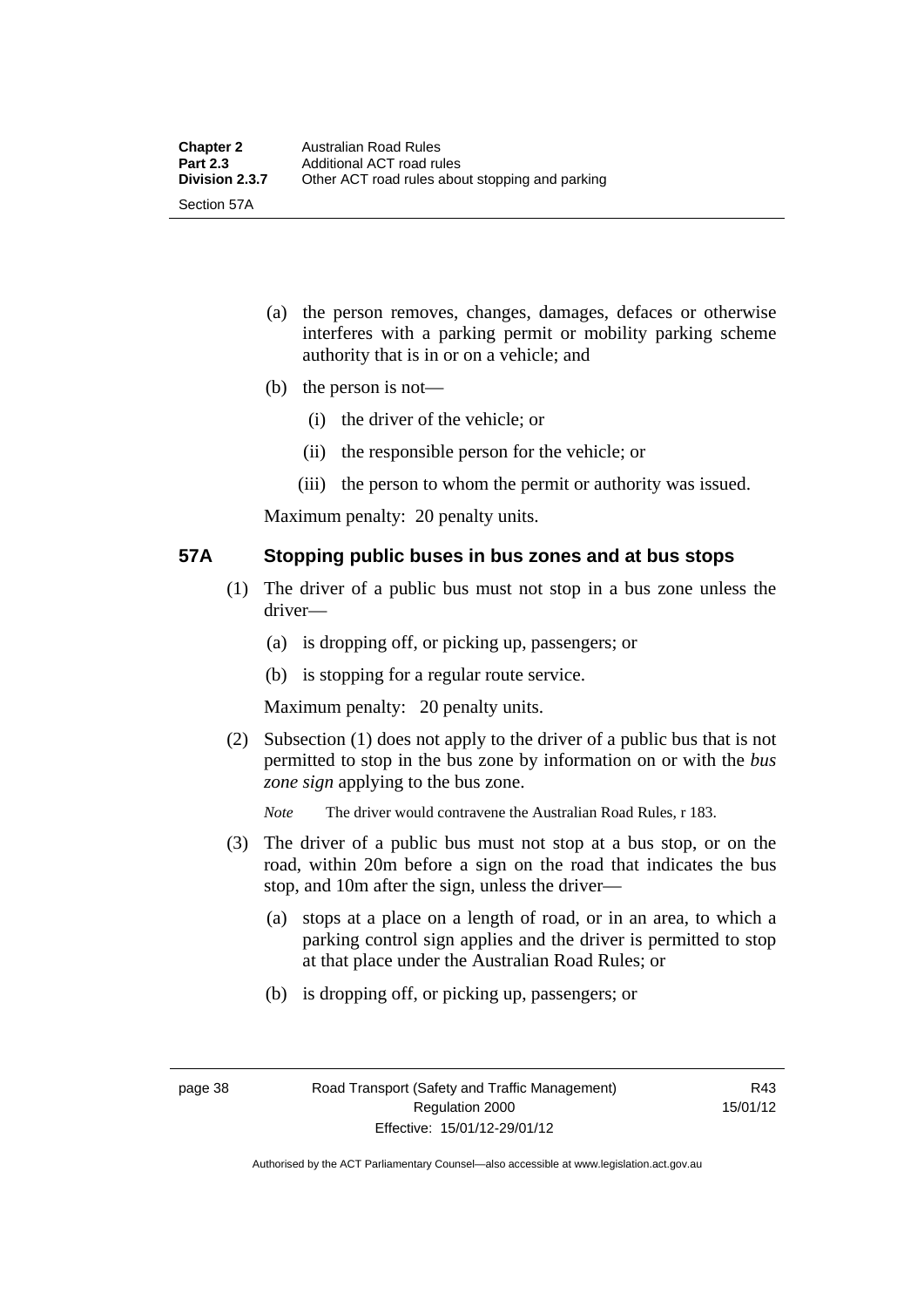page 39

(c) is stopping for a regular route service.

Maximum penalty: 20 penalty units.

(4) In this section:

*bus stop*—see the Australian Road Rules, rule 195.

*bus zone*—see the Australian Road Rules, rule 183.

*bus zone sign*—see the Australian Road Rules, schedule 2, schedule 3, rule 314, rule 315 and rule 316.

*regular route service*—see the *Road Transport (Public Passenger Services) Act 2001*, section 12 (What is a regular route service?).

## **58 Stopping in an emergency etc or to comply with another law**

(1) In this section:

*stopping or parking provision of this chapter* means a provision of the following divisions:

- (a) division 2.3.5 (Metered parking);
- (b) division 2.3.6 (Ticket parking);
- (c) division 2.3.7 (Other ACT road rules about stopping and parking).
- (2) A stopping or parking provision of this chapter does not apply to a driver if—
	- (a) the driver stops at a particular place, or in a particular way, to avoid a collision, and the driver stops for no longer than is necessary to avoid the collision; or
	- (b) the driver stops at a particular place, or in a particular way, because the driver's vehicle is disabled, and the driver stops for no longer than is necessary for the vehicle to be moved safely to a place where the driver is permitted to park the vehicle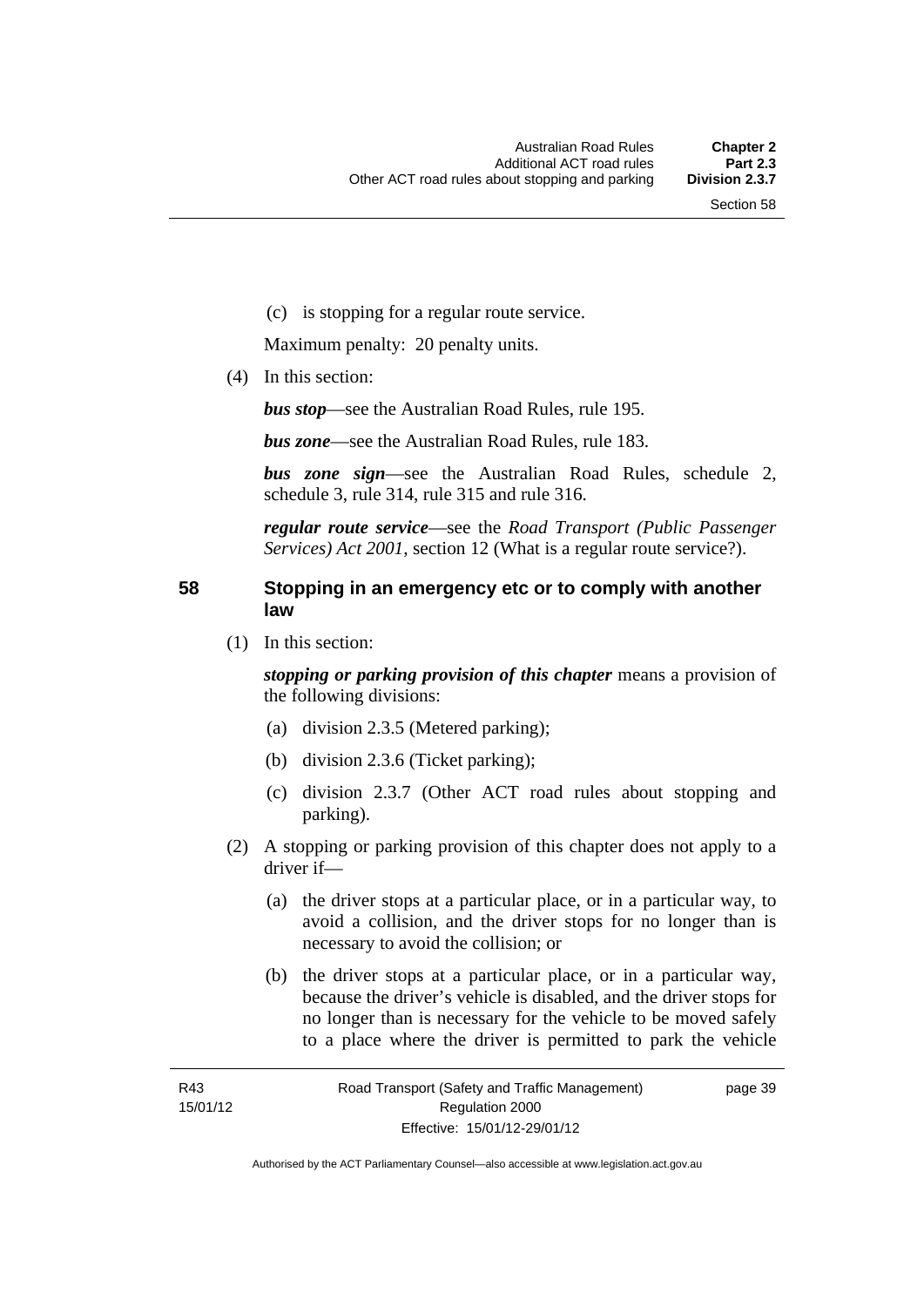| <b>Chapter 2</b> | Australian Road Rules     |
|------------------|---------------------------|
| <b>Part 2.3</b>  | Additional ACT road rules |
| Division 2.3.8   | Other ACT road rules      |
| Section 60       |                           |

under the Australian Road Rules and a stopping or parking provision of this chapter; or

- (c) the driver stops at a particular place, or in a particular way, to deal with a medical or other emergency, and the driver stops for no longer than is necessary in the circumstances; or
- (d) the driver stops at a particular place, or in a particular way, because the condition of the driver, a passenger, or the driver's vehicle makes it necessary for the driver to stop in the interests of safety, and the driver stops for no longer than is necessary in the circumstances; or
- (e) the driver stops at a particular place, or in a particular way, to comply with a provision of the Australian Road Rules or a provision of another law, and the driver stops for no longer than is necessary to comply with the provision.

# **Division 2.3.8 Other ACT road rules**

### **60 Interrupting funeral processions etc**

A driver must not interfere with, or interrupt, the free passage of—

- (a) a funeral procession or any other lawful procession; or
- (b) any vehicle or person forming part of a procession mentioned in paragraph (a).

Maximum penalty: 20 penalty units.

# **61 Driving on roads closed to traffic**

A person must not drive a vehicle on a road that is closed to traffic under the Act, section 30.

Maximum penalty: 20 penalty units.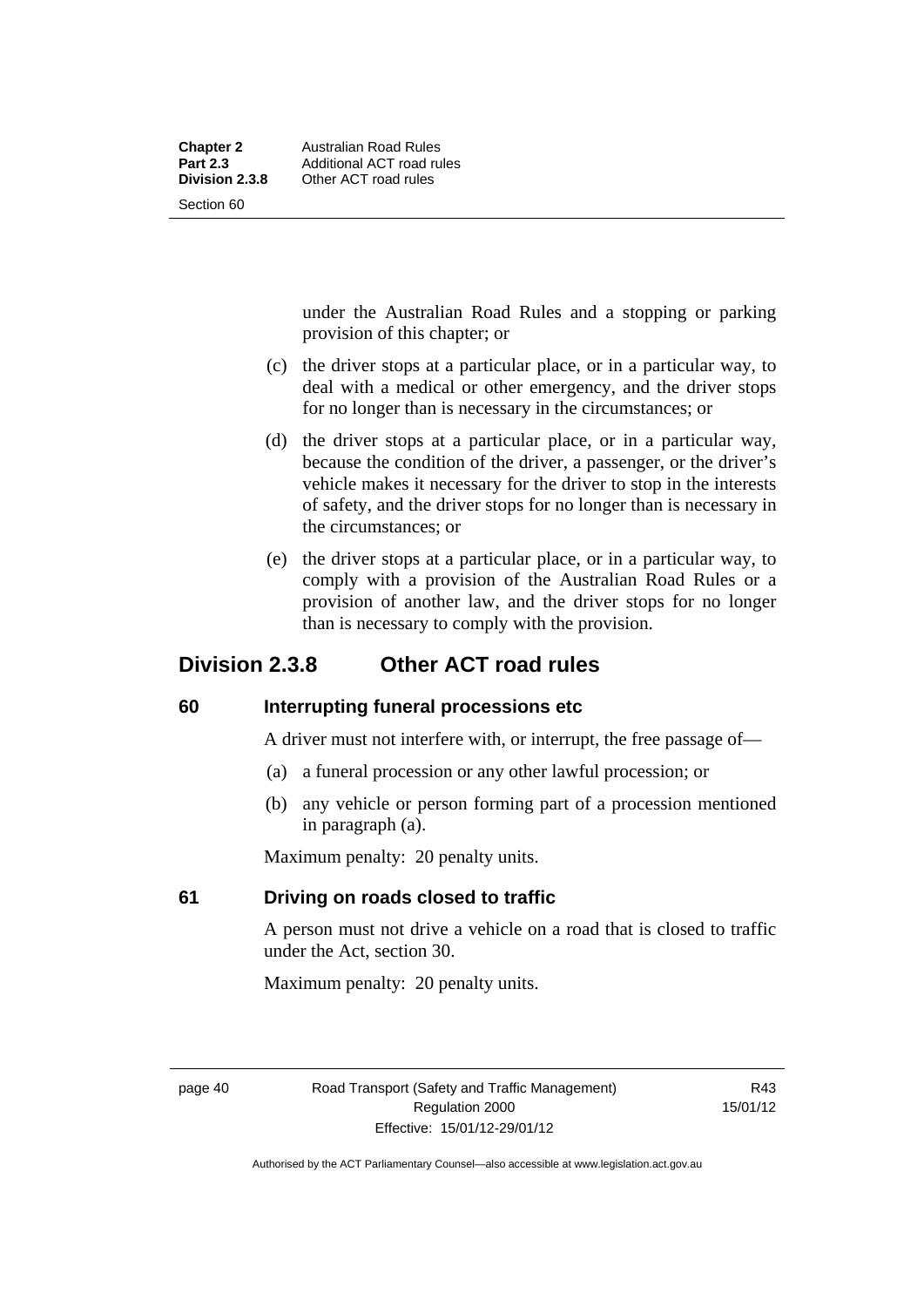# **62 Use of wheeled recreational devices and wheeled toys on roads**

 (1) A person must not travel in or on a wheeled recreational device or wheeled toy on a road while it is attached to another vehicle.

Maximum penalty: 20 penalty units.

 (2) A person travelling in or on a wheeled recreational device or wheeled toy on a road must not permit it to be drawn by another vehicle.

Maximum penalty: 20 penalty units.

 (3) A person must not travel in or on a wheeled recreational device or wheeled toy on a road if anyone travelling in or on it is completely or partly assisted in propelling it by means other than human power or gravity.

Maximum penalty: 20 penalty units.

R43 15/01/12 page 41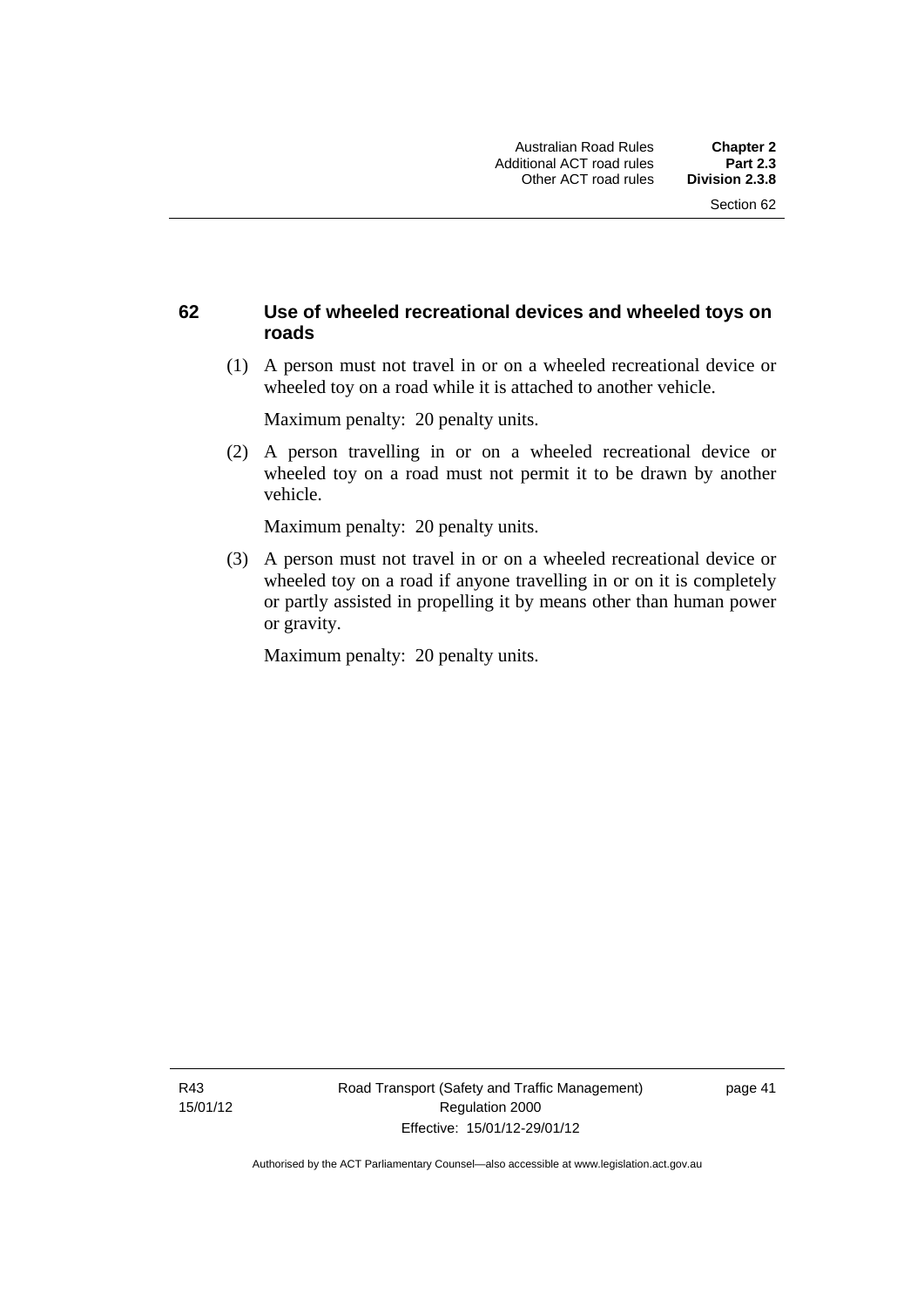**Chapter 2 Australian Road Rules**<br>**Part 2.4 Other provisions Other provisions** 

Section 63

# **Part 2.4 Other provisions**

### **63 Devices that are prescribed traffic control devices—Act, dict, def** *prescribed traffic control device*

The following things are prescribed traffic control devices:

- (a) any traffic control device that has effect for the Australian Road Rules under the Australian Road Rules, rule 315;
- (b) any traffic-related item that has effect for the Australian Road Rules under the Australian Road Rules, rule 319;
- (c) any pay parking device, pay parking sign and parking meter hood;
- (d) any device, plate, screen, words or anything else on or with anything mentioned in paragraph (a), (b) or (c).

#### **64 Preventing prescribed traffic control devices being clearly visible**

 (1) A person must not (except with the approval of the road transport authority) place anything in a position that prevents, or is likely to prevent, a prescribed traffic control device from being clearly visible to the road users to whom it is intended to apply.

Maximum penalty: 20 penalty units.

- *Note* The Act, s 19 (1) also makes it an offence for a person to install or display (or interfere, change or remove) a prescribed traffic control device without appropriate authority.
- (2) The road transport authority, a police officer or an authorised person—
	- (a) may, orally or in writing, direct a person who has contravened subsection (1) by placing something to remove the thing within a stated reasonable time; or

page 42 Road Transport (Safety and Traffic Management) Regulation 2000 Effective: 15/01/12-29/01/12

R43 15/01/12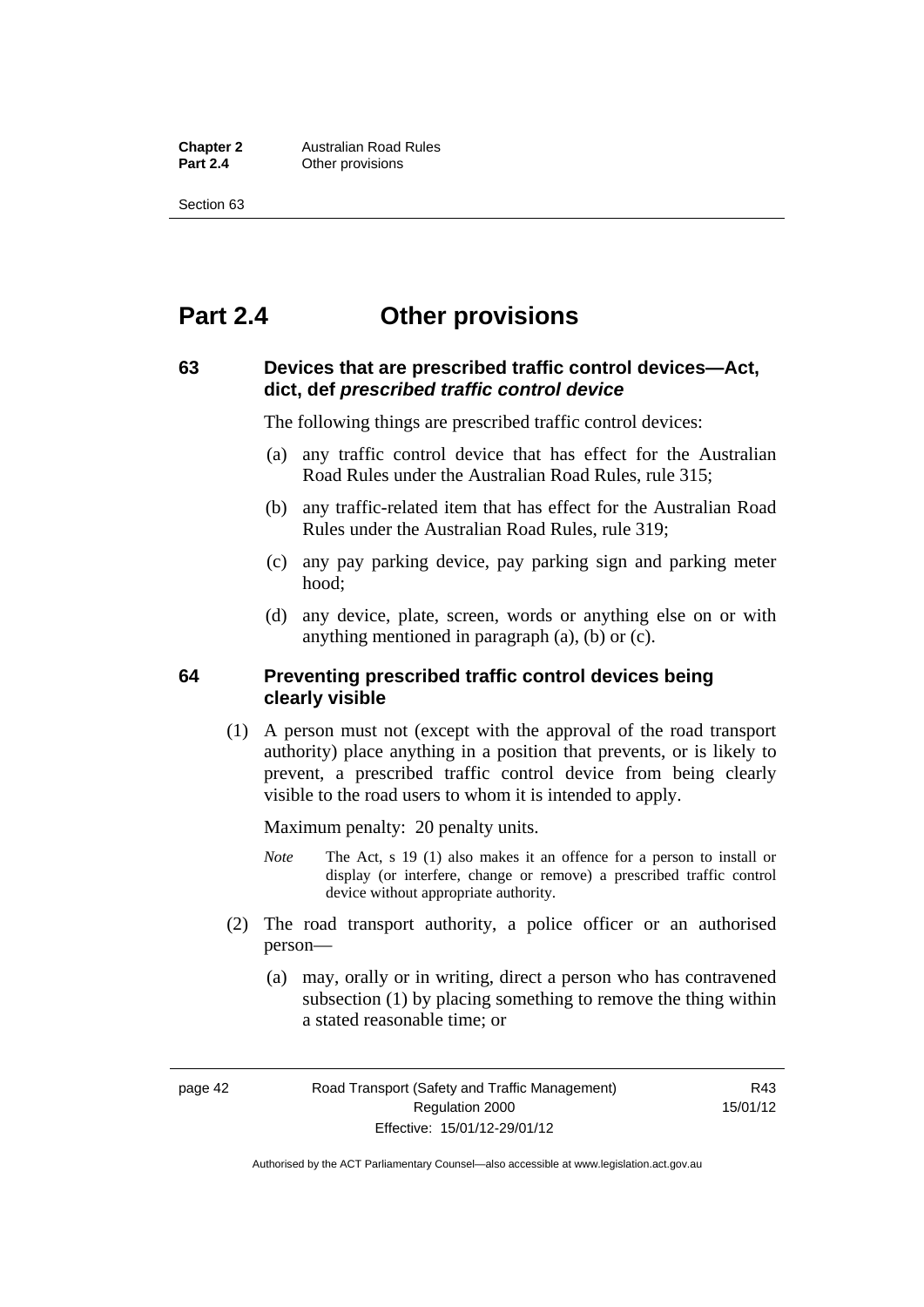- (b) may remove the thing.
- (3) If a person is given a direction under subsection (2) (a), the person must comply with the direction.

Maximum penalty: 20 penalty units.

#### **65 Use of** *do not overtake turning vehicle sign*

A person must not drive a motor vehicle or combination displaying a *do not overtake turning vehicle sign* unless the motor vehicle or combination, together with any load or projection, is at least 7.5m long.

Maximum penalty: 20 penalty units.

#### **66 Approvals etc by road transport authority**

- (1) For the Australian Road Rules and this regulation, the road transport authority may—
	- (a) approve a protective helmet for bicycle riders as an approved bicycle helmet; or
	- (b) approve a booster seat as an approved booster seat; or
	- (c) approve a child restraint as an approved child restraint; or
	- (d) approve a child safety harness as an approved child safety harness; or
	- (e) approve a protective helmet for motorbike riders as an approved motorbike helmet; or
	- (f) approve a canopy, cage or other device fitted to a vehicle; or
	- (g) declare a person to be an emergency worker.
- (2) An approval or declaration is a disallowable instrument.
	- *Note* A disallowable instrument must be notified, and presented to the Legislative Assembly, under the Legislation Act.

R43 15/01/12 page 43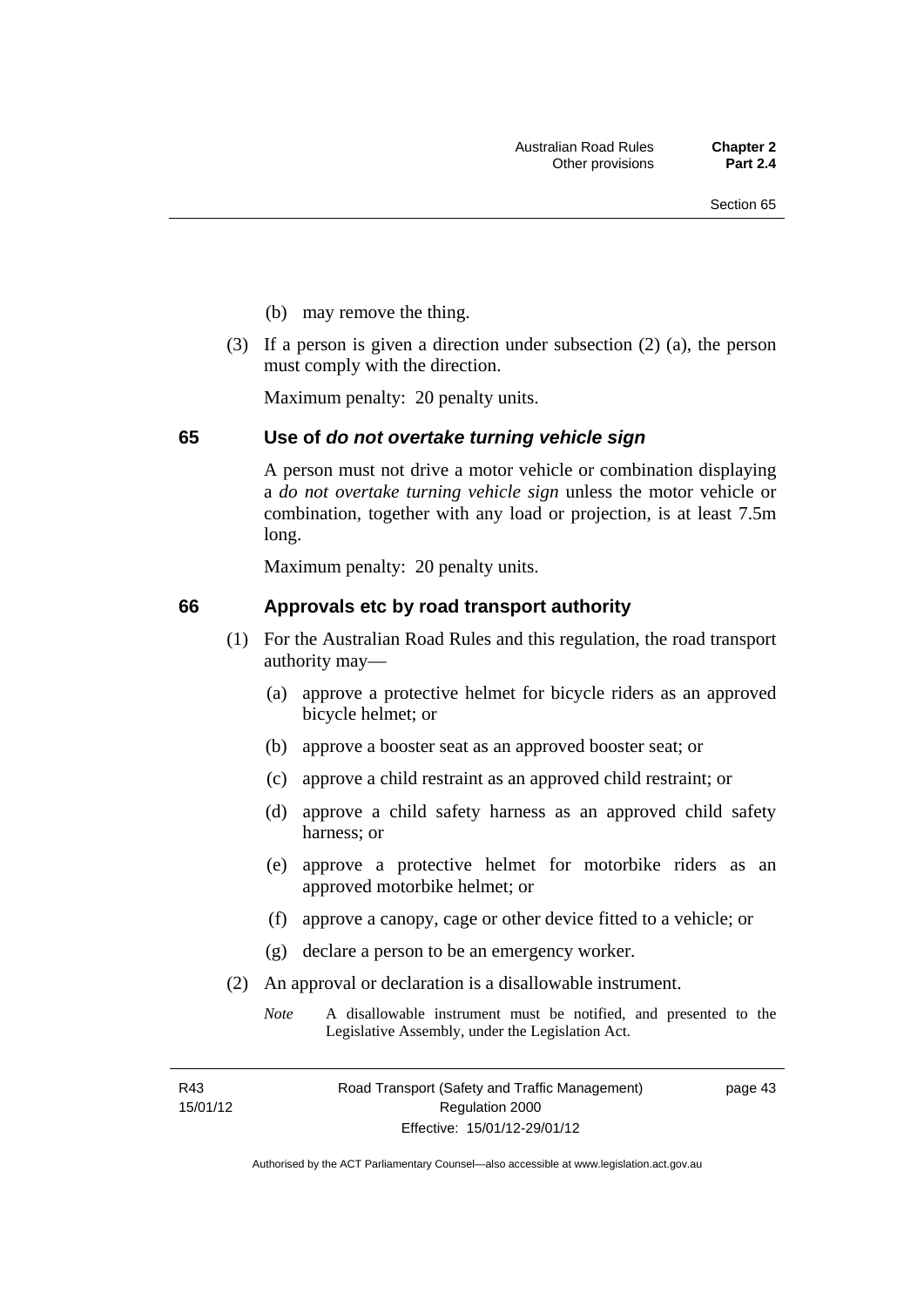Section 67

# **67 Exemption from requirement about riding on motorbikes**

The road transport authority may, for the purpose of allowing a sporting or similar event to be filmed, exempt a person from the Australian Road Rules, rule 271 (2) to the extent that it requires the person to face forward while being carried as a passenger on a motorbike.

# **68 Defence of complying with direction of police officer or authorised person**

- (1) It is a defence to a prosecution of a person for an offence against a provision of this chapter if, at the time of the offence, the person was obeying a direction given to the person under the Australian Road Rules, rule 304 (1).
- (2) To remove any doubt, it is declared that a person must obey a direction given to the person under the Australian Road Rules, rule 304 (1), whether or not the person may contravene a provision of this chapter by obeying the direction.

### **69 Exemption for driver of police vehicles**

- (1) A provision of this chapter does not apply to the driver of a police vehicle if—
	- (a) in the circumstances—
		- (i) the driver is taking reasonable care; and
		- (ii) it is reasonable that the provision should not apply; and
	- (b) if the vehicle is a motor vehicle that is moving—the vehicle is displaying a blue or red flashing light or sounding an alarm.
- (2) Subsection (1) (b) does not apply to the driver if, in the circumstances, it is reasonable—
	- (a) not to display the light or sound the alarm; or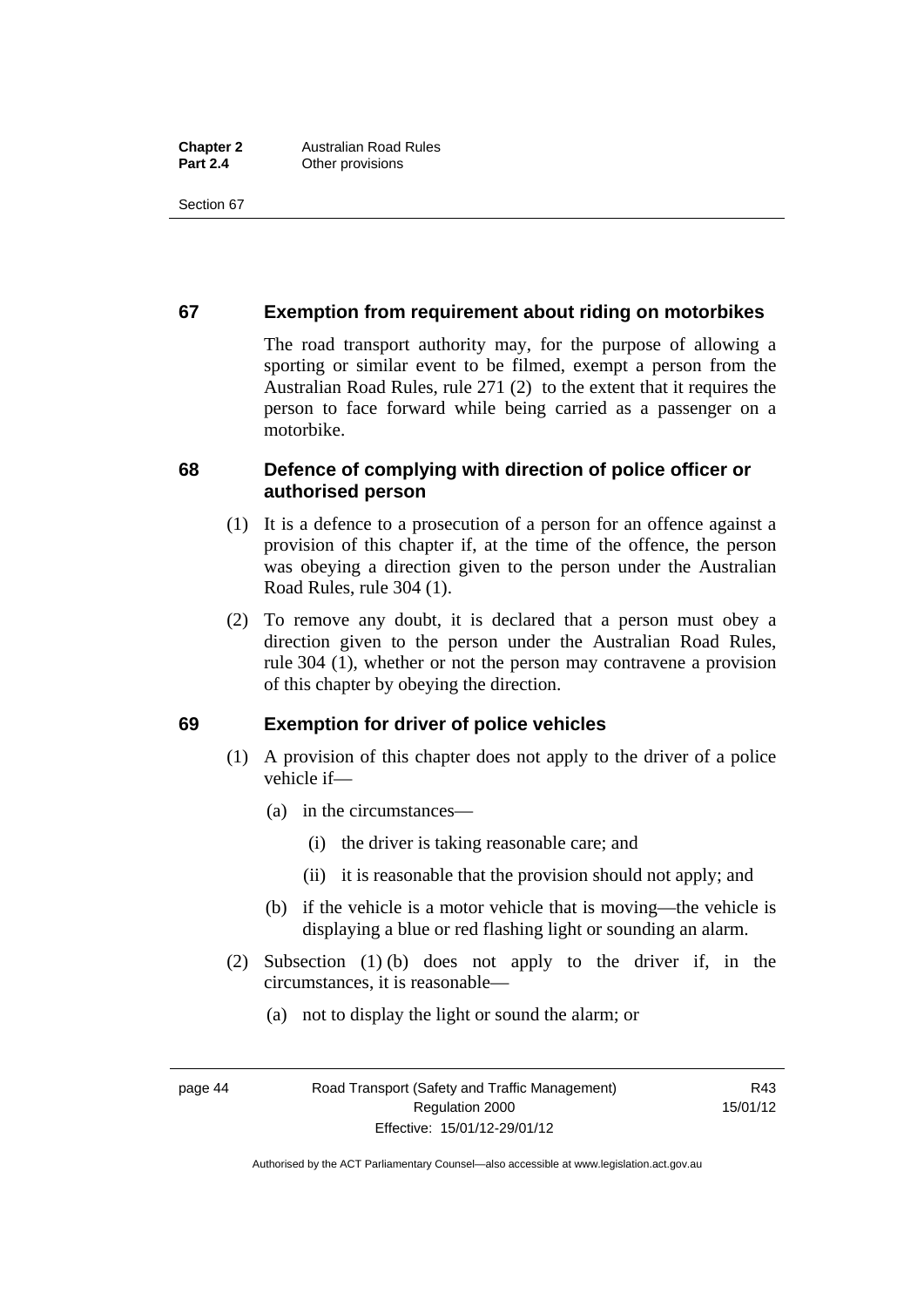(b) for the vehicle not to be fitted or equipped with a blue or red flashing light or an alarm.

#### **70 Exemption for driver of emergency vehicles**

A provision of this chapter does not apply to the driver of an emergency vehicle if—

- (a) in the circumstances—
	- (i) the driver is taking reasonable care; and
	- (ii) it is reasonable that the provision should not apply; and
- (b) if the vehicle is a motor vehicle that is moving—the vehicle is displaying a blue or red flashing light or sounding an alarm.

## **71 Stopping and parking exemption for police and emergency vehicles and authorised people**

(1) In this section:

*stopping or parking provision of this chapter*—see section 58 (1).

- (2) A stopping or parking provision of this chapter does not apply to the driver of a police vehicle or emergency vehicle if, in the circumstances—
	- (a) the driver is taking reasonable care; and
	- (b) it is reasonable that the provision should not apply.
- (3) A stopping or parking provision of this chapter does not apply to an authorised person who is driving a vehicle in the course of the person's duty as an authorised person if, in the circumstances—
	- (a) the person is taking reasonable care; and
	- (b) it is reasonable that the provision should not apply.

page 45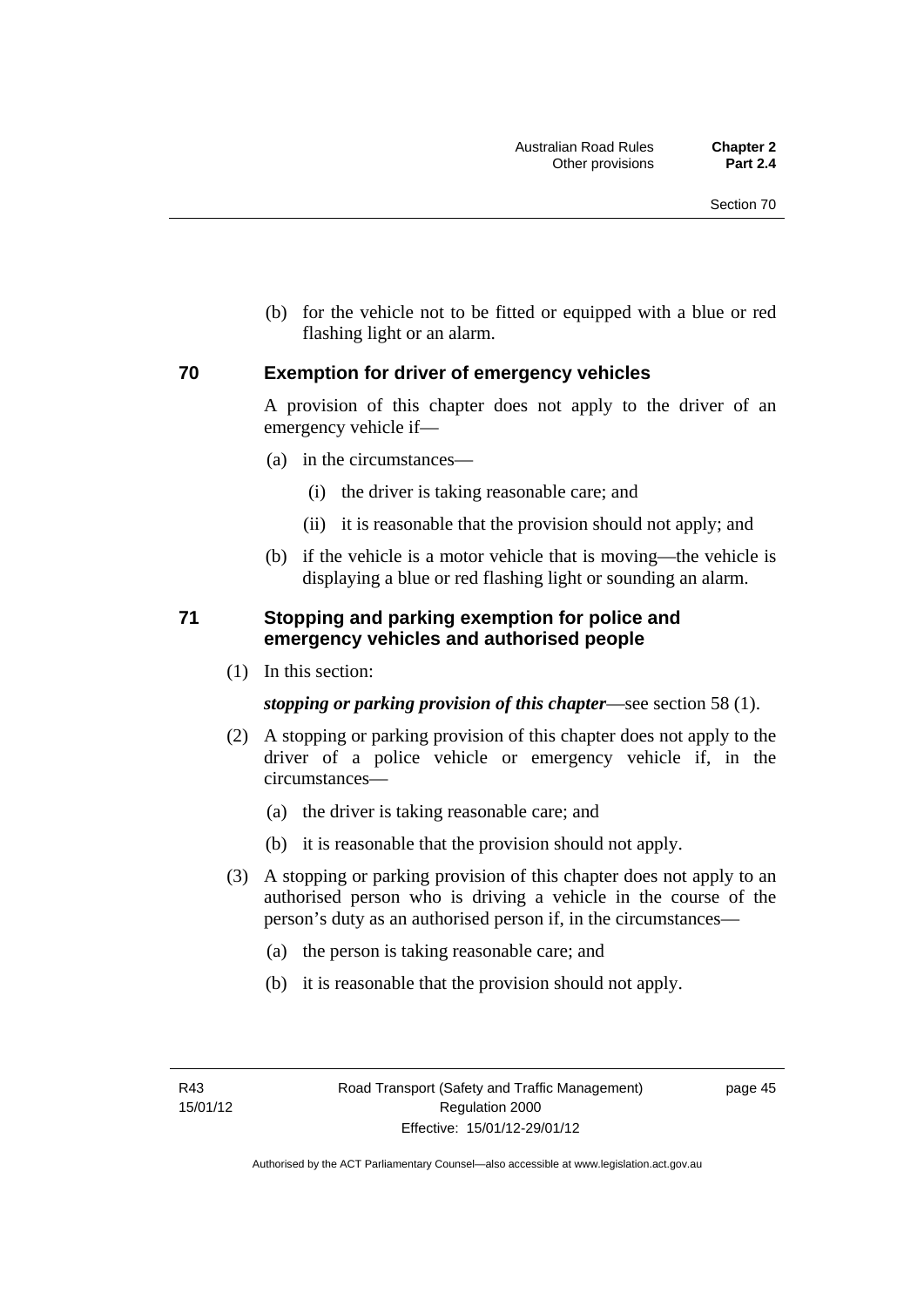**Chapter 3** Parking<br>**Part 3.1** Parking **Part 3.1** Parking schemes<br>**Division 3.1.1** Metered parking s **Division 3.1.1** Metered parking schemes

Section 72

# **Chapter 3 Parking**

# **Part 3.1 Parking schemes**

# **Division 3.1.1 Metered parking schemes**

## **72 Metered parking schemes**

- (1) The road transport authority may establish and operate metered parking schemes for any length of road or area.
- (2) For a metered parking scheme, the road transport authority—
	- (a) may set aside metered parking spaces; and
	- (b) may install parking meters for the payment of fees for metered parking spaces.

# **73 Metered parking areas**

- (1) The road transport authority may set aside a length of road or area as a metered parking area.
- (2) A metered parking area must be designated by metered parking signs.

# **74 Parking meters**

- (1) A parking meter must be installed at the space to which it applies or, if a parking meter applies to 2 or more spaces, close to the spaces.
- (2) The parking meter applying to a metered parking space must show or be capable of showing the fees fixed for the space under this division.
- (3) A parking meter must clearly show, or be capable of clearly showing, whether the relevant parking fee for the parking of a

R43 15/01/12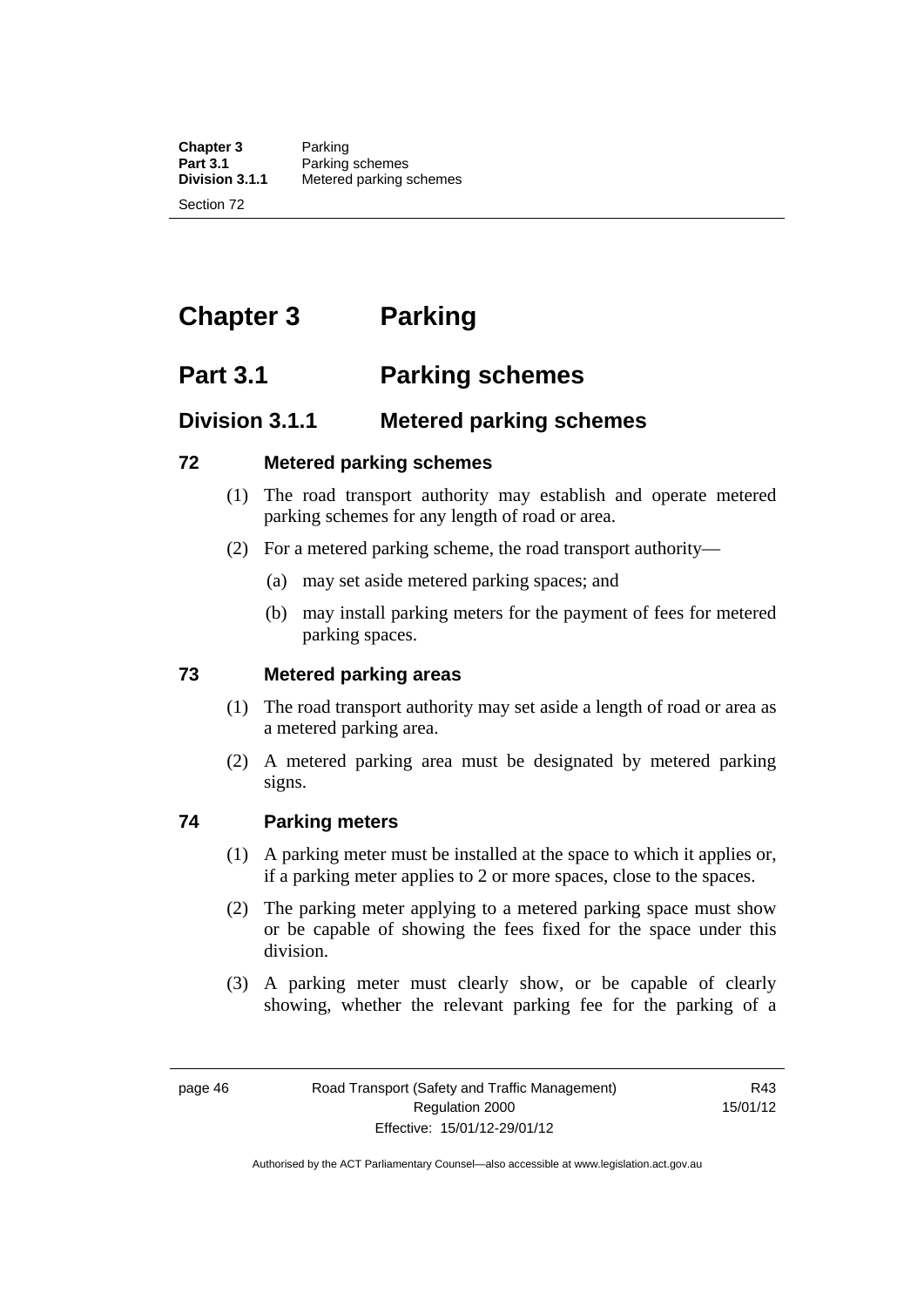vehicle in the metered parking space or spaces to which it applies has been paid.

 (4) A multi-space parking meter must also identify each metered parking space by its number.

#### **75 Metered parking spaces**

- (1) A metered parking space must be designated by a road marking.
- (2) For a metered parking space to which a multi-space parking meter applies, the number for the space and an arrow indicating the direction of the meter must be marked in or adjacent to the space.

# **Division 3.1.2 Ticket parking schemes**

*Note* The Australian Road Rules, r 207 (2) provides that a driver who parks in a ticket parking area must pay the fee and obey the instructions on the ticket. See also s 16.

### **75A Parking authorities**

- (1) A person may apply to the road transport authority to be a parking authority for a stated area.
- (2) The road transport authority may declare the person to be a parking authority for a stated area (the *area of operations*).
	- *Note* The power to make the declaration includes the power to amend or repeal it (see Legislation Act, s 46).
- (3) The declaration is a disallowable instrument.
	- *Note* A disallowable instrument must be notified, and presented to the Legislative Assembly, under the Legislation Act.

#### **75B Parking authority guidelines**

 (1) The road transport authority must establish guidelines for section 76A (the *parking authority guidelines*).

R43 15/01/12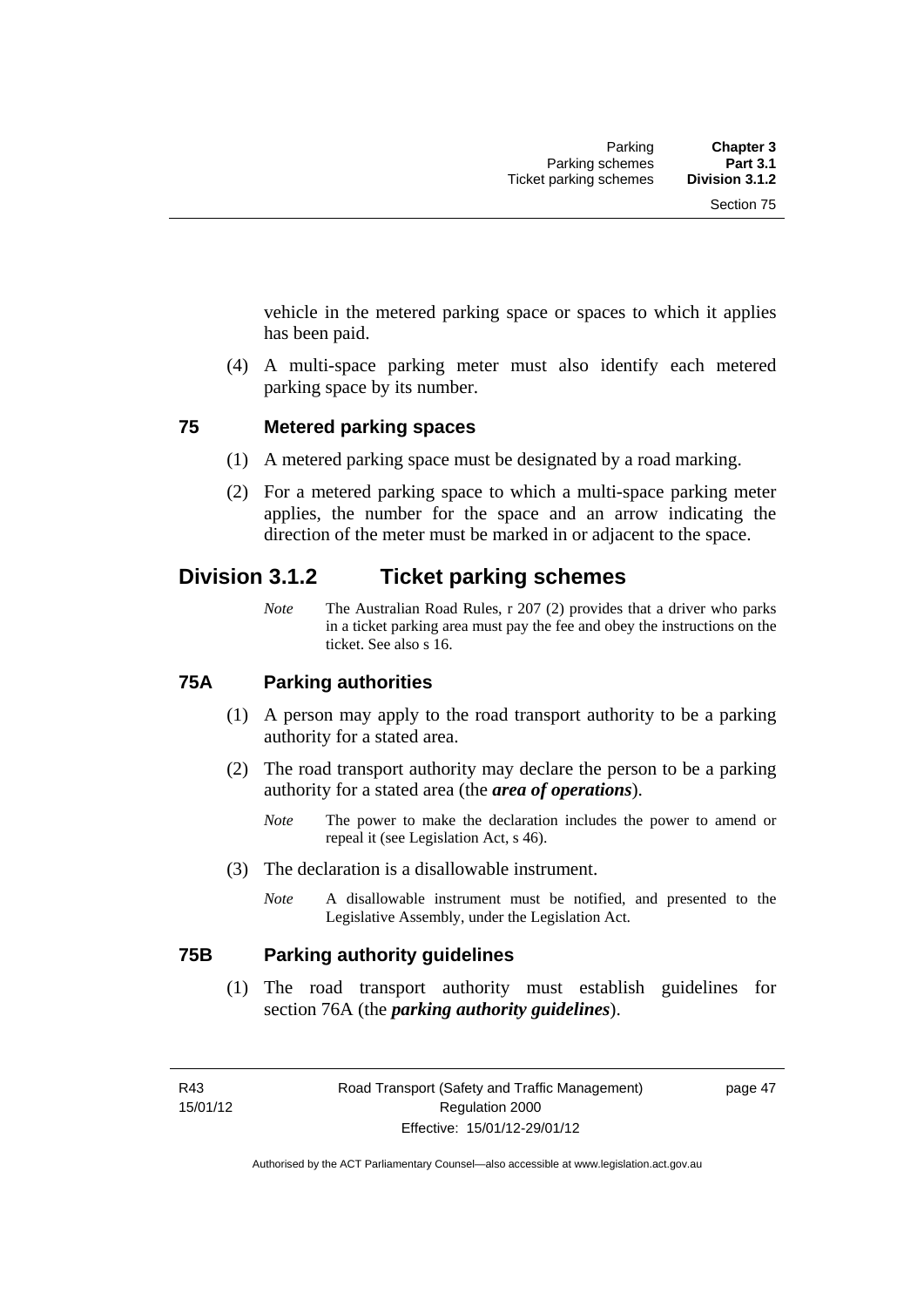- (2) The parking authority guidelines are a disallowable instrument.
	- *Note* A disallowable instrument must be notified, and presented to the Legislative Assembly, under the Legislation Act.
- (3) A parking authority is not entitled to provide, or charge for, parking in a ticket parking area if the parking authority does not comply with the parking authority guidelines.
- (4) A parking authority is taken to comply with the parking authority guidelines until the contrary is proved.

## **76 Ticket parking schemes—road transport authority**

- (1) The road transport authority may establish and operate a ticket parking scheme for any length of road or area.
- (2) For a ticket parking scheme, the road transport authority—
	- (a) may set aside a length of road or area as a ticket parking area; and
	- (b) may adopt the ways of, and schemes for, payment of the fees the authority considers appropriate; and
	- (c) may install pay parking devices.

### **76A Ticket parking schemes—parking authorities**

- (1) A parking authority may, in accordance with the parking authority guidelines, establish and operate a ticket parking scheme for any length of road or area within its area of operations.
- (2) For a ticket parking scheme, the parking authority may, in accordance with the parking authority guidelines—
	- (a) set aside a length of road or area within its area of operations as a ticket parking area; and
	- (b) fix fees for the parking of vehicles in the area; and

Authorised by the ACT Parliamentary Counsel—also accessible at www.legislation.act.gov.au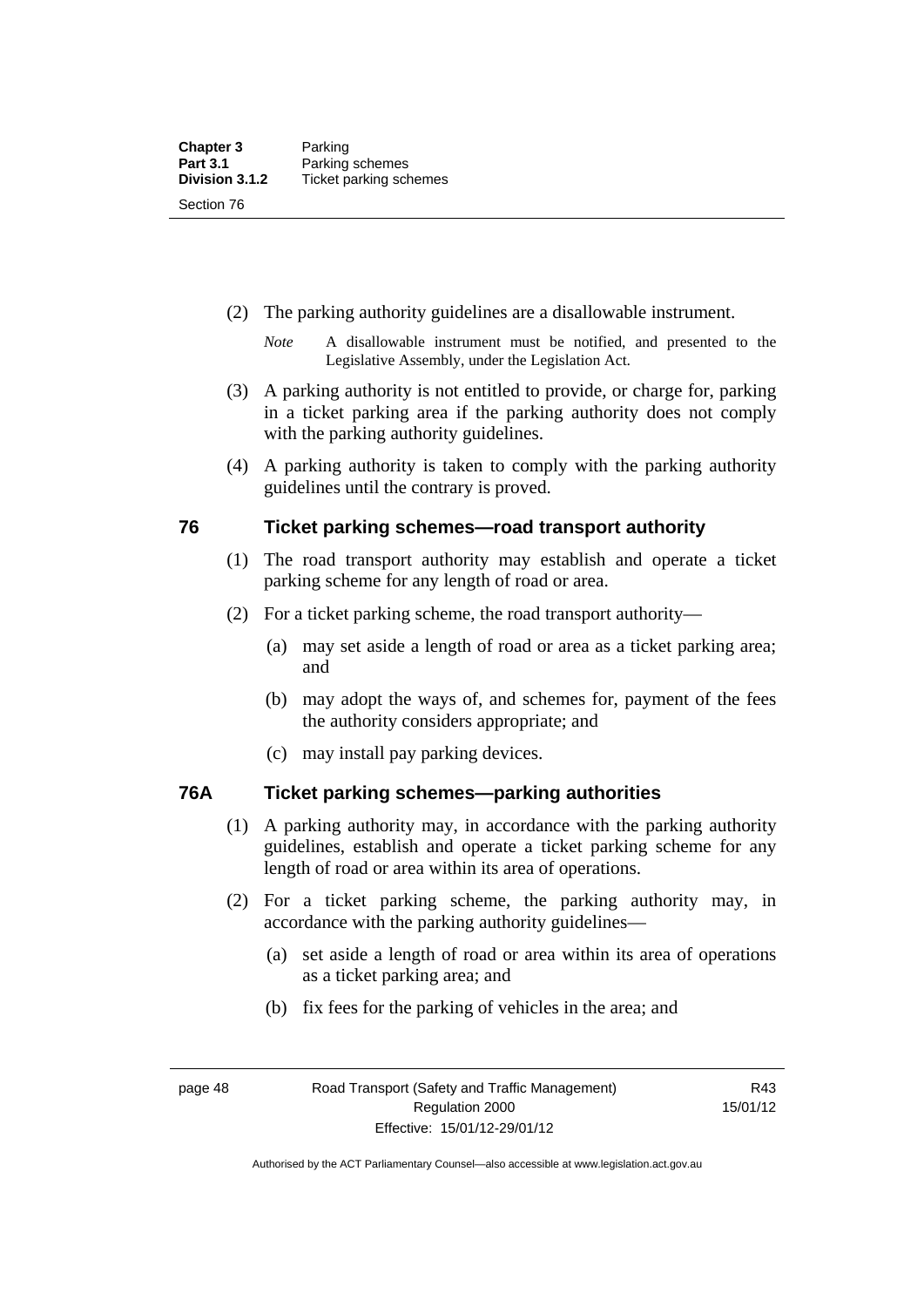- (c) adopt the ways of, and schemes for, payment of the fees the authority considers appropriate; and
- (d) install pay parking devices.
- *Note* Section 75A provides for the road transport authority to declare parking authorities and s 75B provides for parking authority guidelines.

### **77 Ticket parking areas**

- (1) A ticket parking area must be designated by ticket parking signs.
- (2) A ticket parking area is taken to include only such lengths of road and areas to which ticket parking signs apply as are lawfully available, apart from this division, for the parking of vehicles.

#### **78 Ticket parking spaces**

A ticket parking area may be divided into ticket parking spaces, of a size suitable for parking a single vehicle, by a road marking.

#### **79 Ticket machines**

The ticket machine for a ticket parking area must show or be capable of showing the fees fixed for the area under this division.

#### **80 Parking tickets**

- (1) The following information must be printed on a parking ticket:
	- (a) the expiry date (expressed as the day of the month, the month and the year);
	- (b) for a parking ticket other than an RTA periodic ticket—the expiry time (expressed in hours and minutes);
	- (c) the name of the authority issuing the ticket;
	- (d) an indication of the ticket parking area where or for which the ticket is issued;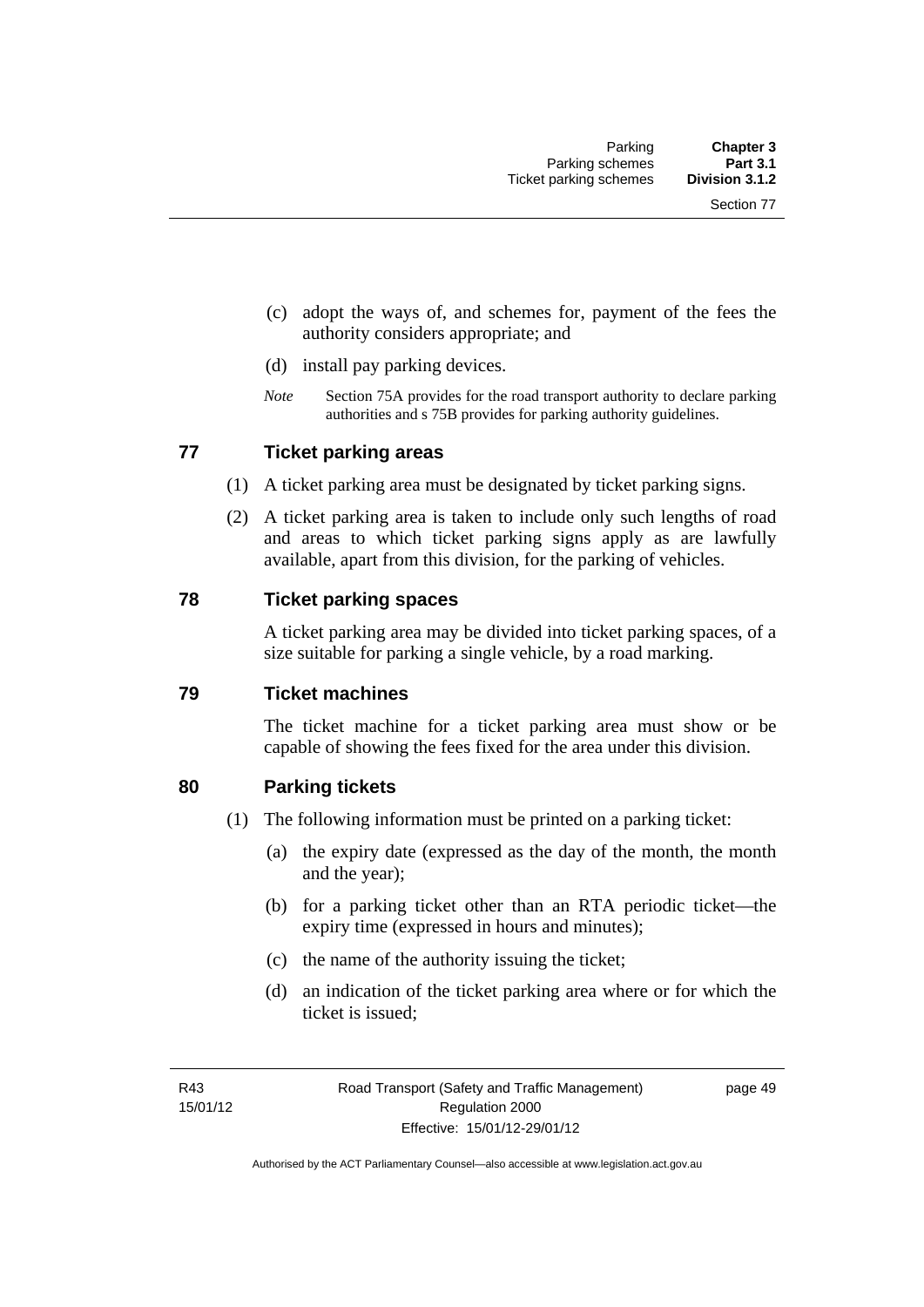- (e) the fee paid for the issue of the ticket or, for an RTA periodic ticket (except a ticket issued at a concessional price), the daily value of the ticket;
- (f) a serial number;
- (g) instructions for use of the ticket.

#### **Examples for par (d)**

- 1 a code for the ticket parking area where the ticket is issued
- 2 the number of the parking ticket machine which issued the ticket
- 3 for an RTA periodic ticket—the daily value of the ticket or the area where the ticket may be used
- *Note* An example is part of the regulation, is not exhaustive and may extend, but does not limit, the meaning of the provision in which it appears (see Legislation Act, s 126 and s 132).
- (2) A parking ticket must be legible and of a size and design that enables it to be easily displayed in or on a vehicle.
- (3) In this section:

*RTA periodic ticket*, for a ticket parking area, means a ticket issued by the road transport authority that is valid for parking in the area for a stated period of not less than 1 week.

### **81 Duration of parking tickets**

A parking ticket takes effect when it is issued and expires at the expiry time stated on the ticket.

# **Division 3.1.3 Heavy vehicle parking**

### **82 Definitions—div 3.1.3**

In this division:

*heavy vehicle* means a vehicle, whether loaded or unloaded, that is longer than 7.5m, has a GVM over 4.5t, and is used for commercial purposes.

page 50 Road Transport (Safety and Traffic Management) Regulation 2000 Effective: 15/01/12-29/01/12

R43 15/01/12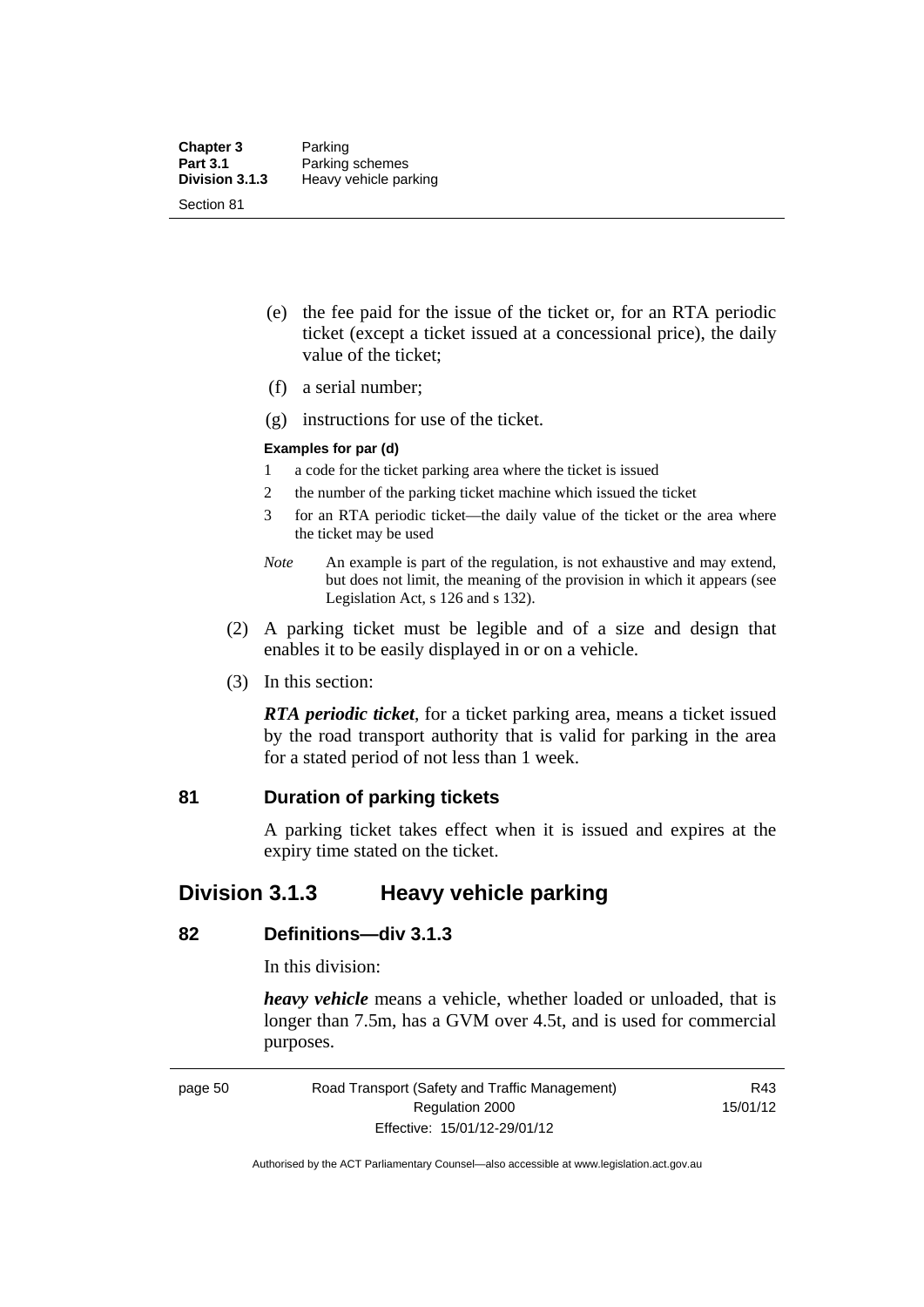# *land adjoining residential land*—see section 83.

*residential land* means land leased for residential purposes.

*stock truck* means a vehicle that has a GVM over 4.5t and is built or used to transport livestock.

#### **83 References in div 3.1.3 to land adjoining residential land**

A reference in this division to *land adjoining residential land* includes a reference to land that would, apart from an intervening road, adjoin that land.

### **84 Vehicle parked partly on residential land**

For this division, a vehicle that is parked partly on residential land, and partly on adjoining land that is not residential land, is taken not to be parked on residential land.

# **85 Parking of certain vehicles on residential land prohibited**

- (1) This section applies to a vehicle, whether loaded or unloaded, that is—
	- (a) a stock truck; or
	- (b) a semitrailer with the load space permanently enclosed by rigid construction or with sides enclosed by nonrigid material and a rigid roof; or
	- (c) higher than 3.6m and used for commercial purposes.
- (2) A person must not park a vehicle to which this section applies on residential land.

Maximum penalty: 20 penalty units.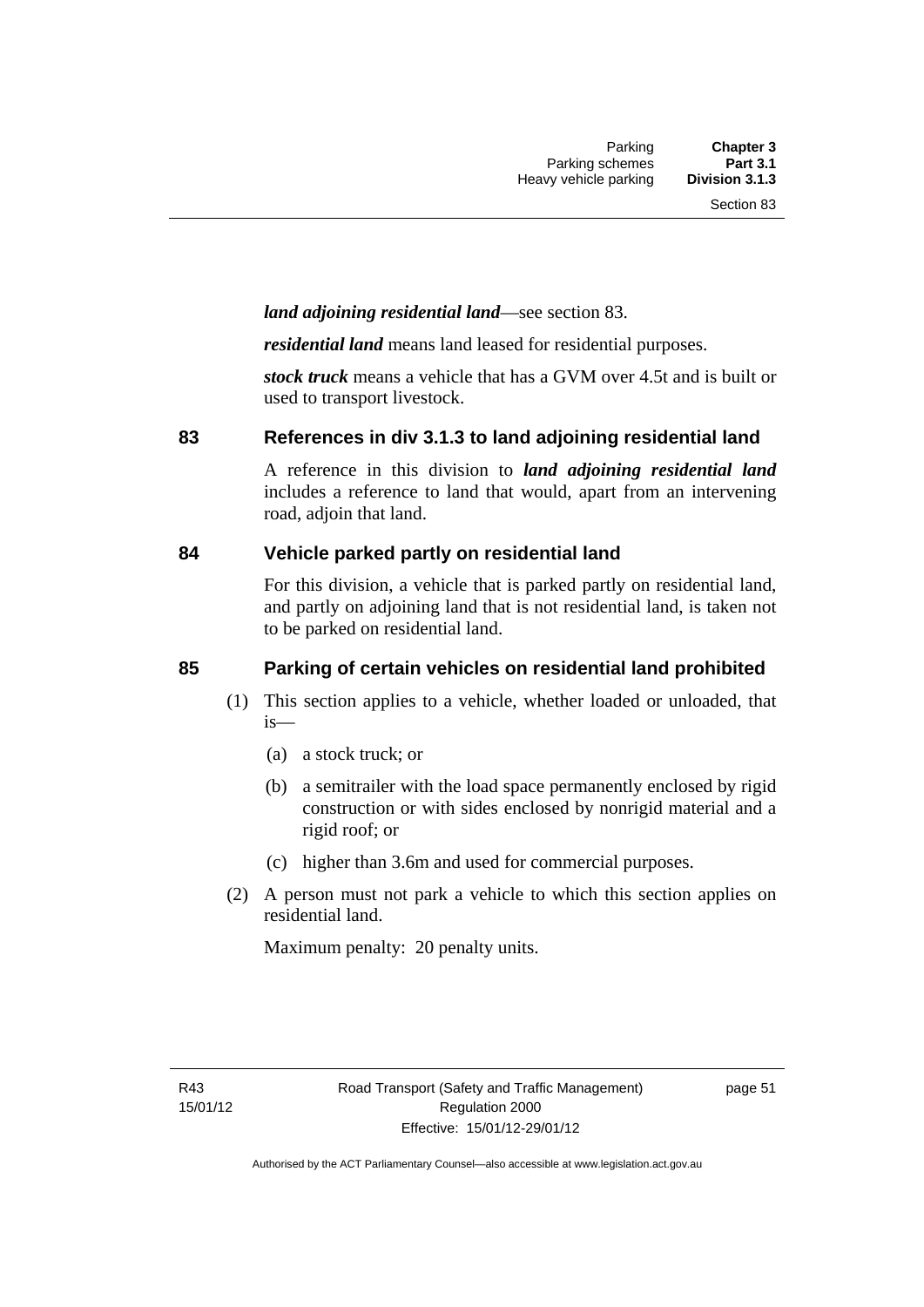#### **85A No more than 1 heavy vehicle on residential land**

- (1) A person commits an offence if—
	- (a) the person parks 2 or more heavy vehicles on residential land; or
	- (b) the person parks a heavy vehicle on residential land and there is already another heavy vehicle parked on the land.

Maximum penalty: 20 penalty units.

- (2) Subsection (1) does not apply if—
	- (a) only 2 heavy vehicles are parked on the residential land; and
	- (b) 1 vehicle is plant that is parked on the other vehicle; and
	- (c) no part of either vehicle is higher than 3.6m from the ground.
- (3) In this section:

*plant* means a motor vehicle that consists solely of—

- (a) a machine or implement that cannot carry a load, other than tools and accessories usually carried in or on the vehicle; or
- (b) a crane, forklift truck or bobcat; or
- (c) a bobcat and excavation equipment.

#### **85B Heavy vehicles to be parked away from residential land boundaries**

- (1) A person commits an offence if—
	- (a) the person parks a heavy vehicle on residential land; and
	- (b) any part of the vehicle when parked is—
		- (i) in front of the setback line of the front boundary of the land; or

R43 15/01/12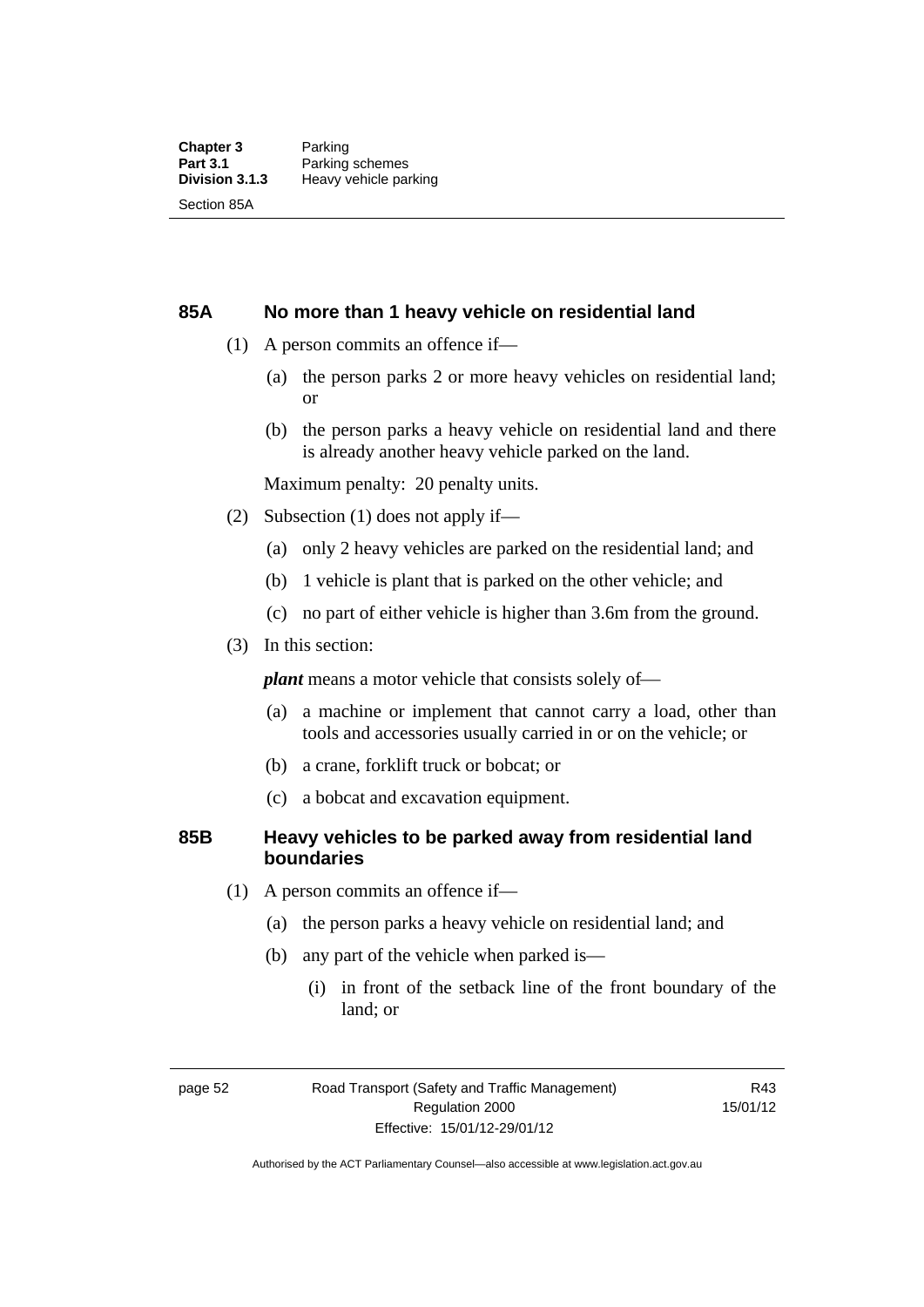(ii) less than 1.5m from any other boundary.

Maximum penalty: 20 penalty units.

(2) In this section:

*setback*, in relation to land—see the territory plan, part 13 (Definitions).

# **86 Parking of certain vehicles on land adjoining residential land prohibited**

- (1) This section applies to—
	- (a) a vehicle or combination, whether loaded or unloaded, that is longer than 7.5m; and
	- (b) a vehicle, whether loaded or unloaded, with a GVM over 4.5t.
- (2) A person must not park a vehicle or combination to which this section applies on land adjoining residential land for more than 1 hour.

Maximum penalty: 20 penalty units.

 (3) Subsection (2) does not apply to the vehicle or combination if the land where it is parked is residential land or land leased for commercial purposes.

## **87 Parking of certain commercial vehicles on land with multi-unit housing**

- (1) This section applies to a vehicle, whether loaded or unloaded, that is used for commercial purposes and is longer than 6m, higher than 2.6m or has a GVM over 3.75t.
- (2) A person must not park a vehicle to which this section applies on residential land with multi-unit housing.

Maximum penalty: 20 penalty units.

R43 15/01/12 page 53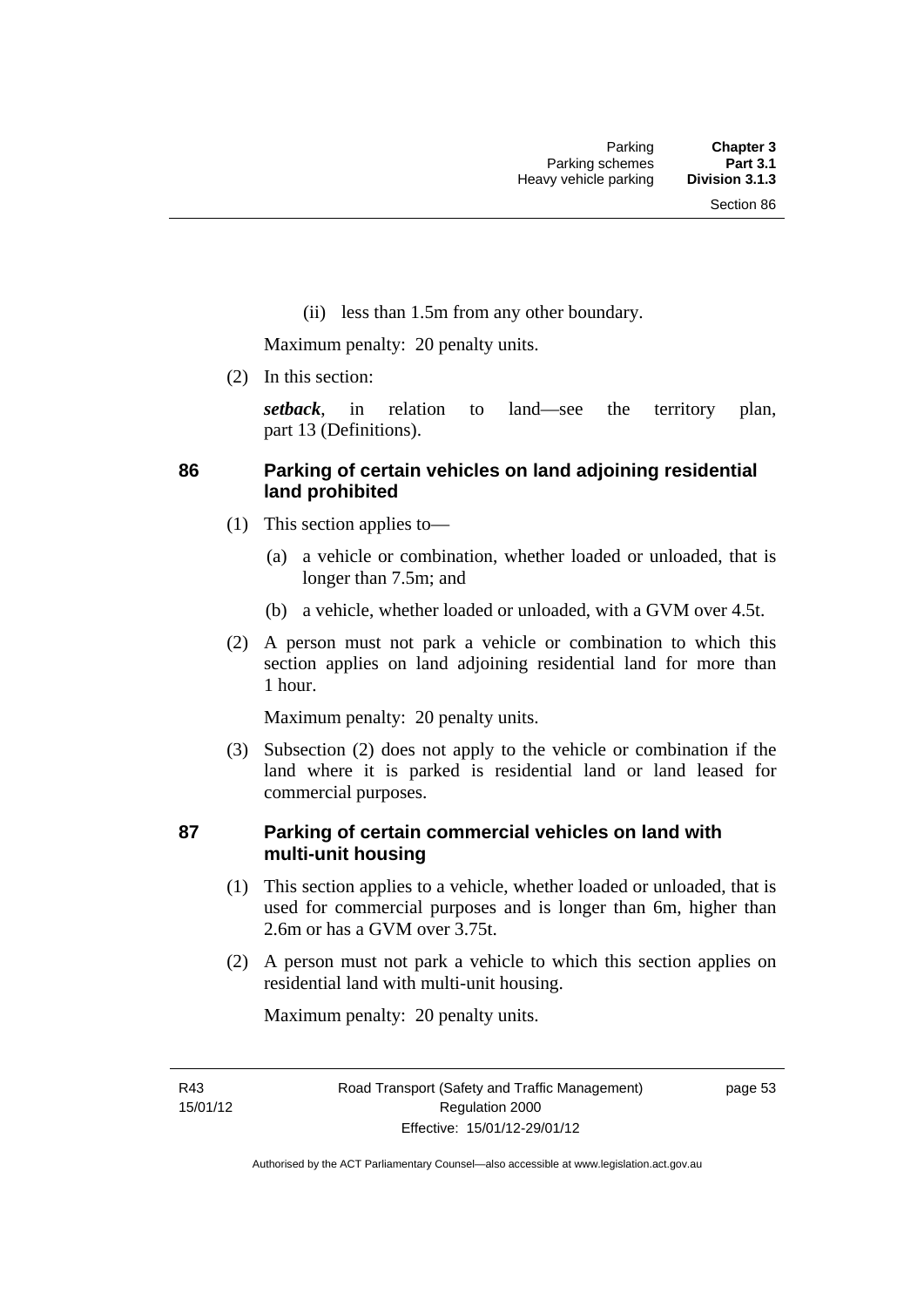- (3) For this section, residential land has multi-unit housing if the land has more than 1 dwelling on it.
- (4) In this section:

*dwelling—*see the territory plan.

*Note* The territory plan defines *dwelling* as meaning 'a building or part of a building used as a self contained residence which must include food preparation facilities, a bath or shower, and a closet pan and wash basin'.

#### **87A No offence if reasonable necessity etc**

A person does not commit an offence against section 85, section 85A, section 85B, section 86 or section 87 if—

- (a) either of the following applies:
	- (i) it was reasonably necessary to park the vehicle on the land to avoid contravening the Act or another territory law;
	- (ii) the vehicle was parked on the land to deliver or collect goods or passengers, or to provide services; and
- (b) the vehicle was on the land no longer than was reasonable.

### **87B Heavy vehicle refrigeration units not to be operated on residential land**

A person commits an offence if—

- (a) the person parks a heavy vehicle that has a refrigeration unit on residential land; and
- (b) the refrigeration unit is running at any time while the vehicle is parked on the land.

Maximum penalty: 20 penalty units.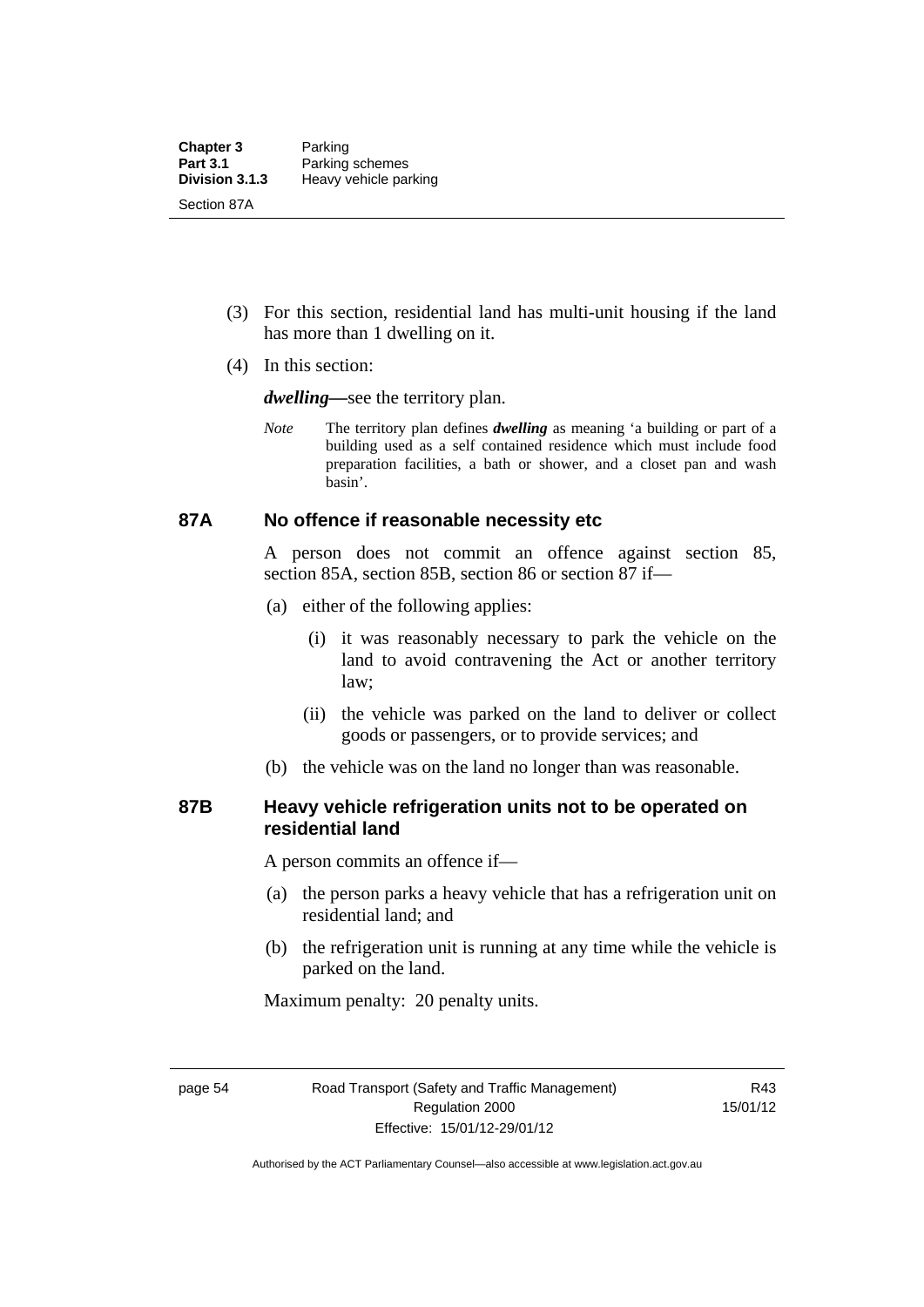## **87C Prohibition on night operation of heavy vehicle**

 (1) A person, other than an existing operator, commits an offence if the person operates a heavy vehicle parked on residential land at any time between 10 pm and 6 am.

Maximum penalty: 20 penalty units.

 (2) An existing operator commits an offence if the operator operates a heavy vehicle parked on residential land at any time between midnight and 5.30 am.

Maximum penalty: 20 penalty units.

(3) In this section:

*existing operator* means the holder of an existing operator's certificate issued under the *Motor Traffic Act 1936*, section 150R that is still in force.

#### **88 Daily infringement**

A person who contravenes any of the following sections commits a separate offence for each day during any part of which the contravention continues:

- (a) section 85 (Parking of certain vehicles on residential land prohibited);
- (b) section 85A (No more than 1 heavy vehicle on residential land);
- (c) section 85B (Heavy vehicles to be parked away from residential land boundaries);
- (d) section 86 (Parking of certain vehicles on land adjoining residential land prohibited);

page 55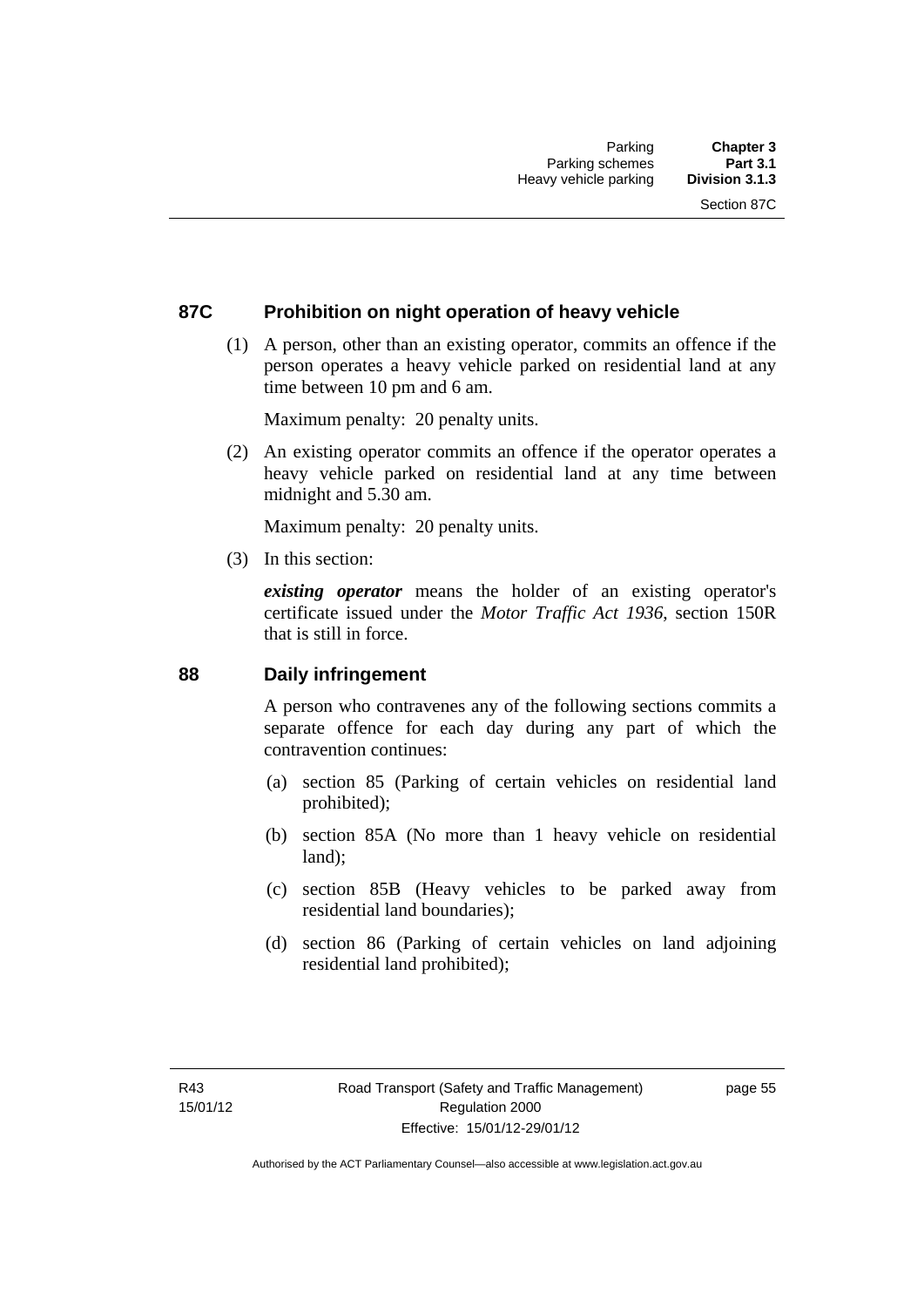- (e) section 87 (Parking of certain commercial vehicles on land with multi-unit housing);
- (f) section 87B (Heavy vehicle refrigeration units not to be operated on residential land).

## **Division 3.1.3A Heavy vehicle parking—enforcement**

## **89 Meaning of** *occupier***—div 3.1.3A**

In this division:

*occupier*, of premises, includes—

- (a) a person believed on reasonable grounds to be an occupier of the premises; and
- (b) a person apparently in charge of the premises.

#### **90 Power to enter premises**

- (1) For division 3.1.3 (Heavy vehicle parking), an authorised person may—
	- (a) enter premises with the occupier's consent; or
	- (b) enter premises if the authorised person believes on reasonable grounds that—
		- (i) a heavy vehicle is parked on the premises in contravention of that division; and
		- (ii) it is necessary to enter the premises to inspect, take measurements, or record identification particulars about the vehicle.
- (2) An authorised person may, without the consent of the occupier of premises, enter land around the premises to ask for consent to enter the premises.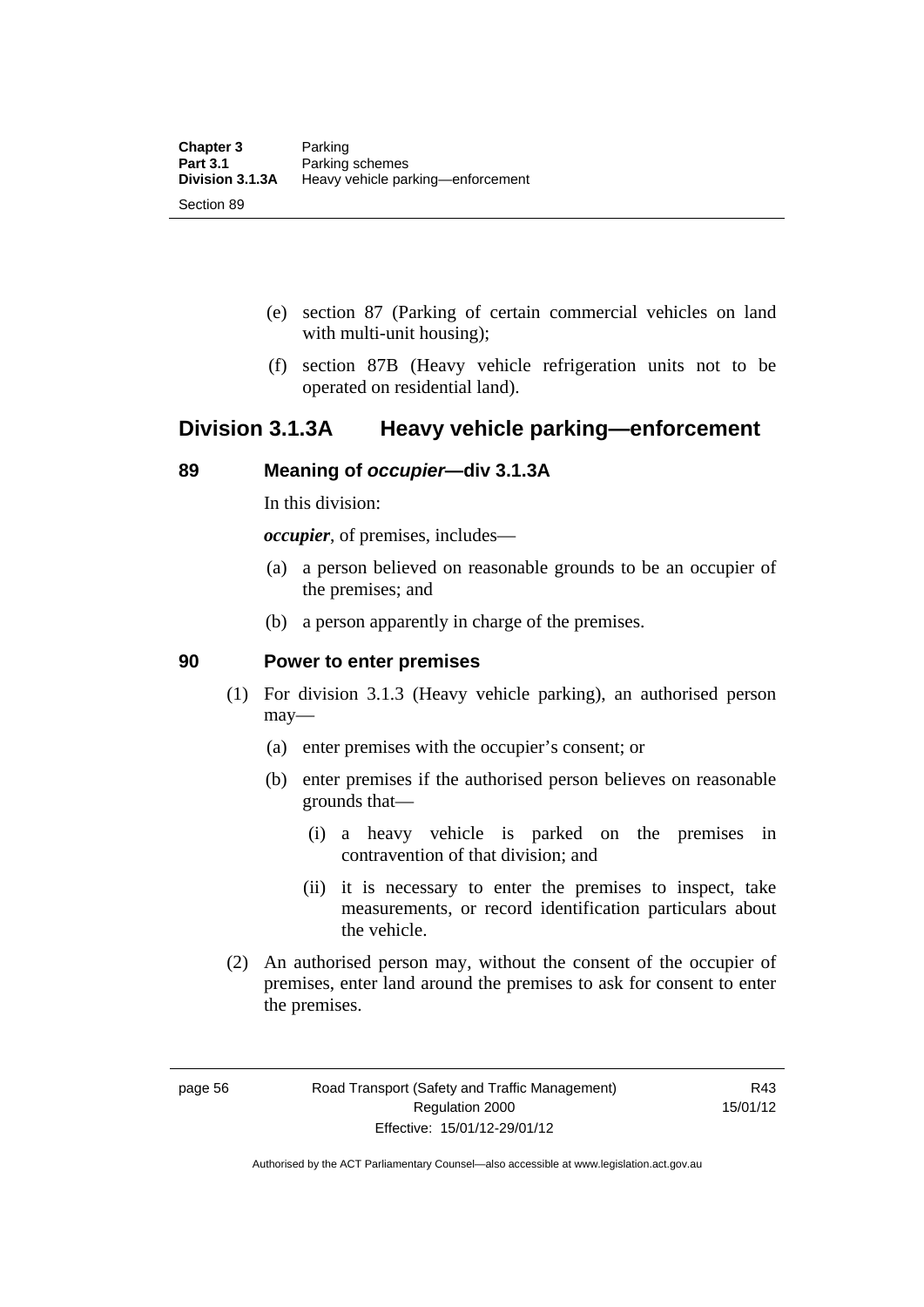- (3) An authorised person may enter premises under this section––
	- (a) for a contravention of section 87B or section 87C––at any time; and
	- (b) in any other case––between 8 am and 8 pm.

#### **91 Production of identity card**

An authorised person must not remain at premises entered under this division if the authorised person does not produce his or her identity card when asked by the occupier.

*Note* Identity cards for authorised people are provided for in the *Road Transport (General) Act 1999*, s 20.

#### **92 Consent to entry**

- (1) When seeking the consent of an occupier of premises to enter premises under section 90 (1) (a), an authorised person must—
	- (a) produce his or her identity card; and
	- (b) tell the occupier—
		- (i) the purpose of the entry; and
		- (ii) that consent may be refused.
- (2) If the occupier consents, the authorised person must ask the occupier to sign a written acknowledgment (an *acknowledgment of consent*)—
	- (a) that the occupier was told—
		- (i) the purpose of the entry; and
		- (ii) that consent may be refused; and
	- (b) that the occupier consented to the entry; and
	- (c) stating the time and date when consent was given.

R43 15/01/12 page 57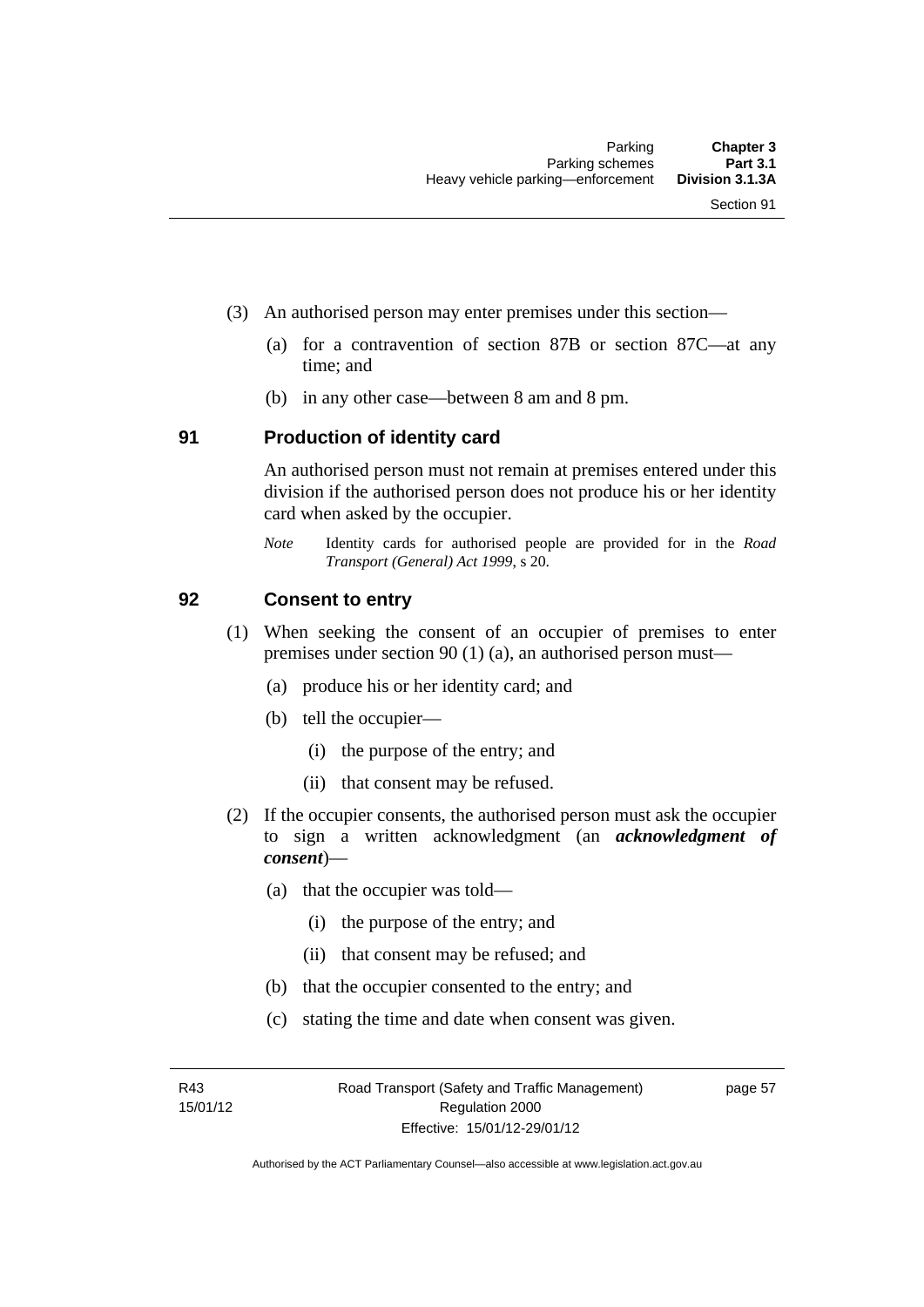- (3) If the occupier signs an acknowledgment of consent, the authorised person must immediately give a copy to the occupier.
- (4) A court must find that the occupier did not consent to entry to the premises by the authorised person under this division if—
	- (a) the question arises in a proceeding in the court whether the occupier consented to the entry; and
	- (b) an acknowledgment of consent is not produced in evidence; and
	- (c) it is not proved that the occupier consented to the entry.

#### **93 General powers on entry to premises**

- (1) An authorised person who enters premises under this division may, for division 3.1.3 (Heavy vehicle parking) and this division, do 1 or more of the following in relation to a heavy vehicle on the premises:
	- (a) inspect the vehicle (including for its identification particulars);
	- (b) take measurements;
	- (c) take photographs, films, or audio, video or other recordings;
	- (d) require the occupier, or anyone at the premises to—
		- (i) give the authorised person information; or
		- (ii) produce documents to the authorised person; or
		- (iii) give the authorised person reasonable help to exercise a power under this division.
	- *Note* The Legislation Act, s 170 and s 171 deal with the application of the privilege against self incrimination and client legal privilege.
- (2) A person must take all reasonable steps to comply with a requirement made of the person under subsection (1) (d).

Maximum penalty: 20 penalty units.

page 58 Road Transport (Safety and Traffic Management) Regulation 2000 Effective: 15/01/12-29/01/12

R43 15/01/12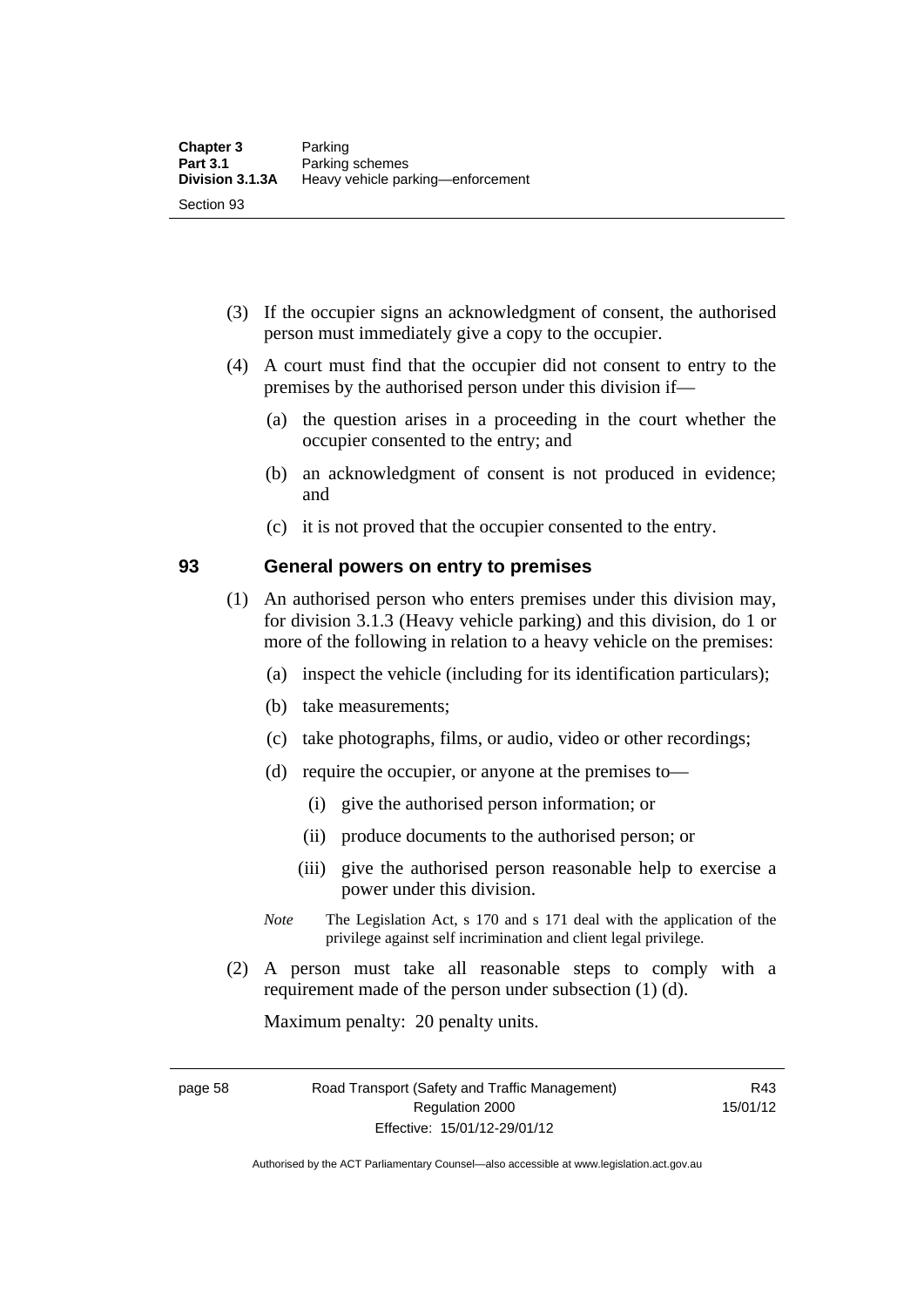## **94 Damage etc to be minimised**

- (1) In the exercise, or purported exercise, of a function under this division, an authorised person must take all reasonable steps to ensure that the authorised person, and any person assisting the authorised person, causes as little inconvenience, detriment and damage as practicable.
- (2) If an authorised person, or a person assisting an authorised person, damages anything in the exercise or purported exercise of a function under this division, the authorised person must give written notice of the particulars of the damage to the person the authorised person believes on reasonable grounds is the owner of the thing.
- (3) If the damage happens at premises entered under this division in the absence of the occupier, the notice may be given by leaving it, secured conspicuously, at the premises.

#### **95 Compensation for exercise of enforcement powers**

- (1) A person may claim compensation from the Territory if the person suffers loss or expense because of the exercise, or purported exercise, of a function under this division by an authorised person or a person assisting an authorised person.
- (2) Compensation may be claimed and ordered in a proceeding for—
	- (a) compensation brought in a court of competent jurisdiction; or
	- (b) an offence against this regulation brought against the person making the claim for compensation.
- (3) A court may order the payment of reasonable compensation for the loss or expense only if satisfied that it is just to make the order in the circumstances of the particular case.
- (4) A regulation may prescribe matters that may, must or must not be taken into account by the court in considering whether it is just to make the order.

page 59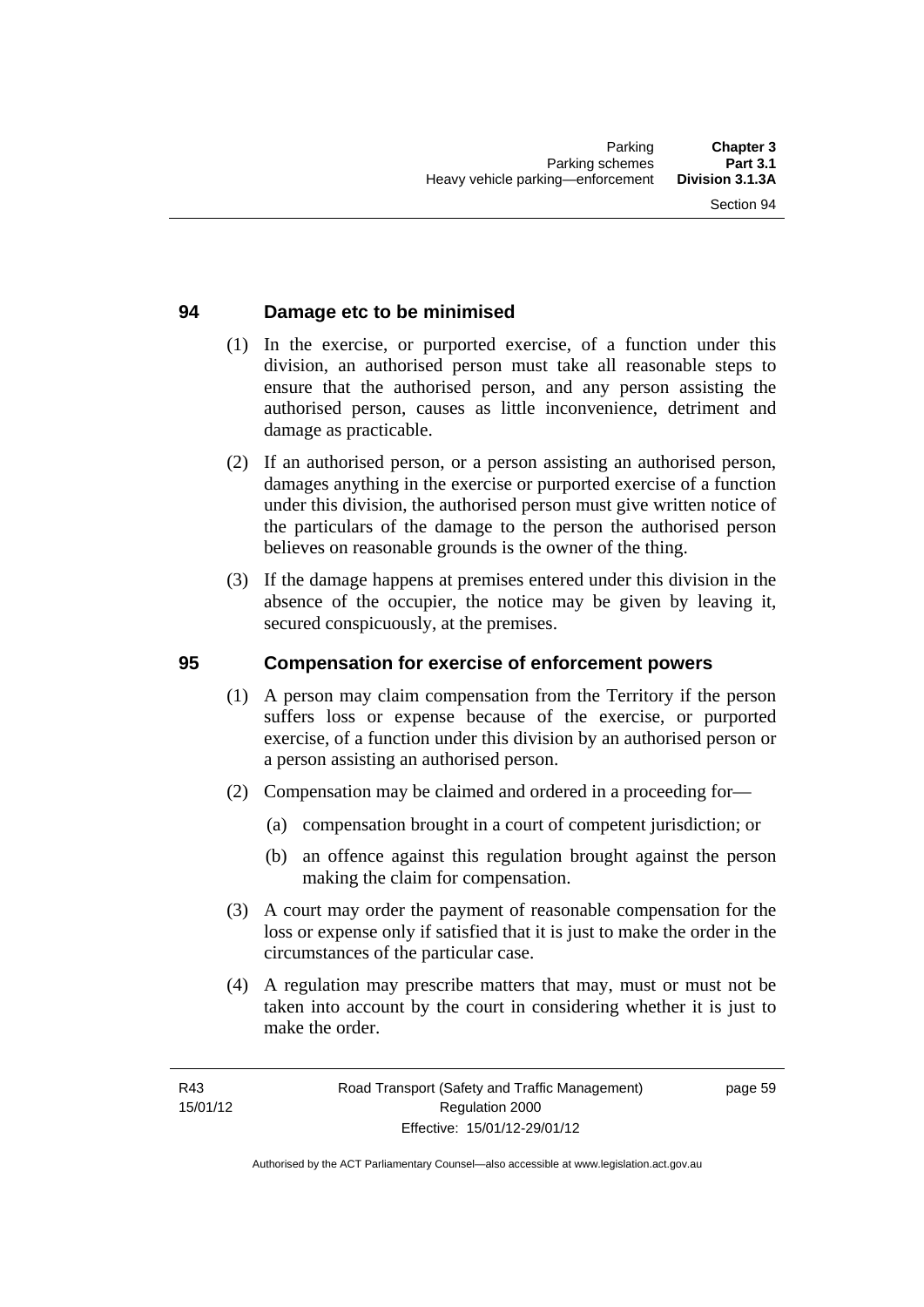**Chapter 3** Parking<br>**Part 3.1** Parking **Part 3.1** Parking schemes<br>Division 3.1.4 Miscellaneous **Division 3.1.4** Miscellaneous Section 97A

**Division 3.1.4 Miscellaneous** 

### **97A Other powers to provide pay parking**

- (1) This part does not affect any other power of a parking authority to provide for parking on land within its area of operations.
- (2) A parking authority may exercise a power under this part in relation to land that it does not own only with the consent of the owner of the land.
- (3) Consent may be given subject to conditions, including conditions about the length and withdrawal of the consent.
- (4) Subject to the conditions of the consent, the consent may be withdrawn only after reasonable notice.
- (5) In this section:

*owner*, of land, includes lessee of land.

#### **98 Overlapping schemes**

- (1) This part does not prevent the road transport authority or a parking authority from establishing and operating a pay parking scheme on the same length of road, or in the same area, where it is operating a different pay parking scheme.
- (2) The road transport authority or a parking authority may not recover the fee fixed for the parking of a vehicle in a metered space or ticket parking area if any other applicable parking fee has been paid for parking the vehicle in the space or area.

#### **98A Income from ticket parking scheme**

- (1) All fees collected by a parking authority from the operation of a ticket parking scheme belong to the parking authority.
- (2) Any surplus arising from the operation of a ticket parking scheme may be applied at the discretion of the parking authority.

page 60 Road Transport (Safety and Traffic Management) Regulation 2000 Effective: 15/01/12-29/01/12

R43 15/01/12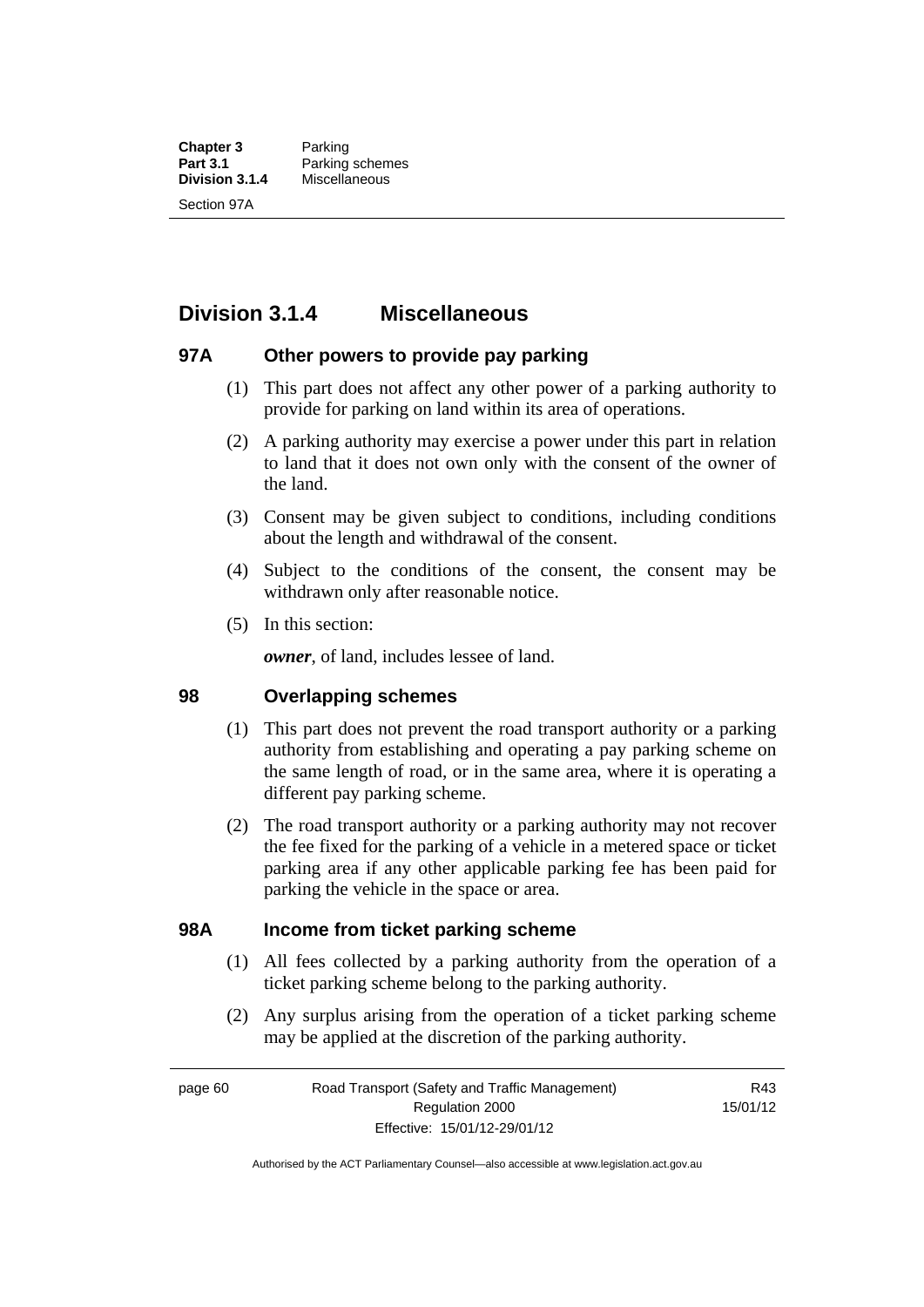## **98B Costs of ticket parking scheme**

The costs of administering a ticket parking scheme operated by a parking authority under section 76A are to be borne by the parking authority.

## **99 Trailers not separately chargeable**

A separate parking fee is not required to be paid for a trailer towed by another vehicle.

R43 15/01/12 Road Transport (Safety and Traffic Management) Regulation 2000 Effective: 15/01/12-29/01/12

page 61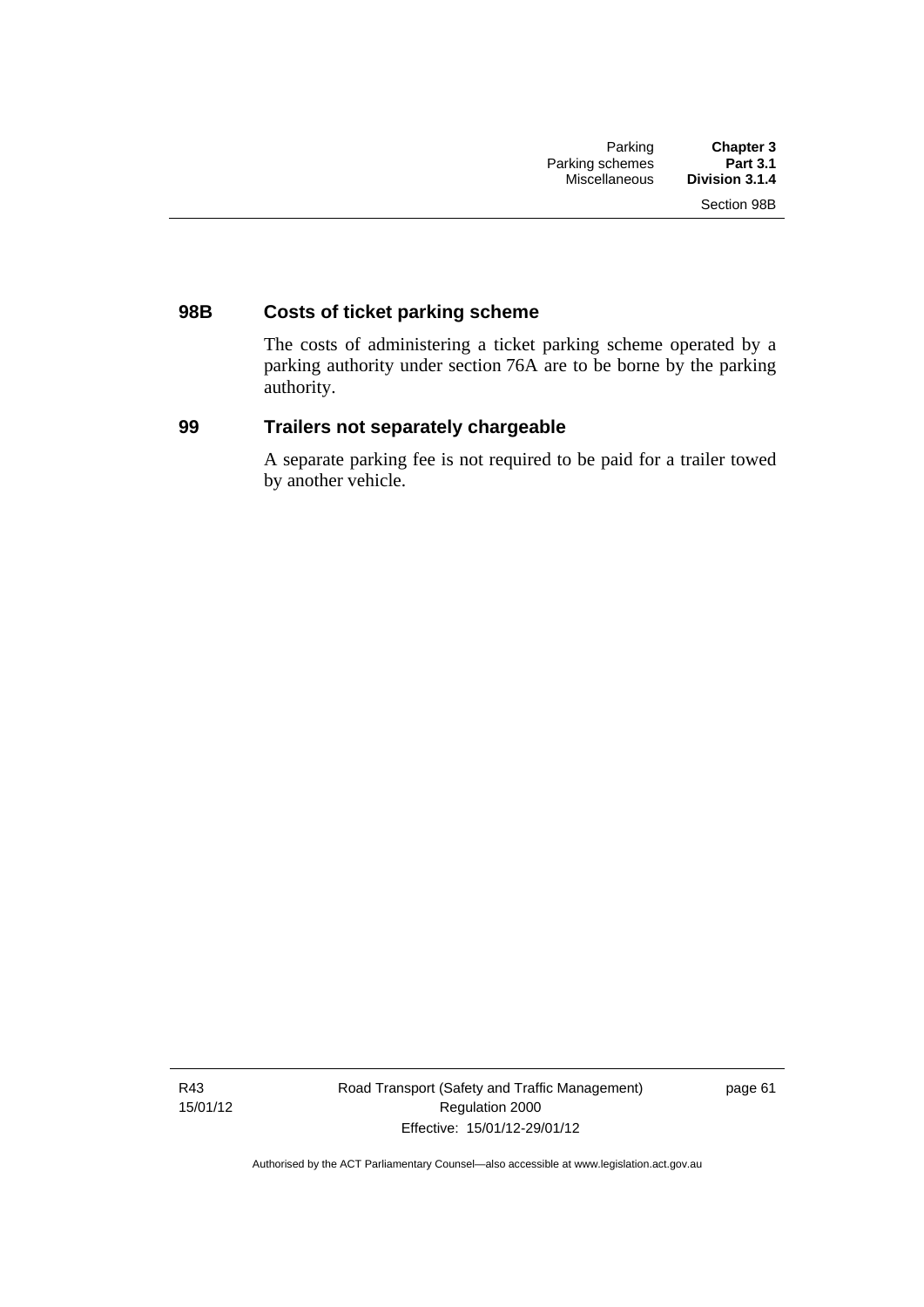Section 100

# **Part 3.2 Parking permits and mobility parking scheme authorities**

#### **100 Parking permits**

- (1) The road transport authority may issue a permit (a *parking permit*) of a kind mentioned in subsection (2) authorising the parking of a vehicle, without charge, on a length of road or in an area designated by a *permit zone sign* for use by holders of that kind of parking permit.
- (2) The parking permit may be of 1 or more of the following kinds:
	- (a) a business parking permit;
	- (b) a commuter parking permit;
	- (c) a loading zone permit;
	- (d) a resident parking permit;
	- (e) a resident's visitor parking permit;
	- (f) a special event parking permit;
	- (g) any other kind declared by the road transport authority for this section.
- (3) The parking permit may be issued subject to conditions.
- (4) The parking permit—
	- (a) must state when it expires; and
	- (b) may state anything else that the road transport authority considers appropriate.

#### **Examples for par (b)**

- 1 the length of road or area to which the permit applies
- 2 any conditions to which the permit is subject

page 62 Road Transport (Safety and Traffic Management) Regulation 2000 Effective: 15/01/12-29/01/12

R43 15/01/12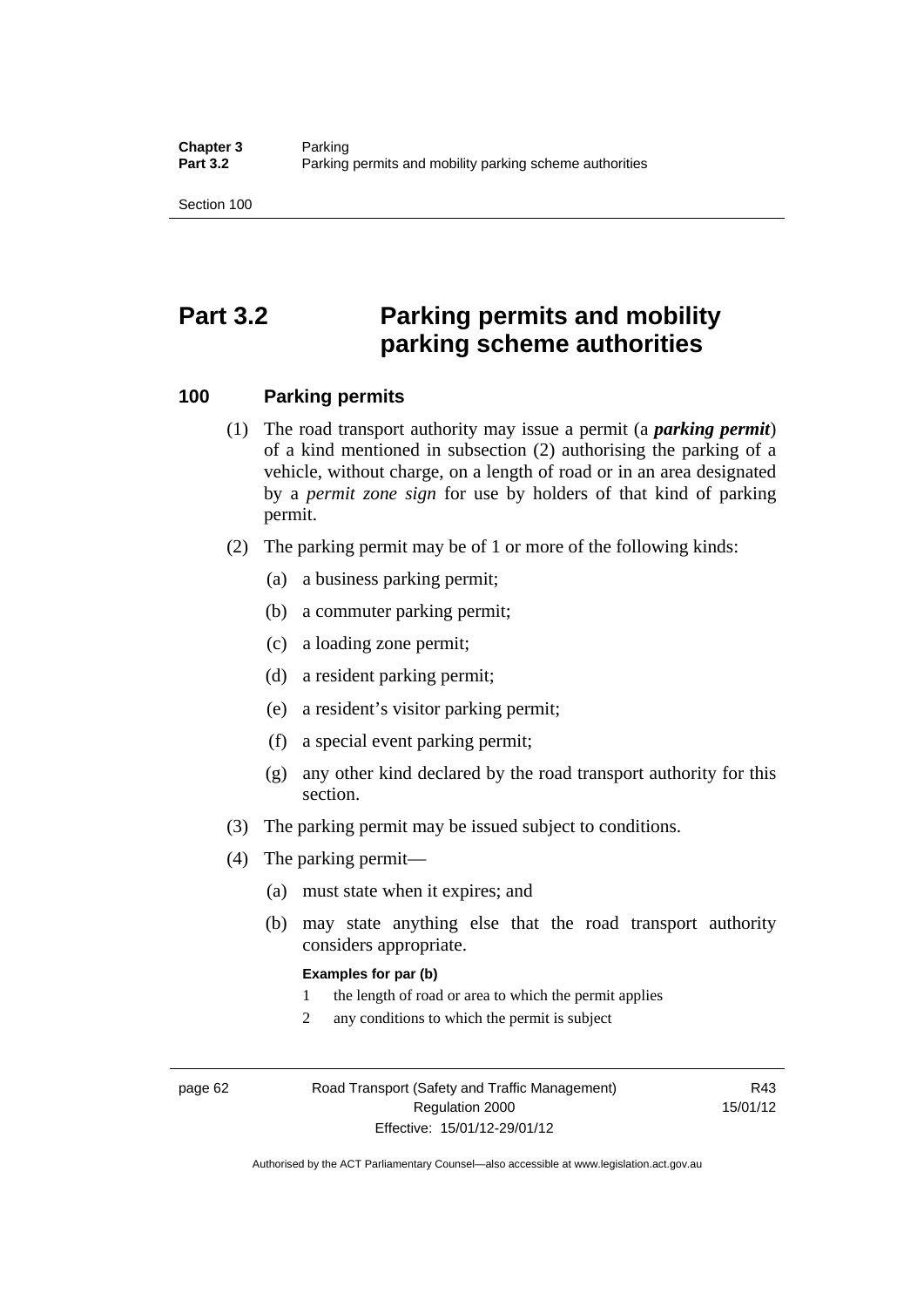- 3 the maximum period which a vehicle may be parked in a designated area under the permit
- 4 the name or address of the person to whom it is issued
- *Note* An example is part of the regulation, is not exhaustive and may extend, but does not limit, the meaning of the provision in which it appears (see Legislation Act, s 126 and s 132).
- (5) The holder of a permit may surrender the permit by returning it to the road transport authority.
- (6) A declaration under subsection  $(2)$  (g) is a notifiable instrument.

*Note* A notifiable instrument must be notified under the Legislation Act.

#### **101 Mobility parking scheme authorities**

- (1) The road transport authority may issue a mobility parking scheme authority—
	- (a) for use by a person with a disability; or
	- (b) for use by an entity for the transport of people with disabilities.
- (2) A mobility parking scheme authority may be issued subject to conditions.
- (3) A mobility parking scheme authority—
	- (a) must include a people with disabilities symbol; and
	- (b) must state when it expires; and
	- (c) may state anything else that the road transport authority considers appropriate.
	- *Note 1 People with disabilities symbol* is defined in the ARR, dict.
	- *Note 2* For parking by mobility parking scheme authority holders, see s 15 and ARR, r 206.

page 63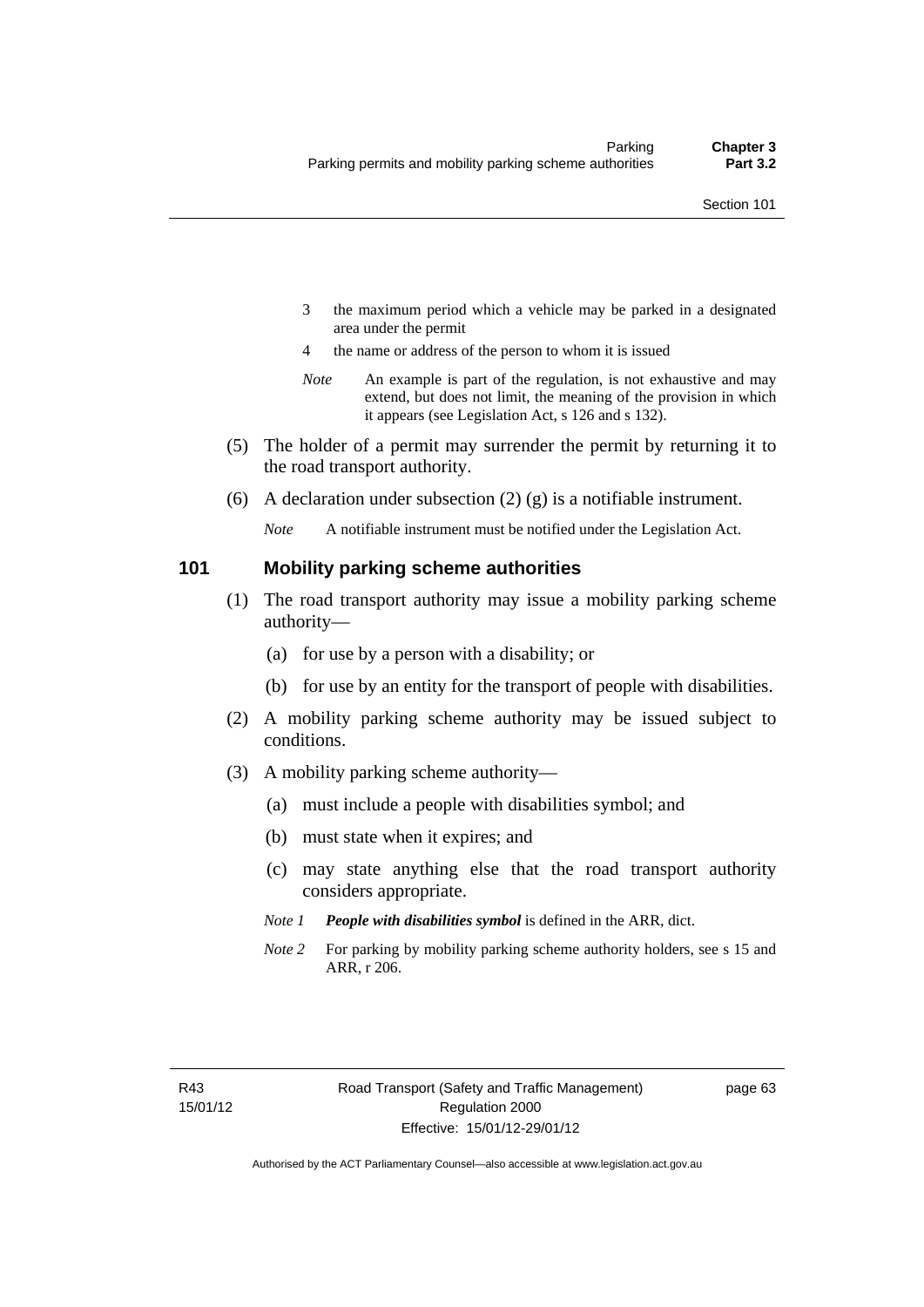Section 101A

## **101A Parking permits and mobility parking scheme authorities—cancellation**

- (1) This section applies if the road transport authority proposes to cancel (the *proposed action*) a parking permit or mobility parking scheme authority.
- (2) The road transport authority must give the person to whom the parking permit or mobility parking scheme authority was issued a written notice stating—
	- (a) the proposed action; and
	- (b) an explanation for the proposed action; and
	- (c) that the person may, within 14 days after the day the person receives the notice, give a written response to the authority about the notice.
- (3) In deciding whether to take the proposed action, the road transport authority must consider any response given to the authority in accordance with the notice.
- (4) The road transport authority must give the person written notice of the authority's decision.
- (5) If the road transport authority decides to take the proposed action, the authority's decision takes effect the day after the day when notice of the decision is given to the person or, if the notice states a later date of effect, that date.

## **101B Parking permits and mobility parking scheme authorities—return when cancelled**

If a parking permit or mobility parking scheme authority is cancelled under section 101A, the person to whom the parking permit or mobility parking scheme authority was issued must return the permit or authority to the road transport authority as soon as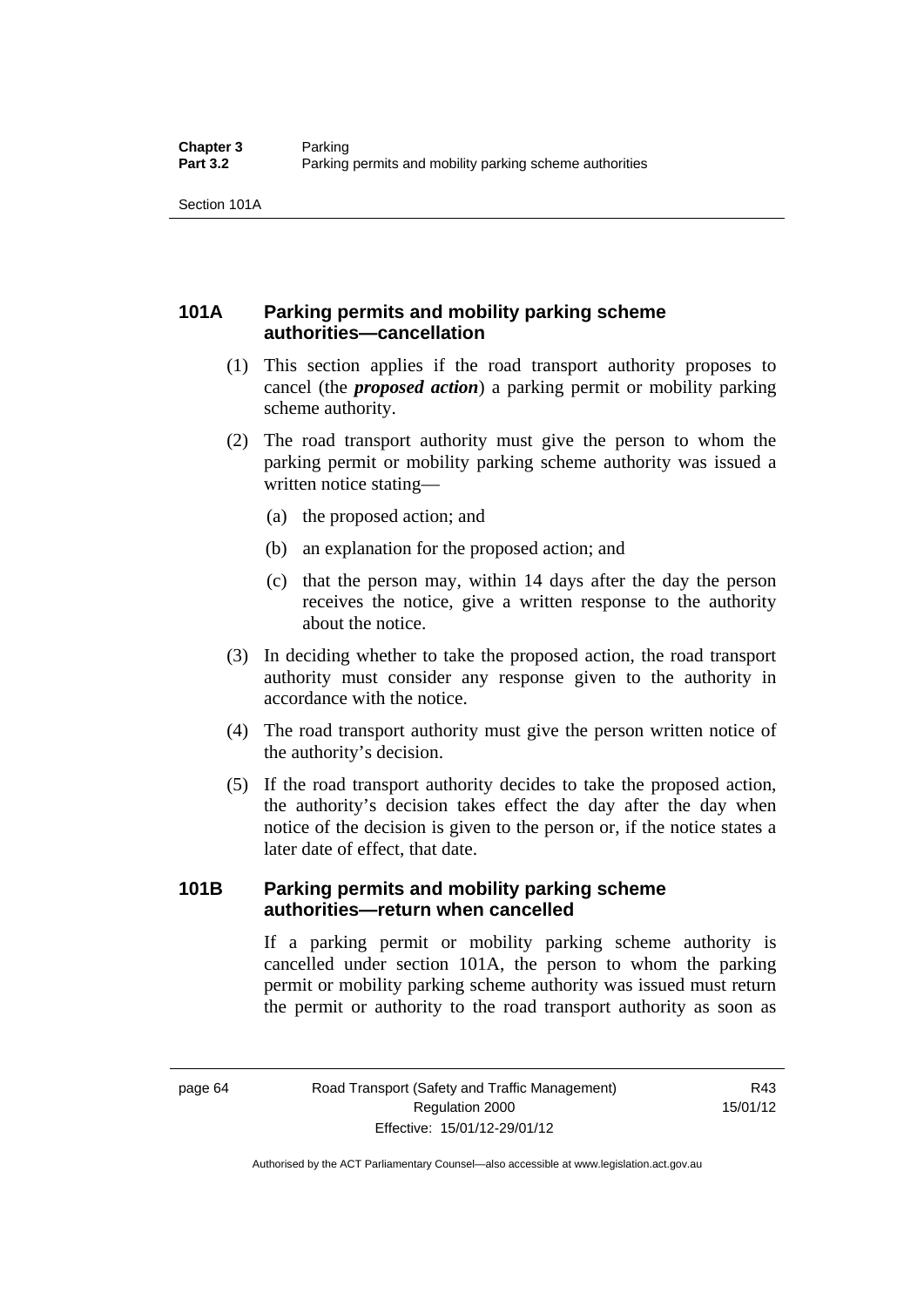practicable but no later than 21 days after the date of effect of the cancellation of the permit or authority.

Maximum penalty: 20 penalty units.

R43 15/01/12 Road Transport (Safety and Traffic Management) Regulation 2000 Effective: 15/01/12-29/01/12

page 65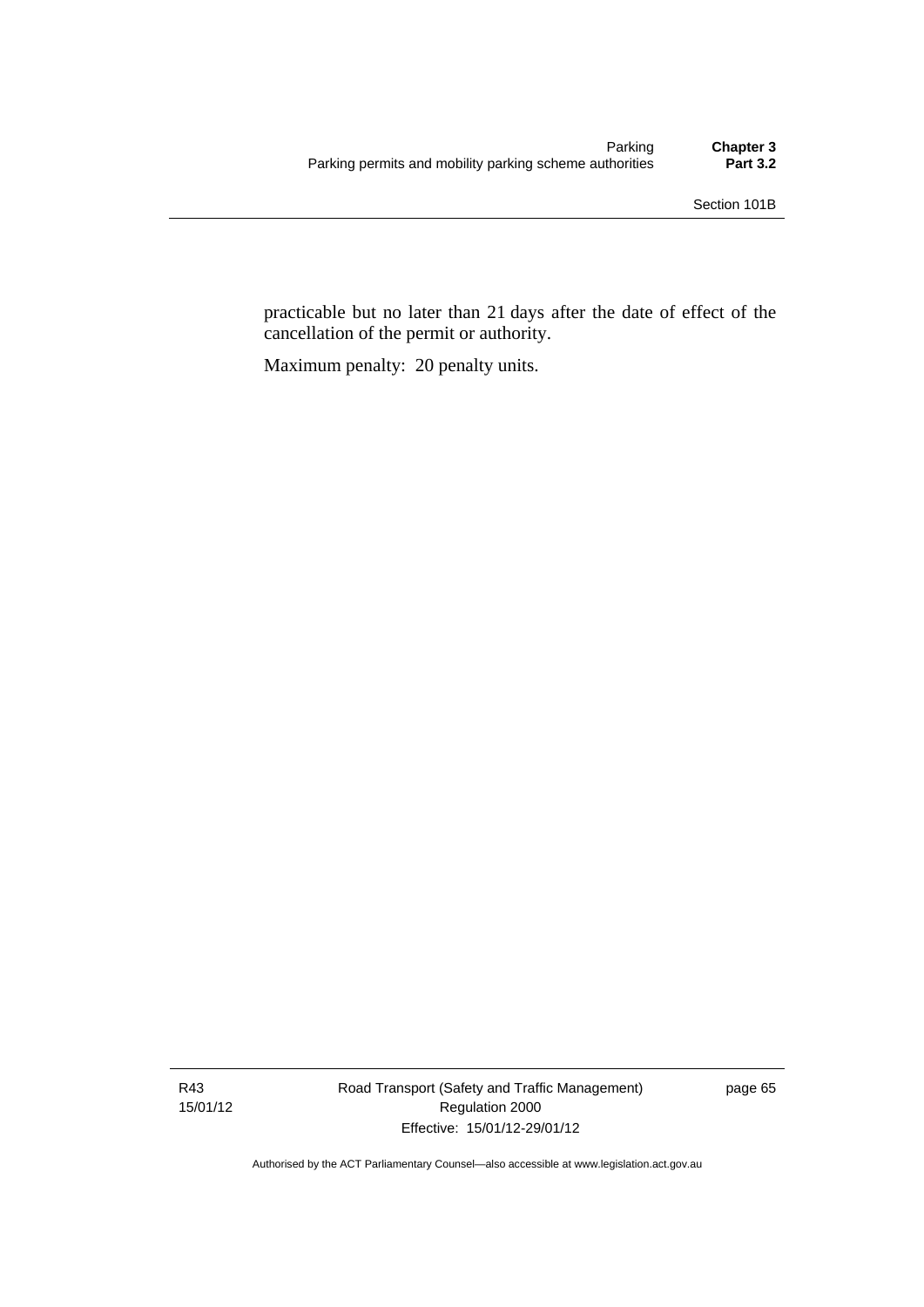**Chapter 3** Parking<br>**Part 3.3** Parking Parking—other provisions

Section 101C

# **Part 3.3 Parking—other provisions**

#### **101C Marking tyres by parking inspectors**

A police officer or authorised person may mark the tyres on a vehicle using crayon, chalk or a similar substance as far as is reasonably necessary for the purpose of enforcing a provision of an Act relating to the regulation or prohibition of the parking of vehicles.

*Note* A reference to an Act includes a reference to the statutory instruments made or in force under the Act, including a regulation (see Legislation Act, s 104).

page 66 Road Transport (Safety and Traffic Management) Regulation 2000 Effective: 15/01/12-29/01/12

R43 15/01/12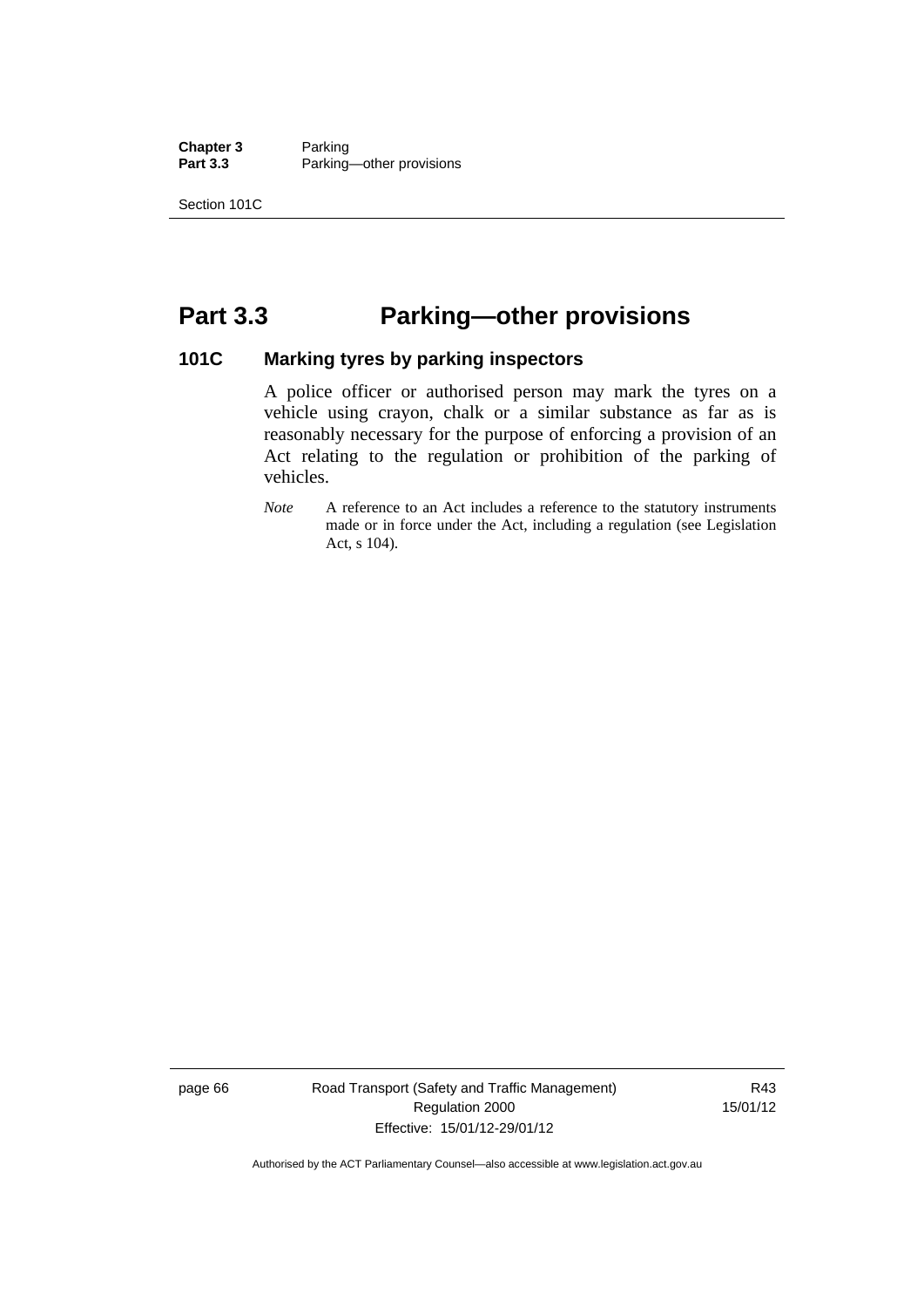# **Chapter 4 Traffic offence detection devices**

#### **102 Definitions—ch 4**

In this chapter:

*approved police speedometer* means a speedometer approved under section 103A (Approval of police vehicle speedometers).

*digital camera detection device* means a camera detection device known as—

- (a) Gatsometer Digital Radar Camera System (DRCS) that includes, as a component, a radar speed measuring device; or
- (b) LaserCam 2000 that includes, as a component, a laser speed measuring device; or
- (c) LaserCam NT that includes, as a component, a laser speed measuring device.

*fixed camera detection device* means a camera detection device known as—

- (a) Centaur 2000 that includes, as a component, a piezo strip speed measuring device; or
- (b) Gatsometer Digital Radar Camera System (DRCS) that includes, as a component, a radar speed measuring device; or
- (c) Gatsometer Traffic Camera Digital (GTC-D) that includes, as a component, a loop detector speed measuring device; or
- (d) Gatsometer Traffic Camera (GTC-GS11) that includes, as a component, a loop detector speed measuring device; or
- (e) Gatsometer Multi Camera System (MCS) that includes, as a component, a loop detector speed measuring device.

R43 15/01/12 page 67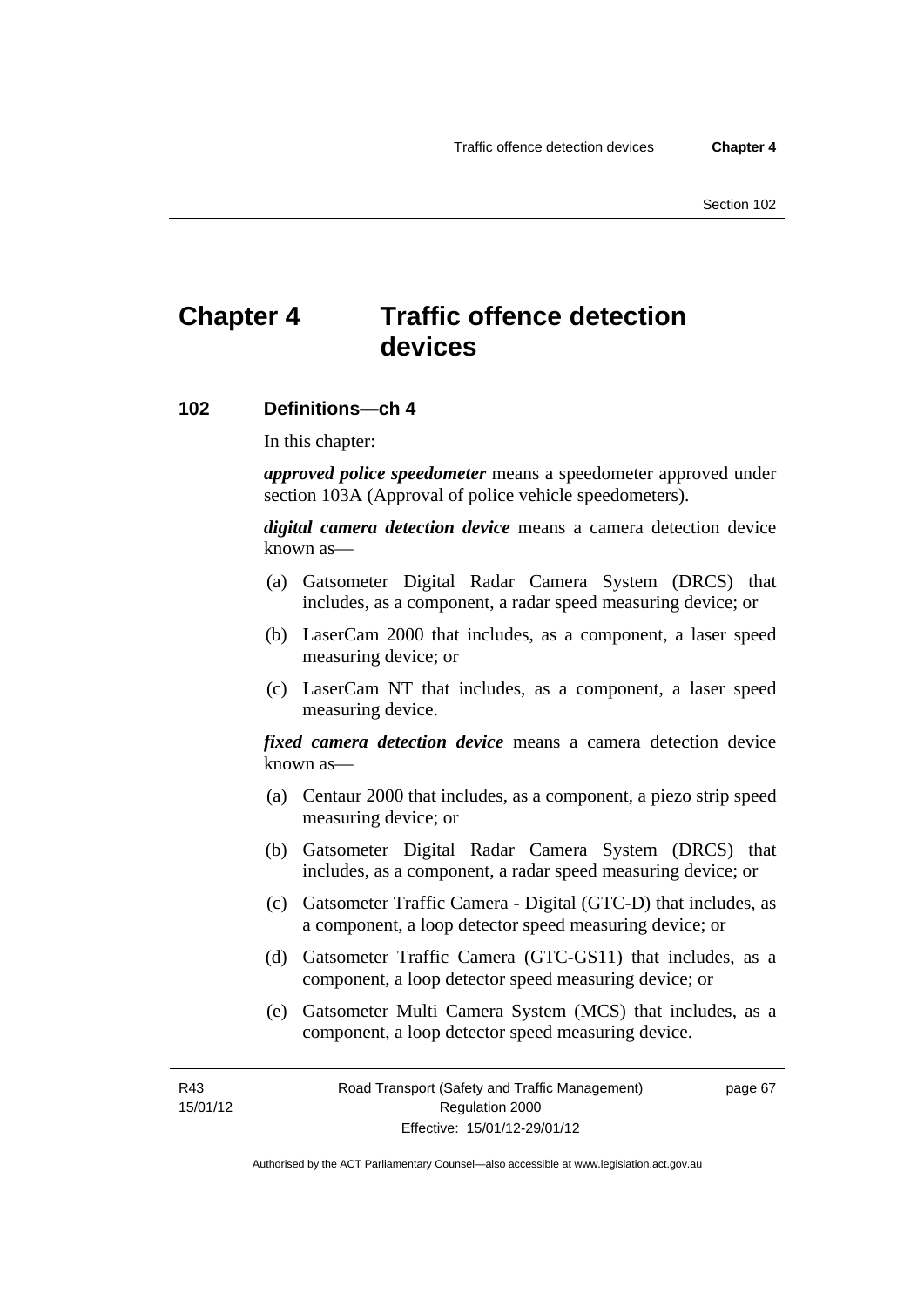*laser speed measuring device* means a speed measuring device known as—

- (a) Laser Technology Inc. LTI 20-20 Marksman; or
- (b) Laser Technology Inc. LTI 20-20 UltraLyte; or
- (c) Laser Technology Inc. LTI 20-20 UltraLyte LR; or
- (d) Laser Technology Inc. LTI 20-20 UltraLyte Compact; or
- (e) Laser Technology Inc. LTI 20-20 TruSpeed.

*loop detector speed measuring device* means a speed measuring device known as the Gatsometer Loop Detector (GLD4-2S).

*piezo strip speed measuring device* means a speed measuring device known as Truvelo M4 MPC.

*radar speed measuring device* means a speed measuring device known as—

- (a) Applied Concepts Inc. Stalker Dual; or
- (b) Gatsometer Radar 24; or
- (c) Kustom Signals, Inc. Silver Eagle; or
- (d) Kustom Signals, Inc. Silver Eagle II; or
- (e) Kustom Signals, Inc. Raptor RP-1.

*security checksum*, for an electronic file, means the number (whether numerals or numerals and letters) produced by the application of an algorithm to the contents of an electronic file or a copy of the file.

#### *testing authority* means—

 (a) a department of electrical or electronic engineering at a university in Australia; or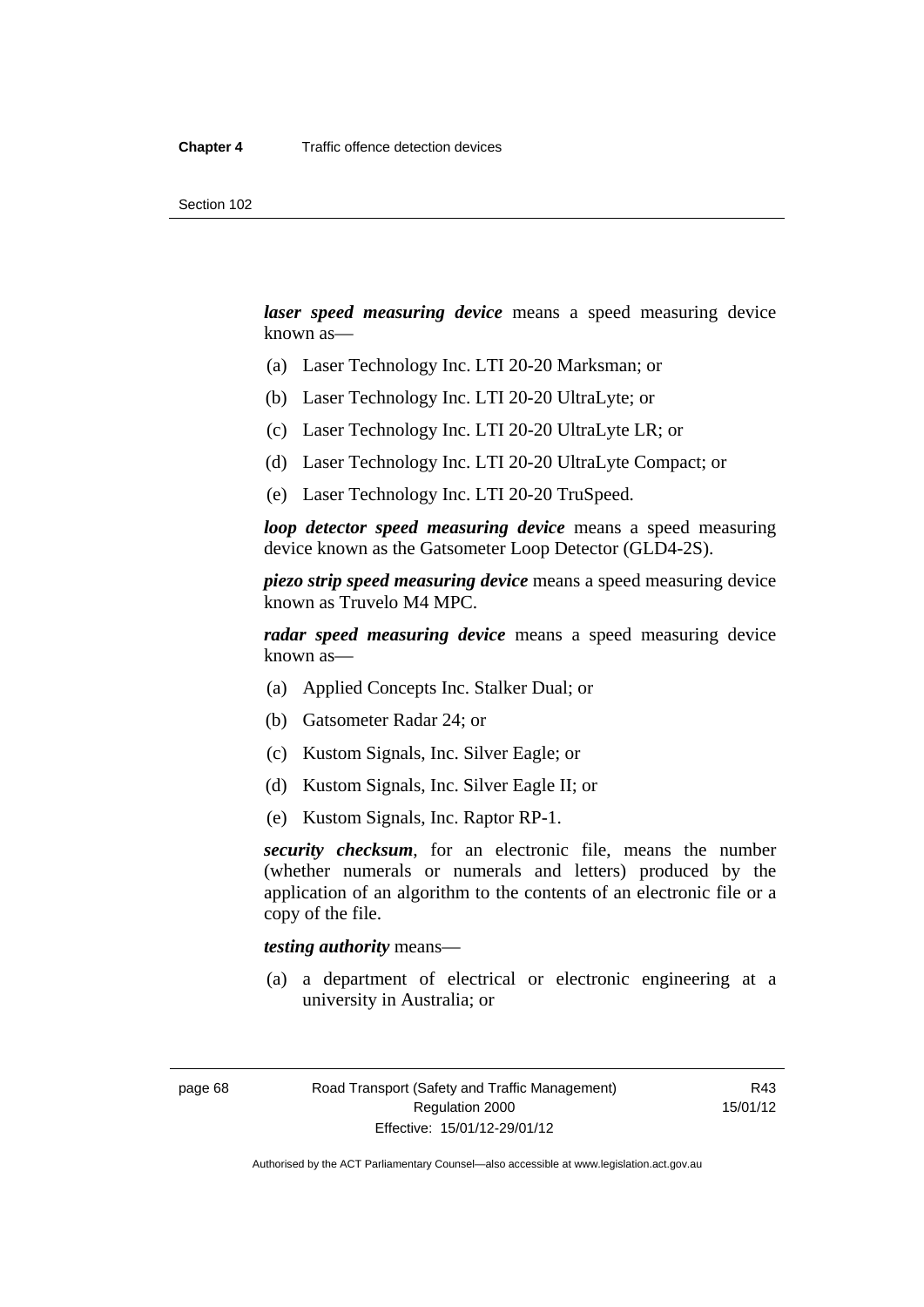- (b) the National Measurement Institute under the *National Measurement Act 1960* (Cwlth); or
- (c) an entity that is accredited by the National Association of Testing Authorities to test traffic offence detection devices; or
- (d) Technical Services, Australian Federal Police, Canberra; or
- (e) for an approved police speedometer—an entity approved in writing by the chief police officer to test approved police speedometers.
- *Note* An entity includes an individual, see the Legislation Act, dict, pt 1, def of *entity*.

*WORM disk* means a storage device for electronic data in which the data, once written, cannot be erased or overwritten.

#### **103 Approved traffic offence detection devices**

- (1) For the Act, dictionary, definition of *approved camera detection device*, each digital camera detection device and fixed camera detection device is approved.
- (2) For the Act, dictionary, definition of *approved speed measuring device*, each laser speed measuring device, loop detector speed measuring device, piezo strip speed measuring device, radar speed measuring device and approved police speedometer is approved.
- (3) For the Act, dictionary, definition of *approved average speed detection system*, the P482 dual-camera automatic number plate recognition system manufactured by PIPS Technology Ltd, that is used with SpeedPoints matching software, is approved.

#### **103A Approval of police vehicle speedometers**

(1) For section 102, definition of *approved police speedometer*, the chief police officer may approve a kind of speedometer that is fitted to a motor vehicle driven by a police officer for measuring the speed at which vehicles are being driven.

page 69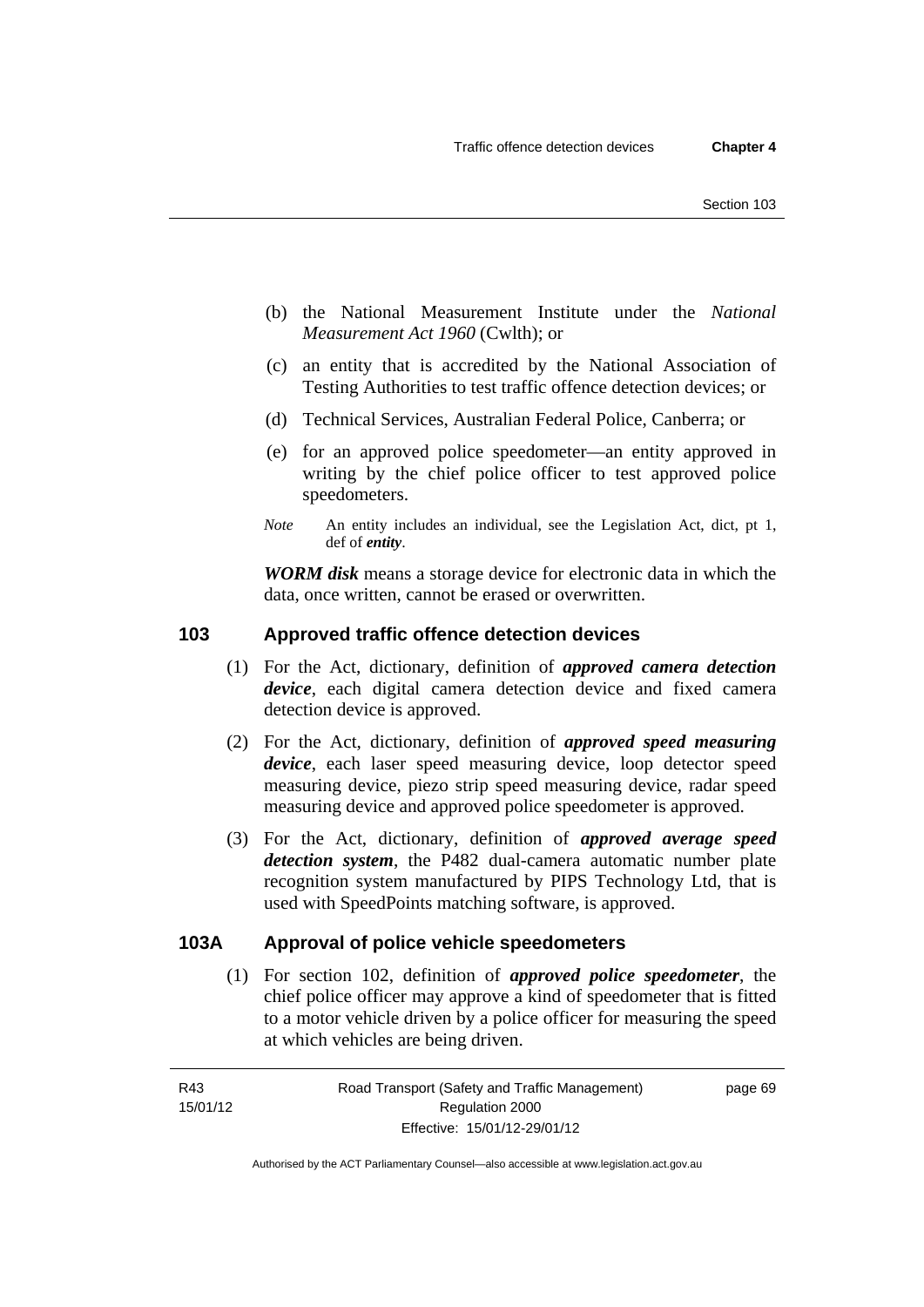(2) An approval is a notifiable instrument.

*Note* A notifiable instrument must be notified under the Legislation Act.

#### **103B Average speed detection systems—Act, s 22AA, s 23B and s 24 (2)**

- (1) For the Act, section 22AA, definition of *average speed limit*, the average speed limit for the road between 2 detection points mentioned in an item in table 103B, column 2 is the speed mentioned in column 6 for the item.
- (2) For the Act, section 22AA, definition of *detection point*, the points mentioned in table 103B, column 2 are prescribed.
- (3) For the Act, section 22AA, definition of *shortest practicable distance*, the distance mentioned in an item in table 103B, column 3 is the shortest practicable distance between the 2 detection points mentioned in column 2 for the item.
- (4) For the Act, section 23B (a), definition of *shortest practicable route*, the route mentioned in an item in table 103B, column 4 is the route used to work out the shortest practicable distance mentioned in column 3 for the item.
- (5) For the Act, section 23B (b), the minimum time that a vehicle's driver could take to drive the vehicle on the route mentioned in an item in table 103B, column 4 is the time mentioned in column 5 for the item.
- (6) In this section:

*ACT Standard Grid Coordinates*—see the *Surveyors (Surveyor-General) Practice Directions 2010 (No 2)* (DI2010-267), schedule 2.

*AHD*—see the *Surveyors (Surveyor-General) Practice Directions 2010 (No 2)* (DI2010-267), direction 5 (Definitions).

Authorised by the ACT Parliamentary Counsel—also accessible at www.legislation.act.gov.au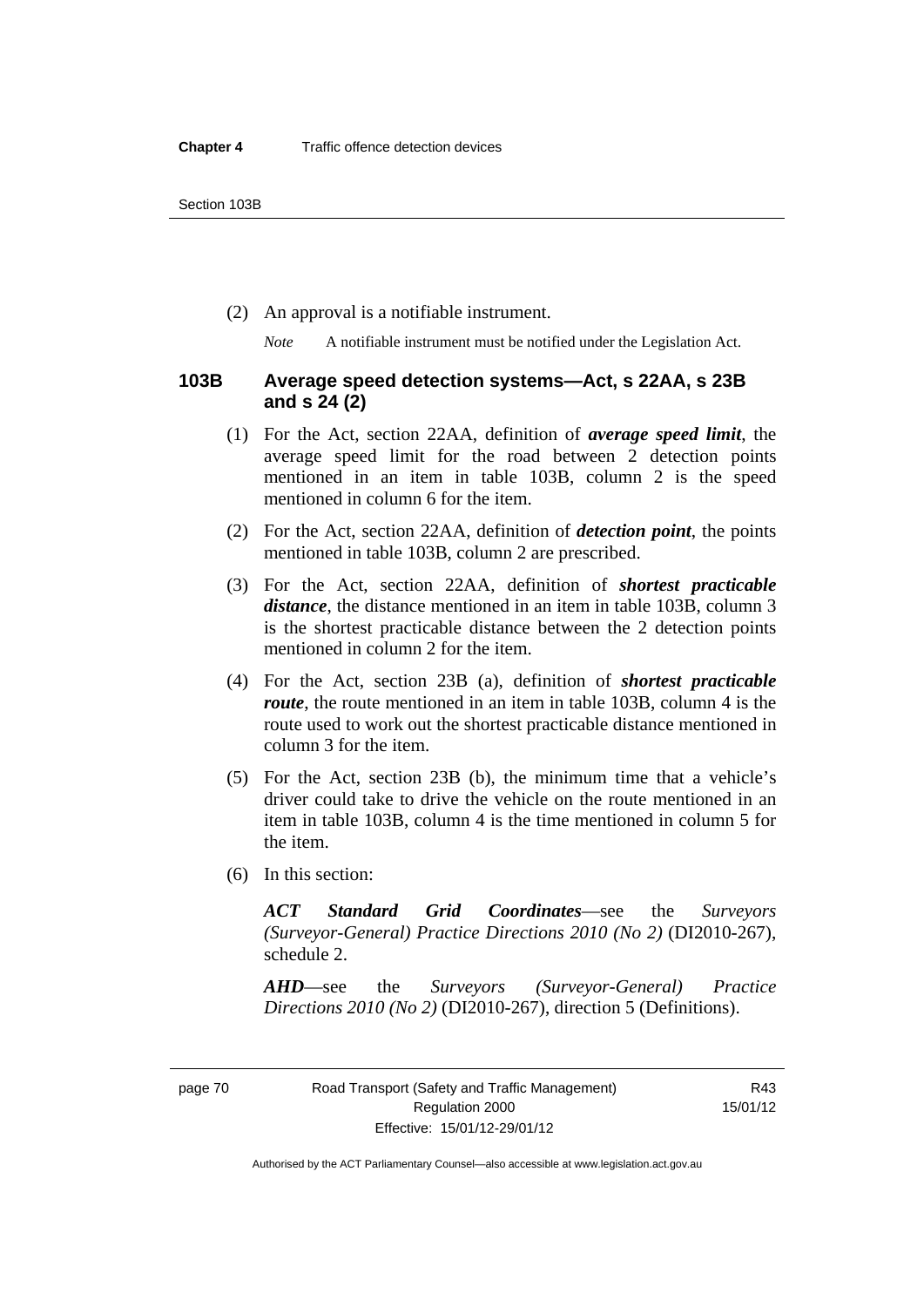#### **Table 103B**

| column 1       | column <sub>2</sub>                                                                                                                                                                                                          | column 3                            | column 4                                                                                                                                                                                                 | column 5                     | column 6                  |
|----------------|------------------------------------------------------------------------------------------------------------------------------------------------------------------------------------------------------------------------------|-------------------------------------|----------------------------------------------------------------------------------------------------------------------------------------------------------------------------------------------------------|------------------------------|---------------------------|
| item           | detection points                                                                                                                                                                                                             | shortest<br>practicable<br>distance | shortest<br>practicable<br>route                                                                                                                                                                         | minimum<br>time<br>(seconds) | average<br>speed<br>limit |
| 1              | <b>ACT</b> Standard<br><b>Grid Coordinates</b><br>208876.18 East,<br>596541.65 North,<br>AHD 629.88<br>Level<br><b>ACT</b> Standard<br><b>Grid Coordinates</b><br>211361.44 East,<br>596864.50 North,<br>AHD 644.45<br>Level | 2.7081 <sub>km</sub><br>(westbound) | Hindmarsh<br>Drive<br>(westbound),<br>starting west of<br>the intersection<br>of Dalrymple<br>Street and<br>Mugga Lane<br>and ending<br>north-east of<br><b>Tyagarah Street</b>                          | 121.8645<br>(westbound)      | 80km/h                    |
| $\overline{2}$ | <b>ACT</b> Standard<br><b>Grid Coordinates</b><br>208912.50 East,<br>596591.35 North,<br>AHD 629.42<br>Level<br><b>ACT</b> Standard<br><b>Grid Coordinates</b><br>211418.53 East,<br>596883.22 North,<br>AHD 641.25<br>Level | 2.7146km<br>(eastbound)             | Hindmarsh<br>Drive<br>(eastbound),<br>starting<br>north-east of<br><b>Palmer Street</b><br>near Tyagarah<br>Street and<br>ending west of<br>the intersection<br>of Dalrymple<br>Street and<br>Mugga Lane | 122.157<br>(eastbound)       | 80km/h                    |

## **104 Major testing of laser speed measuring devices**

- (1) The following devices must be tested in accordance with this section at least once every 12 months:
	- (a) a laser speed measuring device;

R43 15/01/12 page 71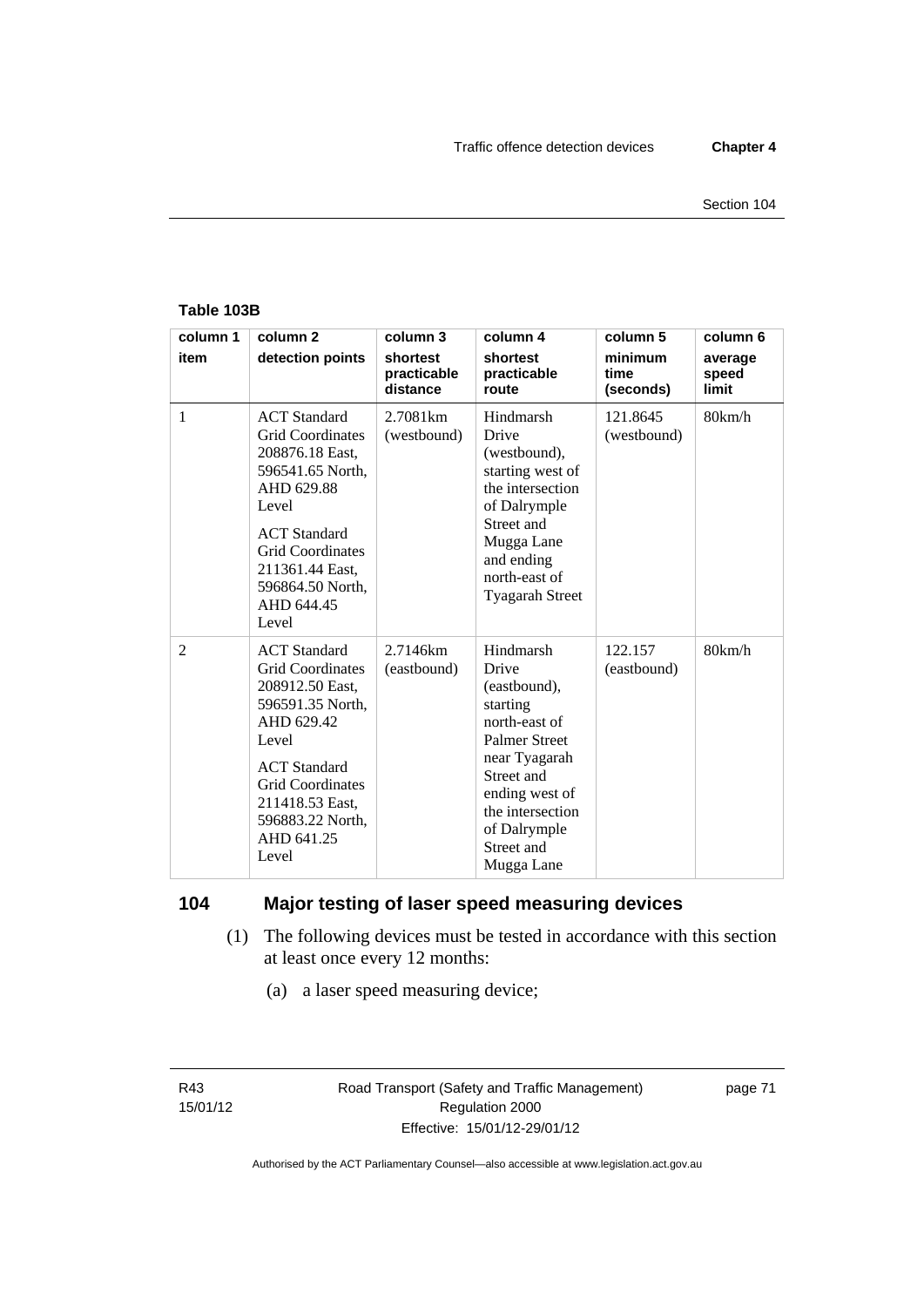- (b) the laser speed measuring device component of a digital camera detection device.
- (2) The test must be carried out—
	- (a) by a person approved under section 106 (Approved people testing and sealing); and
	- (b) in accordance with Australian Standard AS 4691.1-2003, as in force on the commencement of this paragraph.
		- *Note 1* The text of an applied, adopted or incorporated law or instrument, whether applied as in force from time to time or at a particular time, is taken to be a notifiable instrument if the operation of the Legislation Act,  $s$  47 (5) or (6) is not disapplied (see  $s$  47 (7)).
		- *Note 2* A notifiable instrument must be notified under the Legislation Act.
- (3) The Legislation Act, section 47 (5) does not apply in relation to subsection  $(2)$  (b).
- (4) The test must show whether the device—
	- (a) is operating in accordance with the manufacturer's specifications; and
	- (b) is accurate within a tolerance of 2km/h.
- (5) For this section, it is sufficient for the laser speed measuring device component of a digital camera detection device to be tested separately from the other components of the device, and it is not necessary for the other components to be tested.

#### **104A Major testing of other traffic offence detection devices**

- (1) The following devices must be tested in accordance with this section:
	- (a) a radar speed measuring device that is not a component of a fixed camera detection device or a digital camera detection device;

page 72 Road Transport (Safety and Traffic Management) Regulation 2000 Effective: 15/01/12-29/01/12

R43 15/01/12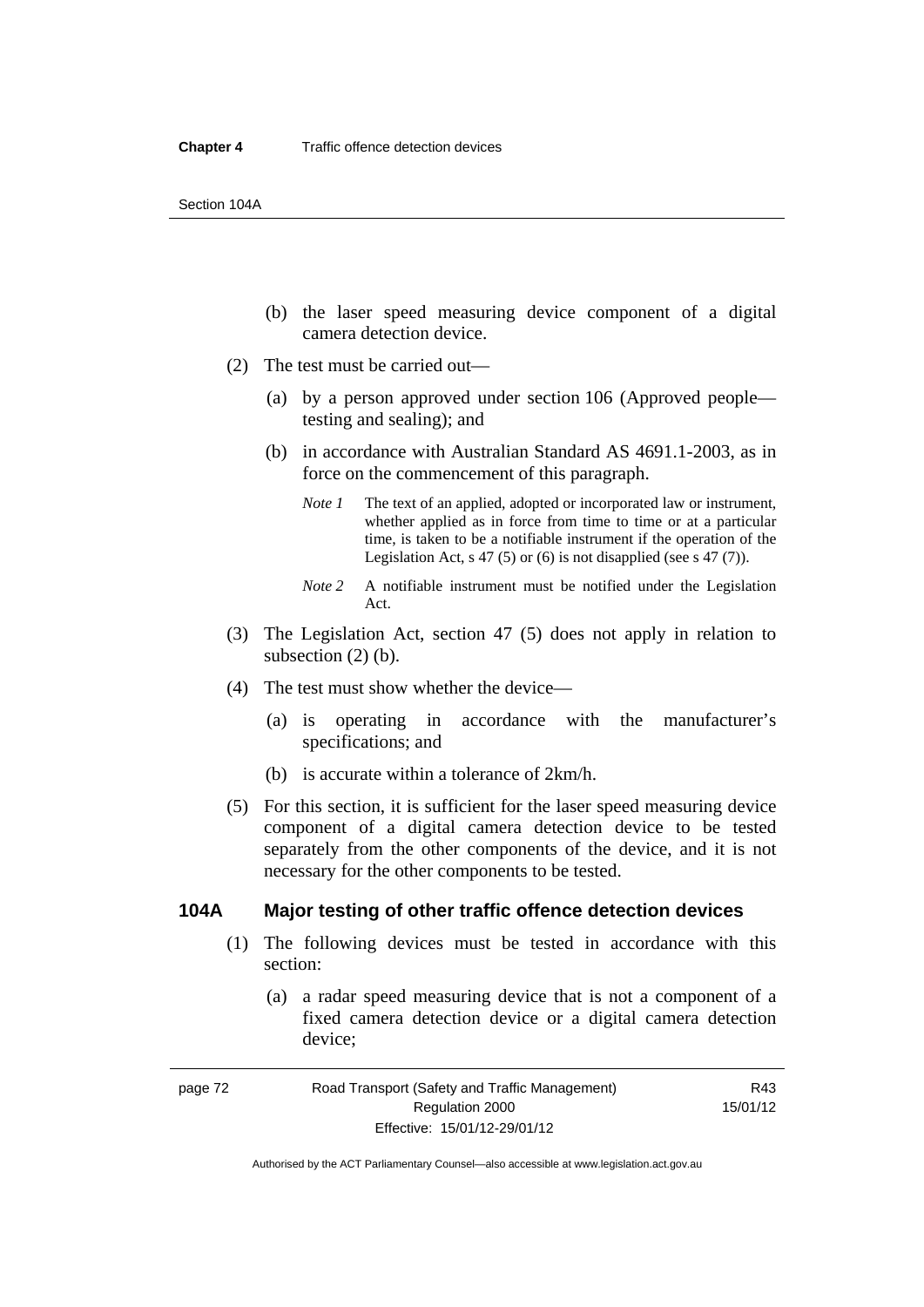- (b) a radar speed measuring device component of a fixed camera detection device or a digital camera detection device;
- (c) an approved police speedometer;
- (d) the loop detector speed measuring device component of a fixed camera detection device;
- (e) the piezo strip speed measuring device component of a fixed camera detection device;
- (f) an approved average speed detection system.
- (2) The devices mentioned in subsection (1) must be tested at least once every 12 months.
- (3) The test must be carried out by a person approved under section 106 (Approved people—testing and sealing).
- (4) The test of a radar speed measuring device that is not a component of a fixed camera detection device, or a digital camera detection device, must show whether the device is operating in accordance with Australian Standard AS 2898.1-2, as in force on the commencement of this subsection.
	- *Note 1* The text of an applied, adopted or incorporated law or instrument, whether applied as in force from time to time or at a particular time, is taken to be a notifiable instrument if the operation of the Legislation Act, s 47 (5) or (6) is not disapplied (see s 47 (7)).
	- *Note 2* A notifiable instrument must be notified under the Legislation Act.
- (5) The Legislation Act, section 47 (5) does not apply in relation to AS 2898.1-2 under subsection (4).
- (6) The test of the radar speed measuring device component of a fixed camera detection device, or a digital camera detection device, must show whether the device—
	- (a) is operating in accordance with the manufacturer's specifications; and

R43 15/01/12 page 73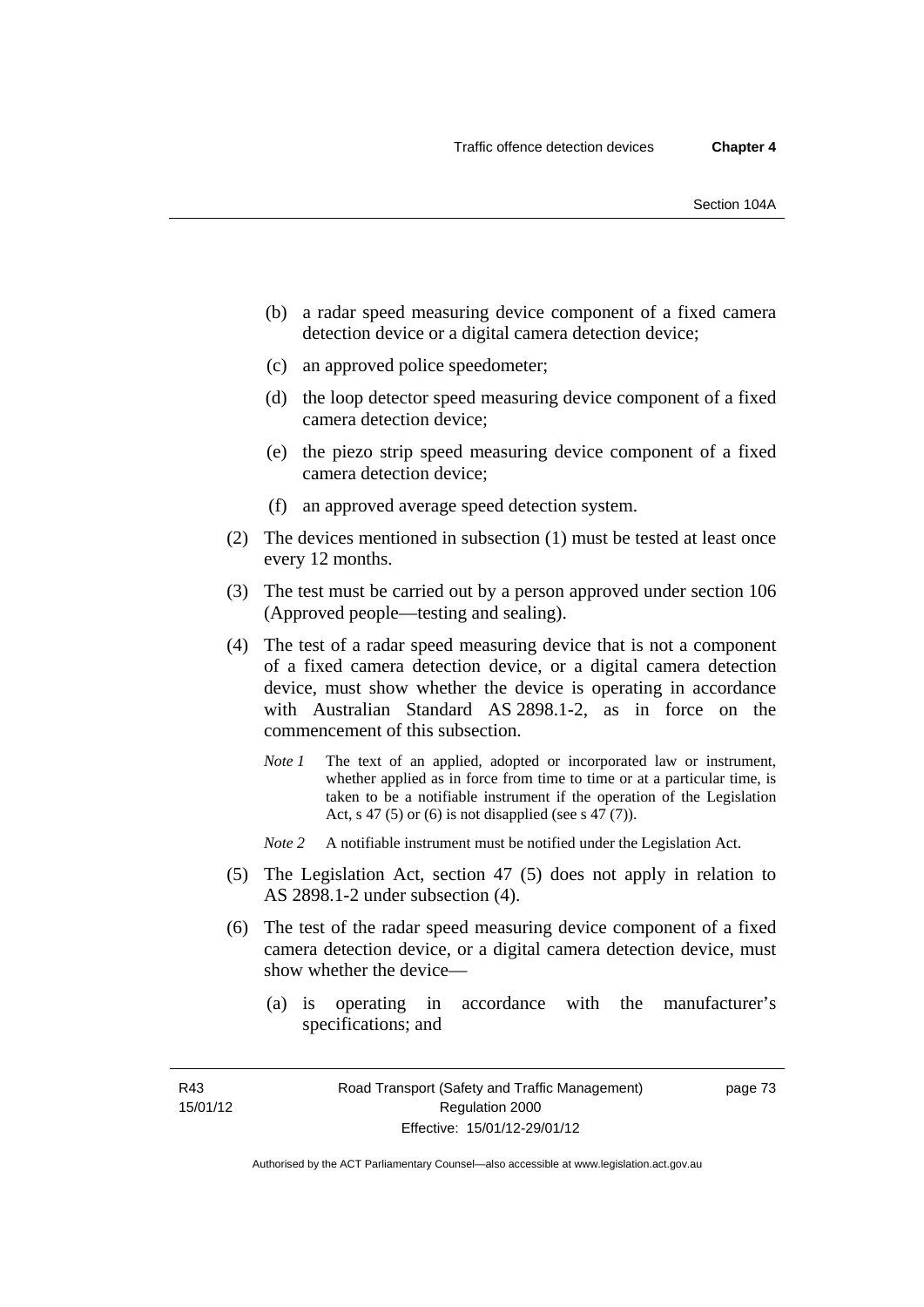Section 104A

- (b) for speeds of 100km/h and under—is accurate within a tolerance of 2km/h; and
- (c) for speeds over 100km/h—is accurate within a tolerance of 2%.
- (7) The test of an approved police speedometer must show whether the device is accurate within a tolerance of 2%.
- (8) The test of the loop detector speed measuring device component of a fixed camera detection device must show whether the speed measuring device—
	- (a) for speeds of 100km/h and under—is accurate within a tolerance of 2km/h; and
	- (b) for speeds over 100km/h—is accurate within a tolerance of 2%.
- (9) The test of the piezo strip speed measuring device component of a fixed camera detection device must show whether the speed measuring device—
	- (a) is operating in accordance with the manufacturer's specifications; and
	- (b) is accurate within a tolerance of 2km/h.
- (10) The test of an approved average speed detection system that takes images of vehicles at 2 detection points must show whether the device—
	- (a) is operating in accordance with the manufacturer's specifications; and
	- (b) for the measurement of the time that elapses between vehicles passing the first and second detection points—is accurate within a tolerance of 2%.

Authorised by the ACT Parliamentary Counsel—also accessible at www.legislation.act.gov.au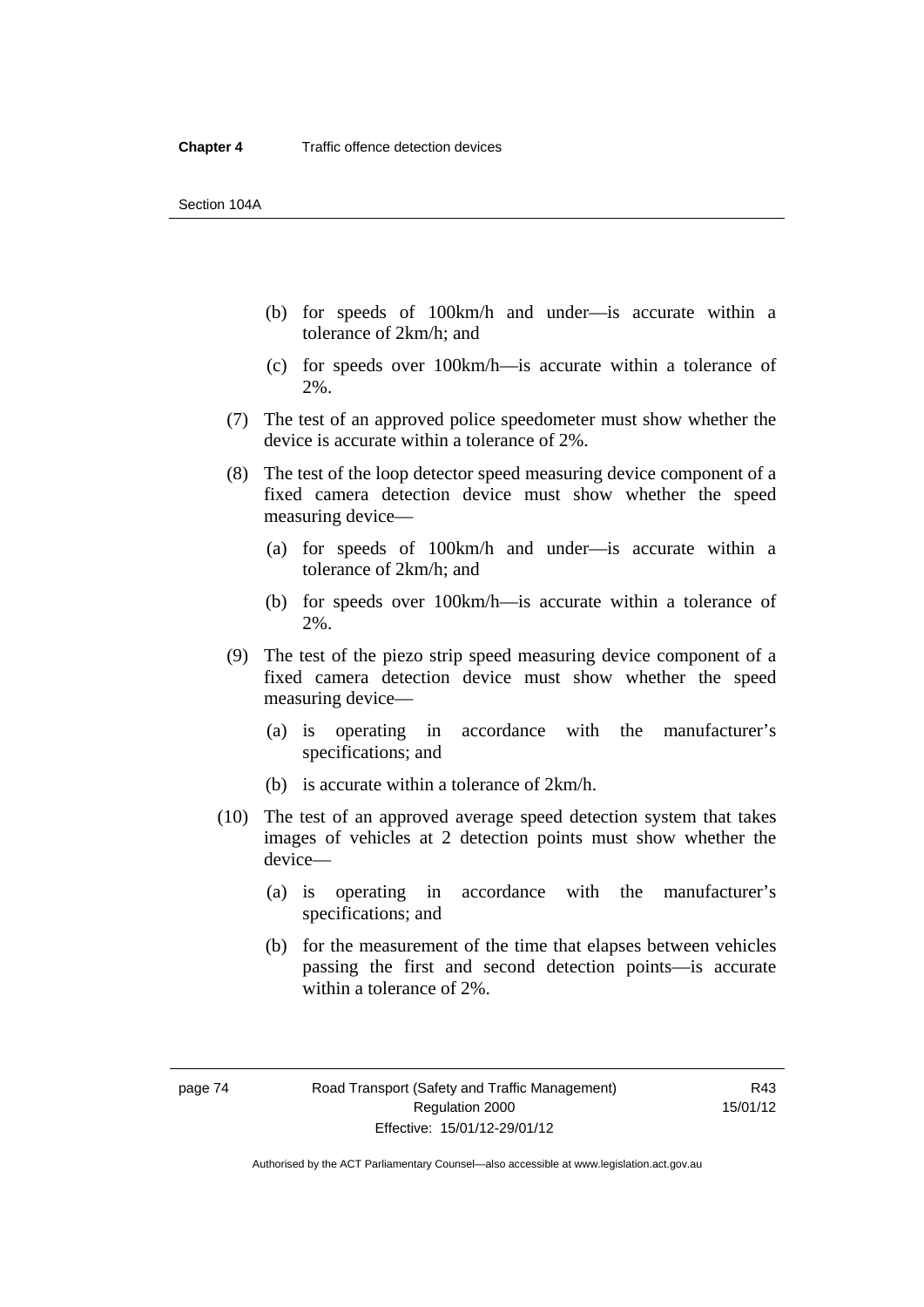## **104B Certification and sealing of traffic offence detection devices**

- (1) This section applies if a test of a traffic offence detection device under section 104 or section 104A establishes—
	- (a) a matter mentioned in section 104A (4) or (7) in relation to the device; or
	- (b) the matters mentioned in section 104 (4) or section 104A (9) in relation to the device.
- (2) The person who carried out the test must—
	- (a) sign a certificate to that effect; and
	- (b) if a seal on the device has been damaged or removed—seal the device.

## **105 Use of certain digital camera detection devices**

- (1) This section applies to the operation of a digital camera detection device that is located in a vehicle that can be moved from place to place to detect traffic offences.
- (2) The operator of a digital camera detection device that includes as a component a radar speed measuring device must ensure that the following operations are done in accordance with the manufacturer's instructions for the device:
	- (a) aligning the vehicle in which the device is located with the road;
	- (b) activating the device;
	- (c) operating the device.
- (3) The operator of a digital camera detection device that includes as a component a laser speed measuring device must ensure that the following operations are done in accordance with the manufacturer's instructions for the device:

page 75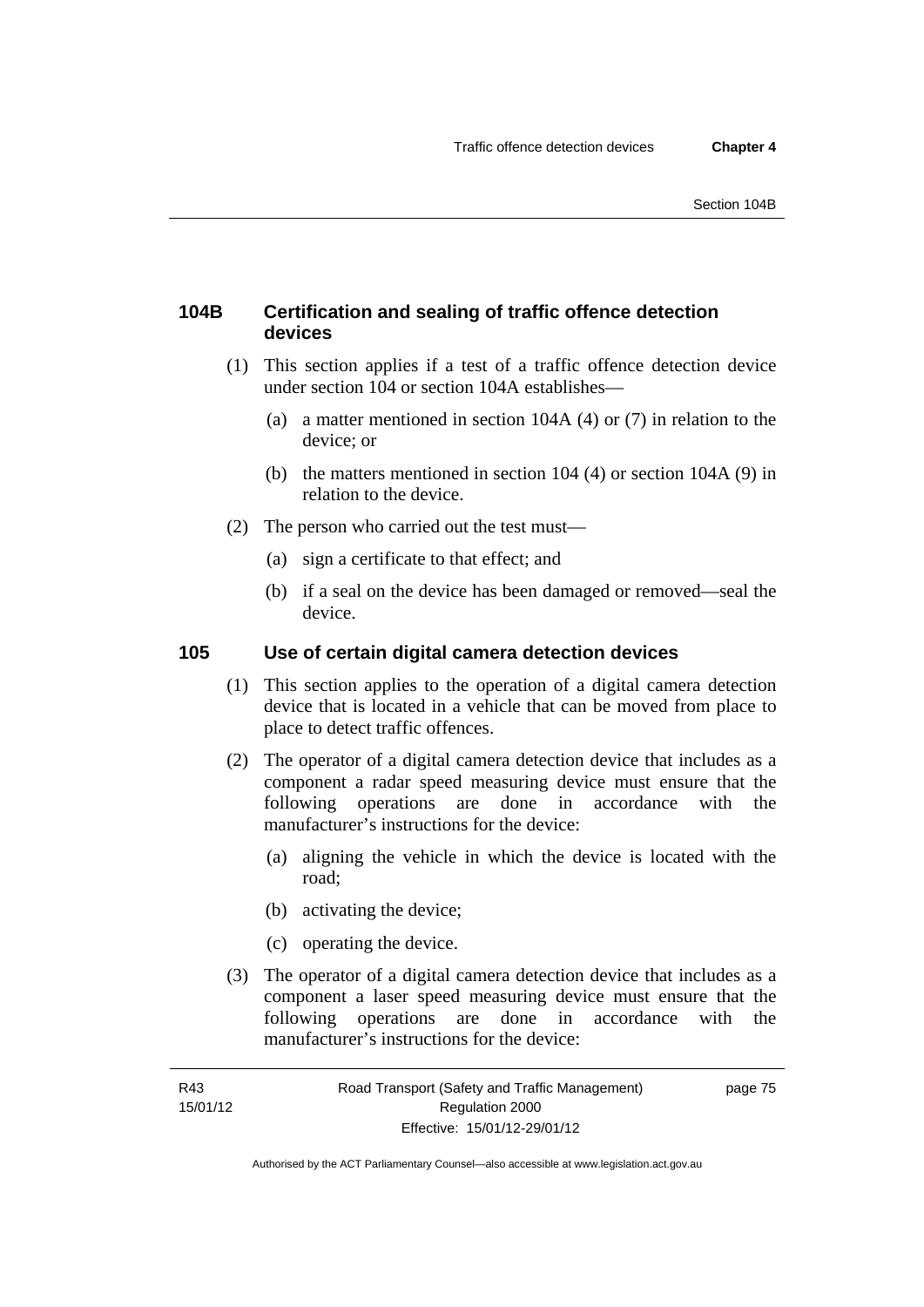Section 105A

- (a) testing the laser speed measuring component of the device at the beginning and end of each shift of the operator by carrying out the following checks:
	- (i) an instrument confidence check;
	- (ii) a calibration verification check;
	- (iii) a scope alignment check;
- (b) activating the device;
- (c) operating the device.
- (4) To remove any doubt, if a device mentioned in subsection (3) is used at more than 1 place during a shift of the operator, the operator is not required to carry out the checks mentioned in subsection (3) (a) each time the device is activated at a different place.
- (5) If the requirements set out in this section are met, the device may operate unattended.
- (6) If a device is used by 2 or more operators, who are working together during a shift, the requirements set out in this section may be carried out by different operators.
- (7) In this section:

*operator* means a person approved to use a traffic offence detection device under section 107 (Approved people—use).

#### **105A Use of certain laser speed measuring devices**

- (1) This section applies to a laser speed measuring device, other than a device mentioned in section 105 (Use of certain digital camera detection devices).
- (2) The operator of the laser speed measuring device must ensure that the following operations are done in accordance with the manufacturer's instructions for the device: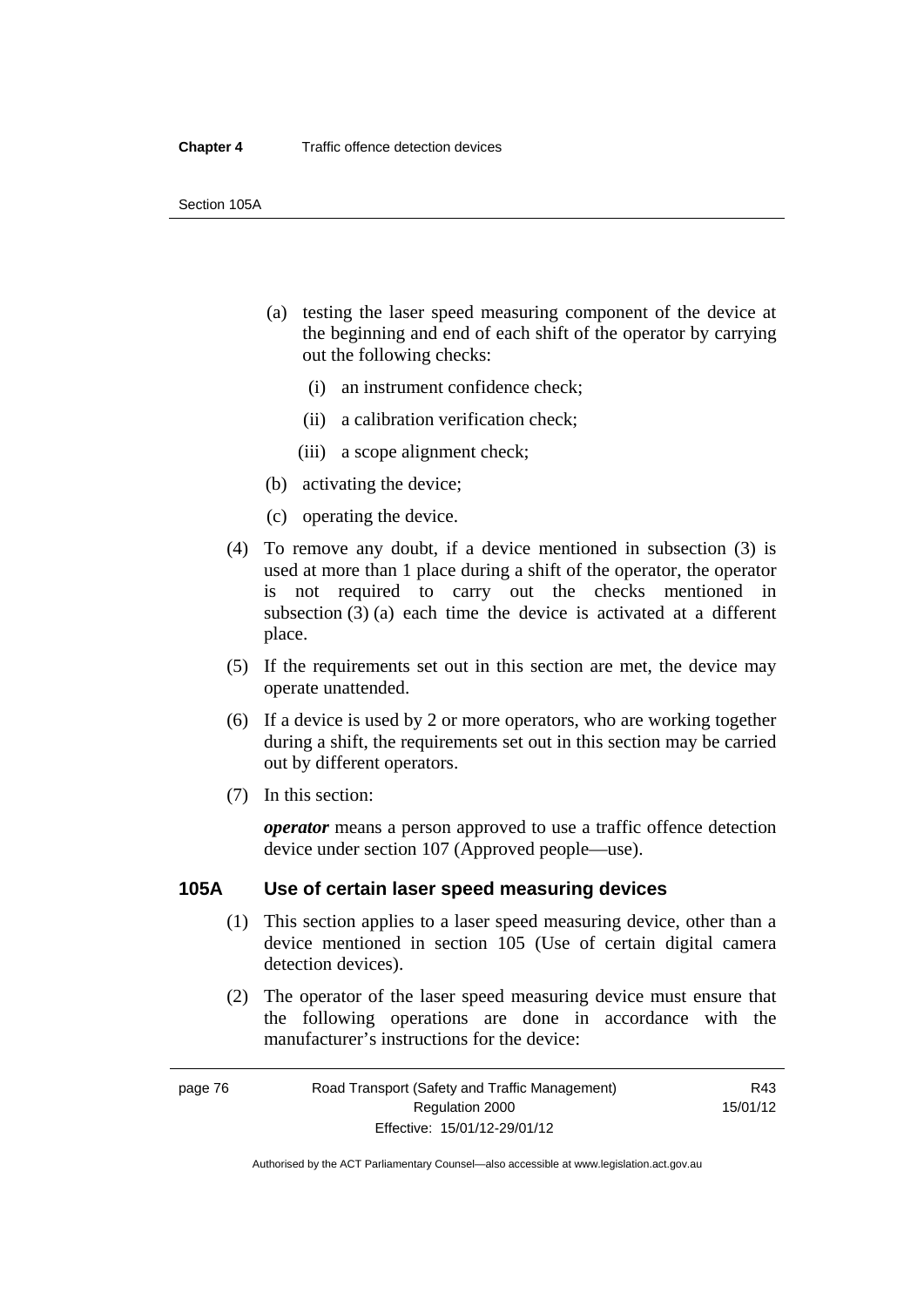- (a) testing the device at the beginning and end of each shift of the operator by carrying out the following checks:
	- (i) an instrument confidence check;
	- (ii) a calibration verification check;
	- (iii) a scope alignment check;
- (b) activating the device;
- (c) operating the device.
- (3) To remove any doubt, if the device is used at more than 1 place during a shift of the operator, the operator is not required to carry out the checks mentioned in subsection (1) (a) each time the device is activated at a different place.
- (4) If the device is used by 2 or more operators who are working together during the shift, the tests mentioned in subsection (1) (a) and (d) may be carried out by different operators.
- (5) In this section:

*operator* means a person approved to use a traffic offence detection device under section 107 (Approved people—use).

## **105B Use of certain radar speed measuring devices**

- (1) This section applies to a radar speed measuring device, other than a device that is a component of—
	- (a) a digital camera detection device; or
	- (b) a fixed camera detection device.
- (2) The radar speed measuring device must be used by an operator in accordance with the manufacturer's instructions for the device.

page 77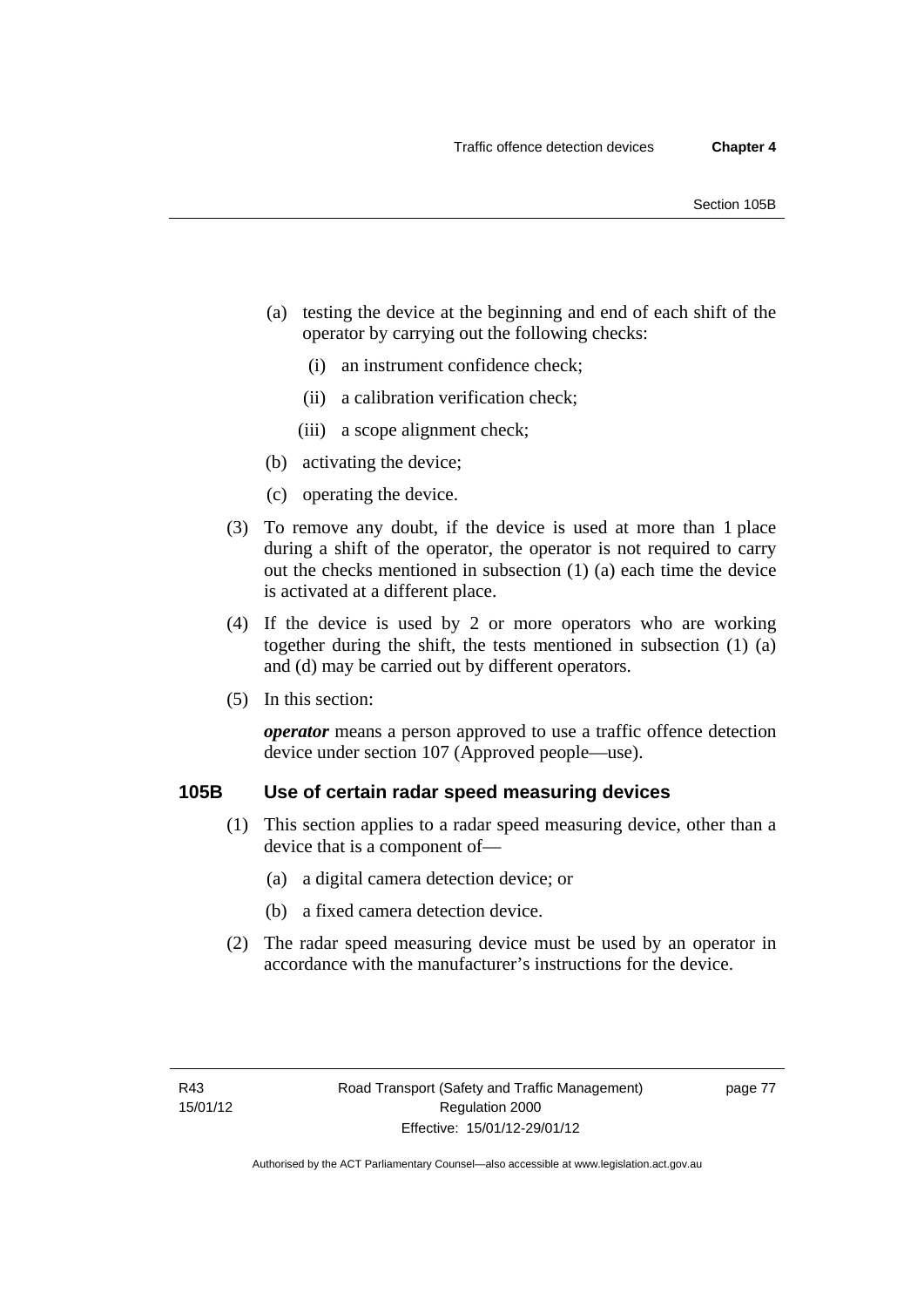- (3) The operator must test the device—
	- (a) at the beginning of each shift of the operator against an approved police speedometer; and
	- (b) at the end of each shift of the operator against the speedometer mentioned in paragraph (a); and
	- (c) if the operator's shift is longer than 9 hours—9 hours after the beginning of the shift against the speedometer mentioned in paragraph (a).
- (4) After each test, the device must be found to be accurate within a tolerance of 2 km/h.
- (5) To remove any doubt, if the device is used at more than 1 place during a shift of the operator, the operator is not required to carry out the checks mentioned in subsection (3) (a) each time the device is activated at a different place.
- (6) If the device is used by 2 or more operators who are working together during the shift, the tests mentioned in subsection (3) may be carried out by different operators.
- (7) In this section:

*operator* means a person approved to use a traffic offence detection device under section 107 (Approved people—use).

#### **106 Approved people—testing and sealing**

Each person employed by a testing authority to test and seal traffic offence detection devices is approved to test and seal traffic offence detection devices.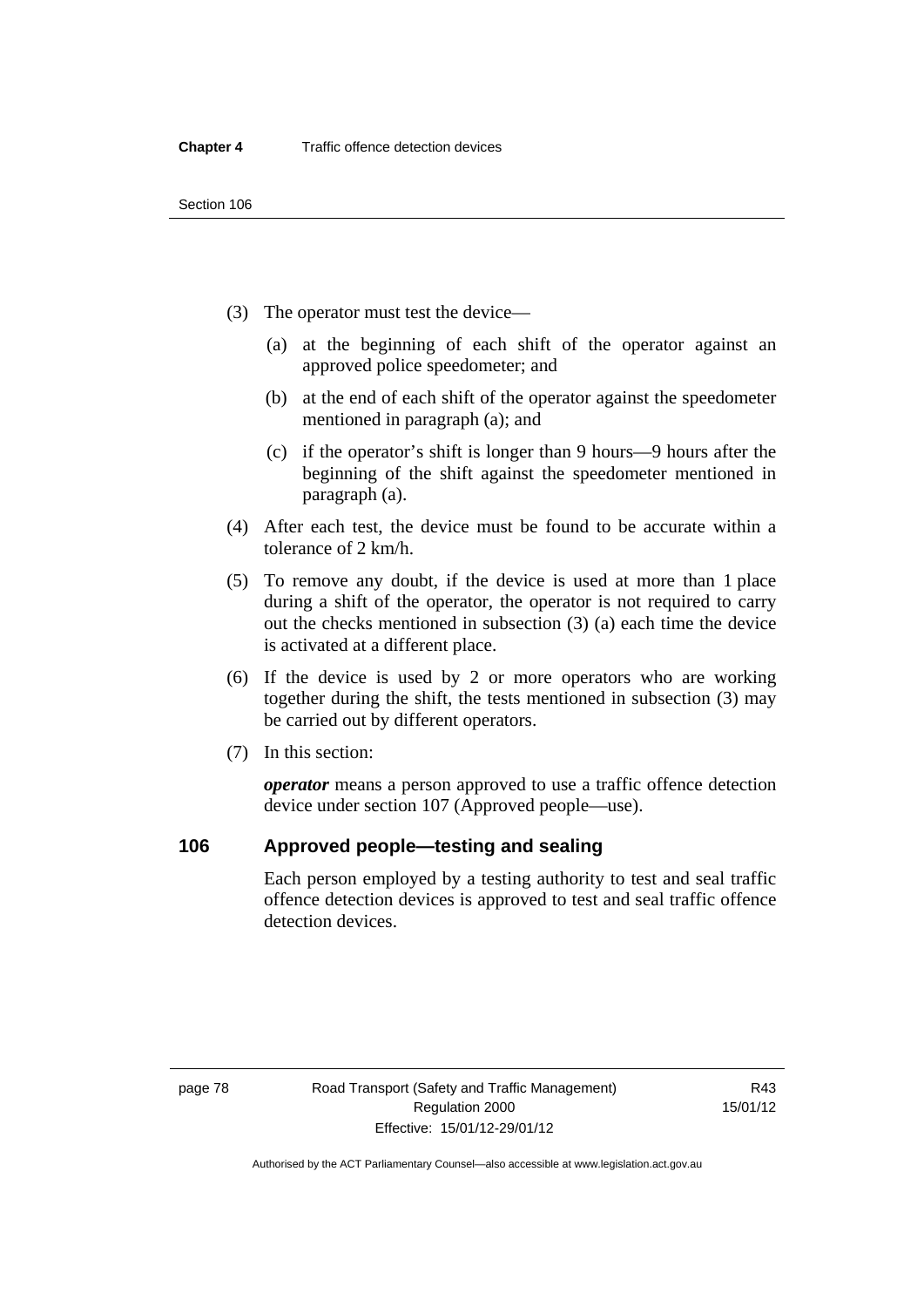## **107 Approved people—use**

- (1) Each police officer is approved to use any traffic offence detection device (other than a fixed camera detection device).
- (2) The road transport authority may approve a person who is not a police officer to use digital camera detection devices.
- (3) The road transport authority may only approve a person under subsection (2) if the authority is satisfied that the person has appropriate qualifications to operate, or experience in the operation of, digital camera detection devices.

## **107A Recording of camera detection device image files—Act, s 23 (2) (c) (ii)**

(1) An electronic file created by a camera detection device must be recorded on a WORM disk or other storage medium for electronic data (the *recording medium*).

*Note Camera detection device*—see the Act, s 23.

- (2) The recording medium for a camera detection device may be—
	- (a) attached directly to, or located with, the device; or
	- (b) at a place other than the place where the device is located.

#### **Example—par (b)**

If a motor vehicle goes through a red traffic light and an image of the vehicle is taken by a fixed camera detection device, the electronic file created by the device in relation to the offence is sent along a wire or optical fibre, or across a wireless network, to a recording device in a building in another suburb and is stored at that building on a recording medium.

*Note* An example is part of the regulation, is not exhaustive and may extend, but does not limit, the meaning of the provision in which it appears (see Legislation Act, s 126 and s 132).

R43 15/01/12 page 79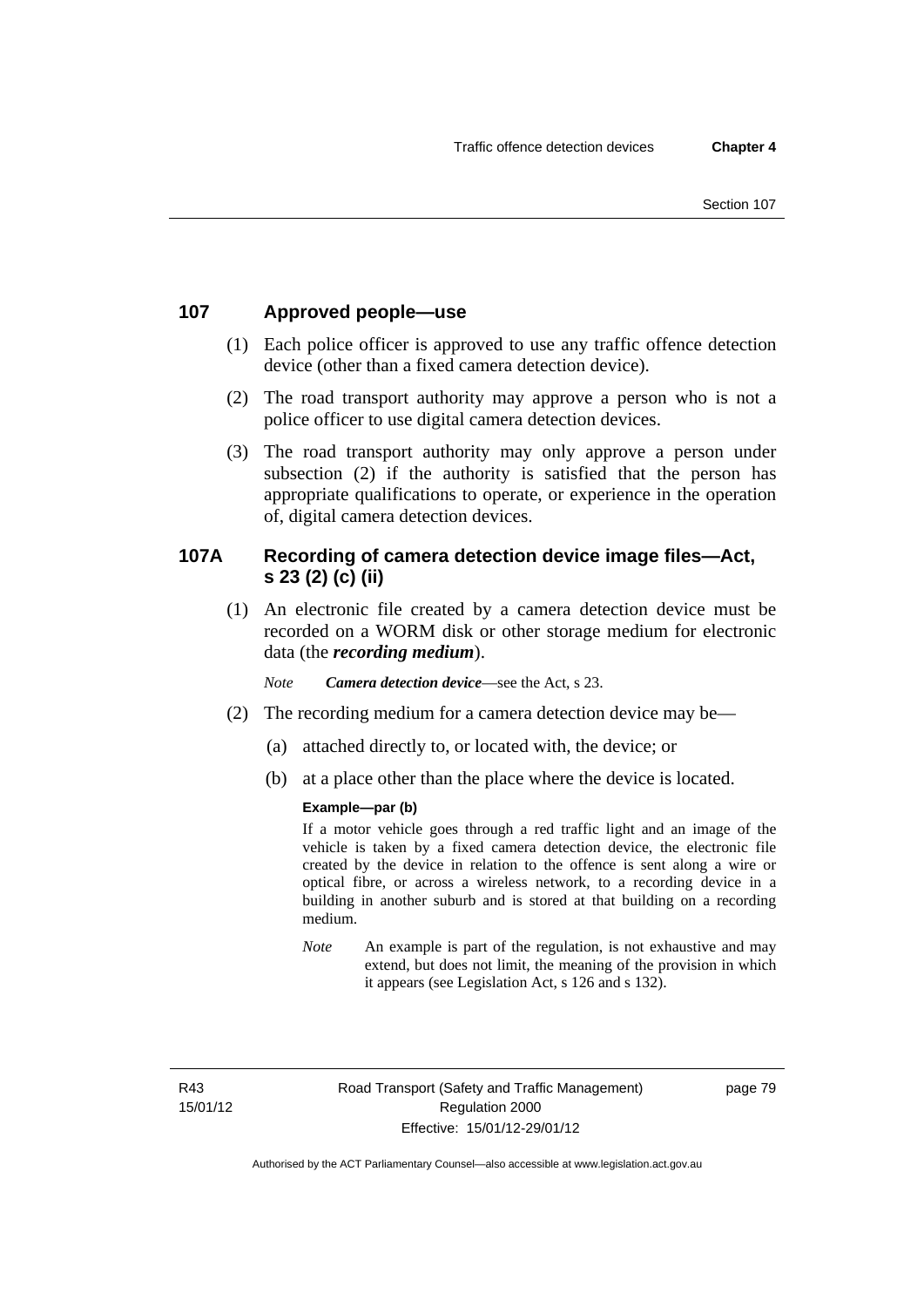- (3) If the recording medium for a camera detection device is at a place other than the place where the device is located—
	- (a) the device must produce a security checksum for each electronic file created by the device; and
	- (b) the device must encrypt the security checksum and the file; and
	- (c) the security checksum and the encrypted file must be recorded as soon as practicable on a recording medium.
- (4) However, subsection (3) does not prevent other security measures being taken in relation to a security checksum or an electronic file before it is recorded on the recording medium.

## **107B Verification of camera detection device image files—Act, s 23 (2) (c) (iii)**

- (1) This section applies if an electronic file that contains an image of a vehicle taken by a camera detection device is recorded on a recording medium that is at a place other than the place where the device is located.
- (2) Before the image of the vehicle is produced from the file, the accuracy of the file must be verified by using a computer to—
	- (a) recalculate the security checksum for the file; and
	- (b) confirm that the security checksum produced by the recalculation is identical to the checksum produced by the device for the file.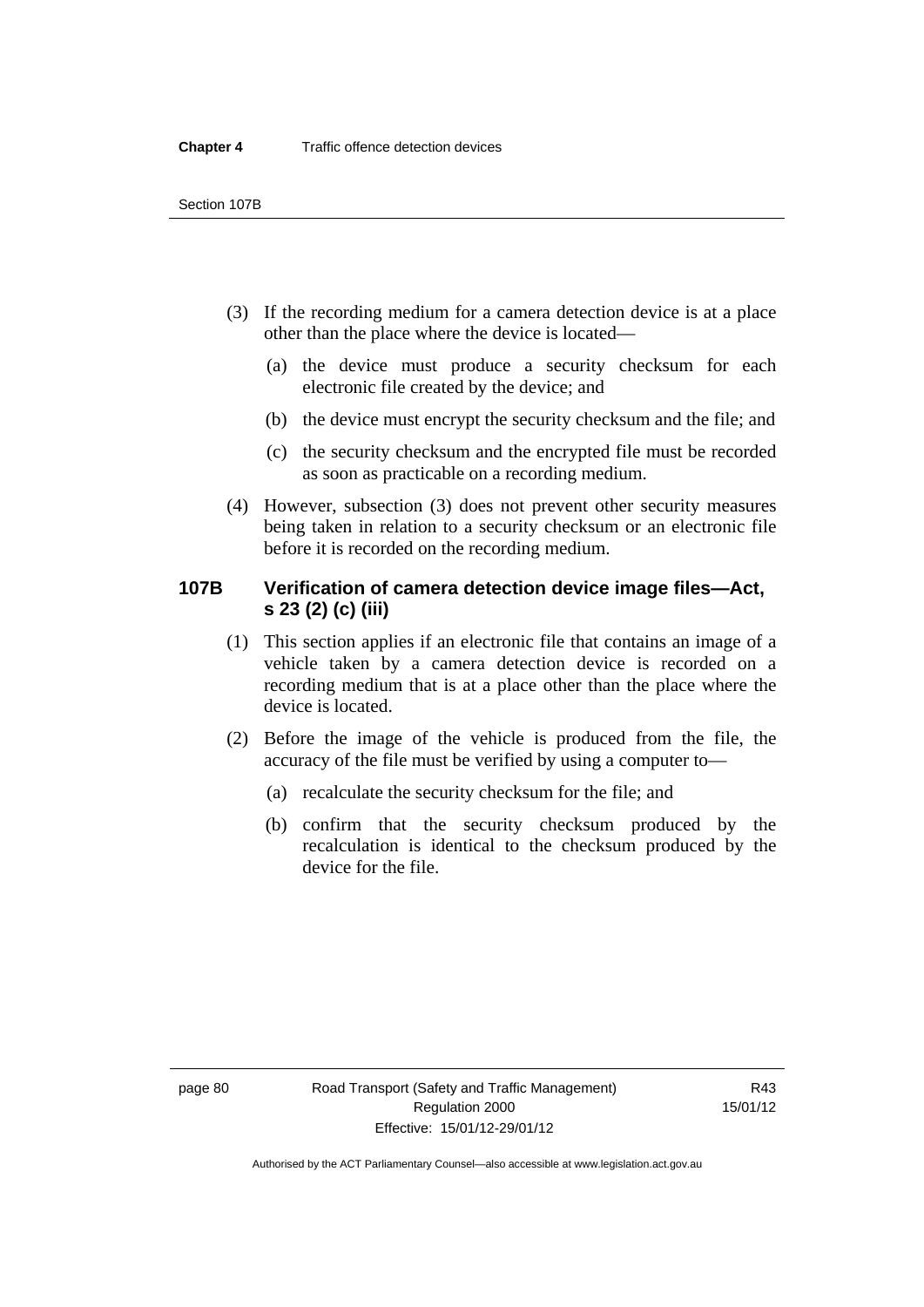### **108 Meaning of codes etc on image taken by approved camera detection device or approved average speed detection system—Act, s 24 (2) (a)**

- (1) This section defines the meaning of codes and other information indicated on an image of a vehicle taken by an approved camera detection device or approved average speed detection system.
	- *Note* Information etc that is indicated on an image includes information etc accompanying or reasonably associated with the image (see Act, dict, def of *indicated on*).
- (2) It is not necessary that all the codes and other information mentioned in this section be indicated on an image but if they do appear they have the meaning given in this section.
- (3) The characters (whether numbers, letters or both) in the field immediately after 'Device' is the code for—
	- (a) the laser speed measuring device component of the digital camera detection device that took the image; or
	- (b) the radar speed measuring device component of the digital camera detection device, or fixed camera detection device, that took the image; or
	- (c) the piezo strip speed measuring device component of the fixed camera detection device that took the image; or
	- (d) the loop detector speed measuring device component of the fixed camera detection device that took the image; or

R43 15/01/12 page 81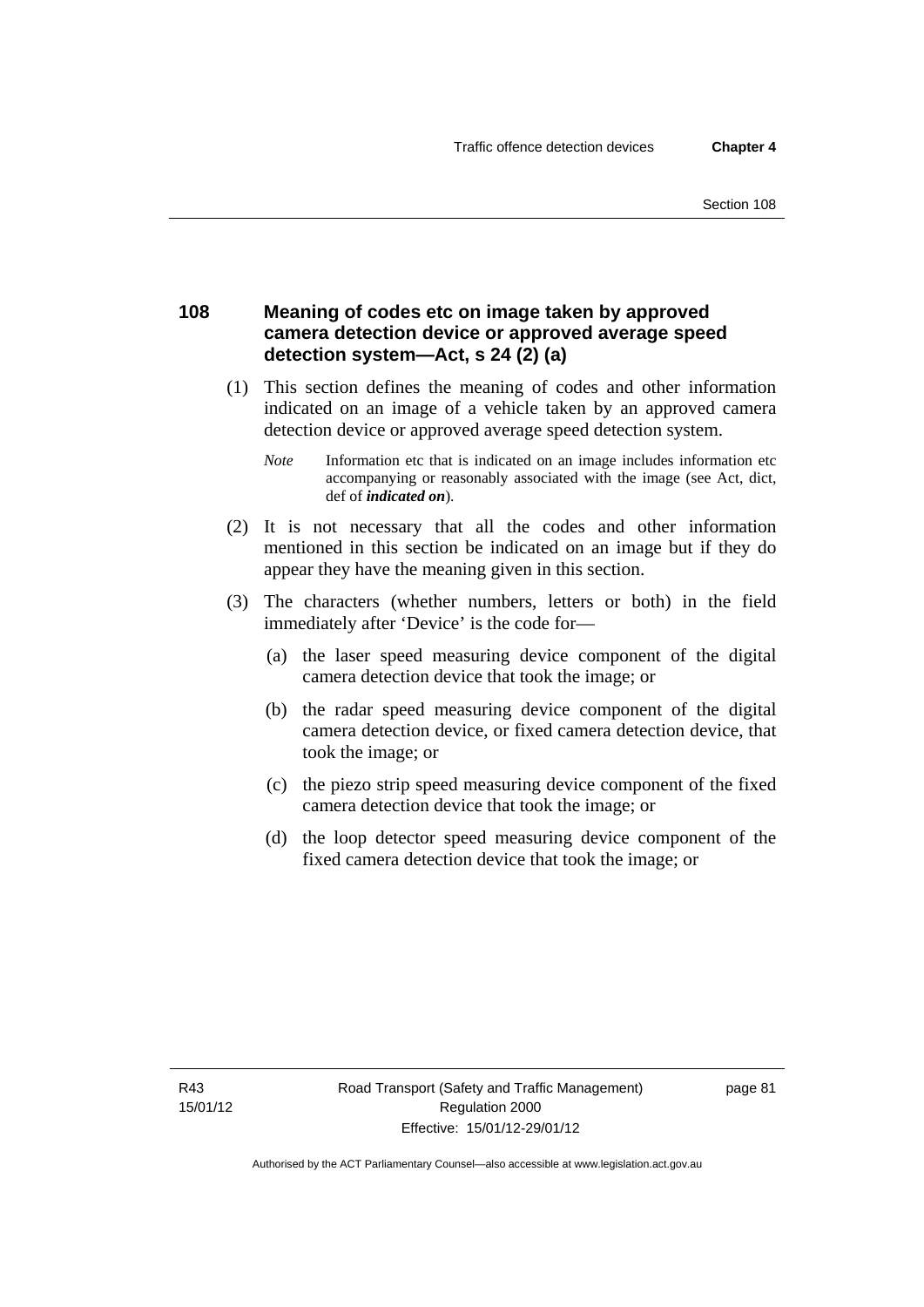Section 108

 (e) the automatic number plate recognition camera component of the average speed detection system that took the image.

#### **Example**

'Device: 012409' indicates that the code for the laser speed measuring device component of the digital detection device, or piezo strip speed measuring device component of the fixed camera detection device, that took the image, is 012409.

 (4) The characters (whether numbers, letters or both) in the field immediately after 'Location' or 'Loc' is the code for the place where the image was taken (the *location code*).

#### **Example**

'Location: sls0015' indicates that the code for the place where the image was taken is 0015 (see sch 1, part 1.1, item 15).

(5) A location code has the meaning given by schedule 1.

#### **Example**

The location code '0015' indicates that the image was taken at Kingsford Smith Drive between Kuringa Drive and Spalding Street (see sch 1, part 1.1, item 15).

 (6) For subsection (5) and schedule 1, if a road (however described) mentioned in an item of schedule 1 intersects with another road (however described) more than once, the word '(north)' or '(south)' is included after the name of the road to indicate the intersection relevant to the meaning of the location code.

#### **Example**

The location code '0003' means that the image was taken on Athllon Drive between Beasley Street '(south)' and Sulwood Drive (see sch 1, part 1.1, item 3). As Beasley Street intersects Athllon Drive more than once, the word 'south' indicates that the southern intersection is the relevant intersection.

 (7) The characters in the field immediately after 'Date' is the date when the image was taken, with the first 2 numbers indicating the day of the month, followed by an abbreviation for the month and the year.

#### **Example**

'Date: 15/11/00' indicates that the image was taken on 15 November 2000.

R43 15/01/12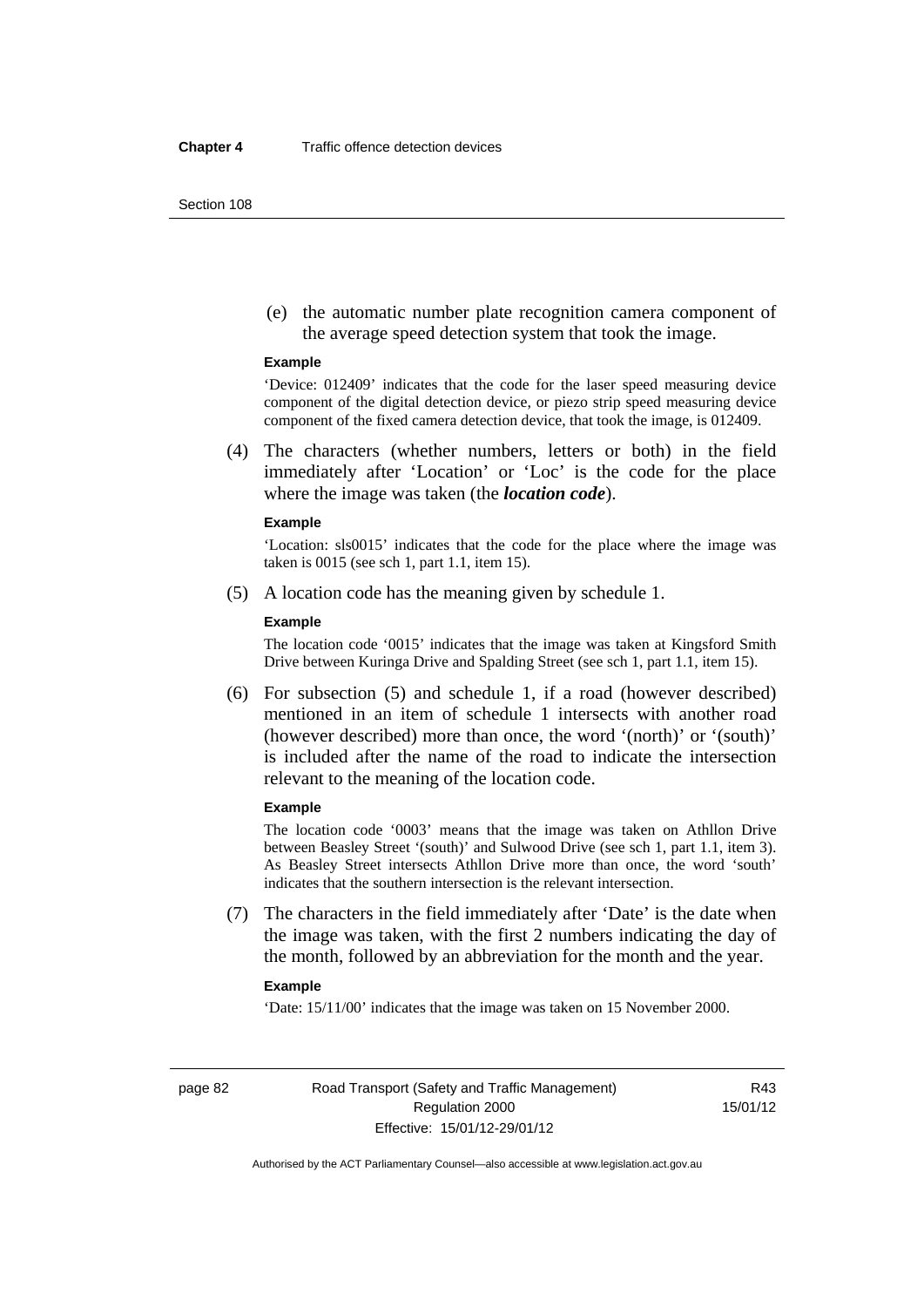(8) The numbers in the field immediately after 'Time' is the time when the image was taken, stated in the 24-hour clock system.

#### **Examples**

- 1 'Time: 11.07.00.23' indicates that the image was taken at 0.23 seconds after 11.07 am.
- 2 'Time: 13:53:10:07' indicates that the image was taken at 10.07 seconds after 1.53 pm.
- (9) The letter in the field immediately after 'Direction' or 'Dir' indicates—
	- (a) for an image taken by a digital camera detection device whether the general direction in which the vehicle was travelling was away from or towards the device, with 'A' indicating away from the device and 'T' indicating towards the device; or
	- (b) for an image taken by a fixed camera detection device—the general direction in which the vehicle was travelling when the image was taken, with 'N' indicating north, 's' indicating south, 'E' indicating east and 'W' indicating west.

#### **Example for par (a)**

'Direction: A' indicates that when the image was taken the vehicle was generally travelling away from the digital camera detection device that took the image.

#### **Example for par (b)**

'Direction: N' indicates that when the image was taken the vehicle was travelling in the general direction of north.

 (10) The characters in the field immediately after 'Lane' is the code for the lane in which the vehicle was travelling when the image was taken, with the following codes having the stated meaning:

'L1' means the lane next to the centre of the road

- 'L2' means the lane immediately to the left of L1
- 'L3' means the lane immediately to the left of L2

page 83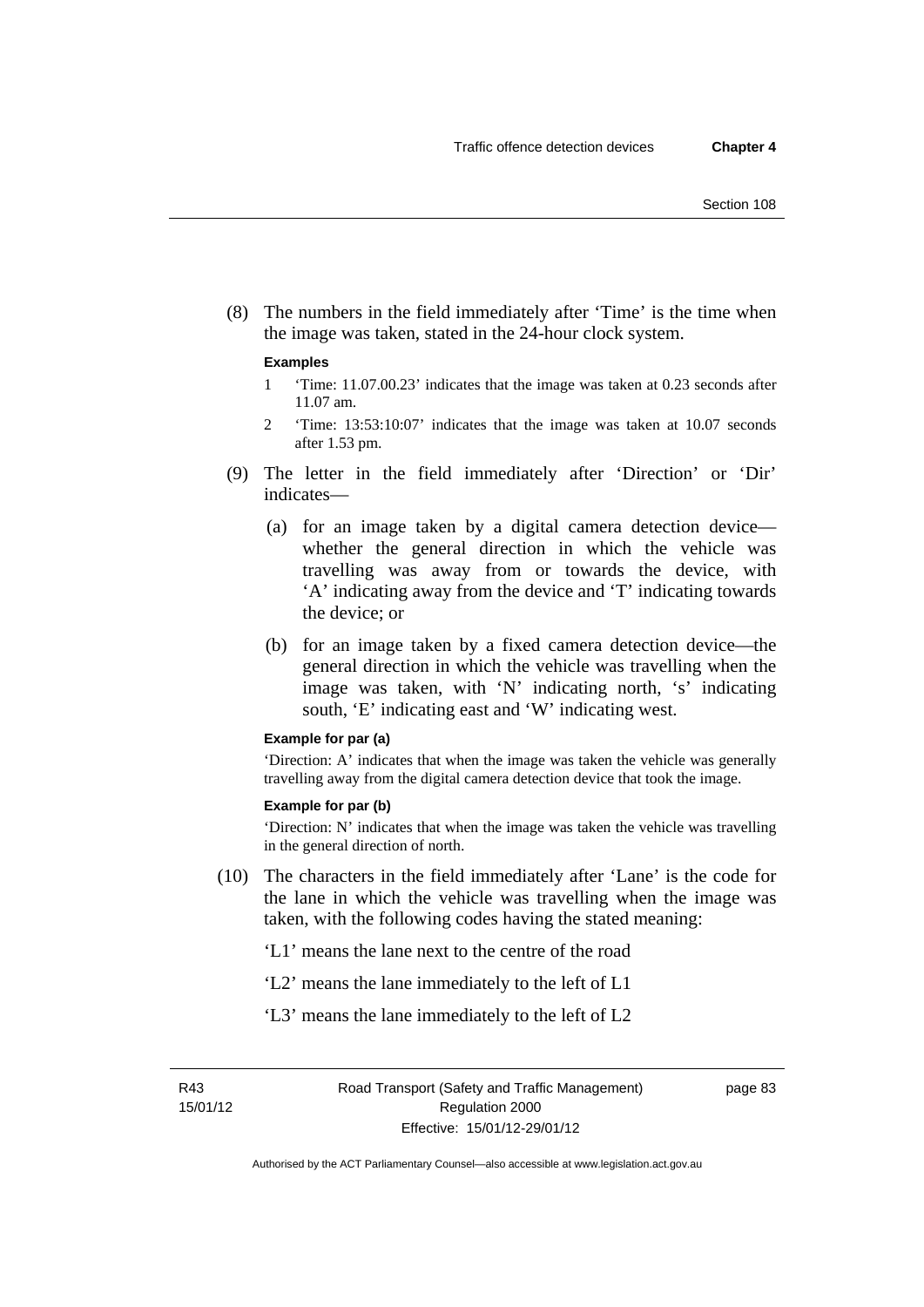Section 108

'L4' means the lane immediately to the left of L3.

#### **Example**

'Lane: L1' indicates that the vehicle was travelling in the lane next to the centre of the road when the image was taken.

 (11) The number in the field immediately after 'Red time' is the time in seconds and part seconds (stated as a fraction) that a red traffic light or red traffic arrow facing the driver of the vehicle had been showing before the driver entered the intersection concerned.

#### **Example**

'Red time: 1.50' indicates that the red traffic light or red traffic arrow facing the driver of the vehicle had been showing for 1.5 seconds before the driver entered the intersection concerned.

 (12) The number in the field immediately after 'Speed li' is the speed limit applying to the driver of the vehicle for the length of road where the driver was driving when the image was taken.

#### **Example**

'Speed li: 60' indicates that the speed limit applying to the driver of the vehicle for the length of road where the driver was driving when the image was taken is 60 km/h.

 (13) The number in the field immediately after 'Speed' is the speed in kilometres per hour at which the driver of the vehicle was driving when the image was taken.

#### **Example**

'Speed: 82' indicates that the driver of the vehicle was driving at 82 km/h when the image was taken.

 (14) The characters (whether numbers, letters or both) in the field immediately after 'Operator' is the code for the person responsible for the use of the device when the image was taken.

#### **Example**

'Operator: op002' indicates that the code for the person responsible for the device when the image was taken is operator 002.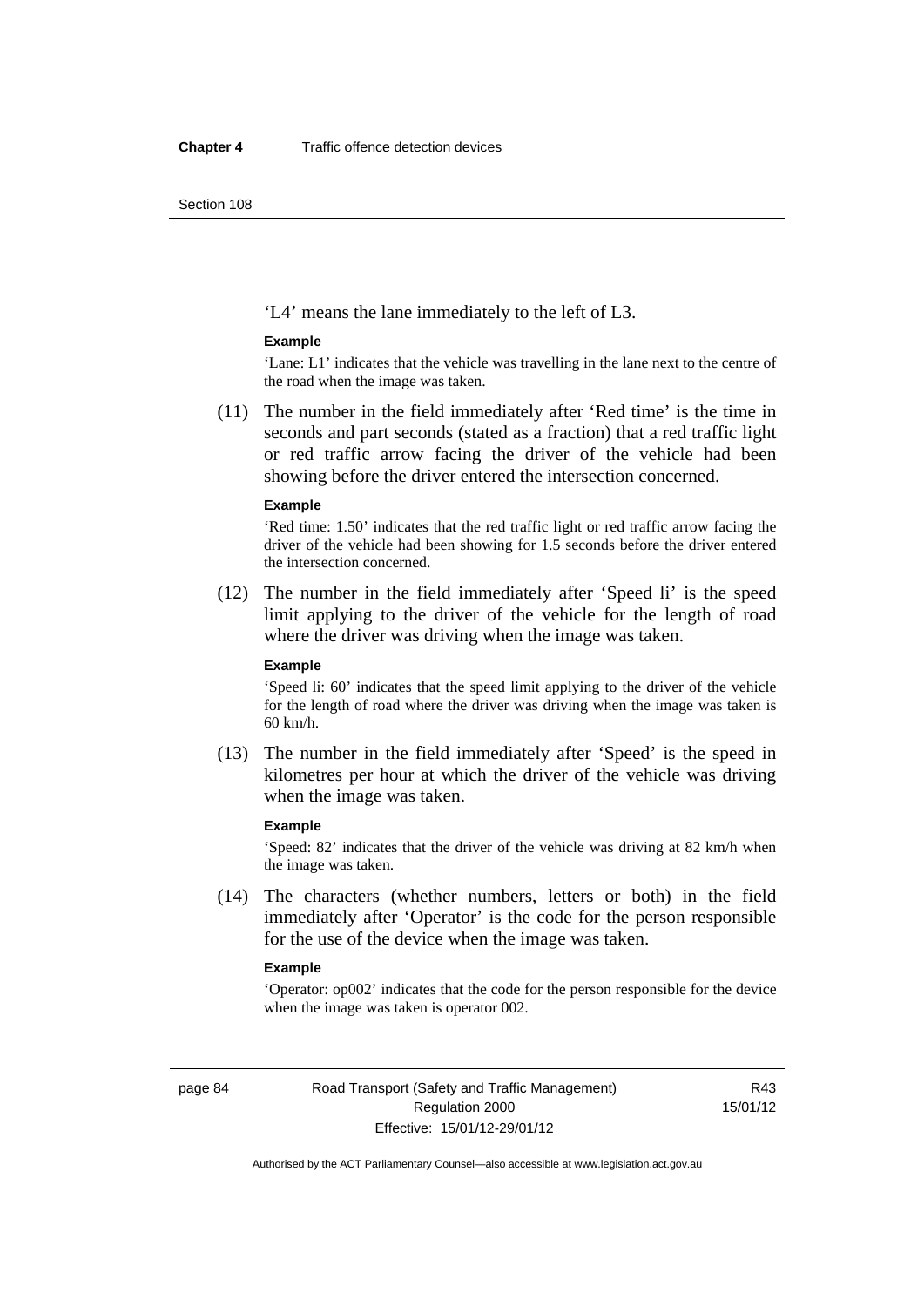(15) The characters (whether numbers, letters or both) in the field immediately after 'Disk' is the code for the recording medium used to record the image of the vehicle.

#### **Example**

'Disk: WD0022' indicates that the code for the WORM disk used to record the image was WD0022.

*Note* An example is part of the regulation, is not exhaustive and may extend, but does not limit, the meaning of the provision in which it appears (see Legislation Act, s 126 and s 132).

R43 15/01/12 Road Transport (Safety and Traffic Management) Regulation 2000 Effective: 15/01/12-29/01/12

page 85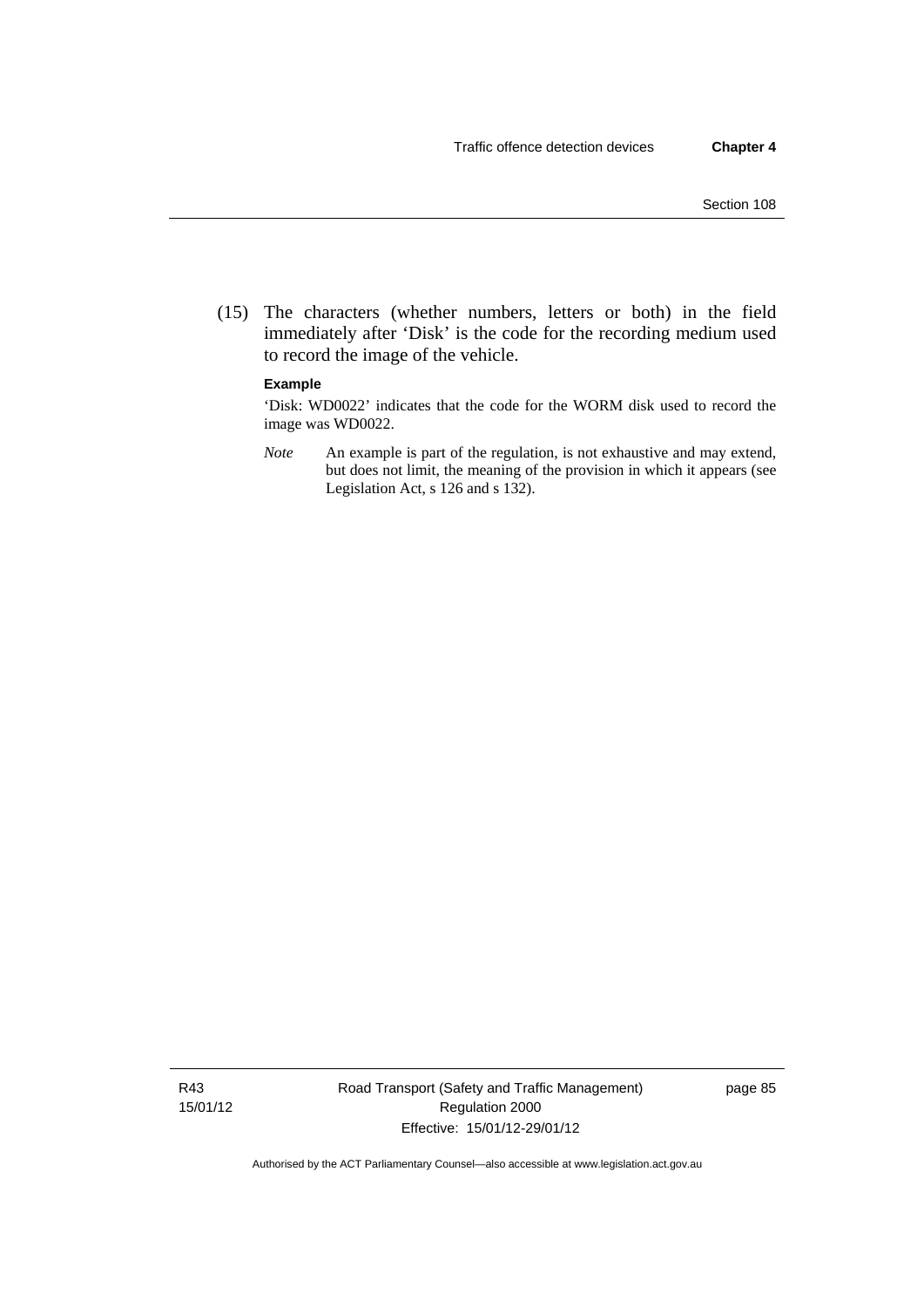#### **Chapter 5** Miscellaneous

Section 109

# **Chapter 5 Miscellaneous**

#### **109 Additional powers of police**

- (1) A police officer may request or signal the driver of a vehicle to stop the vehicle.
- (2) A person must not, without reasonable excuse, fail to comply with a request or signal made or given by a police officer under subsection  $(1)$ .

Maximum penalty: 20 penalty units.

 (3) A police officer may, during a temporary obstruction or danger to traffic or in an emergency, direct the responsible person for or driver of a vehicle parked in any part of a pay parking area to remove the vehicle or, if no-one appears to be in charge of the vehicle, remove the vehicle.

#### **110 Prohibition on car minding**

- (1) The chief police officer may, by written notice given to a person, prohibit the person from—
	- (a) parking, minding, caring for, or taking charge of any motor vehicle or trailer (other than a motor vehicle or trailer of which the person is the driver) on a road; or
	- (b) offering his or her services for any such purpose.
- (2) A person who is given a notice under subsection (1) must comply with the notice.

Maximum penalty: 20 penalty units.

- (3) This section does not authorise the chief police officer to prohibit the proprietor of a parking station or parking area—
	- (a) from parking, minding, caring for, or taking charge of a motor vehicle or trailer in or on the parking station or parking area; or

R43 15/01/12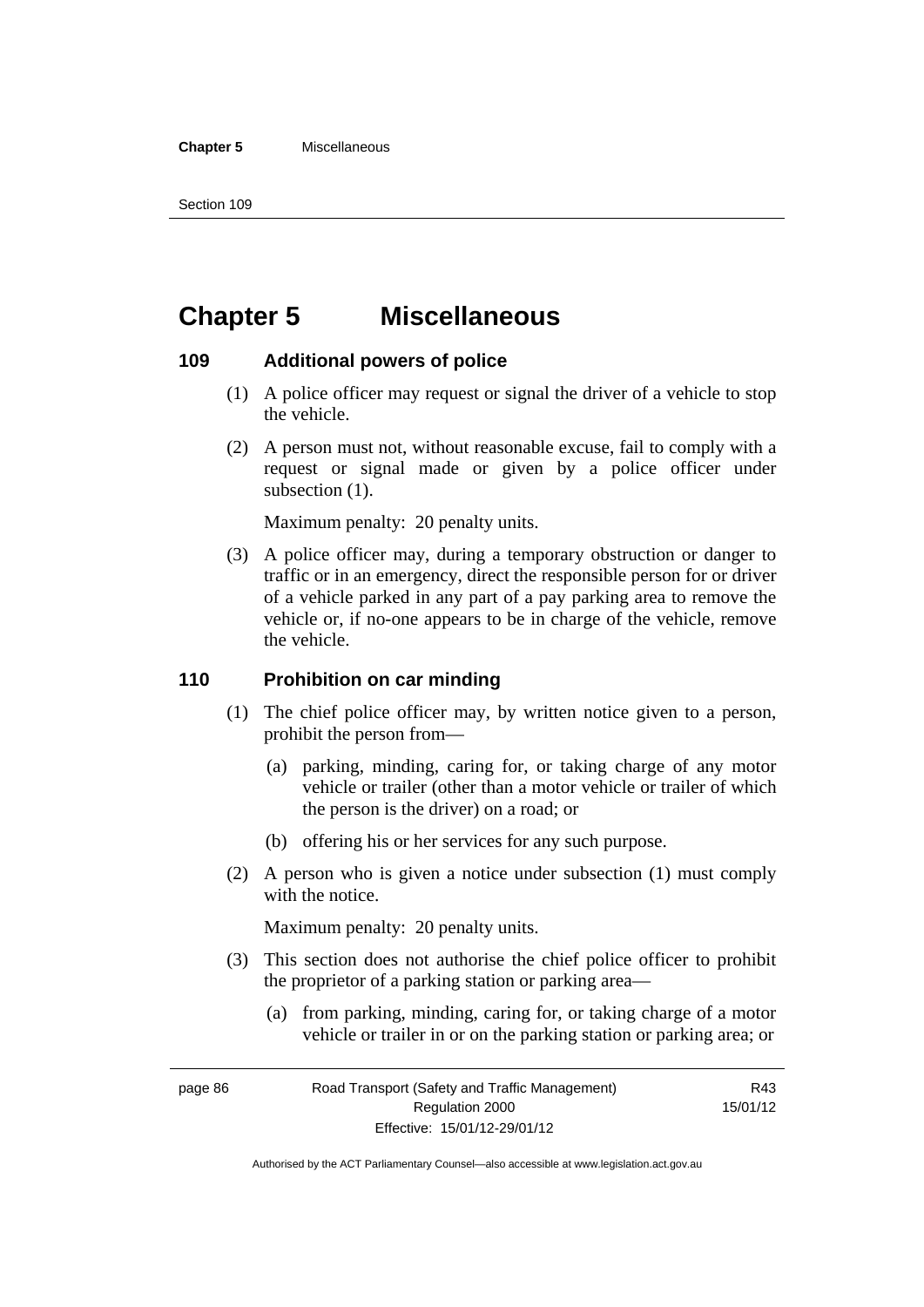- (b) from offering the proprietor's services for that purpose—
	- (i) whether by the display or publication of an advertisement in relation to the parking station or parking area or otherwise; and
	- (ii) whether the services are performed or offered to be performed by the proprietor or by an employee or agent of the proprietor.

## **111 Removal of unattended vehicles—Act, s 32 (1) (c)**

A police officer or authorised person may move an unattended vehicle from a road or road related area to a retention area if the vehicle is in—

- (a) a bus lane; or
- (b) a length of road to which a *clearway sign* applies; or
- (c) a transit lane.

## **U** 112 Disposal of impounded vehicles—Act, s 10K

- (1) This section applies to a vehicle impounded under the following provisions of the Act:
	- (a) section 10A (Impounding of vehicles used for menacing driving on court order before conviction etc);
	- (b) section 10B (Impounding or forfeiture of vehicles on conviction etc for certain offences);
	- (c) section 10C (Powers of police officers to seize and impound vehicles used in committing certain offences).
- (2) If a person has not applied to the chief police officer for the release of the vehicle at the end of the period of impoundment, the chief police officer must, by notice served on the registered operator of the vehicle and every person who has a registered interest in the

page 87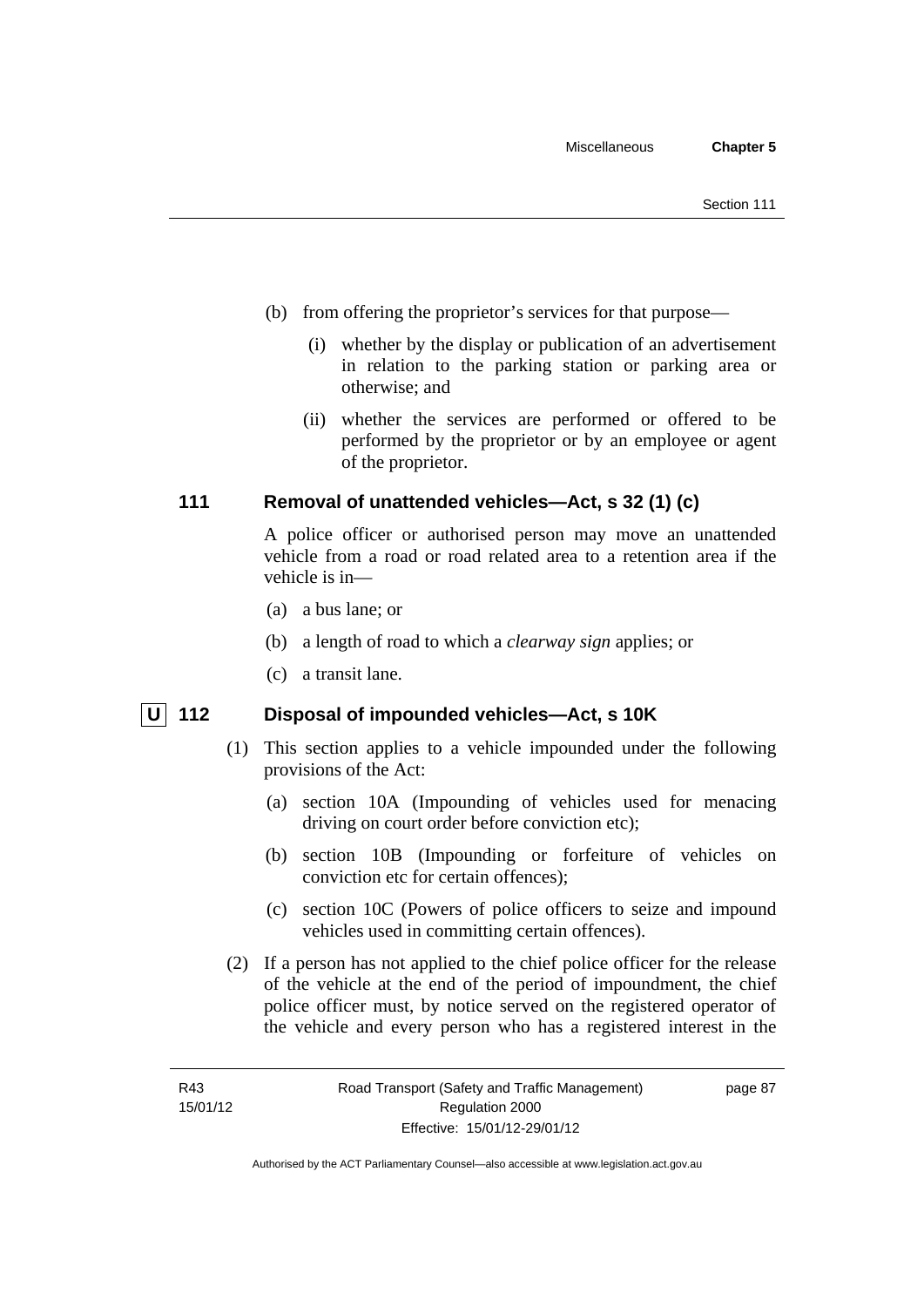#### **Chapter 5** Miscellaneous

vehicle, warn them that the vehicle may be offered for sale if the vehicle is not removed from the place of impoundment within 28 days after the day of service of the notice.

- (3) The vehicle may be offered for sale, by public auction or public tender, if the vehicle is not removed within 28 days after service of the notice or, if more than 1 notice is served under subsection (2), the later of the notices.
- (4) A person may apply to the chief police officer for payment to the person of the balance of the proceeds of sale of a vehicle within 1 year after the vehicle is sold in accordance with subsection (3).
- (5) The balance of the proceeds of sale may be paid to the person if the person satisfies the chief police officer that—
	- (a) the person was lawfully entitled to possession of the vehicle immediately before its sale; and
	- (b) there was a reasonable excuse for the person's failure to obtain release of the vehicle before it was sold.
- (6) In this section:

*balance of the proceeds of sale*, of a vehicle, means the proceeds of the sale of the vehicle less—

- (a) any fee or other amount payable under the *Road Transport (General) Act 1999* for the seizure, impounding and storage of the vehicle; and
- (b) the reasonable costs of or incidental to the sale.

#### **112A Disposal of forfeited vehicles—Act, s 10K**

A vehicle that has been forfeited to the Territory under the Act, section 10B (Impounding or forfeiture of vehicles on conviction etc for certain offences) may be offered for sale by public auction or public tender.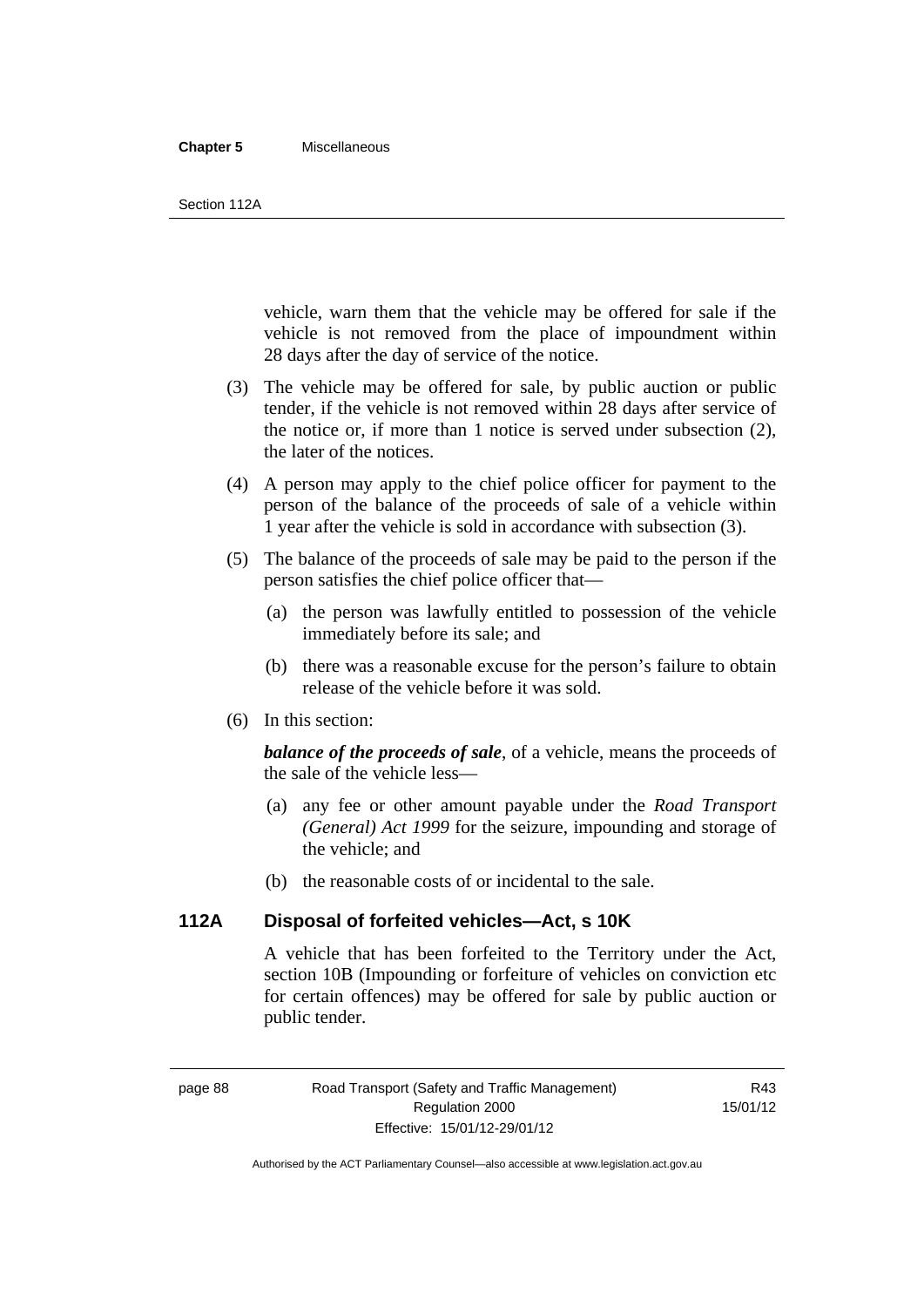## **113 Responsible person to inspect driver licence**

 (1) Before permitting someone else to drive a motor vehicle, the responsible person for, or the person in charge of, the vehicle must require the person to produce his or her Australian driver licence or external driver licence and must inspect the licence.

Maximum penalty: 20 penalty units.

 (2) It is a defence to a prosecution of a person for an offence against subsection (1) if the person proves that the person had taken reasonable steps (other than those mentioned in the subsection) to ensure the person permitted to drive the motor vehicle was the holder of a current Australian driver licence or external driver licence.

## **114 Responsible person's consent**

The person in charge of a motor vehicle or trailer on a road must not, without reasonable excuse, permit anyone to use the vehicle without the consent of the responsible person for the vehicle.

Maximum penalty: 20 penalty units.

## **115 Standards for safe carriage of loads—Act, s 14 (2)**

The prescribed standards are the performance standards in the *Load Restraint Guide—Guidelines and Performance Standards for the Safe Carriage of Loads on Road Vehicles*, 2nd ed (2004) published by the National Transport Commission.

R43 15/01/12 page 89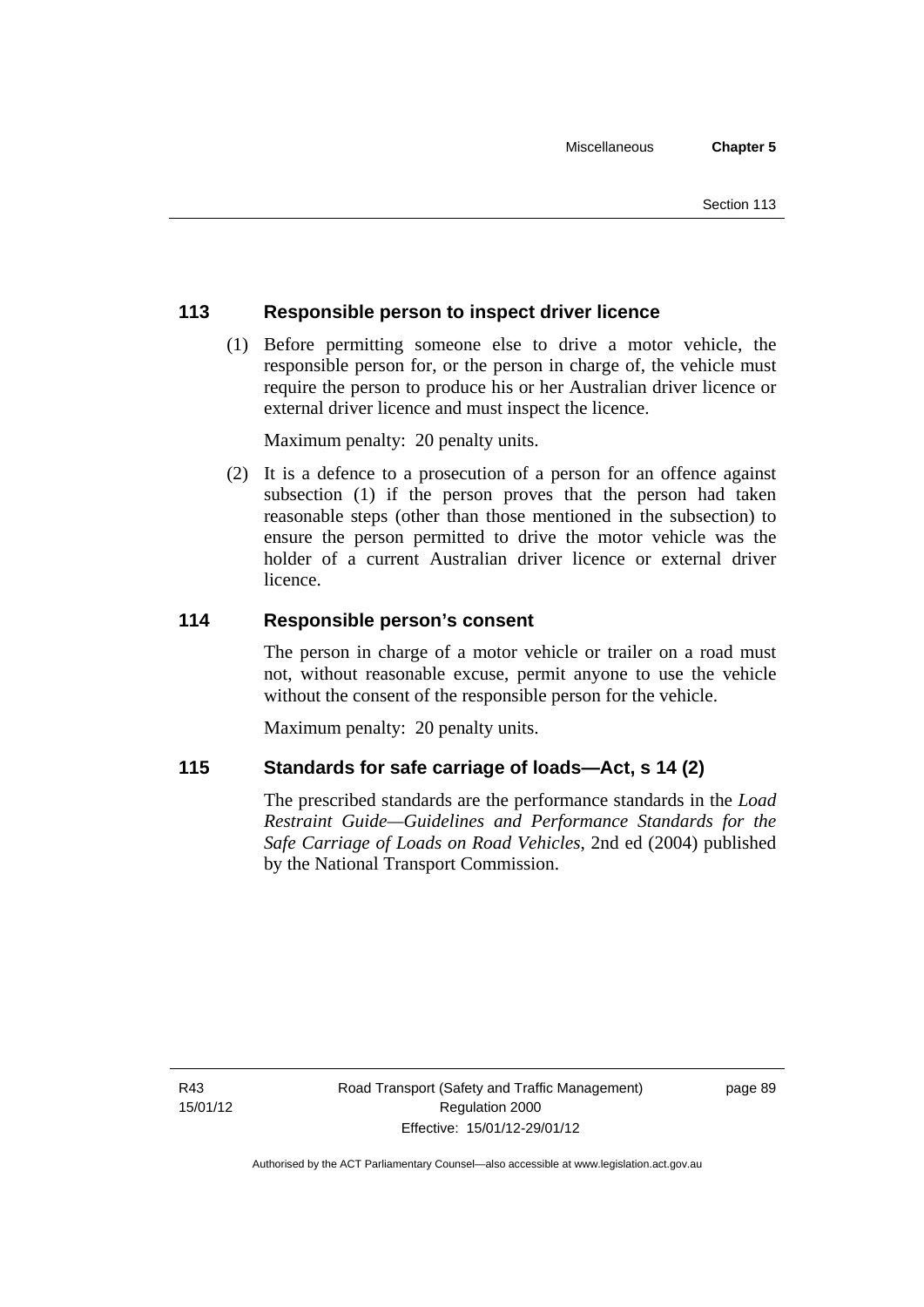# **Schedule 1 Meaning of location codes on images**

(see s 108)

# **Part 1.1 Digital camera detection devices**

**Table 1.1** 

| column 1 | column <sub>2</sub>     | column 3                                                                      |
|----------|-------------------------|-------------------------------------------------------------------------------|
| item     | <b>location</b><br>code | place where image was taken                                                   |
| 1        | 0001                    | Adelaide Avenue between Hopetoun Circuit and Kent Street                      |
| 2        | 0002                    | <b>Antill Street</b>                                                          |
| 3        | 0003                    | Athllon Drive between Beasley Street (south) and Sulwood<br>Drive             |
| 4        | 0004                    | Belconnen Way between Barry Drive and Coulter Drive                           |
| 5        | 0005                    | Bowen Drive between Brisbane Avenue and Kings Avenue                          |
| 6        | 0006                    | Coppins Crossing Road between Uriarra Road and William<br><b>Hovell Drive</b> |
| 7        | 0007                    | Drakeford Drive between Sulwood Drive and Athllon Drive                       |
| 8        | 0008                    | Erindale Drive between Sulwood Drive and Sternberg Crescent                   |
| 9        | 0009                    | Florey Drive between Southern Cross Drive and Ginninderra<br>Drive            |
| 10       | 0010                    | Ginninderra Drive between Tillyard Drive and Kingsford Smith<br>Drive         |
| 11       | 0011                    | Ginninderra Drive between Ellenborough Street and Braybrook<br><b>Street</b>  |
| 12       | 0012                    | Gungahlin Drive between Wells Station Drive and Gundaroo<br>Drive             |
| 13       | 0013                    | Hindmarsh Drive between Dalrymple Street and Jerrabomberra<br>Avenue          |
| 14       | 0014                    | Hindmarsh Drive between Athllon Drive and Melrose Drive                       |

# page 90 Road Transport (Safety and Traffic Management) Regulation 2000 Effective: 15/01/12-29/01/12

R43 15/01/12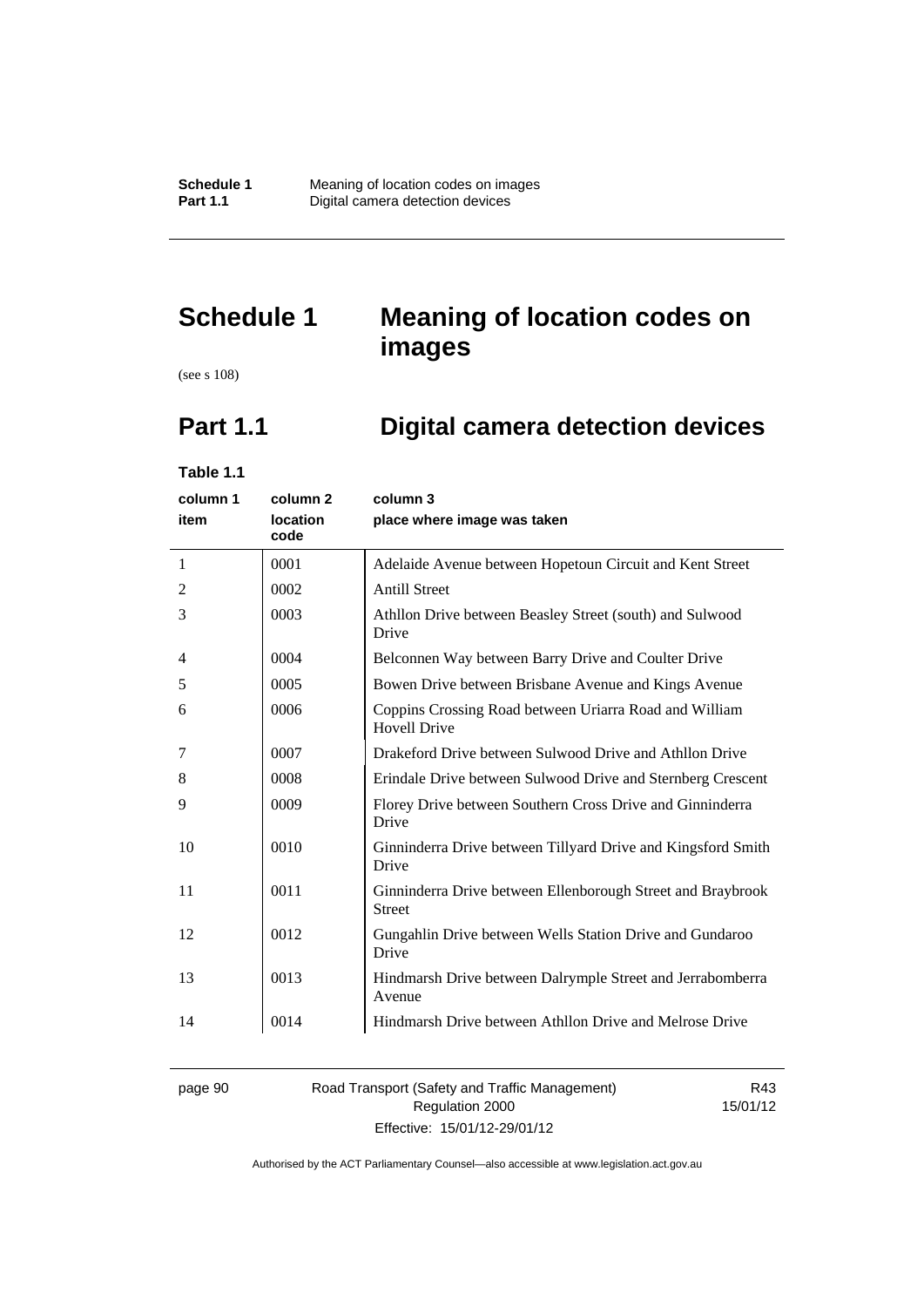| column 1<br>item | column 2<br><b>location</b><br>code | column 3<br>place where image was taken                                    |
|------------------|-------------------------------------|----------------------------------------------------------------------------|
| 15               | 0015                                | Kingsford Smith Drive between Kuringa Drive and Spalding<br><b>Street</b>  |
| 16               | 0016                                | Lady Denman Drive between Cotter Road and Barrenjoey Drive                 |
| 17               | 0017                                | Long Gully Road                                                            |
| 18               | 0018                                | Melrose Drive between Athllon Drive and Hindmarsh Drive                    |
| 19               | 0019                                | Monaro Highway between Canberra Avenue and Hindmarsh<br>Drive              |
| 20               | 0020                                | Monaro Highway between Hindmarsh Drive and Isabella Drive                  |
| 21               | 0021                                | Mugga Lane between Narrabundah Lane and Long Gully Road                    |
| 22               | 0022                                | Northbourne Avenue between Macarthur Avenue and Antill<br><b>Street</b>    |
| 23               | 0023                                | Parkes Way between Clunies Ross Street and Glenloch<br>Interchange         |
| 24               | 0024                                | Tuggeranong Parkway between Lakeside Interchange and<br><b>Cotter Road</b> |
| 25               | 0025                                | Tuggeranong Parkway between Hindmarsh Drive and Cotter<br>Road             |
| 26               | 0026                                | Tuggeranong Parkway between Hindmarsh Drive and Sulwood<br>Drive           |
| 27               | 0027                                | Yamba Drive between Mawson Drive and Beasley Street                        |
| 28               | 0028                                | Pocket Avenue                                                              |
| 29               | 0029                                | Owen Dixon Drive (excluding residential service road of same<br>name)      |
| 30               | 0030                                | <b>Taverner Street</b>                                                     |
| 31               | 0031                                | Springvale Drive                                                           |
| 32               | 0032                                | Kerrigan Street                                                            |
| 33               | 0033                                | Gladstone Street, Hall                                                     |
| 34               | 0034                                | <b>Heysen Street</b>                                                       |
| 35               | 0035                                | Mugga Way                                                                  |

R43 15/01/12

# Road Transport (Safety and Traffic Management) Regulation 2000 Effective: 15/01/12-29/01/12

page 91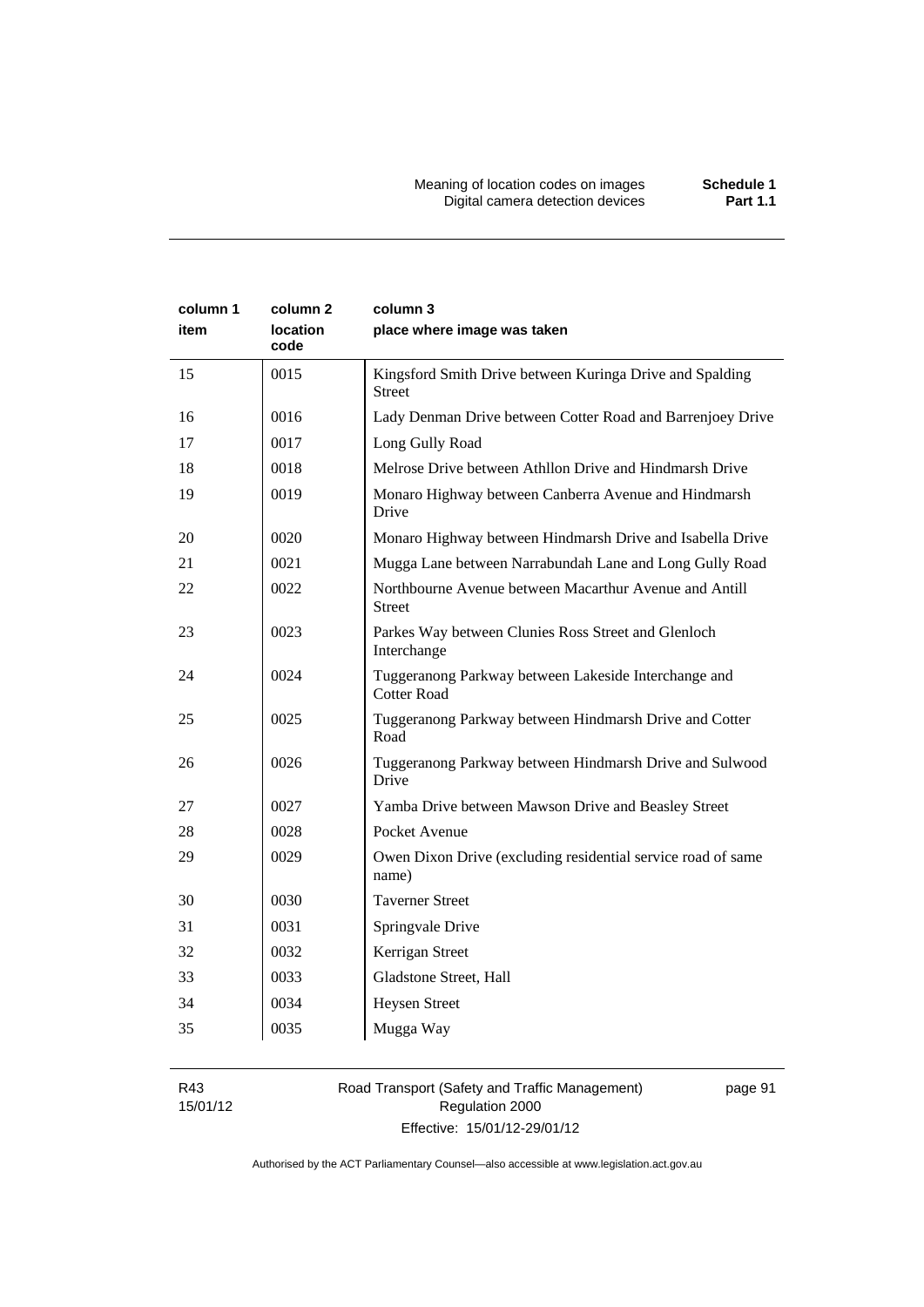| column 1<br>item | column 2<br>location<br>code | column 3<br>place where image was taken                             |
|------------------|------------------------------|---------------------------------------------------------------------|
| 36               | 0036                         | <b>Badimara Street</b>                                              |
| 37               | 0037                         | Namatjira Drive                                                     |
| 38               | 0038                         | Empire Circuit between Grey Street and Canberra Avenue              |
| 39               | 0039                         | <b>Longmore Crescent</b>                                            |
| 40               | 0040                         | Maribyrnong Avenue                                                  |
| 41               | 0041                         | <b>Learmonth Drive</b>                                              |
| 42               | 0042                         | <b>Petterd Street</b>                                               |
| 43               | 0043                         | <b>Williamson Street</b>                                            |
| 44               | 0044                         | <b>Tillyard Drive</b>                                               |
| 45               | 0045                         | Dryandra Street between Fairfax Street and Archibald Street         |
| 46               | 0046                         | Newman Morris Circuit                                               |
| 47               | 0047                         | Chuculba Crescent                                                   |
| 48               | 0048                         | Livingston Avenue                                                   |
| 49               | 0049                         | Clive Steele Avenue                                                 |
| 50               | 0050                         | Darwinia Terrace                                                    |
| 51               | 0051                         | La Perouse Street                                                   |
| 52               | 0052                         | <b>Novar Street</b>                                                 |
| 53               | 0053                         | Goyder Street                                                       |
| 54               | 0054                         | Launceston Street between Hindmarsh Drive and Melrose Drive         |
| 55               | 0055                         | Athllon Drive between Hindmarsh Drive and Beasley Street<br>(south) |
| 56               | 0056                         | Athllon Drive between Sulwood Drive and Anketell Street<br>(north)  |
| 57               | 0057                         | Northbourne Avenue between Barry Drive and Macarthur<br>Avenue      |
| 58               | 0058                         | Northbourne Avenue between Antill Street and Barton Highway         |
| 59               | 0059                         | Belconnen Way between Coulter Drive and Kingsford Smith<br>Drive    |

page 92 Road Transport (Safety and Traffic Management) Regulation 2000 Effective: 15/01/12-29/01/12

R43 15/01/12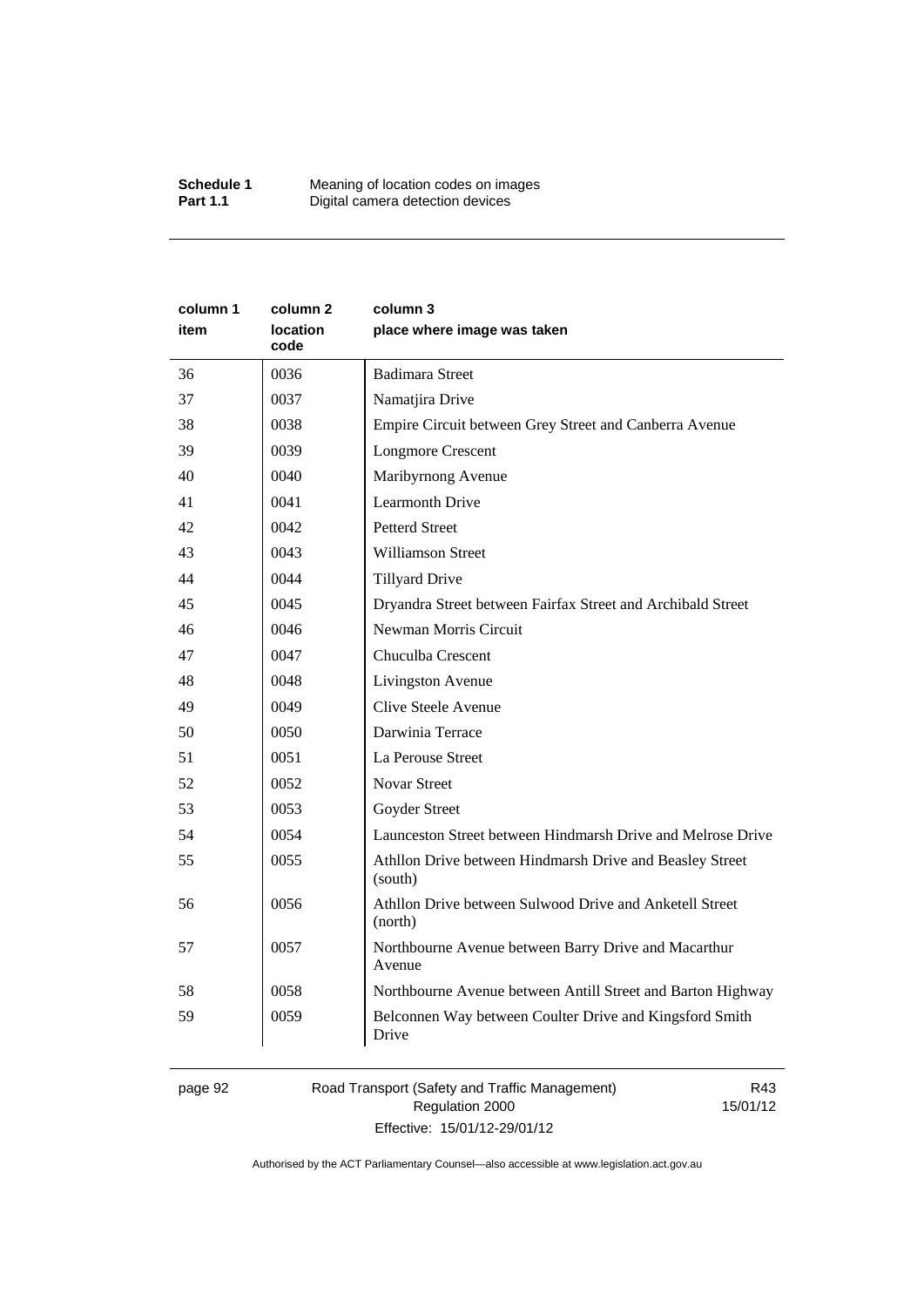Meaning of location codes on images **Schedule 1** Digital camera detection devices **Part 1.1** 

| column 1<br>item | column 2<br>location<br>code | column 3<br>place where image was taken                                        |
|------------------|------------------------------|--------------------------------------------------------------------------------|
| 60               | 0060                         | Phillip Avenue between Majura Avenue and Federal Highway                       |
| 61               | 0061                         | Barton Highway between Federal Highway and Kuringa Drive                       |
| 62               | 0062                         | Drakeford Drive between Athllon Drive and Isabella Drive                       |
| 63               | 0063                         | Hindmarsh Drive between Athllon Drive and Dalrymple Street                     |
| 64               | 0064                         | Hindmarsh Drive between Jerrabomberra Avenue and Canberra<br>Avenue            |
| 65               | 0065                         | <b>Barry Drive</b>                                                             |
| 66               | 0066                         | Ginninderra Drive between Braybrook Street and Kingsford<br><b>Smith Drive</b> |
| 67               | 0067                         | Ginninderra Drive between Tillyard Drive and Florey Drive                      |
| 68               | 0068                         | Erindale Drive between Long Gully Road and Sulwood Drive                       |
| 69               | 0069                         | Erindale Drive between Soward Way and Judkins Street                           |
| 70               | 0070                         | Kuringa Drive                                                                  |
| 71               | 0071                         | Launceston Street between Bowes Street and Furzer Street                       |
| 72               | 0072                         | Monaro Highway between Johnson Drive and Isabella Drive                        |
| 73               | 0073                         | Mugga Lane between Hindmarsh Drive and Narrabundah Lane                        |
| 74               | 0074                         | Mugga Lane between Long Gully Road and Monaro Highway                          |
| 75               | 0075                         | Parkes Way between Clunies Ross Street and Edinburgh<br>Avenue                 |
| 76               | 0076                         | Yamba Drive between Kitchener Street and Bateson Road                          |
| 77               | 0077                         | Yarra Glen between Carruthers Street and Adelaide Avenue                       |
| 78               | 0078                         | Canberra Avenue between Mildura Street and Monaro Highway                      |
| 79               | 0079                         | Canberra Avenue between Harman Naval Station and Newcastle<br><b>Street</b>    |
| 80               | 0080                         | Kings Avenue between Bowen Drive and Parkes Way                                |
| 81               | 0081                         | William Hovell Drive between Bindubi Street and Coulter Drive                  |
| 82               | 0082                         | William Hovell Drive between Coulter Drive and Drake<br><b>Brockman Drive</b>  |

R43 15/01/12 Road Transport (Safety and Traffic Management) Regulation 2000 Effective: 15/01/12-29/01/12

page 93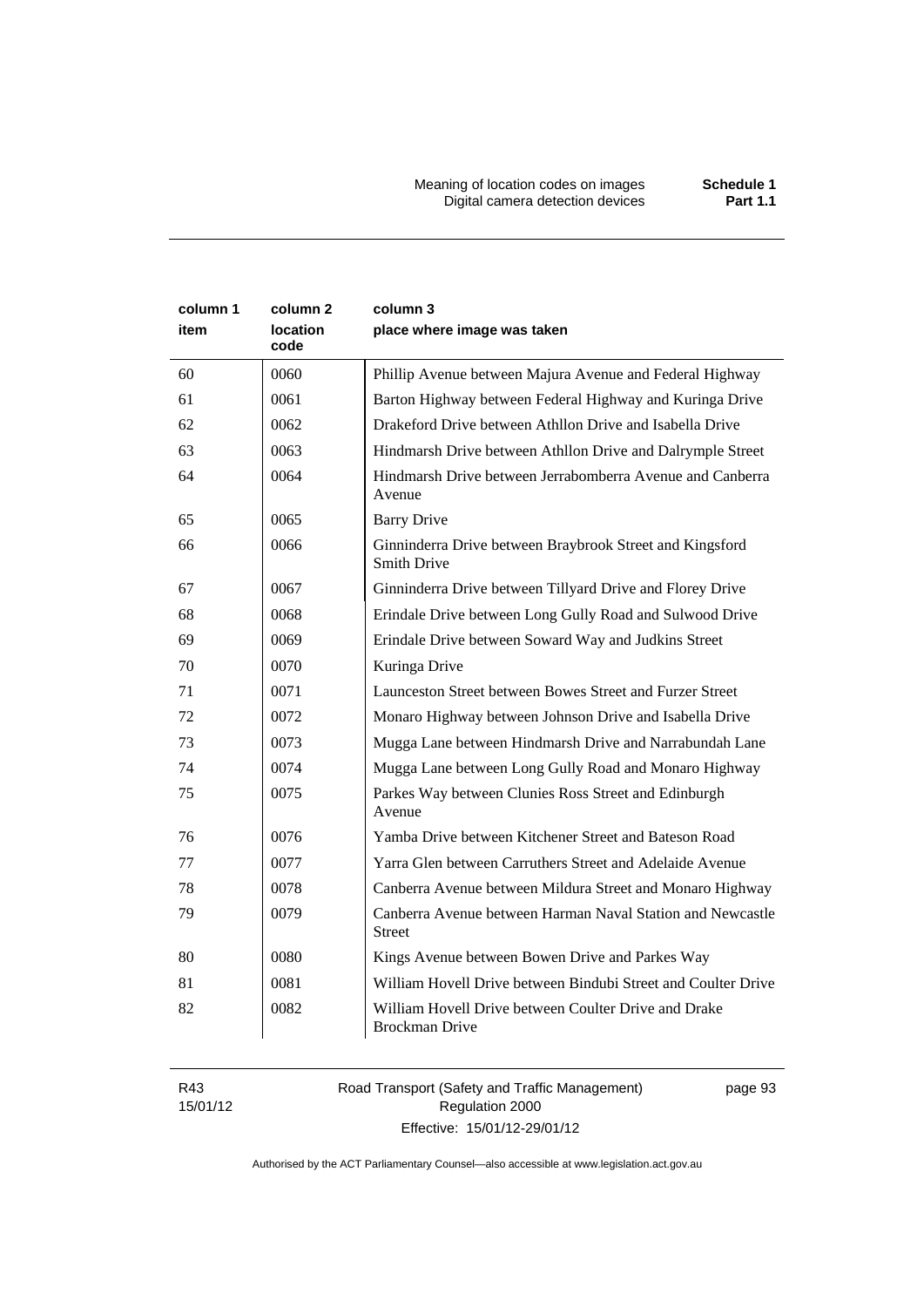| column 1<br>item | column <sub>2</sub><br>location | column 3<br>place where image was taken                                             |
|------------------|---------------------------------|-------------------------------------------------------------------------------------|
|                  | code                            |                                                                                     |
| 83               | 0083                            | Commonwealth Ave between King Edward Terrace and London<br>Circuit                  |
| 84               | 0084                            | Gundaroo Drive between Burrowa Street and Gungahlin Drive                           |
| 85               | 0085                            | Gundaroo Drive between Barton Highway and Nudurr Drive                              |
| 86               | 0086                            | Bindubi Street between Bandjalong Cres and Cross Street                             |
| 87               | 0087                            | <b>Clift Crescent</b>                                                               |
| 88               | 0088                            | Cotter Road between Eucumbene Drive and Mount Stromlo<br>Road                       |
| 89               | 0089                            | Federal Highway between Antill Street and Majura Road                               |
| 90               | 0090                            | Majura Road between Federal Highway and Fairbairn Avenue                            |
| 91               | 0091                            | Ellenborough Street between Ginninderra Drive and<br>Maribyrnong Avenue             |
| 92               | 0092                            | Northbourne Avenue between Barton Highway and Stirling<br>Avenue                    |
| 93               | 0093                            | Southern Cross Drive between Coulter Drive and Kingsford<br><b>Smith Drive</b>      |
| 94               | 0094                            | Southern Cross Drive between Kingsford Smith Drive and<br>Spofforth Street          |
| 95               | 0095                            | Sulwood Drive between Erindale Drive and Tuggeranong<br>Parkway                     |
| 96               | 0096                            | <b>Coulter Drive</b>                                                                |
| 97               | 0097                            | Eastern Valley Way between Belconnen Way and College<br><b>Street</b>               |
| 98               | 0098                            | Haydon Drive between Belconnen Way and Ginninderra Drive                            |
| 99               | 0099                            | Yamba Drive between Hindmarsh Drive and Wisdom Street                               |
| 100              | 0100                            | Jansz Crescent between La Perouse Street and Carnegie<br>Crescent                   |
| 101              | 0101                            | Nemarang Crescent between the north and south intersections<br>with Badimara Street |
| 102              | 0102                            | Fairbairn Avenue between Anzac Parade and Pialligo Avenue                           |

page 94 Road Transport (Safety and Traffic Management) Regulation 2000 Effective: 15/01/12-29/01/12

R43 15/01/12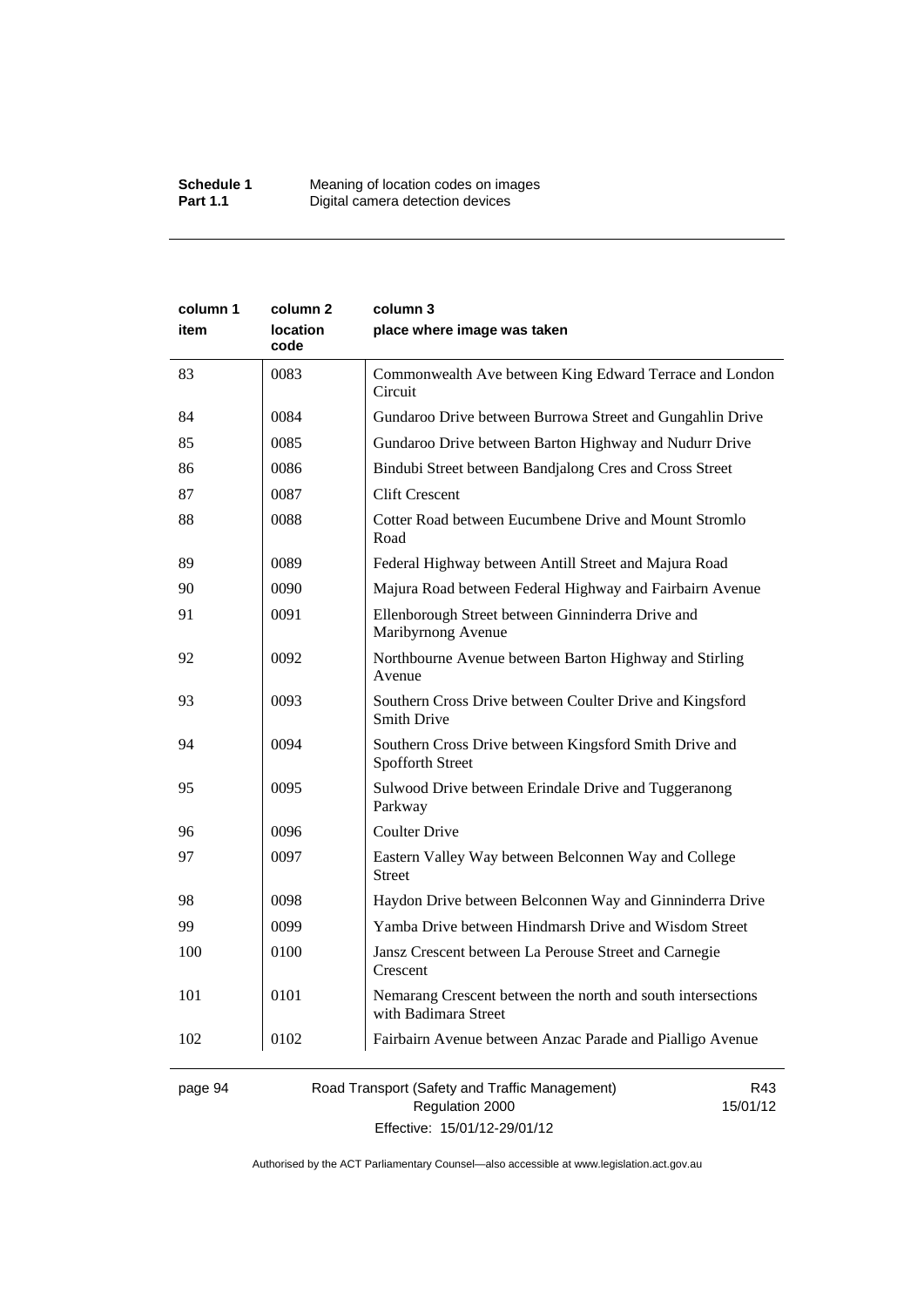| column 1<br>item | column 2<br>location<br>code | column 3<br>place where image was taken                                                |
|------------------|------------------------------|----------------------------------------------------------------------------------------|
| 103              | 0103                         | Flinders Way between Mugga Way and Canberra Avenue                                     |
| 104              | 0104                         | Mawson Drive between Athllon Drive and Yamba Drive                                     |
| 105              | 0105                         | Stonehaven Crescent between Hopetoun Circuit and Strickland<br>Crescent                |
| 106              | 0106                         | William Webb Drive between Ginninderra Drive and Owen<br>Dixon Drive                   |
| 107              | 0107                         | Ross Smith Crescent between Chewings Street and Southern<br>Cross Drive                |
| 108              | 0108                         | Spofforth Street between Drake Brockman Drive and Southern<br>Cross Drive              |
| 109              | 0109                         | Ginninderra Drive between Florey Drive and Kerrigan Street                             |
| 110              | 0110                         | Archdall Street between Ginnninderra Drive and Osburn Drive                            |
| 111              | 0111                         | Limestone Avenue between Ainslie Avenue and Wakefield<br>Avenue                        |
| 112              | 0112                         | Copland Drive between Ginninderra Drive and Owen Dixon<br>Drive                        |
| 113              | 0113                         | Anketell Street between the north and south intersections with<br><b>Athllon Drive</b> |
| 114              | 0114                         | Groom Street between Carruthers Street and Kent Street                                 |
| 115              | 0115                         | Isabella Drive between Drakeford Drive and Monaro Highway                              |
| 116              | 0116                         | Ashley Drive between Johnson Drive and Erindale Drive                                  |
| 117              | 0117                         | Tharwa Drive between Drakeford Drive and Johnson Drive                                 |
| 118              | 0118                         | Tharwa Drive between Drakeford Drive and Knoke Avenue                                  |
| 119              | 0119                         | Horse Park Drive between Federal Highway and Katherine<br>Avenue                       |
| 120              | 0120                         | Kalgoorlie Crescent between the east and west intersections<br>with Badimara Street    |
| 121              | 0121                         | David Street                                                                           |
| 122              | 0122                         | Gungahlin Drive (including Caswell Drive) between William                              |

R43 15/01/12 Road Transport (Safety and Traffic Management) Regulation 2000 Effective: 15/01/12-29/01/12

page 95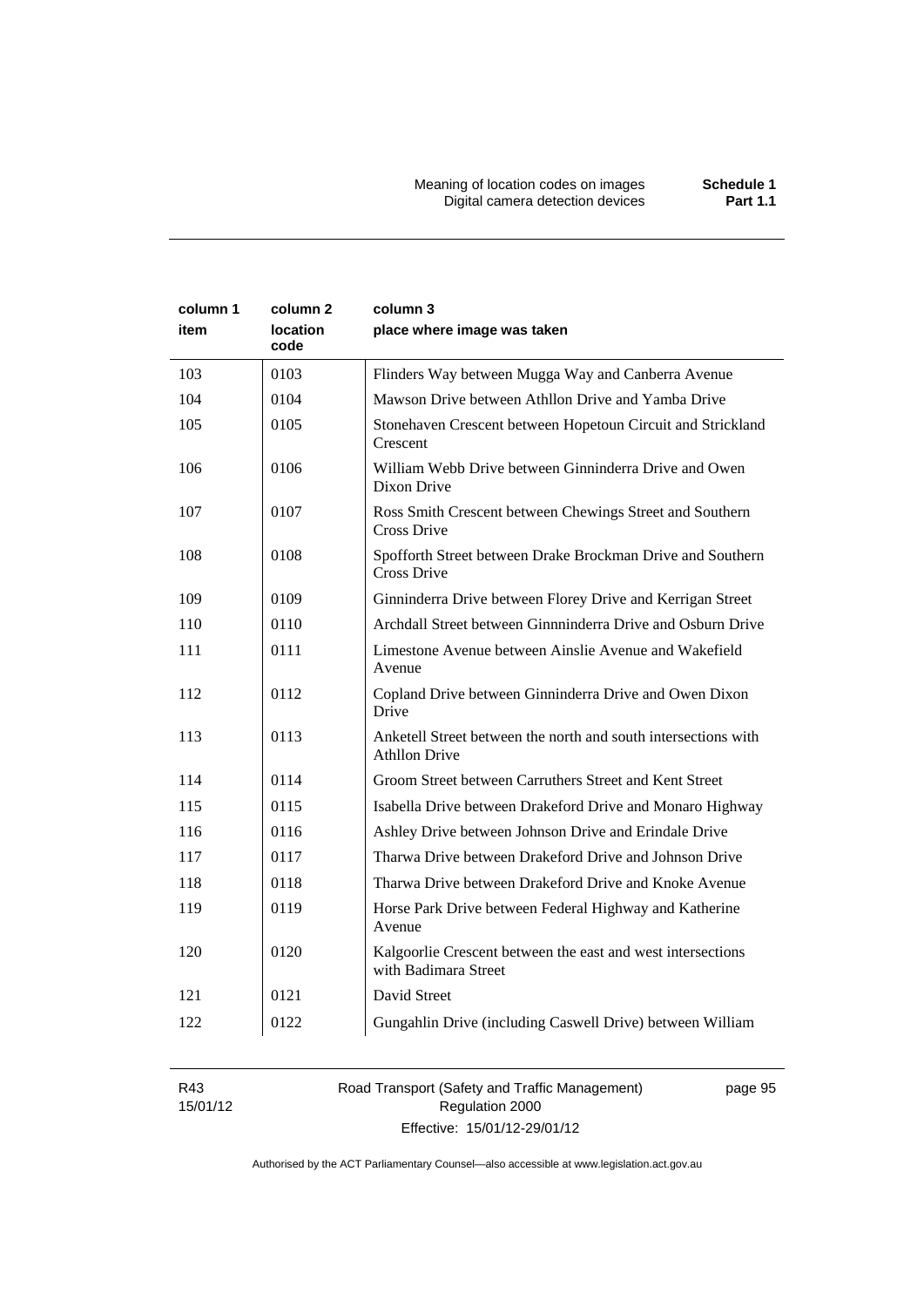| column 1<br>item | column 2<br><b>location</b><br>code | column 3<br>place where image was taken                                       |
|------------------|-------------------------------------|-------------------------------------------------------------------------------|
|                  |                                     | Hovell Drive and Ginninderra Drive                                            |
| 123              | 0123                                | Drake Brockman Drive                                                          |
| 124              | 0124                                | <b>Starke Street</b>                                                          |
| 125              | 0125                                | <b>Castieau Street</b>                                                        |
| 126              | 0126                                | Redfern Street                                                                |
| 127              | 0127                                | <b>Ebden Street</b>                                                           |
| 128              | 0128                                | <b>Officer Crescent</b>                                                       |
| 129              | 0129                                | Monaro Highway between Canberra Avenue and Dairy Road                         |
| 130              | 0130                                | <b>Chewings Street</b>                                                        |
| 131              | 0131                                | <b>Burkitt Street</b>                                                         |
| 132              | 0132                                | Canberra Avenue (eastbound) between State Circle and Mildura<br><b>Street</b> |
| 133              | 0133                                | Canberra Avenue between Monaro Highway and Newcastle<br><b>Street</b>         |
| 134              | 0134                                | Canberra Avenue (westbound) between State Circle and<br>Mildura Street        |
| 135              | 0135                                | <b>Hilder Street</b>                                                          |
| 136              | 0136                                | <b>McInnes Street</b>                                                         |
| 137              | 0137                                | Kitchener Street                                                              |
| 138              | 0138                                | Kent Street between Kitchener Street and Strickland Crescent                  |
| 139              | 0139                                | Captain Cook Crescent                                                         |
| 140              | 0140                                | Kootara Crescent                                                              |
| 141              | 0141                                | <b>Sturt Avenue</b>                                                           |
| 142              | 0142                                | <b>Sutton Road</b>                                                            |
| 143              | 0143                                | <b>Bateman Street</b>                                                         |
| 144              | 0144                                | <b>Boddington Street</b>                                                      |

# page 96 Road Transport (Safety and Traffic Management) Regulation 2000 Effective: 15/01/12-29/01/12

R43 15/01/12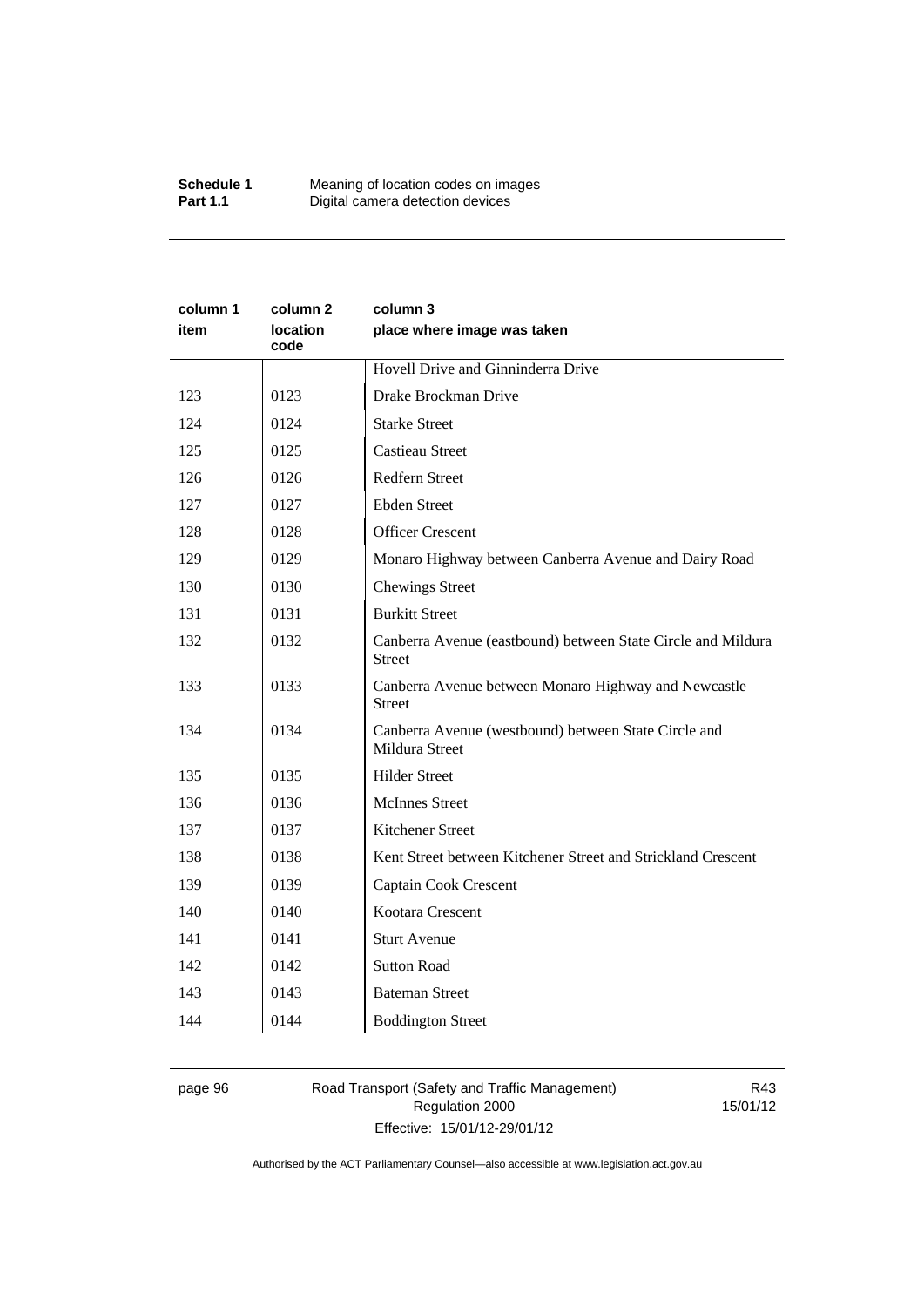Meaning of location codes on images **Schedule 1** Digital camera detection devices **Part 1.1** 

| column 1<br>item | column 2<br>location<br>code | column 3<br>place where image was taken                         |
|------------------|------------------------------|-----------------------------------------------------------------|
| 145              | 0145                         | <b>Summerland Circuit</b>                                       |
| 146              | 0146                         | Perry Drive                                                     |
| 147              | 0147                         | Eucumbene Drive                                                 |
| 148              | 0148                         | <b>Troughton Street</b>                                         |
| 149              | 0149                         | Paperbark Street                                                |
| 150              | 0150                         | Forsythe Street                                                 |
| 151              | 0151                         | Narrabundah Lane between Mugga Lane and Jerrabomberra<br>Avenue |
| 152              | 0152                         | Dixon Drive                                                     |
| 153              | 0153                         | Warragamba Avenue                                               |
| 154              | 0154                         | <b>Barraclough Crescent</b>                                     |
| 155              | 0155                         | <b>Charleston Street</b>                                        |
| 156              | 0156                         | <b>Streeton Drive</b>                                           |
| 157              | 0157                         | <b>Tom Roberts Avenue</b>                                       |
| 158              | 0158                         | <b>Woodcock Drive</b>                                           |
| 159              | 0159                         | <b>Arthur Circle</b>                                            |
| 160              | 0160                         | <b>State Circle</b>                                             |
| 161              | 0161                         | <b>Theodore Street</b>                                          |
| 162              | 0162                         | <b>Carruthers Street</b>                                        |
| 163              | 0163                         | <b>Gilmore Crescent</b>                                         |
| 164              | 0164                         | <b>Barr Smith Avenue</b>                                        |
| 165              | 0165                         | <b>Ellerston Avenue</b>                                         |
| 166              | 0166                         | <b>Beasley Street</b>                                           |
| 167              | 0167                         | Hodgson Crescent                                                |
| 168              | 0168                         | <b>Blamey Crescent</b>                                          |

R43 15/01/12

# Road Transport (Safety and Traffic Management) Regulation 2000 Effective: 15/01/12-29/01/12

page 97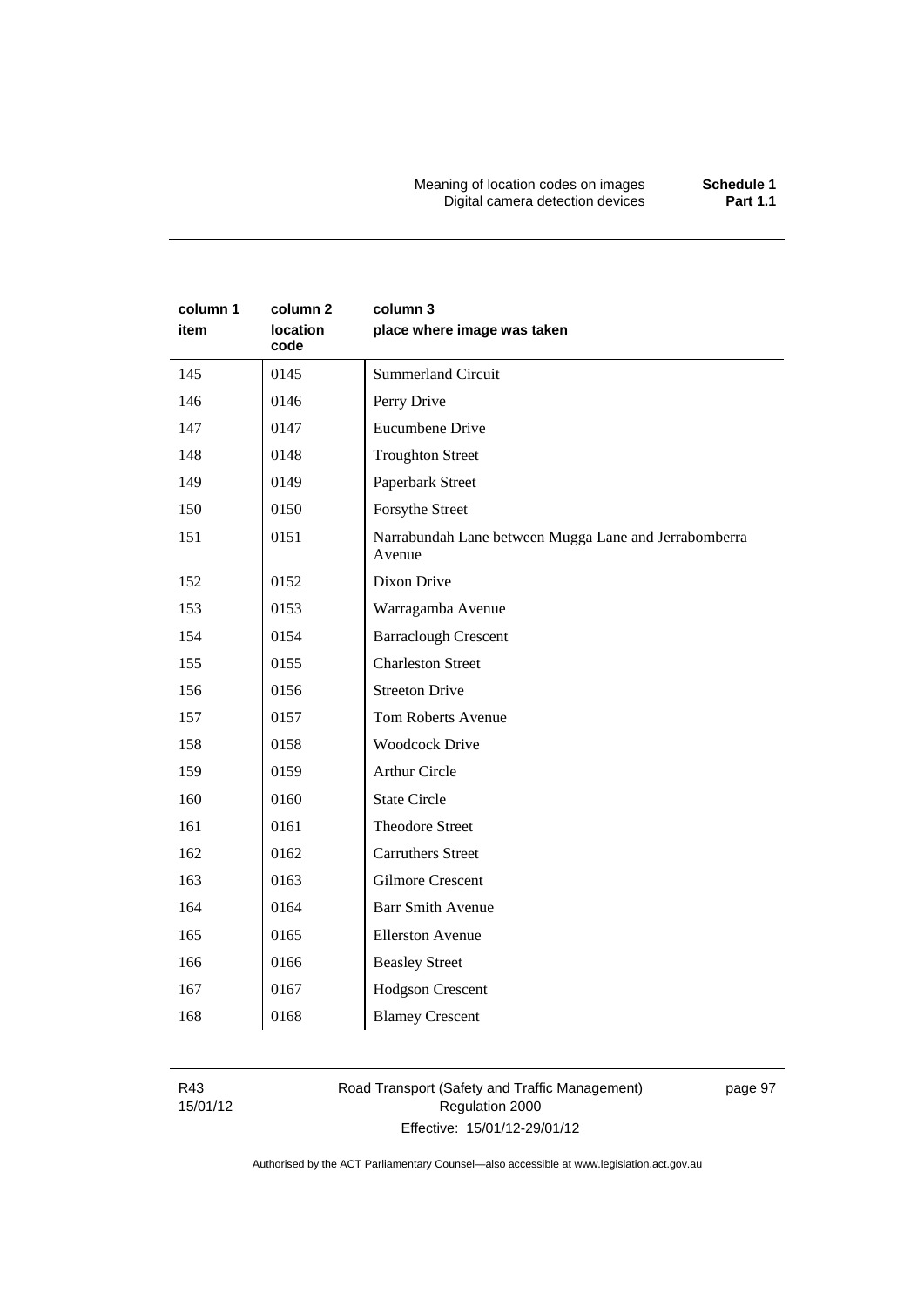| Schedule 1      | Meaning of location codes on images |
|-----------------|-------------------------------------|
| <b>Part 1.1</b> | Digital camera detection devices    |

| column 1<br>item | column 2<br><b>location</b><br>code | column 3<br>place where image was taken |
|------------------|-------------------------------------|-----------------------------------------|
| 169              | 0169                                | <b>Truscott Street</b>                  |
| 170              | 0170                                | Giles Street                            |
| 171              | 0171                                | <b>Wentworth Avenue</b>                 |
| 172              | 0172                                | Lawrence Wackett Crescent               |
| 173              | 0173                                | <b>Oaks Estate Road</b>                 |
| 174              | 0174                                | <b>Macgregor Street</b>                 |
| 175              | 0175                                | <b>Sternberg Crescent</b>               |
| 176              | 0176                                | <b>Hurley Street</b>                    |
| 177              | 0177                                | Madigan Street                          |

page 98 Road Transport (Safety and Traffic Management) Regulation 2000 Effective: 15/01/12-29/01/12

R43 15/01/12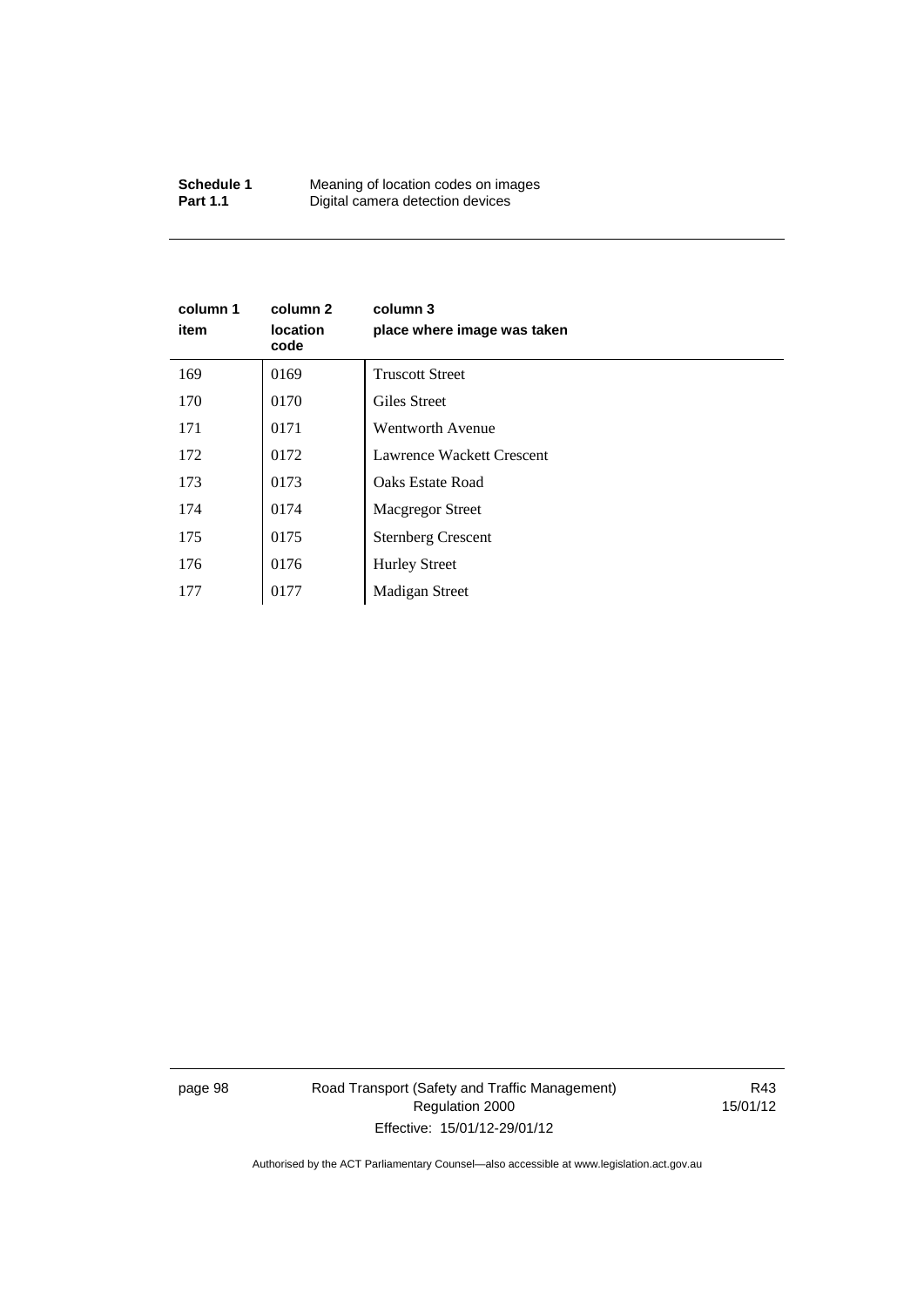# **Part 1.2 Fixed camera detection devices**

# **Table 1.2**

| column 1<br>item | column <sub>2</sub><br><b>location</b><br>code | column 3<br>place where image was taken               |
|------------------|------------------------------------------------|-------------------------------------------------------|
| $\mathbf{1}$     | 1001                                           | Northbourne Avenue/London Circuit                     |
| 2                | 1002                                           | Northbourne Avenue/Barry Drive/Cooyong Street         |
| 3                | 1003                                           | Coulter Drive/Southern Cross Drive/Luxton Street      |
| 4                | 1004                                           | Drakeford Drive/Boddington Crescent/Marconi Crescent  |
| 5                | 1005                                           | Benjamin Way/Chan Street/Cameron Avenue               |
| 6                | 1006                                           | Northbourne Avenue/Antill Street/Mouat Street         |
| 7                | 1007                                           | Ginninderra Drive/Aikman Drive                        |
| 8                | 1008                                           | Hindmarsh Drive/Tuggeranong Parkway                   |
| 9                | 1009                                           | Kingsford Smith Drive/Southern Cross Drive            |
| 10               | 1010                                           | Belconnen Way/Bindubi Street/Eastern Valley Way       |
| 11               | 1011                                           | Ginninderra Drive/Coulter Drive                       |
| 12               | 1012                                           | Ginninderra Drive/Baldwin Drive/Haydon Drive          |
| 13               | 1013                                           | Macarthur Avenue/David Street/Wattle Street           |
| 14               | 1014                                           | Benjamin Way/College Street                           |
| 15               | 1015                                           | Barry Drive/North Road/McCaughey Street               |
| 16               | 1016                                           | Ginninderra Drive/Copland Drive/John Cleland Crescent |
| 17               | 1017                                           | Hindmarsh Drive/Ainsworth Street                      |
| 18               | 1018                                           | Monaro Highway/Newcastle Street/Dairy Road            |
| 19               | 1019                                           | Belconnen Way/Caswell Drive                           |
| 20               | 1020                                           | <b>Barry Drive/Marcus Clarke Street</b>               |
| 21               | 1021                                           | Hindmarsh Drive/Yamba Drive                           |
| 22               | 1022                                           | Hindmarsh Drive/Ball Street                           |
| 23               | 1023                                           | Canberra Avenue/Hindmarsh Drive/Newcastle Street      |
| 24               | 1024                                           | Canberra Avenue/Captain Cook Crescent/Manuka Circle   |

R43 15/01/12 Road Transport (Safety and Traffic Management) Regulation 2000 Effective: 15/01/12-29/01/12

page 99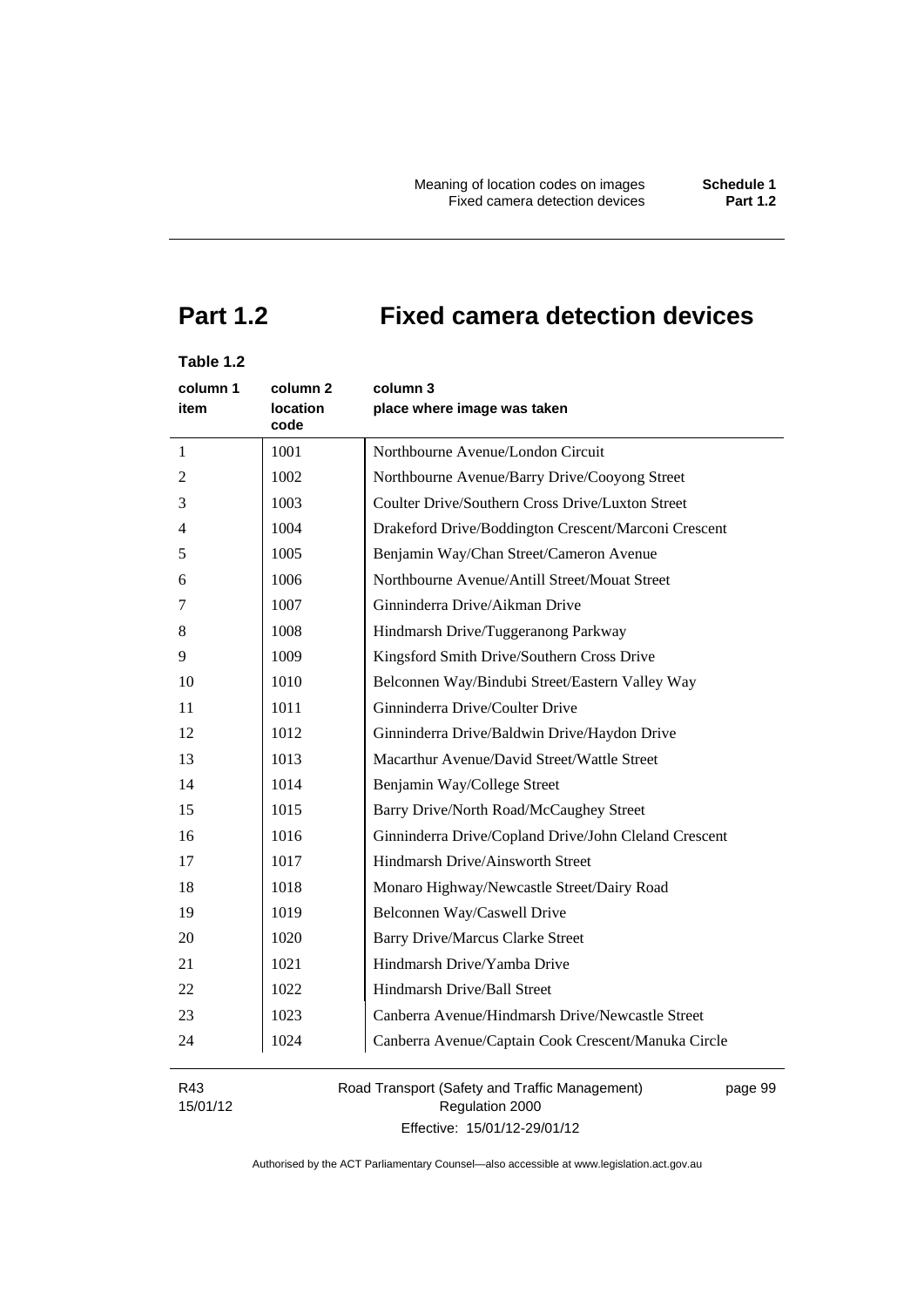| column 1<br>item | column 2<br><b>location</b><br>code | column 3<br>place where image was taken                           |
|------------------|-------------------------------------|-------------------------------------------------------------------|
| 25               | 1025                                | Gungahlin Drive/Gundaroo Drive                                    |
| 26               | 1026                                | Barton Highway between Curran Drive and Gold Creek Road           |
| 27               | 1027                                | Barton Highway between Gungahlin Drive and Ellenborough<br>Street |
| 28               | 1028                                | Monaro Highway between Lanyon Drive and Sheppard Street           |
| 29               | 1029                                | Monaro Highway between Mugga Lane and Isabella Drive              |
| 30               | 1030                                | Federal Highway between Zelling Street and Antill Street          |
| 31               | 1031                                | Federal Highway between Antill Street and Majura Road             |
| 32               | 1032                                | Monaro Highway near Hindmarsh Drive overpass                      |
| 33               | 1033                                | Tuggeranong Parkway near Hindmarsh Drive underpass                |
| 34               | 1034                                | Tuggeranong Parkway near Cotter Road overpass, northbound         |
| 35               | 1035                                | Tuggeranong Parkway near Cotter Road overpass, southbound         |

page 100 Road Transport (Safety and Traffic Management) Regulation 2000 Effective: 15/01/12-29/01/12

R43 15/01/12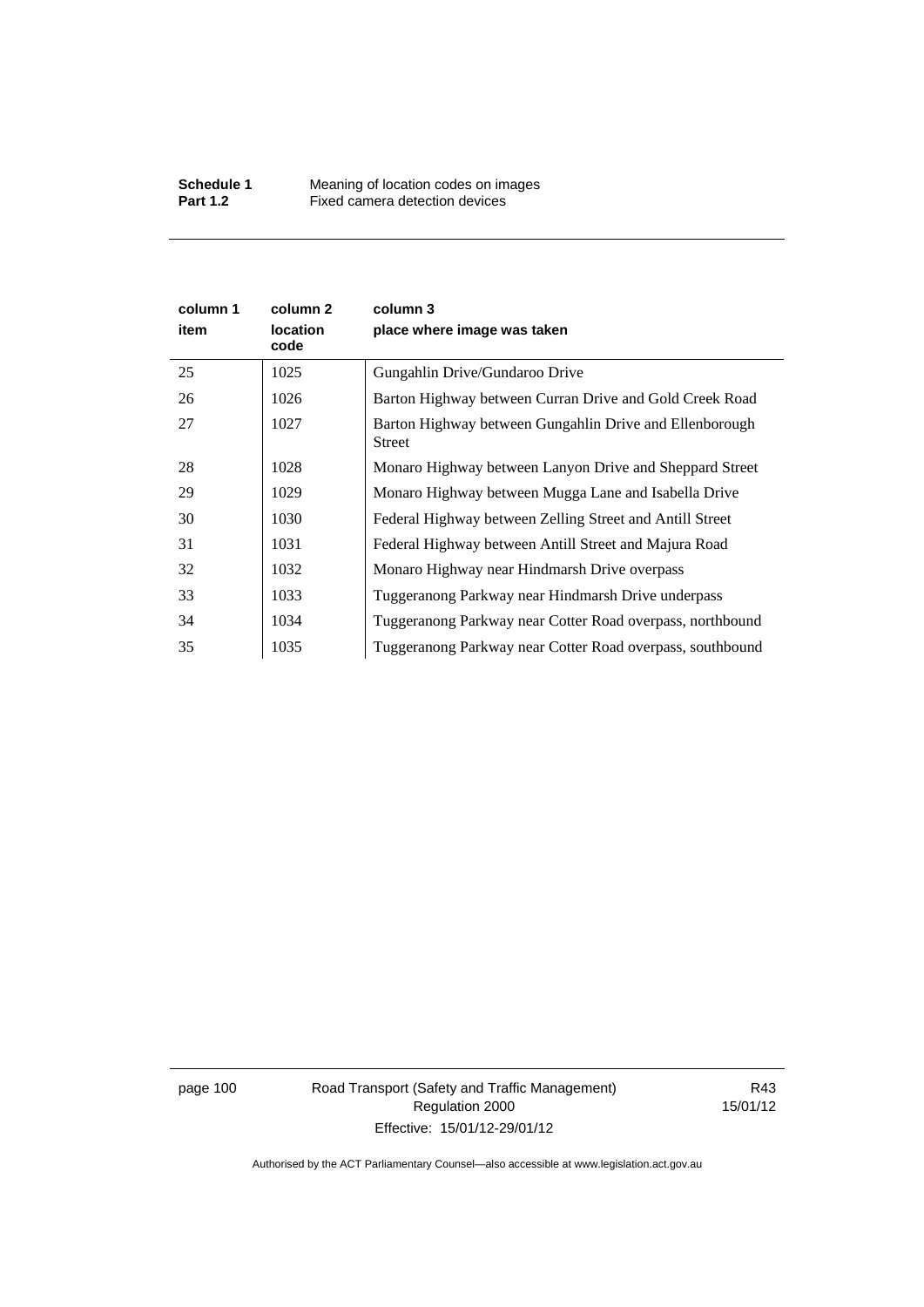# **Part 1.3 Average speed detection system**

| Table 1.3 |                         |                                                                                                    |
|-----------|-------------------------|----------------------------------------------------------------------------------------------------|
| column 1  | column <sub>2</sub>     | column 3                                                                                           |
| item      | <b>location</b><br>code | place where image was taken                                                                        |
|           | 2001                    | Hindmarsh Drive near intersection of Dalrymple Street and<br>Mugga Lane (start of westbound route) |
|           | 2002                    | Hindmarsh Drive near intersection with Tyagarah Street (end of<br>westbound route)                 |
| 3         | 2003                    | Hindmarsh Drive near intersection with Tyagarah Street (start of<br>eastbound route)               |
| 4         | 2004                    | Hindmarsh Drive near intersection of Dalrymple Street and<br>Mugga Lane (end of eastbound route)   |

R43 15/01/12 Road Transport (Safety and Traffic Management) Regulation 2000 Effective: 15/01/12-29/01/12

page 101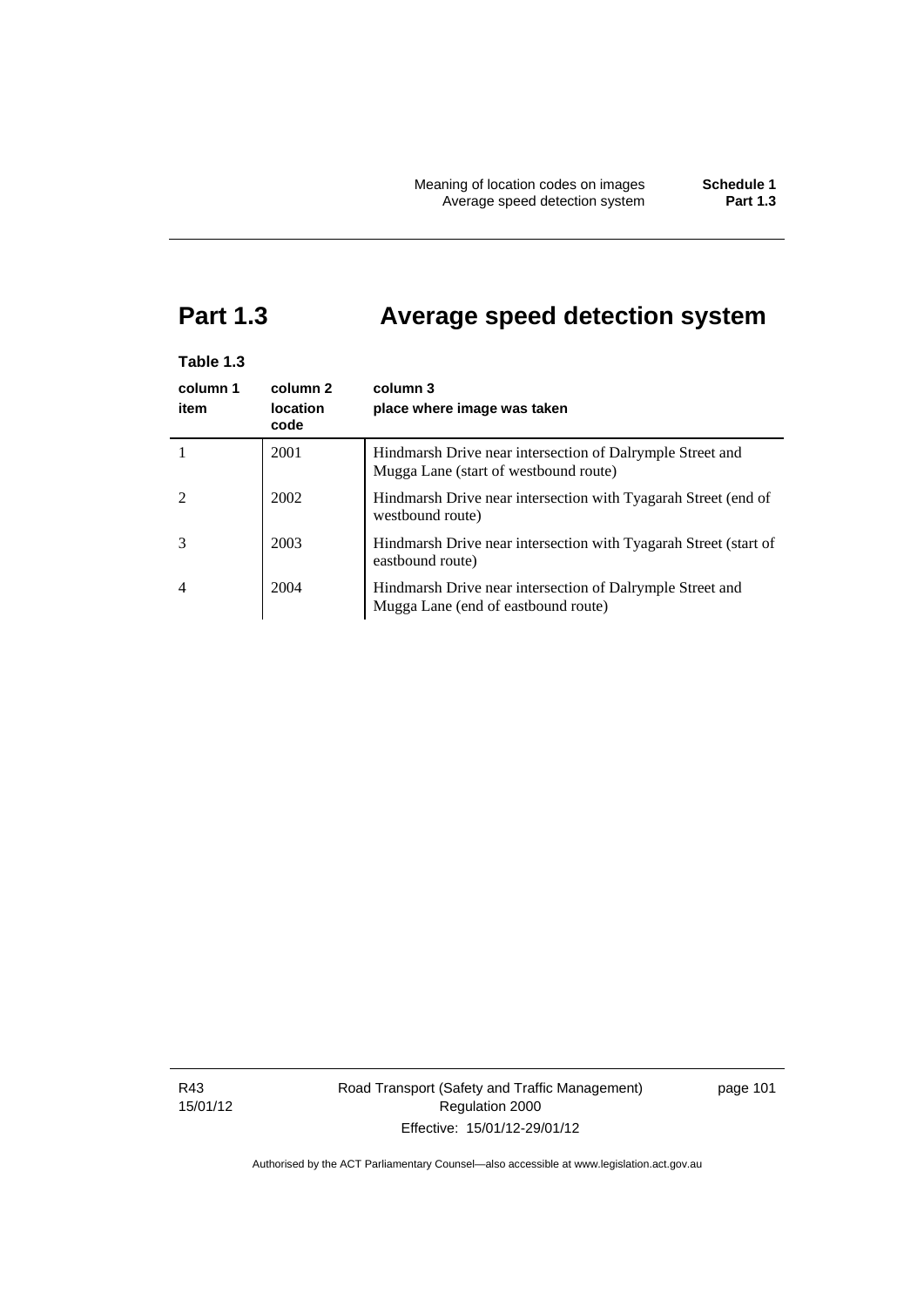**Dictionary** 

# **Dictionary**

(see s 3)

*Note 1* The Legislation Act contains definitions and other provisions relevant to this regulation.

*Note 2* For example, the Legislation Act, dict, pt 1, defines the following terms:

- ambulance service
- chief police officer
- contravene
- exercise
- fire brigade
- rural fire service
- **SES**
- territory plan
- the Territory.
- *Note 3* Terms used in this regulation have the same meaning that they have in the *Road Transport (Safety and Traffic Management) Act 1999* (see Legislation Act, s 148.) For example, the following terms are defined in the *Road Transport (Safety and Traffic Management) Act 1999*, dict:
	- authorised person
	- camera detection device (see s 23)
	- indicated on
	- registered interest
	- road related area
	- speed measuring device
	- traffic offence detection device.

*Note 4* The *Road Transport (General) Act 1999* contains definitions relevant to this Regulation. For example, the following terms are defined in the *Road Transport (General) Act 1999*, dictionary:

- another jurisdiction
- bicycle
- combination
- driver

page 102 Road Transport (Safety and Traffic Management) Regulation 2000 Effective: 15/01/12-29/01/12

R43 15/01/12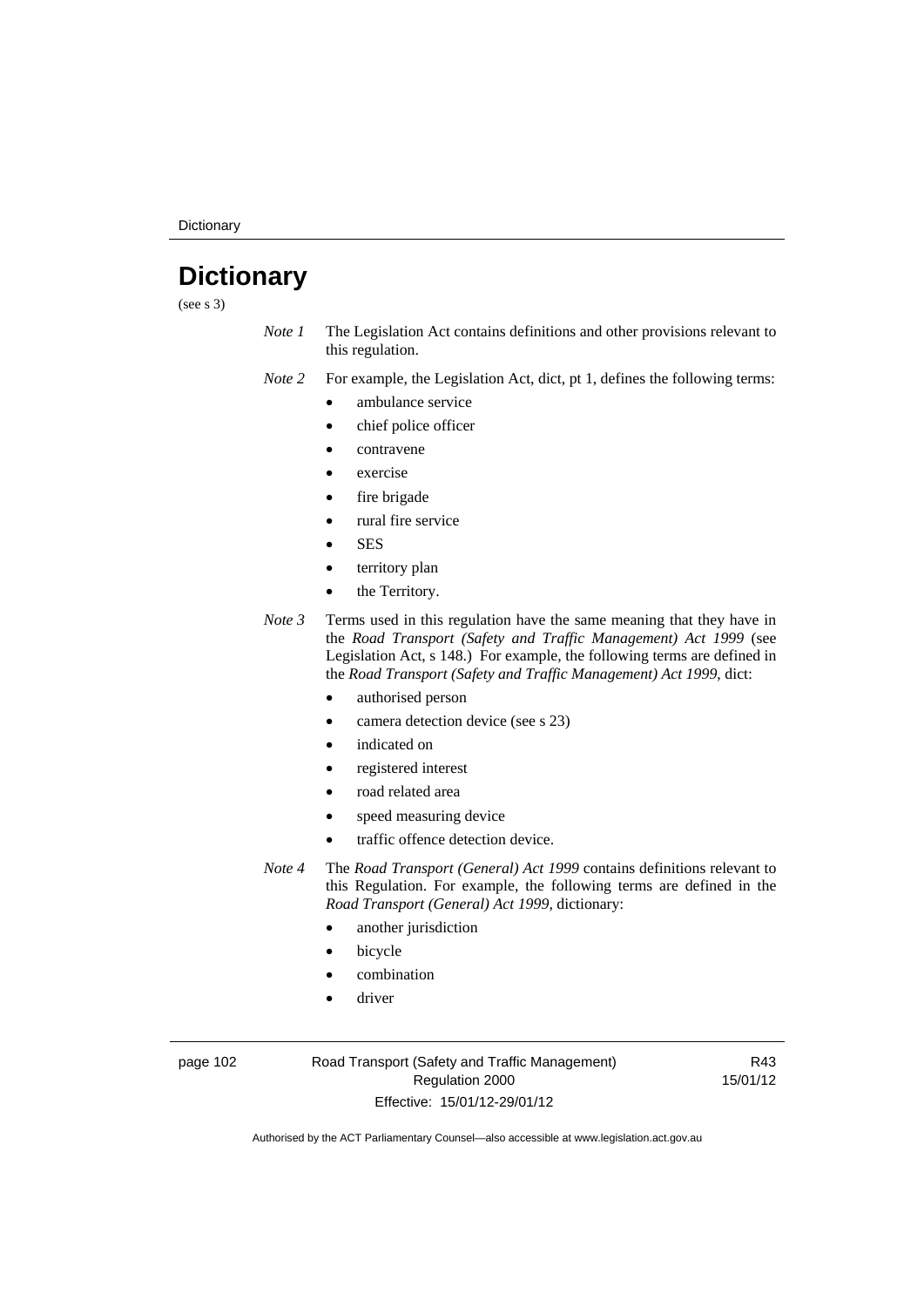- iurisdiction
- motor vehicle
- National Transport Commission
- ride
- road transport authority (or authority) (see s 16)
- road transport legislation (see s 6)
- taxi
- trailer
- use (in relation to a vehicle).

*approved child restraint* means a child restraint approved by the road transport authority under section 66 (1) (c).

*approved police speedometer*, for chapter 4 (Traffic offence detection devices)—see section 102.

*area*—see the Australian Road Rules, dictionary.

*area of operations*, for a parking authority, means the area of operations declared for the parking authority under section 75A.

*ARR* means Australian Road Rules.

*articulated vehicle* means a motor vehicle with—

- (a) 2 rigid sections, each of which has wheels; and
- (b) the rear section pivoted on, and part of the rear section (other than a pole, drawbar or similar device, or an accessory of the motor vehicle) superimposed on, the front section.

*Australian driver licence*—see the *Road Transport (Driver Licensing) Act 1999*, dictionary.

*Australian Road Rules*—see section 5.

*axle group*—see the *Road Transport (Vehicle Registration) Regulation 2000*, dictionary.

R43 15/01/12 page 103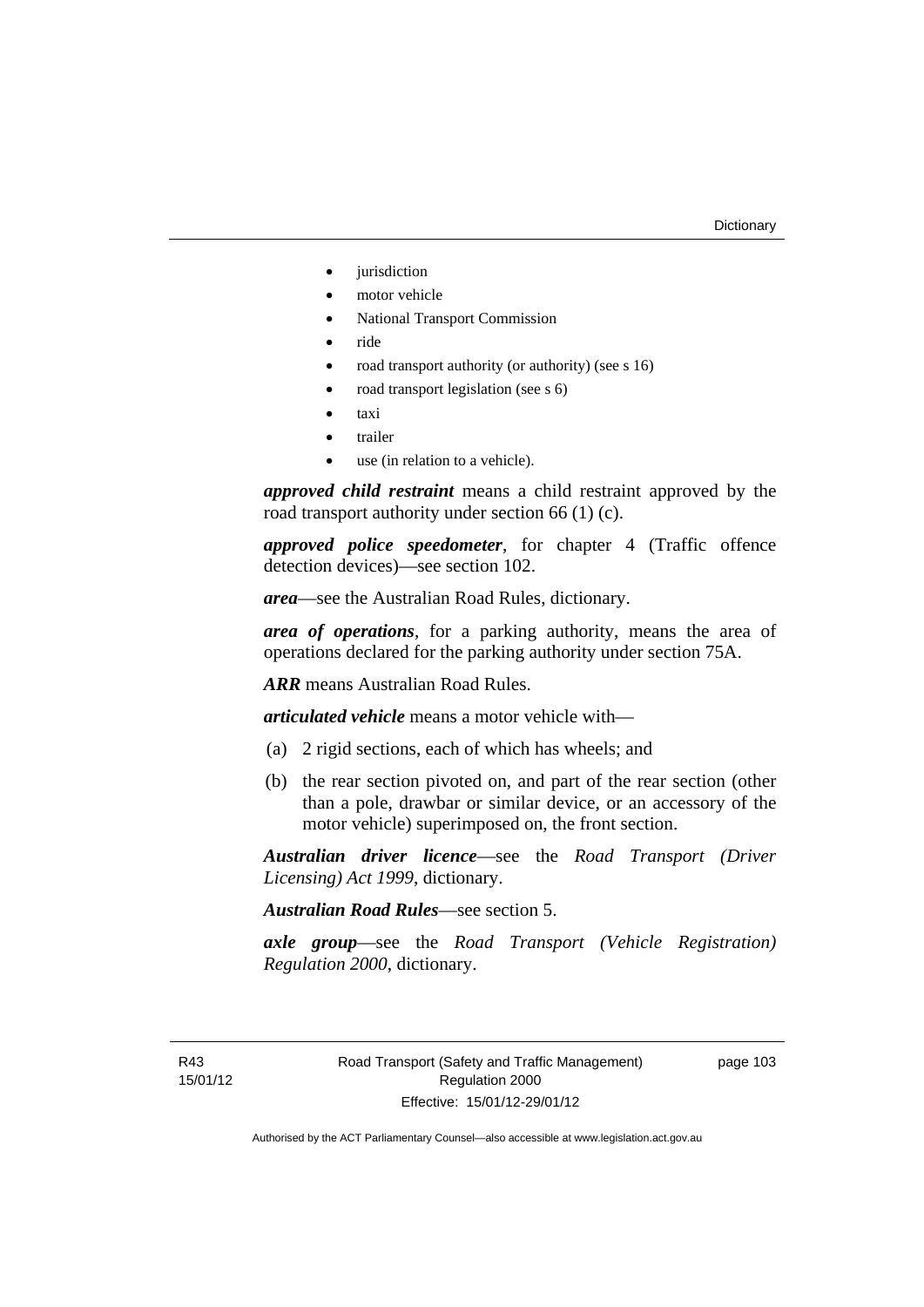*B-double*—see the *Road Transport (Vehicle Registration) Regulation 2000*, dictionary.

**built-up area**, in relation to a length of road—see the Australian Road Rules, dictionary.

*bus*—see the Australian Road Rules, dictionary.

*bus lane*—see the Australian Road Rules, rule 154.

*camera detection device*—see the Act, section 23 (1) (Use of camera detection devices).

*centre of the road*—see the Australian Road Rules, dictionary.

*clearway sign*—see the Australian Road Rules, schedule 2, rule 314, rule 315 and rule 316.

*controlled parking hours*, in relation to a pay parking space, means the periods (as indicated by information on or with traffic signs applying to the space) when a vehicle may not be parked in the space unless the relevant parking fee has been paid.

*converter dolly*—see the *Road Transport (Vehicle Registration) Regulation 2000*, dictionary.

*crash*—see the Australian Road Rules, dictionary.

*demand responsive service vehicle*—see the *Road Transport (Public Passenger Services) Act 2001*, section 81.

*digital camera detection device*, for chapter 4 (Traffic offence detection devices)—see section 102.

*dog trailer*—see the *Road Transport (Vehicle Registration) Regulation 2000*, dictionary.

*do not overtake turning vehicle sign*—see the Australian Road Rules, schedule 4, rule 319 and rule 320.

*drawbar*—see the *Road Transport (Vehicle Registration) Regulation 2000*, dictionary.

page 104 Road Transport (Safety and Traffic Management) Regulation 2000 Effective: 15/01/12-29/01/12

R43 15/01/12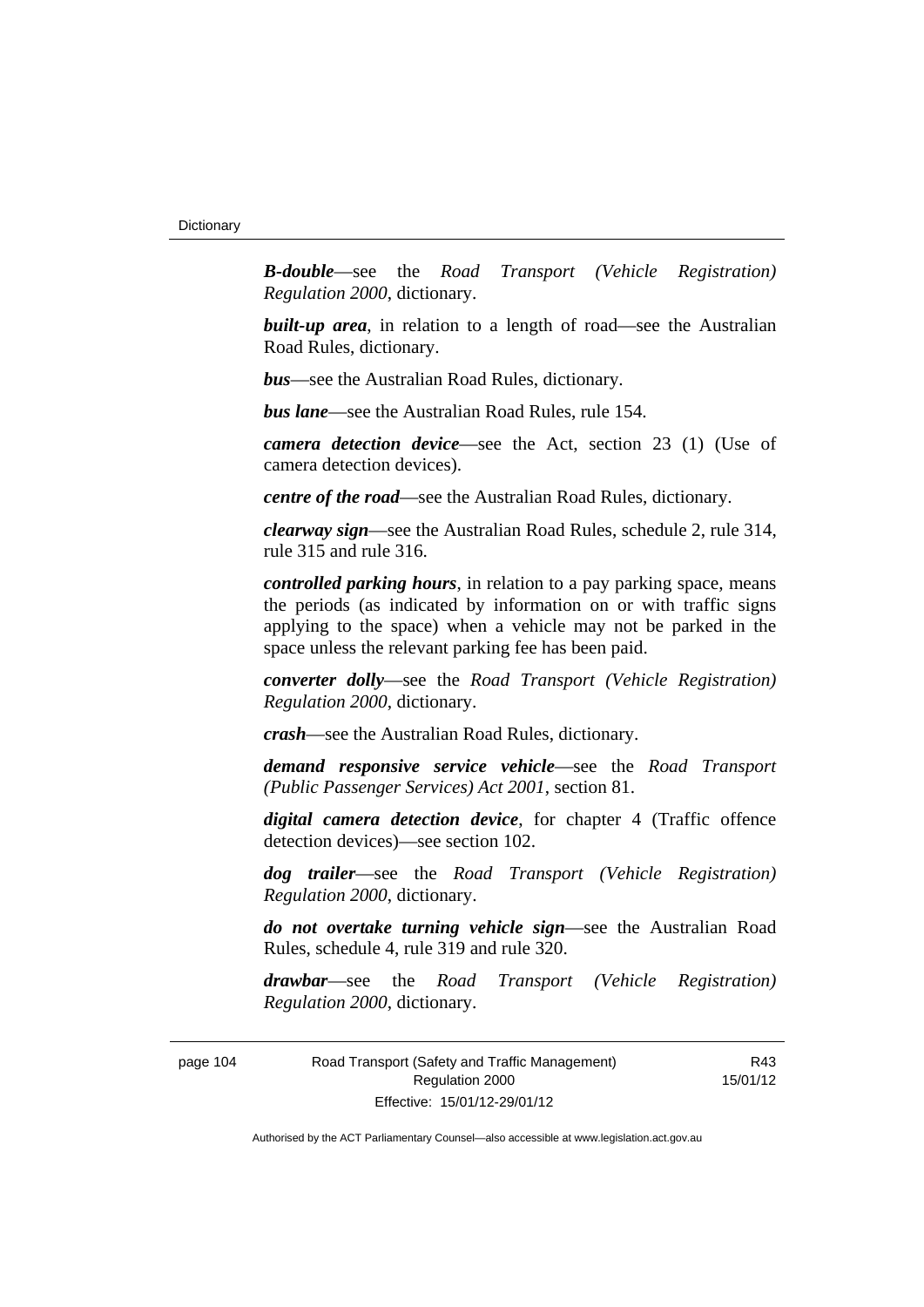*driver's vehicle*, for a driver*—*see the Australian Road Rules, dictionary.

*emergency stopping lane*—see the Australian Road Rules, rule 95.

*emergency vehicle* means any vehicle driven by a person who is—

- (a) an emergency worker; and
- (b) driving the vehicle in the course of his or her duties as an emergency worker.

*emergency worker*—see section 33 (1).

*external driver licence*—see the *Road Transport (Driver Licensing) Act 1999*, dictionary.

*fixed camera detection device*, for chapter 4 (Traffic offence detection devices)—see section 102.

*footpath*—see the Australian Road Rules, dictionary.

*give way*—see the Australian Road Rules, dictionary.

*GVM*—see the *Road Transport (Vehicle Registration) Act 1999*, dictionary.

*heavy vehicle*, for division 3.1.3 (Heavy vehicle parking)—see section 82.

*hire car*—see the *Road Transport (Public Passenger Services) Act 2001*, section 67.

*implement*—see the *Road Transport (Vehicle Registration) Regulation 2000*, dictionary.

*land adjoining residential land*, for division 3.1.3 (Heavy vehicle parking)—see section 82.

*laser speed measuring device*, for chapter 4 (Traffic offence detection devices)—see section 102.

*length*, of road—see the Australian Road Rules, dictionary.

R43 15/01/12 Road Transport (Safety and Traffic Management) Regulation 2000 Effective: 15/01/12-29/01/12

page 105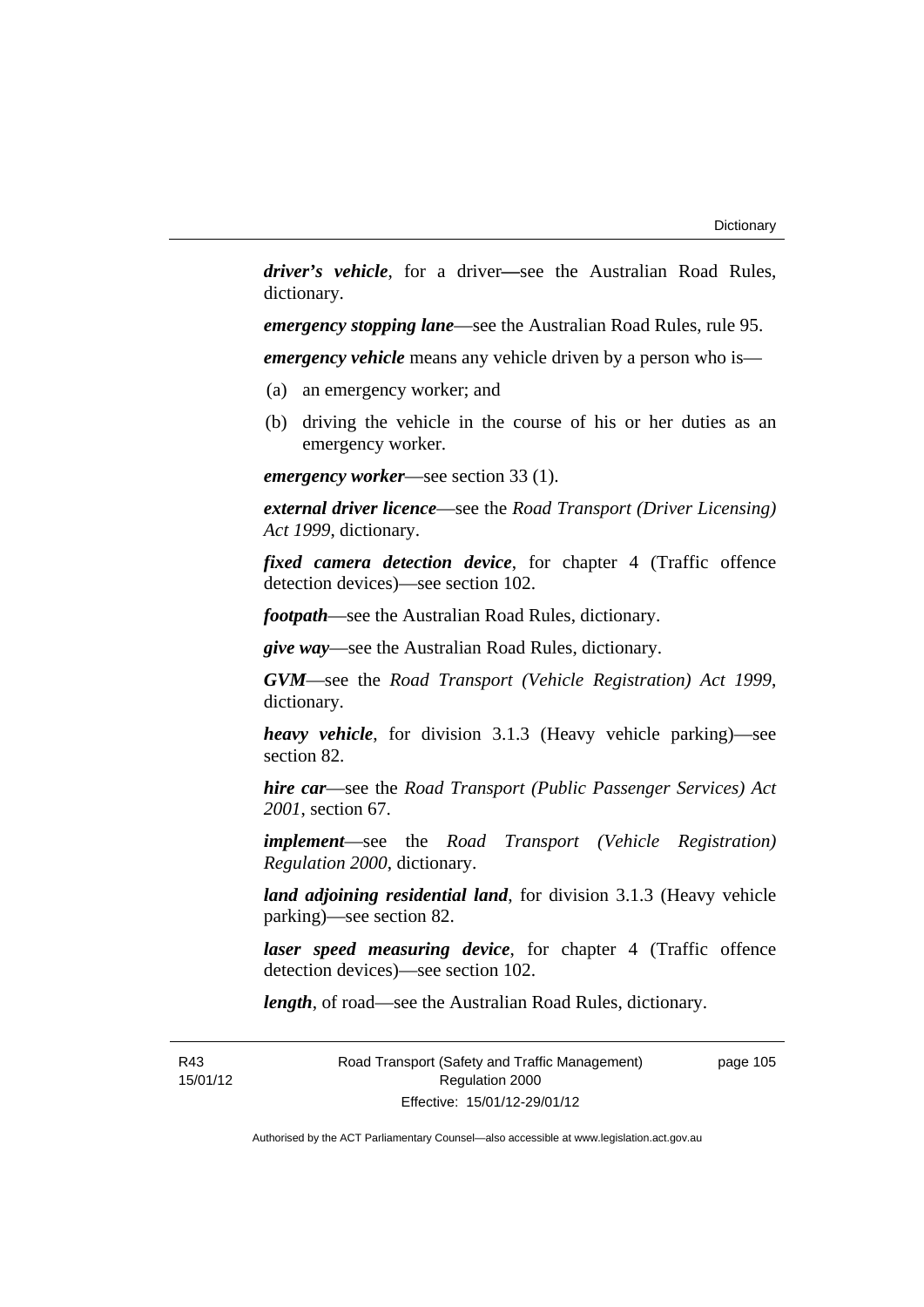*lift and tow trailer* means a trailer consisting of an axle group and a drawbar designed to support 1 axle group of a vehicle under tow.

*loading zone*—see the Australian Road Rules, rule 179.

*marked foot crossing*—see the Australian Road Rules, dictionary.

*metered parking area* means a length of road or area that is set aside as a metered parking area in accordance with section 73.

*metered parking scheme* means a metered parking scheme under division 3.1.1.

*metered parking sign* means a *permissive parking sign* with the word 'meter' on or with the sign.

*metered parking space* means an area that is a metered parking space mentioned in section 75.

*mobility parking scheme authority* means an authority issued under section 101.

*motorbike*—see the Australian Road Rules, dictionary, definition of *motor bike*.

*multi-space parking meter* means a parking meter that applies to 2 or more metered parking spaces.

*nature strip*—see the Australian Road Rules, dictionary.

*night*—see the Australian Road Rules, dictionary.

*no parking sign*—see the Australian Road Rules, schedule 2, schedule 3, rule 314, rule 315 and rule 316.

*no trucks sign*—see the Australian Road Rules, schedule 2, rule 314, rule 315 and rule 316.

*oncoming vehicle*, for a driver—see the Australian Road Rules, dictionary.

*park*—see section 3B.

page 106 Road Transport (Safety and Traffic Management) Regulation 2000 Effective: 15/01/12-29/01/12

R43 15/01/12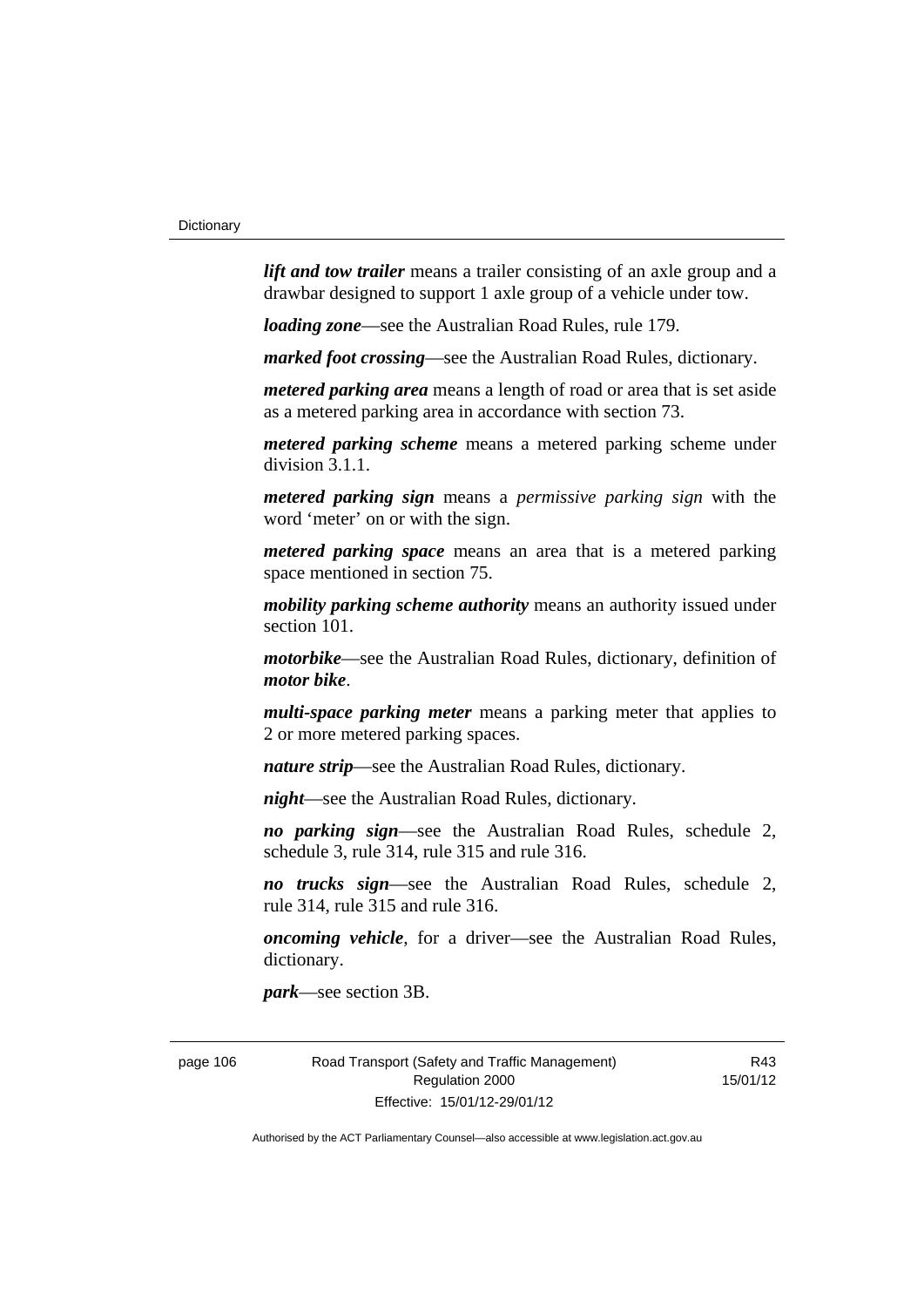*parking authority* means a person declared to be a parking authority under section 75A.

*parking authority guidelines*—see section 75B (1).

*parking bay*—see the Australian Road Rules, dictionary.

*parking control sign*—see the Australian Road Rules, dictionary.

*parking meter* means a device designed to indicate, or capable of indicating, whether the relevant parking fee for the parking of a vehicle in a metered parking space has been paid, and includes the stand on which the device is erected.

*parking meter hood* means a hood or other cover designed to be fitted to a parking meter and to cover the part of the meter that would normally display a sign with the word 'expired' when the meter is not in operation.

*parking permit* means a parking permit issued under section 100.

*parking ticket* means a ticket issued by the road transport authority or a parking authority (by means of a parking ticket machine) for display in or on a vehicle as evidence of the prepayment of a parking fee.

*parking ticket machine* means a device designed to issue parking tickets, and includes the stand on which the device is erected.

*pay parking area* means a metered parking area or ticket parking area.

*pay parking device* means a parking meter or parking ticket machine.

*pay parking scheme* means a metered parking scheme or ticket parking scheme.

*pay parking sign* means a metered parking sign or ticket parking sign.

R43 15/01/12 Road Transport (Safety and Traffic Management) Regulation 2000 Effective: 15/01/12-29/01/12

page 107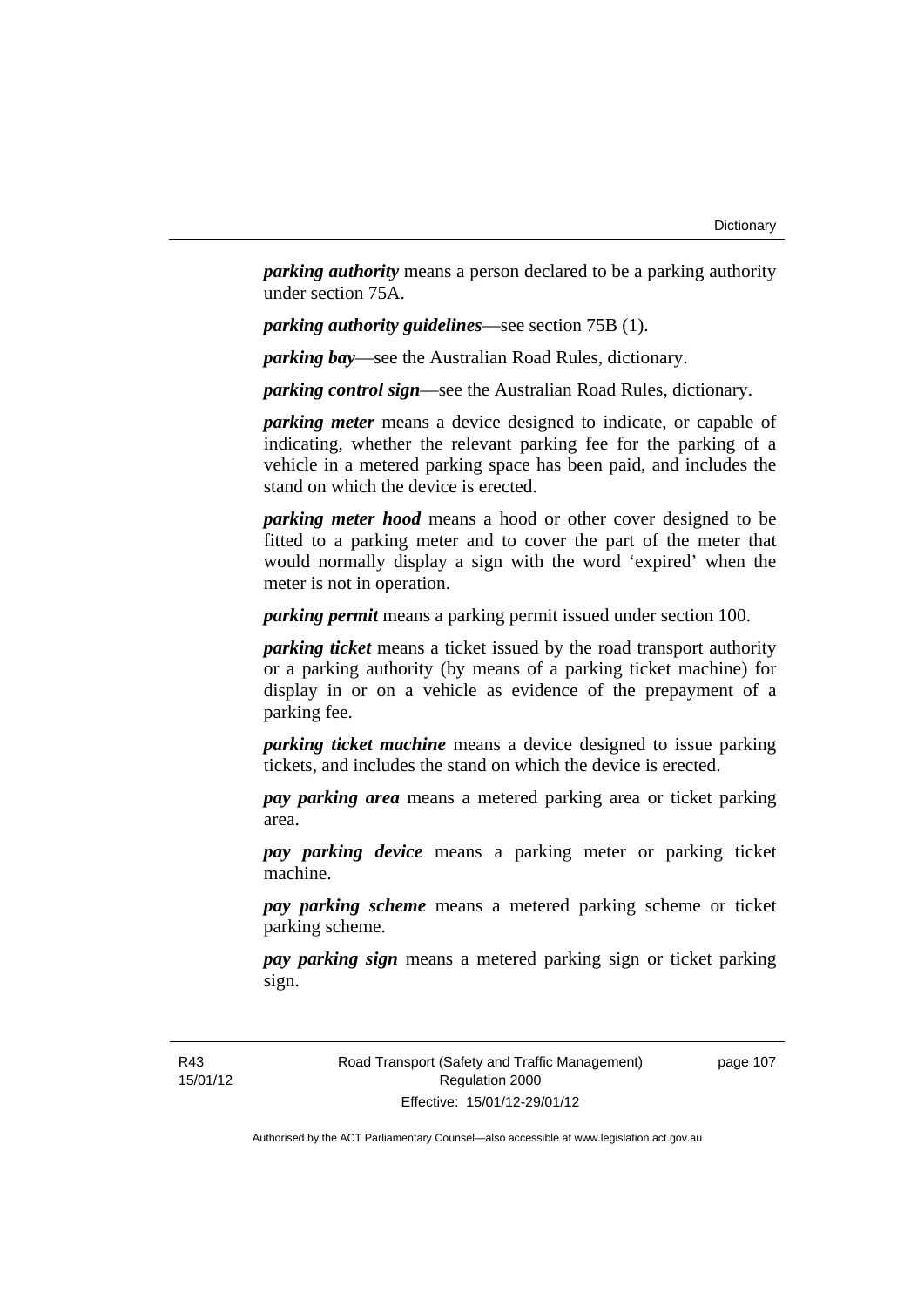*pay parking space* means a metered parking space or ticket parking space.

*pedestrian*—see the Australian Road Rules, rule 18.

*permissive parking sign*—see the Australian Road Rules, schedule 2, schedule 3, rule 314, rule 315 and rule 316.

*person with a disability* means a person—

- (a) who cannot walk because of permanent or temporary loss of the use of 1 or both legs or another permanent medical or physical condition; or
- (b) whose physical condition is detrimentally affected by walking 100m; or
- (c) who needs to use a walking frame, crutches, callipers, a scooter, a wheelchair or a similar mobility aid.

*piezo strip speed measuring device*, for chapter 4 (Traffic offence detection devices)—see section 102.

*police vehicle* means any vehicle driven by a person who is—

- (a) a police officer; and
- (b) driving the vehicle in the course of his or her duties as a police officer.

*postal vehicle*—see the Australian Road Rules, dictionary.

*premises* includes land.

*prime mover*—see the *Road Transport (Vehicle Registration) Regulation 2000*, dictionary.

*public bus*—see the *Road Transport (Public Passenger Services) Act 2001*, dictionary.

*radar speed measuring device*, for chapter 4 (Traffic offence detection devices)—see section 102.

page 108 Road Transport (Safety and Traffic Management) Regulation 2000 Effective: 15/01/12-29/01/12

R43 15/01/12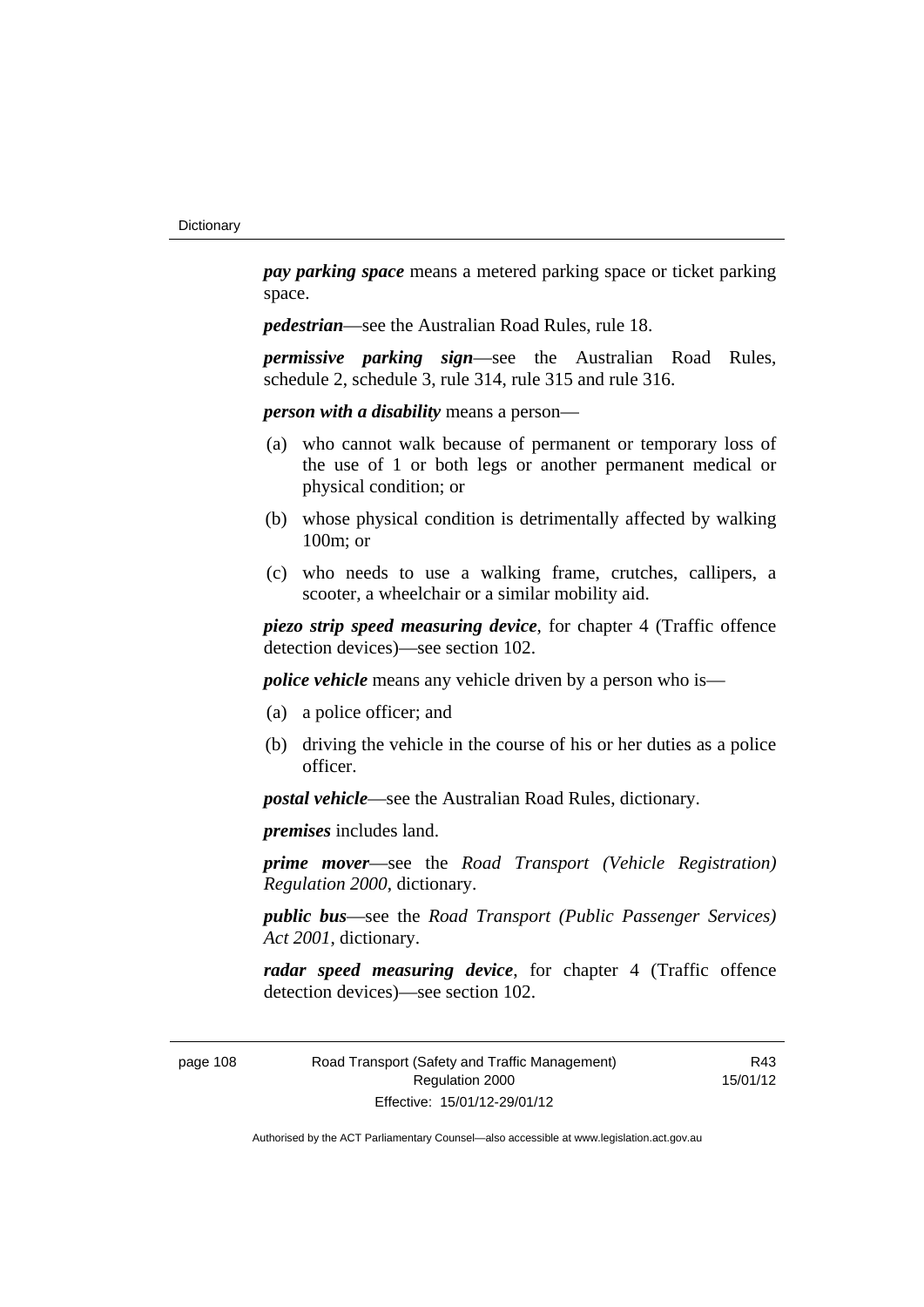*recording medium*, for chapter 4 (Traffic offence detection devices)—see section 107B (1).

*red traffic arrow*—see the Australian Road Rules, dictionary.

*red traffic light*—see the Australian Road Rules, dictionary.

*registered operator*—see the *Road Transport (Vehicle Registration) Act 1999*, dictionary.

*relevant parking fee*, for parking a vehicle in a pay parking space, means the fee for parking the vehicle in the space, for the day and time when the vehicle is parked in the space, as indicated on or with the parking meter or parking ticket machine applying to the space.

*residential land*, for division 3.1.3 (Heavy vehicle parking)—see section 82.

*rider*—see the Australian Road Rules, rule 17.

*road*—see section 3A.

*road marking*—see the Australian Road Rules, dictionary.

*road train*—see the *Road Transport (Vehicle Registration) Regulation 2000*, dictionary.

*road user*—see the Australian Road Rules, rule 14.

*security checksum*, for chapter 4 (Traffic offence detection devices)—see section 102.

*semitrailer*—see the *Road Transport (Vehicle Registration) Regulation 2000*, dictionary.

*stock truck*, for division 3.1.3 (Heavy vehicle parking)—see section 82.

*stop*—see section 3B.

*testing authority*, for chapter 4 (Traffic offence detection devices) see section 102.

page 109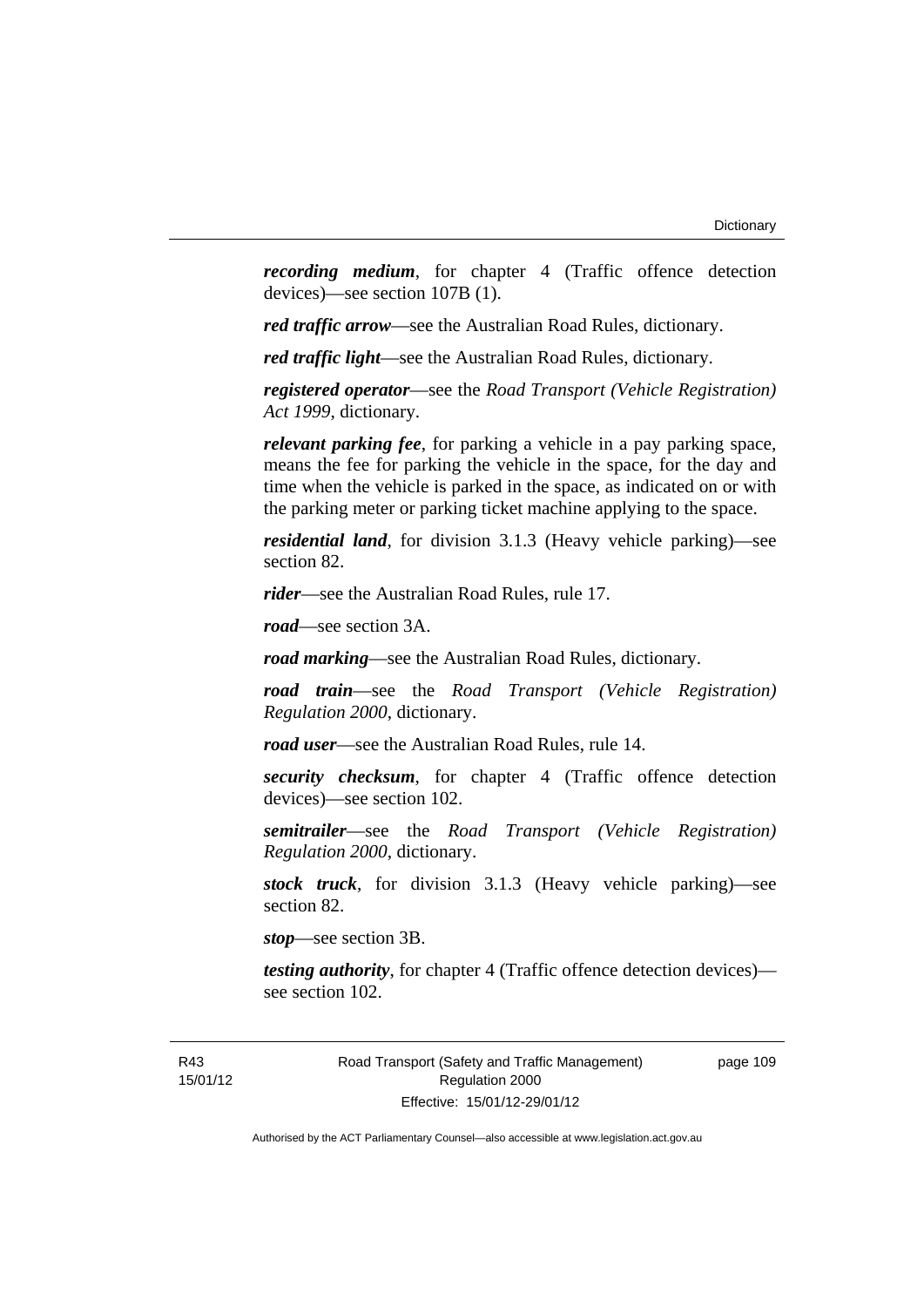### *ticket parking area*—

- (a) means a length of road or area that is set aside as a ticket parking area under section 76 (2) (a) or section 76A (2) (a); but
- (b) does not include a length of road or area that, under section 77 (2), is not taken to be included in the length of road or area set aside.

*ticket parking scheme* means a ticket parking scheme under division 3.1.2.

*ticket parking sign* means a *permissive parking sign* with the word 'ticket' on or with the sign.

*ticket parking space* means a ticket parking space under section 78.

*tow truck*—see the *Road Transport (Vehicle Registration) Regulation 2000*, dictionary.

*towing attachment* means a device fitted to a vehicle to which the drawbar of a trailer may be attached.

*tractor*—see the *Road Transport (Vehicle Registration) Regulation 2000*, dictionary.

*traffic control device*—see the Australian Road Rules, dictionary.

*traffic-related item*—see the Australian Road Rules, dictionary.

*traffic sign*—see the Australian Road Rules, dictionary.

*traffic signals*—see the Australian Road Rules, dictionary.

*transit lane*—see the Australian Road Rules, rule 156.

*truck lane*—see the Australian Road Rules, rule 157.

*vehicle*—see the Australian Road Rules, rule 15.

*wheeled recreational device*—see the Australian Road Rules, dictionary.

*wheeled toy*—see the Australian Road Rules, dictionary.

page 110 Road Transport (Safety and Traffic Management) Regulation 2000 Effective: 15/01/12-29/01/12 R43 15/01/12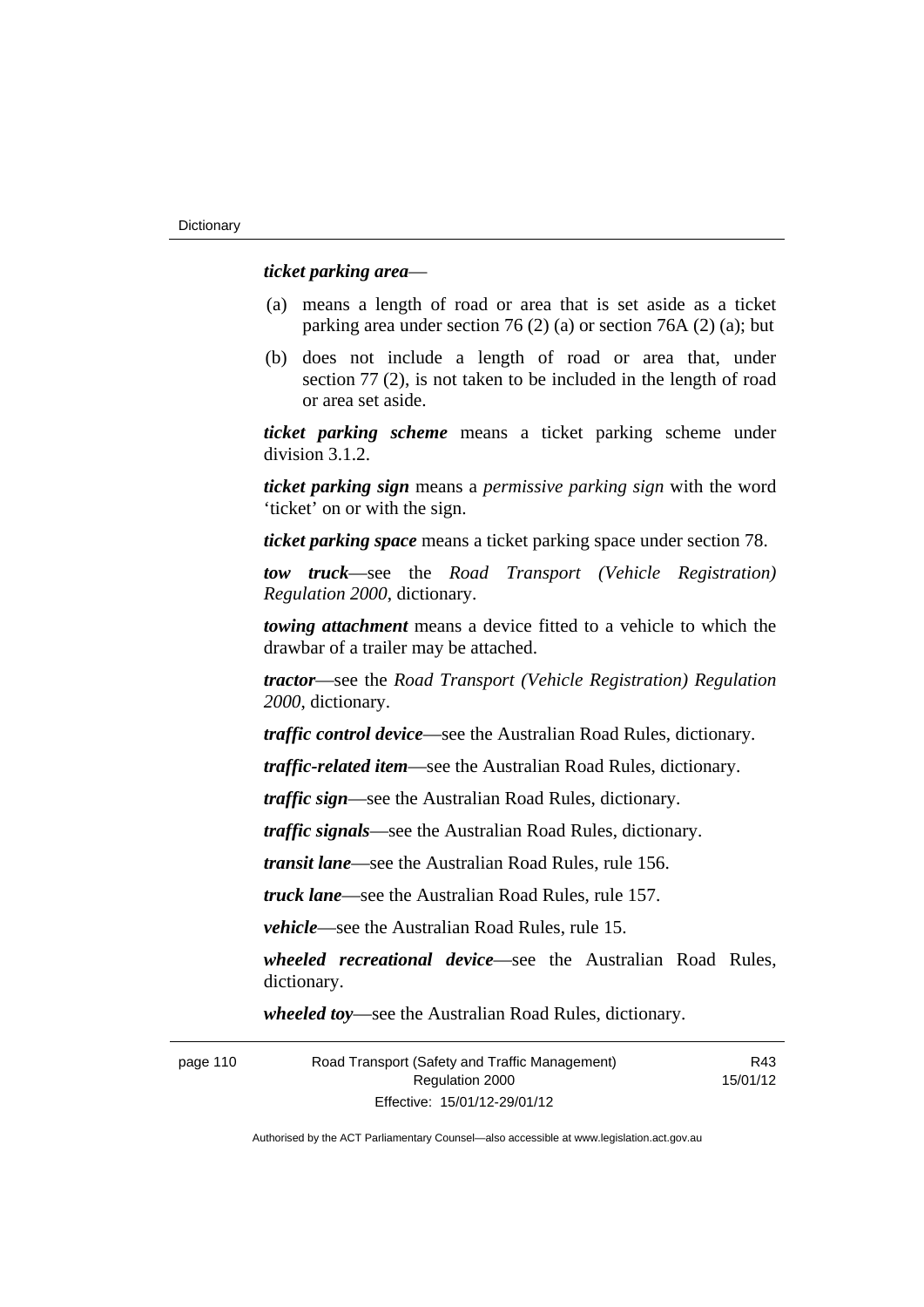*with*, for information about the application of a traffic control device—see the Australian Road Rules, dictionary.

*WORM disk*, for chapter 4 (Traffic offence detection devices)—see section 102.

R43 15/01/12 Road Transport (Safety and Traffic Management) Regulation 2000 Effective: 15/01/12-29/01/12

page 111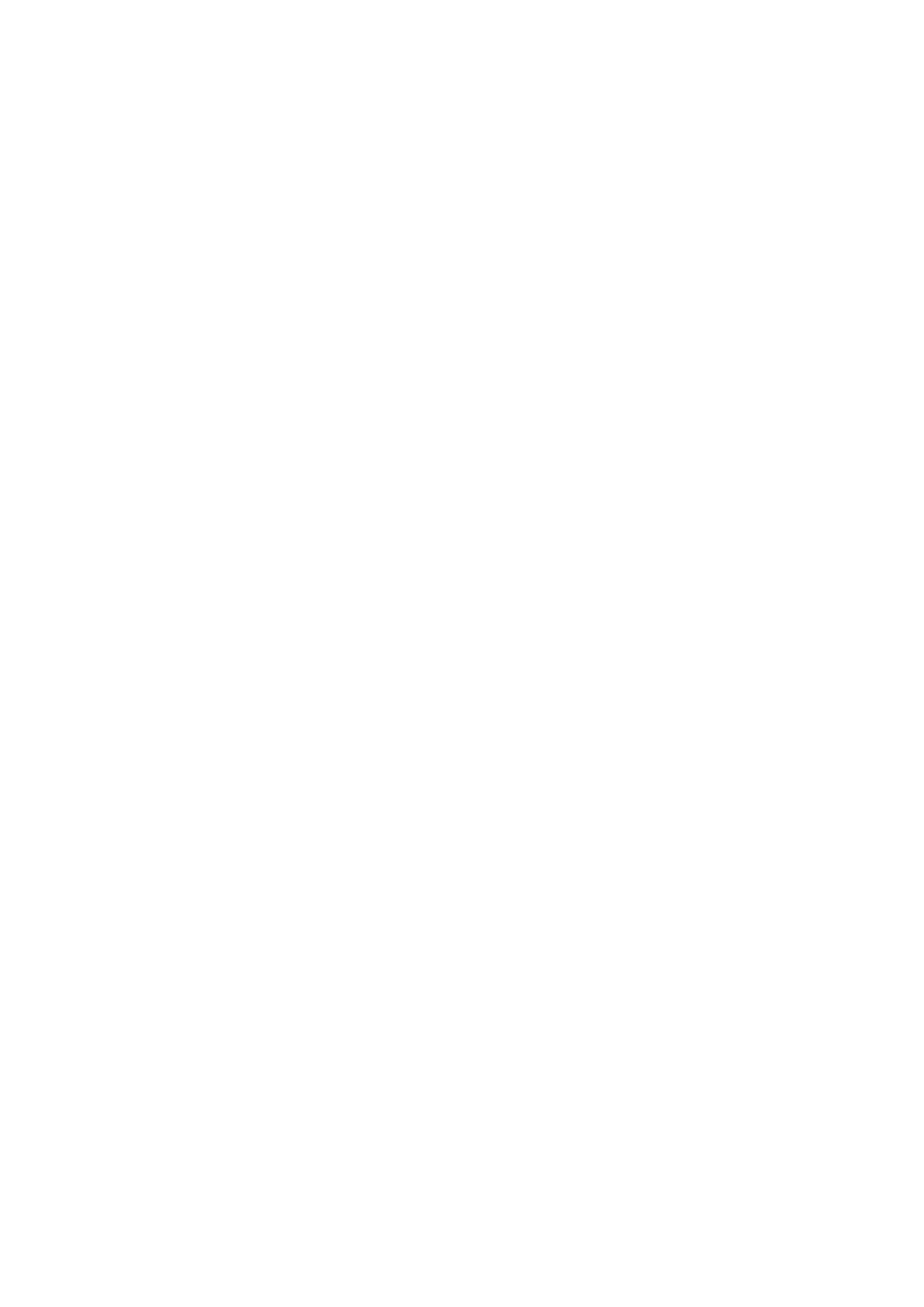1 About the endnotes

# **Endnotes**

# **1 About the endnotes**

Amending and modifying laws are annotated in the legislation history and the amendment history. Current modifications are not included in the republished law but are set out in the endnotes.

Not all editorial amendments made under the *Legislation Act 2001*, part 11.3 are annotated in the amendment history. Full details of any amendments can be obtained from the Parliamentary Counsel's Office.

Uncommenced amending laws and expiries are listed in the legislation history and the amendment history. These details are underlined. Uncommenced provisions and amendments are not included in the republished law but are set out in the last endnote.

If all the provisions of the law have been renumbered, a table of renumbered provisions gives details of previous and current numbering.

The endnotes also include a table of earlier republications.

| $A = Act$                                    | NI = Notifiable instrument                |
|----------------------------------------------|-------------------------------------------|
| $AF =$ Approved form                         | $o = order$                               |
| $am = amended$                               | $om = omitted/repealed$                   |
| $amdt = amendment$                           | $ord = ordinance$                         |
| $AR = Assembly resolution$                   | orig = original                           |
| $ch = chapter$                               | $par = paragraph/subparagraph$            |
| $CN =$ Commencement notice                   | $pres = present$                          |
| $def = definition$                           | $prev = previous$                         |
| $DI = Disallowable instrument$               | $(\text{prev}) = \text{previously}$       |
| $dict = dictionary$                          | $pt = part$                               |
| $disallowed = disallowed by the Legislative$ | $r = rule/subrule$                        |
| Assembly                                     | $reloc = relocated$                       |
| $div = division$                             | $remum = renumbered$                      |
| $exp = expires/expired$                      | $R[X]$ = Republication No                 |
| $Gaz = gazette$                              | $RI = reissue$                            |
| $hdg =$ heading                              | $s = section/subsection$                  |
| $IA = Interpretation Act 1967$               | $sch = schedule$                          |
| $ins = inserted/added$                       | $sdiv = subdivision$                      |
| $LA =$ Legislation Act 2001                  | $SL = Subordinate$ law                    |
| $LR =$ legislation register                  | $sub =$ substituted                       |
| $LRA =$ Legislation (Republication) Act 1996 | underlining = whole or part not commenced |
| $mod = modified/modification$                | or to be expired                          |
|                                              |                                           |

# **2 Abbreviation key**

page 112 Road Transport (Safety and Traffic Management) Regulation 2000 Effective: 15/01/12-29/01/12

R43 15/01/12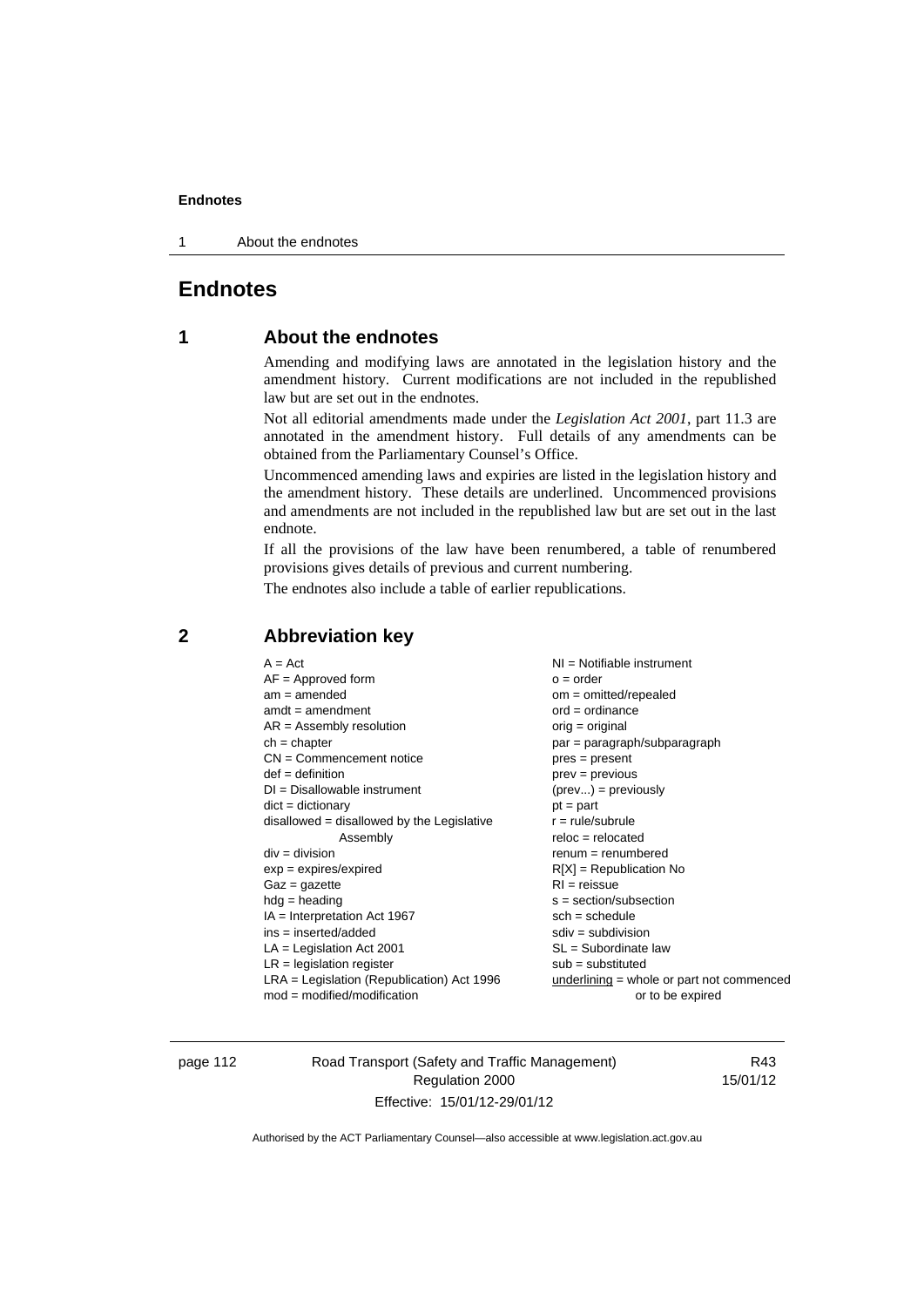# **3 Legislation history**

This regulation was originally the *Road Transport (Safety and Traffic Management) Regulations 2000*. It was renamed under the *Legislation Act 2001*.

### **Road Transport (Safety and Traffic Management) Regulation 2000 SL 2000 No 10**

- notified 29 February 2000 (Gaz 2000 No S6)
- s 1, s 2 commenced 29 February 2000 (IA 10B)
- remainder commenced 1 March 2000 (s 2 and Gaz 2000 No S5)

#### as amended by

#### **Legislative Assembly AR2000-2**

notified 18 May 2000 (Gaz 2000 No 20 p 505) commenced 18 May 2000 (SLA s 6 (13))

### **Road Transport (Safety and Traffic Management) Regulations Amendment SL 2000 No 21 pt 2**

notified 18 May 2000 (Gaz 2000 No 20) commenced 18 May 2000 (s 1)

#### **Road Transport Legislation Regulations Amendment SL 2000 No 33 pt 2**

notified 2 August 2000 (Gaz 2000 No S41) commenced 2 August 2000 (s 1)

#### **Road Transport Legislation Regulations Amendment SL 2000 No 52 pt 2**

notified 14 December 2000 (Gaz 2000 No 50) commenced 14 December 2000 (s 1)

### **Road Transport Legislation Amendment Act 2001 No 27 sch 4**

notified 24 May 2001 (Gaz 2001 No 21) s 1, s 2 commenced 24 May 2001 (IA s 10B) sch 4 commenced 24 May 2001 (s 2)

# **Road Transport (Safety and Traffic Management) Amendment Act 2001 No 29 pt 3**

notified 24 May 2001 (Gaz 2001 No 21) commenced 24 May 2001 (s 2)

R43 15/01/12 page 113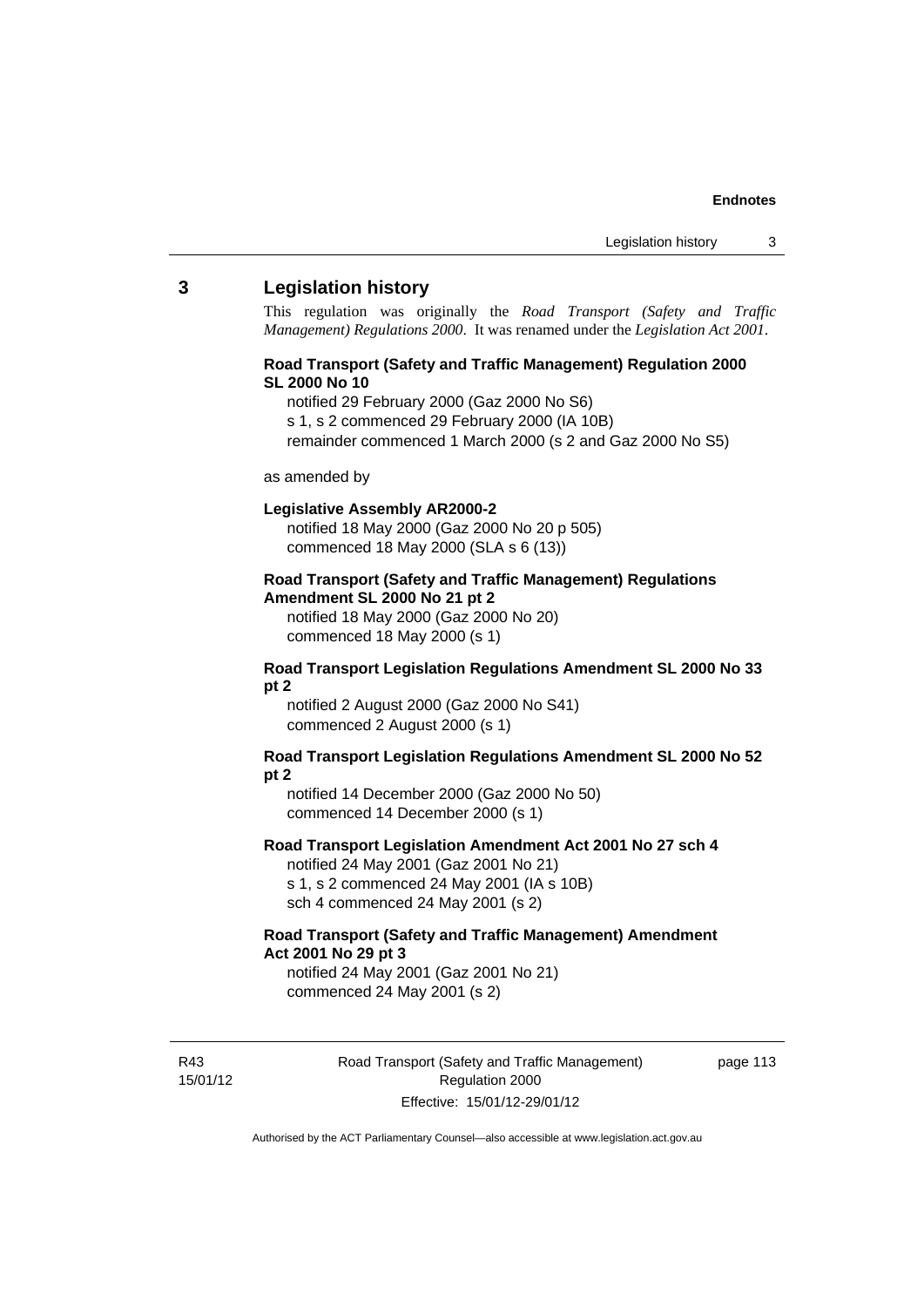3 Legislation history

# **Legislation (Consequential Amendments) Act 2001 No 44 pt 348**

notified 26 July 2001 (Gaz 2001 No 30) s 1, s 2 commenced 26 July 2001 (IA s 10B) pt 348 commenced 12 September 2001 (s 2 and see Gaz 2001 No S65)

# **Statute Law Amendment Act 2001 No 56 pt 3.46**

notified 5 September 2001 (Gaz 2001 No S 65) s 1, s 2 commenced 5 September 2001 (IA s 10B) pt 3.46 commenced 12 September 2001 (amdt 3.475)

# **Road Transport (Safety and Traffic Management) Regulations Amendment 2001 SL 2001 No 32**

notified 11 September 2001 (Gaz 2001 No S69) commenced 11 September 2001 (s 1)

# **Road Transport (Public Passenger Services) Act 2001 No 62 pt 1.12**

notified 10 September 2001 (Gaz 2001 No S66) s 1, s 2 commenced 10 September 2001 (IA s 10B)

pt 1.12 commenced 1 December 2001 (s 2 and CN 2001 No 2)

### **Road Transport Legislation Amendment Regulations 2002 SL No 2 pt 5**

notified LR 27 February 2002 s 1, s 2 commenced 27 February 2002 (LA s 75) pt 5 commenced 1 March 2002 (s 2 and see CN 2002 No 2)

# **Road Transport (Safety and Traffic Management) Amendment Regulations 2002 SL No 7**

notified LR 15 April 2002 commenced 16 April 2002 (s 2)

### **Statute Law Amendment Act 2002 No 30 pt 3.73**

notified LR 16 September 2002

s 1, s 2 taken to have commenced 19 May 1997 (LA s 75 (2)) pt 3.73 commenced 17 September 2002 (s 2 (1))

page 114 Road Transport (Safety and Traffic Management) Regulation 2000 Effective: 15/01/12-29/01/12

R43 15/01/12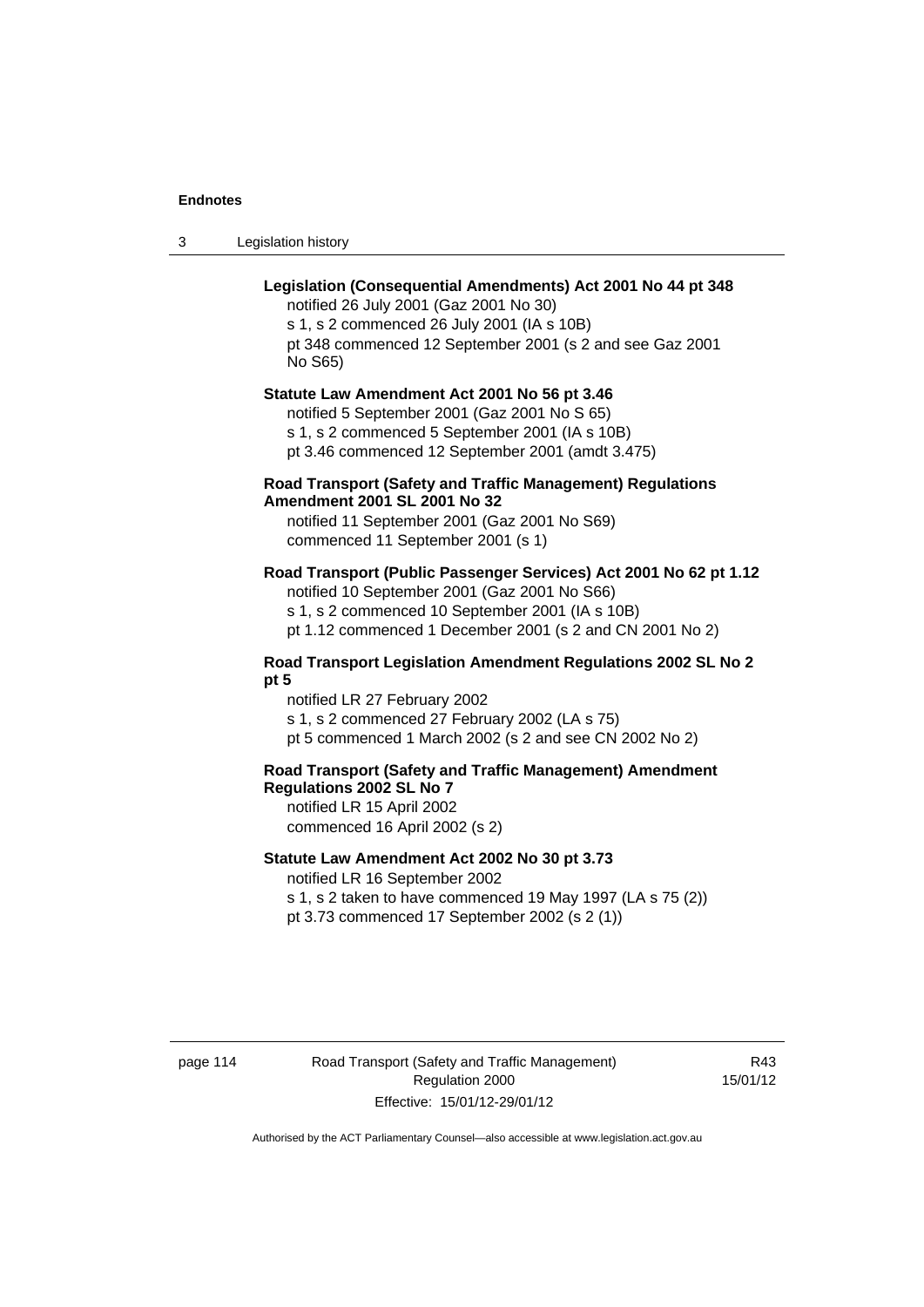# **Road Transport Legislation Amendment Regulations 2002 (No 2) SL2002-31 pt 5**

notified LR 31 October 2002 s 1, s 2 commenced 31 October 2002 (LA s 75 (1)) pt 5 commenced 1 November 2002 (s 2 (1))

#### **Criminal Code 2002 No 51 pt 1.20**

notified LR 20 December 2002

s 1, s 2 commenced 20 December 2002 (LA s 75) pt 1.20 commenced 1 January 2003 (s 2 (1))

#### **Urban Services (Application of Criminal Code) Amendment Regulations 2002 SL2003-1 pt 4**

notified LR 9 January 2003

s 1, s 2 commenced 9 January 2003 (LA s 75 (1)) pt 4 commenced 10 January 2003 (s 2 (3) and see LA s 73 (3) (b))

## **Road Transport (Safety and Traffic Management) Amendment Regulations 2003 (No 1) SL2003-12**

notified LR 22 May 2003 s 1, s 2 commenced 22 May 2003 (LA s 75 (1)) remainder commenced 1 June 2003 (s 2 and CN2003-3)

## **Road Transport (Safety and Traffic Management) Amendment Regulations 2003 (No 2) SL2003-14**

notified LR 10 June 2003 s 1, s 2 commenced 10 June 2003 (LA s 75 (1)) remainder commenced 11 June 2003 (s 2)

# **Dangerous Substances Act 2004 A2004-7 sch 1 pt 1.8**

notified LR 19 March 2004 s 1, s 2 commenced 19 March 2004 (LA s 75 (1)) sch 1 pt 1.8 commenced 5 April 2004 (s 2 and CN2004-6)

R43 15/01/12 Road Transport (Safety and Traffic Management) Regulation 2000 Effective: 15/01/12-29/01/12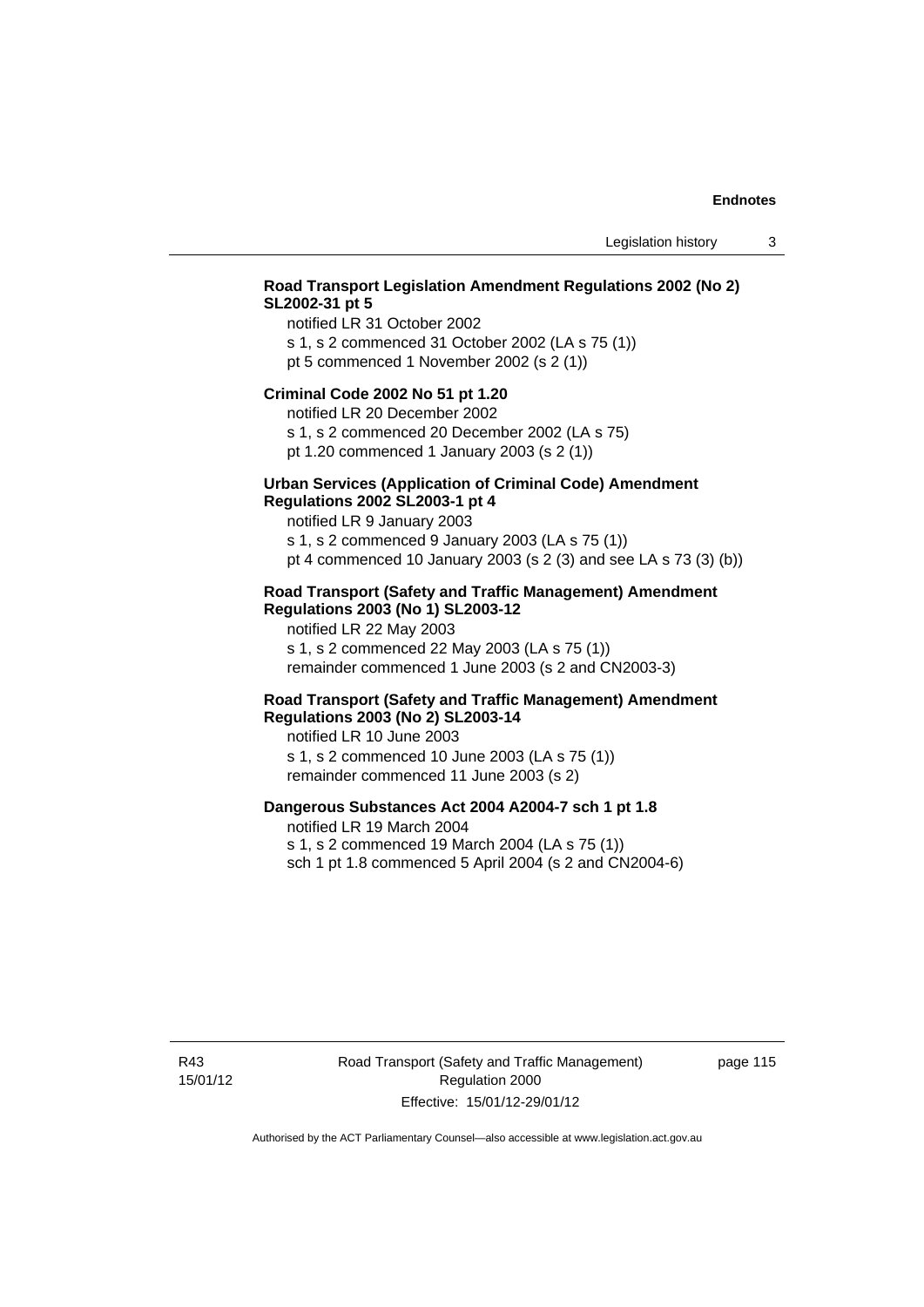3 Legislation history

# **Road Transport Legislation (Australian Road Rules) Amendment Regulations 2004 (No 1) SL2004-16 pt 3**

notified LR 24 May 2004

s 1, s 2 commenced 24 May 2004 (LA s 75 (1))

pt 3 commenced 19 July 2004 (s 2 and CN2004-10)

# **Emergencies Act 2004 A2004-28 sch 3 pt 3.20**

notified LR 29 June 2004

s 1, s 2 commenced 29 June 2004 (LA s 75 (1))

sch 3 pt 3.20 commenced 1 July 2004 (s 2 (1) and CN2004-11)

# **Road Transport Legislation Amendment Regulations 2004 (No 1) SL2004-47 pt 5**

notified LR 9 September 2004 s 1, s 2 commenced 9 September 2004 (LA s 75 (1)) pt 5 commenced 10 September 2004 (s 2)

# **Road Transport Legislation (Hire Cars) Amendment Regulation 2005 (No 1) SL2005-4 sch 2 pt 2.4**

notified LR 7 March 2005

s 1, s 2 commenced 7 March 2005 (LA s 75 (1))

sch 2 pt 2.4 commenced 9 March 2005 (s 2 and see Road Transport (Public Passenger Services) (Hire Cars) Amendment Act 2004 A2004-69, s 2 and LA s 79)

# **Road Transport (Safety and Traffic Management) Amendment Regulation 2005 (No 1) SL2005-7**

notified LR 8 April 2005 s 1, s 2 commenced 8 April 2005 (LA s 75 (1)) remainder commenced 9 April 2005 (s 2)

# **Road Transport (Safety and Traffic Management) Amendment Regulation 2005 (No 2) SL2005-22**

notified LR 15 September 2005 s 1, s 2 commenced 15 September 2005 (LA s 75 (1)) remainder commenced 16 September 2005 (s 2)

## **Statute Law Amendment Act 2005 (No 2) A2005-62 sch 1 pt 1.4**

notified LR 21 December 2005 s 1, s 2 commenced 21 December 2005 (LA s 75 (1)) sch 1 pt 1.4 commenced 11 January 2006 (s 2 (1))

page 116 Road Transport (Safety and Traffic Management) Regulation 2000 Effective: 15/01/12-29/01/12

R43 15/01/12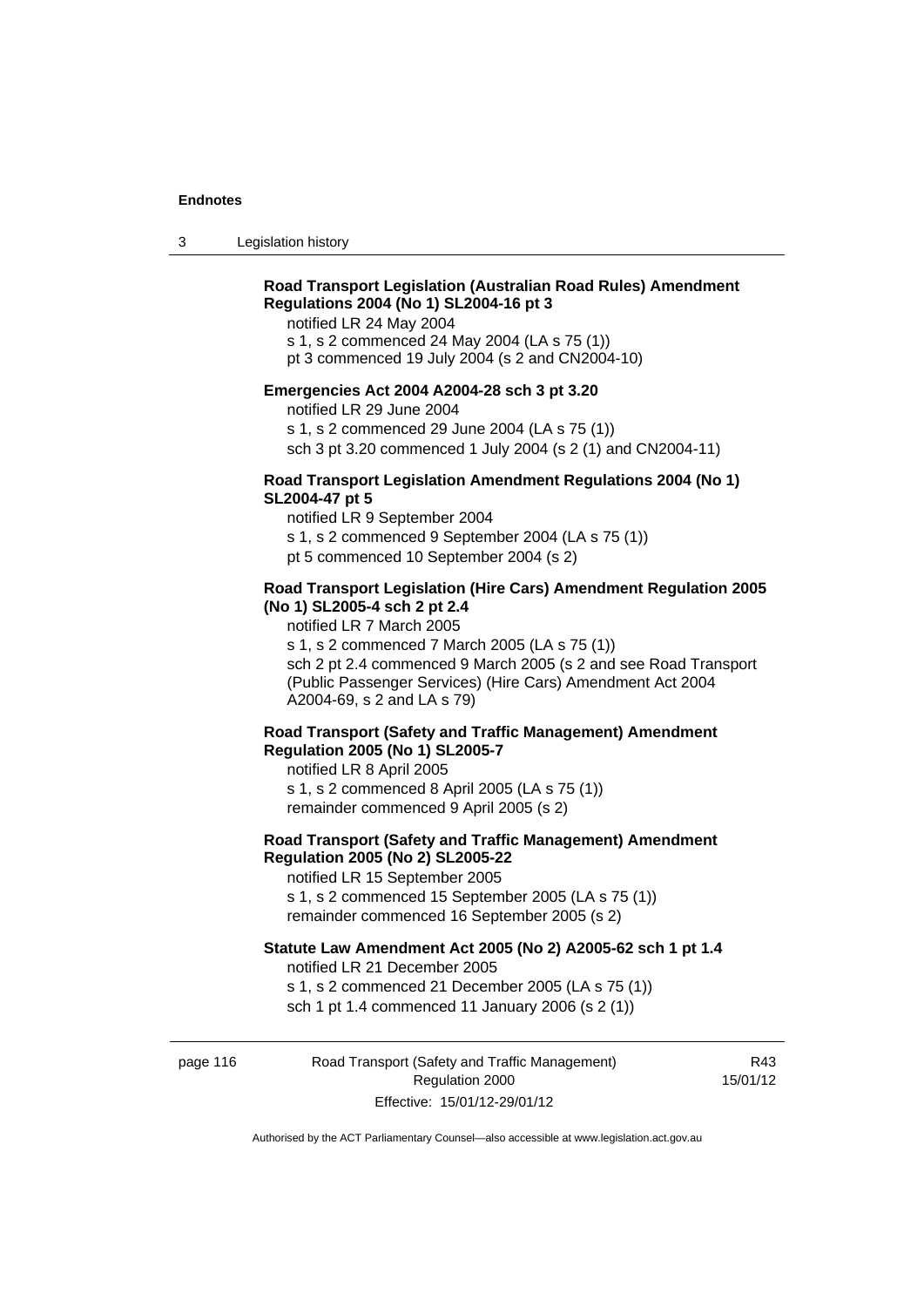# **Road Transport (Safety and Traffic Management) Amendment Regulation 2006 (No 1) SL2006-4**

notified LR 16 January 2006 s 1, s 2 commenced 16 January 2006 (LA s 75 (1)) remainder commenced 17 January 2006 (s 2)

### **Road Transport (Public Passenger Services) Amendment Regulation 2006 (No 1) SL2006-32 sch 1 pt 1.5**

notified LR 26 June 2006 s 1, s 2 commenced 26 June 2006 (LA s 75 (1)) sch 1 pt 1.5 commenced 3 July 2006 (s 2 (2))

# **Road Transport (Safety and Traffic Management) Amendment Regulation 2006 (No 2) SL2006-51**

notified LR 4 December 2006 s 1, s 2 commenced 4 December 2006 (LA s 75 (1)) remainder commenced 5 December 2006 (s 2)

#### **Road Transport (Safety and Traffic Management) Amendment Regulation 2007 (No 1) SL2007-20**

notified LR 30 July 2007 s 1, s 2 commenced 30 July 2007 (LA s 75 (1)) remainder commenced 31 July 2007 (s 2)

### **Planning and Development (Consequential Amendments) Act 2007 A2007-25 sch 1 pt 1.29**

notified LR 13 September 2007 s 1, s 2 commenced 13 September 2007 (LA s 75 (1)) sch 1 pt 1.29 commenced 31 March 2008 (s 2 and see Planning and Development Act 2007 A2007-24, s 2 and CN2008-1)

# **Road Transport (Safety and Traffic Management) Amendment Regulation 2008 (No 1) SL2008-40**

notified LR 11 September 2008 s 1, s 2 commenced 11 September 2008 (LA s 75 (1))

remainder commenced 11 March 2009 (s 2 and LA s 79)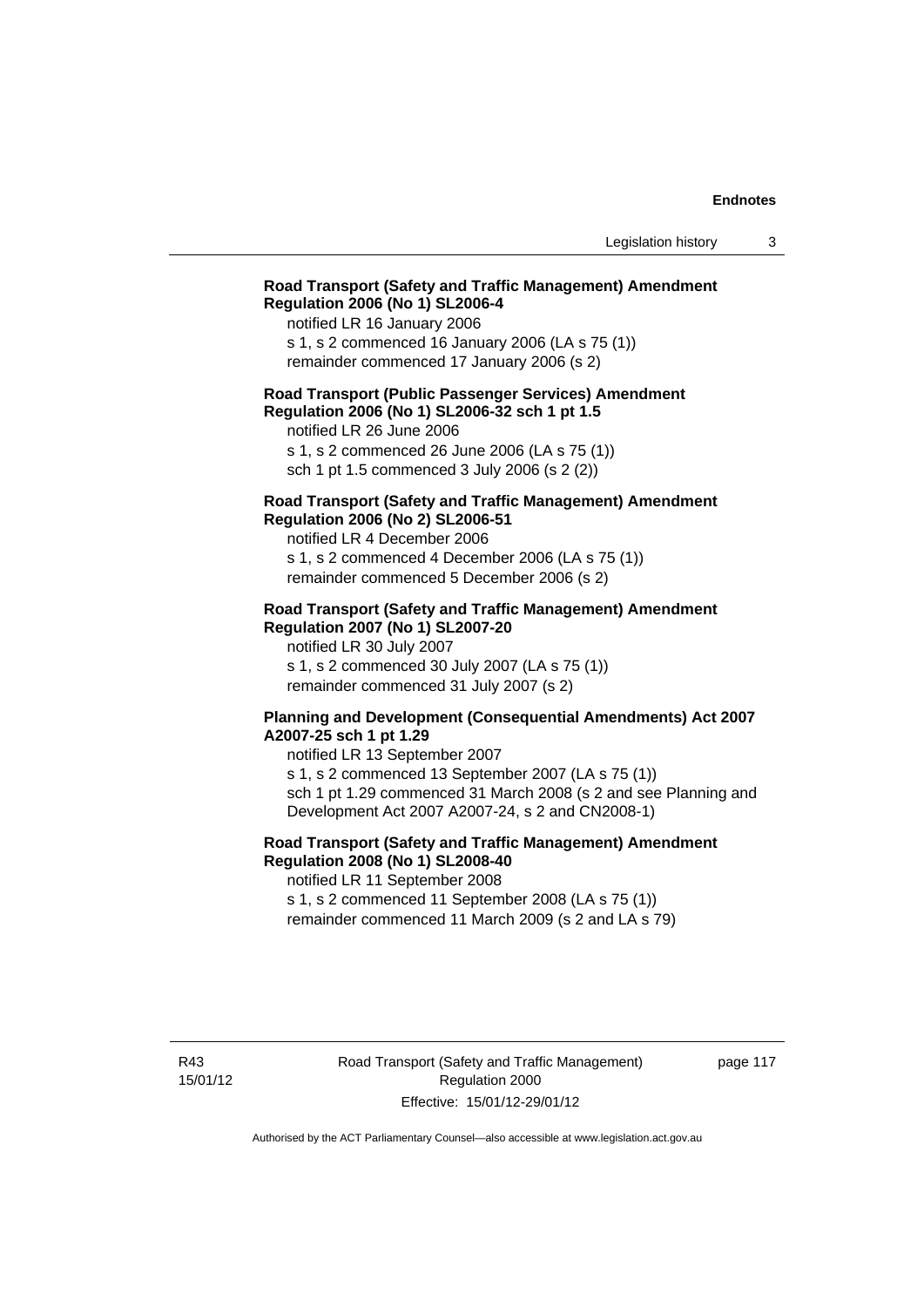3 Legislation history

# **Road Transport Legislation Amendment Regulation 2008 (No 2) SL2008-47 sch 1 pt 1.3**

notified LR 1 December 2008 s 1, s 2 commenced 1 December 2008 (LA s 75 (1)) sch 1 pt 1.3 commenced 2 December 2008 (s 2)

## **Road Transport Legislation Amendment Regulation 2009 (No 1) SL2009-6 pt 4**

notified LR 11 March 2009 s 1, s 2 commenced 11 March 2009 (LA s 75 (1)) pt 4 commenced 16 March 2009 (s 2 and CN2009-7)

# **Road Transport (Safety and Traffic Management) Amendment Regulation 2009 (No 1) SL2009-7**

notified LR 12 March 2009 s 1, s 2 commenced 12 March 2009 (LA s 75 (1)) remainder commenced 13 March 2009 (s 2)

#### **Road Transport (Mass, Dimensions and Loading) Act 2009 A2009-22 sch 1 pt 1.10**

notified LR 3 September 2009 s 1, s 2 commenced 3 September 2009 (LA s 75 (1)) sch 1 pt 1.10 commenced 3 March 2010 (s 2 and LA s 79)

# **Dangerous Goods (Road Transport) Act 2009 A2009-34 sch 1 pt 1.3**

notified LR 28 September 2009 s 1, s 2 commenced 28 September 2009 (LA s 75 (1)) sch 1 pt 1.3 commenced 2 April 2010 (s 2, CN2010-5 and LA s 77 (3))

### **Road Transport Legislation Amendment Regulation 2010 (No 1) SL2010-5 pt 4**

notified LR 1 March 2010 s 1, s 2 commenced 1 March 2010 (LA s 75 (1)) s 55, ss 58-62 commenced 15 March 2011 (s 2 (2)) pt 4 remainder commenced 15 March 2010 (s 2 (1))

### **Road Transport Legislation Amendment Regulation 2010 (No 2) SL2010-7 pt 5**

notified LR 16 March 2010 s 1, s 2 commenced 16 March 2010 (LA s 75 (1)) pt 5 commenced 17 March 2010 (s 2 (1))

page 118 Road Transport (Safety and Traffic Management) Regulation 2000 Effective: 15/01/12-29/01/12

R43 15/01/12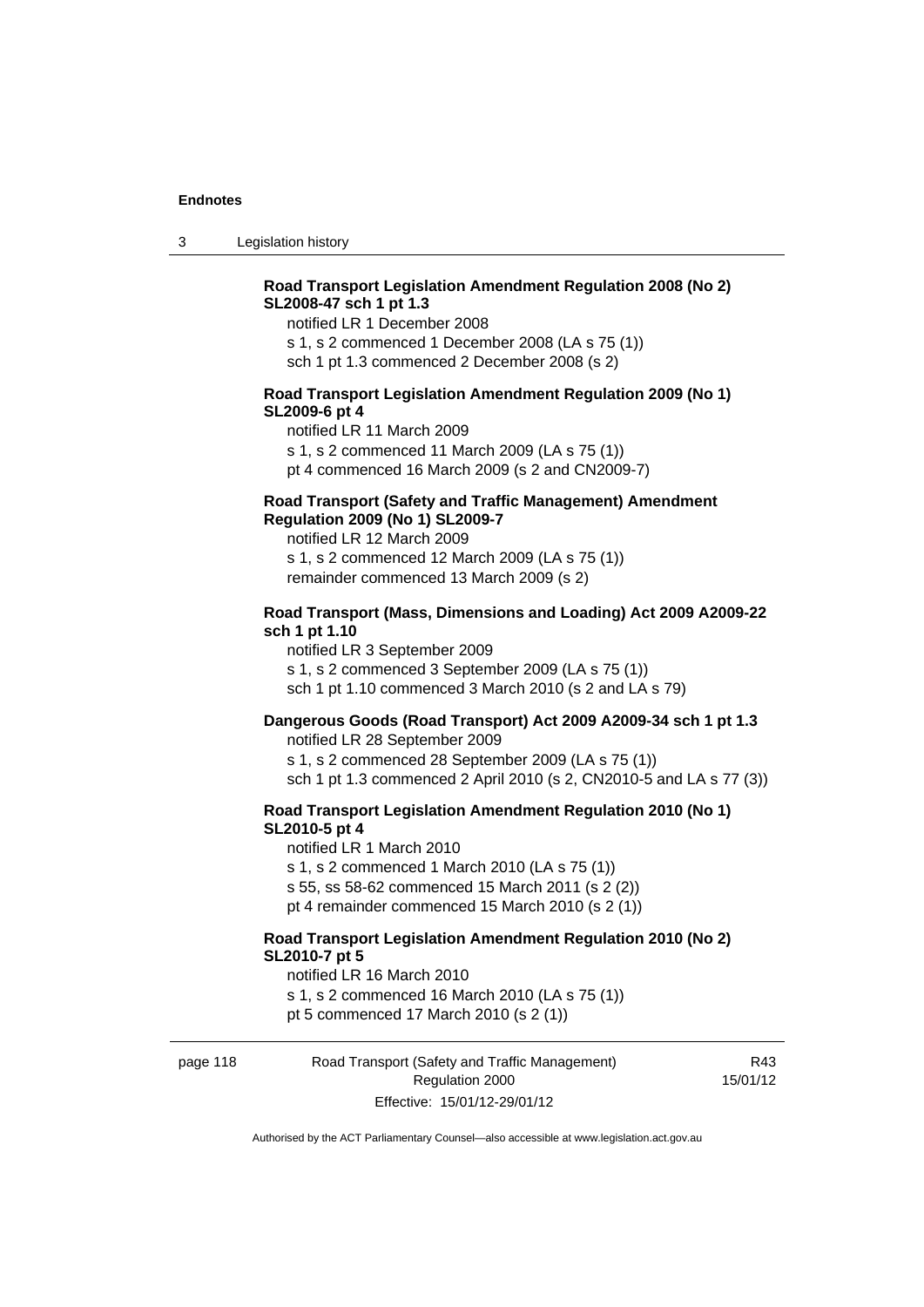|  |  | Legislation history |  |
|--|--|---------------------|--|
|--|--|---------------------|--|

#### **Personal Property Securities Act 2010 A2010-15 sch 2 pt 2.5**

notified LR 1 April 2010

s 1, s 2 commenced 1 April 2010 (LA s 75 (1)) sch 2 pt 2.5 awaiting commencement (s 2 (2)-(4))

| Note 1 | If a commencement notice has not fixed a commencement day<br>before the day of the registration commencement time, the<br>remaining provisions automatically commence on the day of<br>the registration commencement time (see s 2 (2), LA s 79 does<br>not apply to this Act). |
|--------|---------------------------------------------------------------------------------------------------------------------------------------------------------------------------------------------------------------------------------------------------------------------------------|
| Note 2 | For the meaning of <b>registration commencement time</b> see the                                                                                                                                                                                                                |

*Note 2* For the meaning of *registration commencement time* see the *Personal Property Securities Act 2009* (Cwlth).

#### **Statute Law Amendment Act 2010 A2010-18 sch 3 pt 3.21**

notified LR 13 May 2010

s 1, s 2 commenced 13 May 2010 (LA s 75 (1)) sch 3 pt 3.21 commenced 3 June 2010 (s 2)

## **Road Transport Legislation Amendment Regulation 2010 (No 4) SL2010-33 pt 3**

notified LR 5 August 2010 s 1, s 2 commenced 5 August 2010 (LA s 75 (1)) pt 3 commenced 6 August 2010 (s 2)

#### **Road Transport (Safety and Traffic Management) Amendment Regulation 2010 (No 1) SL2010-38**

notified LR 16 September 2010 s 1, s 2 commenced 16 September 2010 (LA s 75 (1)) remainder commenced 17 September 2010 (s 2)

# **Road Transport Legislation Amendment Regulation 2011 (No 1) SL2011-2 pt 3**

notified LR 27 January 2011 s 1, s 2 commenced 27 January 2011 (LA s 75 (1)) pt 3 commenced 28 January 2011 (s 2)

#### **Statute Law Amendment Act 2011 (No 3) A2011-52 sch 3 pt 3.49**  notified LR 28 November 2011

s 1, s 2 commenced 28 November 2011 (LA s 75 (1)) sch 3 pt 3.49 commenced 12 December 2011 (s 2)

R43 15/01/12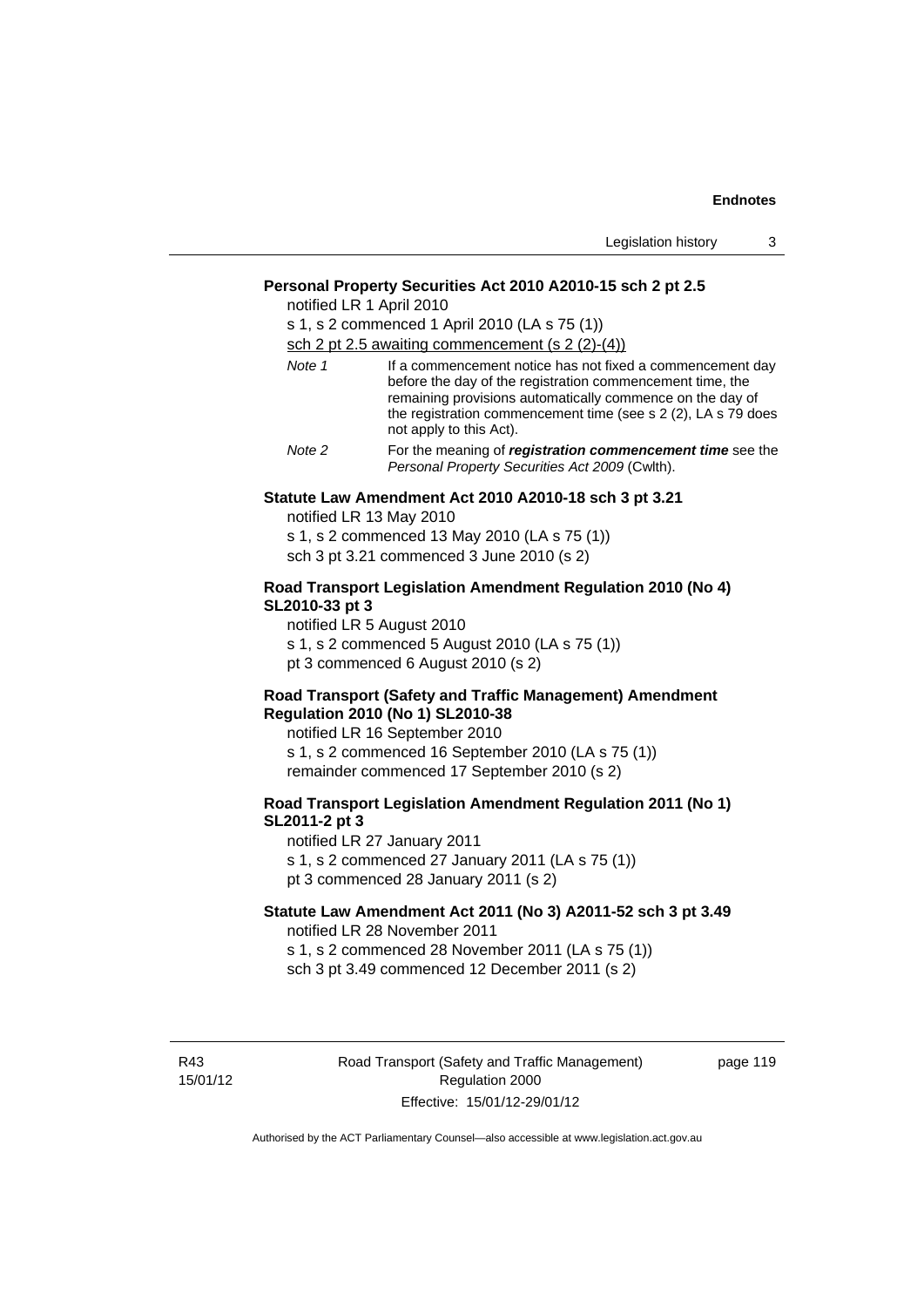3 Legislation history

# **Road Transport (Safety and Traffic Management) Amendment Regulation 2011 (No 1) SL2011-35**

notified LR 19 December 2011

s 1, s 2 commenced 19 December 2011 (LA s 75 (1)) remainder commenced 15 January 2012 (s 2 and see Road Transport (Safety and Traffic Management) Amendment Act 2011 A2011-38, s 2 and CN2011-15)

page 120 Road Transport (Safety and Traffic Management) Regulation 2000 Effective: 15/01/12-29/01/12

R43 15/01/12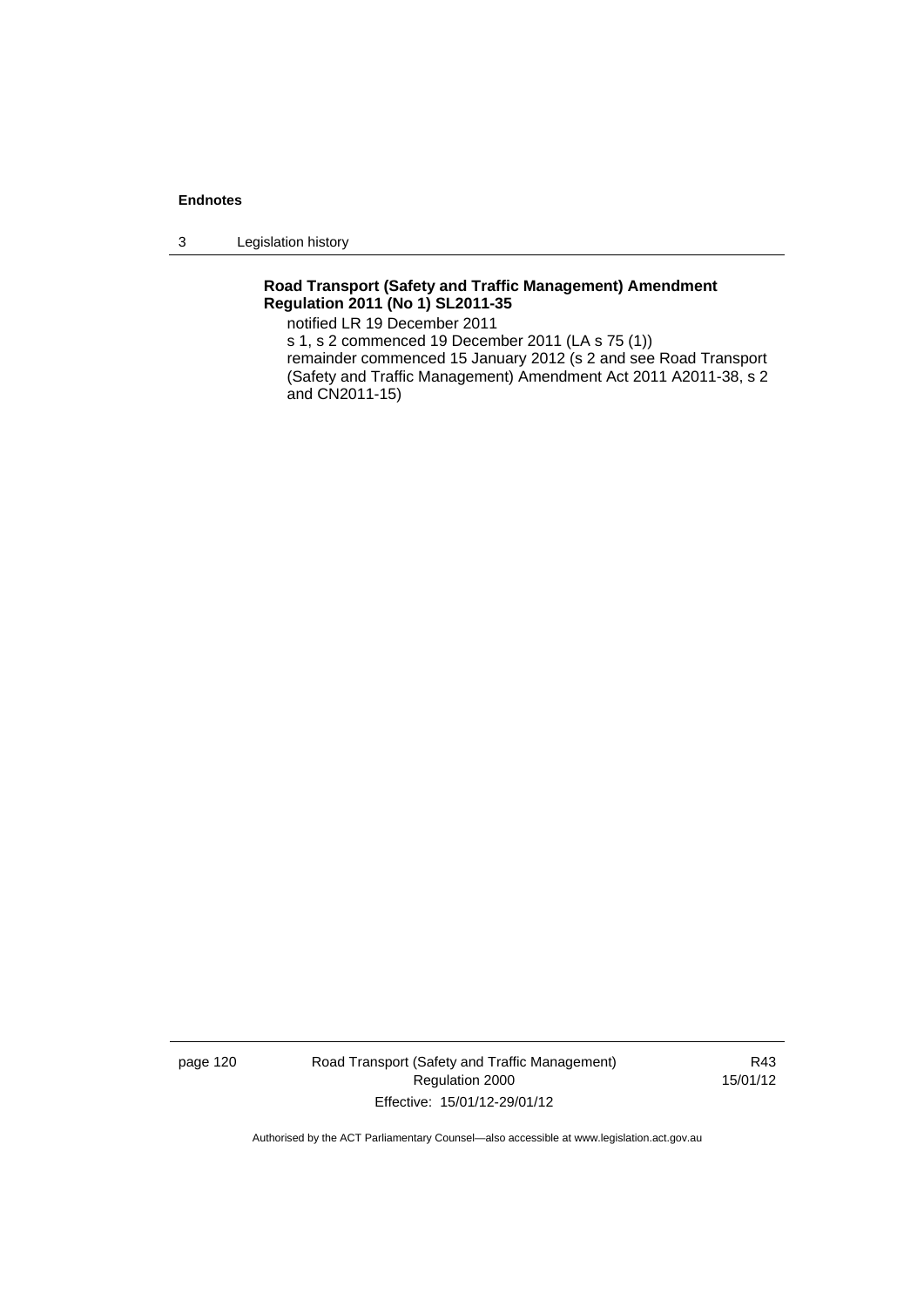# **4 Amendment history**

| Name of regulation<br>s 1                   | am R18 LA                                                                                                                                                     |
|---------------------------------------------|---------------------------------------------------------------------------------------------------------------------------------------------------------------|
| <b>Dictionary</b><br>s 2                    | om Act 2001 No 27 amdt 4.24<br>ins SL2005-22 amdt 1.1                                                                                                         |
| s 3 hdg<br>s <sub>3</sub>                   | Dictionary-application to Australian Road Rules<br>bracketed note exp 17 September 2002 (s 4 (3))<br>am Act 2001 No 44 amdt 1.3793<br>sub SL2005-22 amdt 1.1  |
| Road includes road related area<br>s 3A     | ins SL2005-22 amdt 1.1                                                                                                                                        |
| Meaning of park and stop<br>s <sub>3B</sub> | ins SL2005-22 amdt 1.1                                                                                                                                        |
| <b>Notes</b><br>s 4 hdg<br>s <sub>4</sub>   | bracketed note exp 17 September 2002 (s 4 (3))<br>am Act 2001 No 44 amdt 1.3794; Act 2002 No 30 amdt 3.769<br>(2), (3) exp 17 September 2002 (s (4 (3))       |
| $s$ 4A                                      | Offences against regulation-application of Criminal Code etc<br>ins SL2003-1 s 16                                                                             |
| $s$ 4B                                      | Offences against regulation are strict liability offences<br>ins SL2003-1 s 16                                                                                |
| $s$ 4 $C$                                   | General defence of accident or reasonable effort<br>ins SL2003-1 s 16                                                                                         |
| s 5 hdg<br>s <sub>5</sub>                   | <b>Meaning of Australian Road Rules</b><br>bracketed note exp 17 September 2002 (s 4 (3))<br>sub SL2004-16 s 25<br>am SL2005-22 amdt 1.2<br>sub SL2010-5 s 51 |
| s 6 hdg                                     | Incorporation of Australian Road Rules into ACT law<br>bracketed note exp 17 September 2002 (s 4 (3))                                                         |
| Transitional-ARR r 266 and r 267<br>s 6A    | ins SL2010-5 s 52<br>exp 14 March 2011 (s 6A (2))                                                                                                             |
| Substitution-ARR r 300<br>$s$ 6B            | ins SL2010-38 s 4                                                                                                                                             |

R43 15/01/12 Road Transport (Safety and Traffic Management) Regulation 2000 Effective: 15/01/12-29/01/12

page 121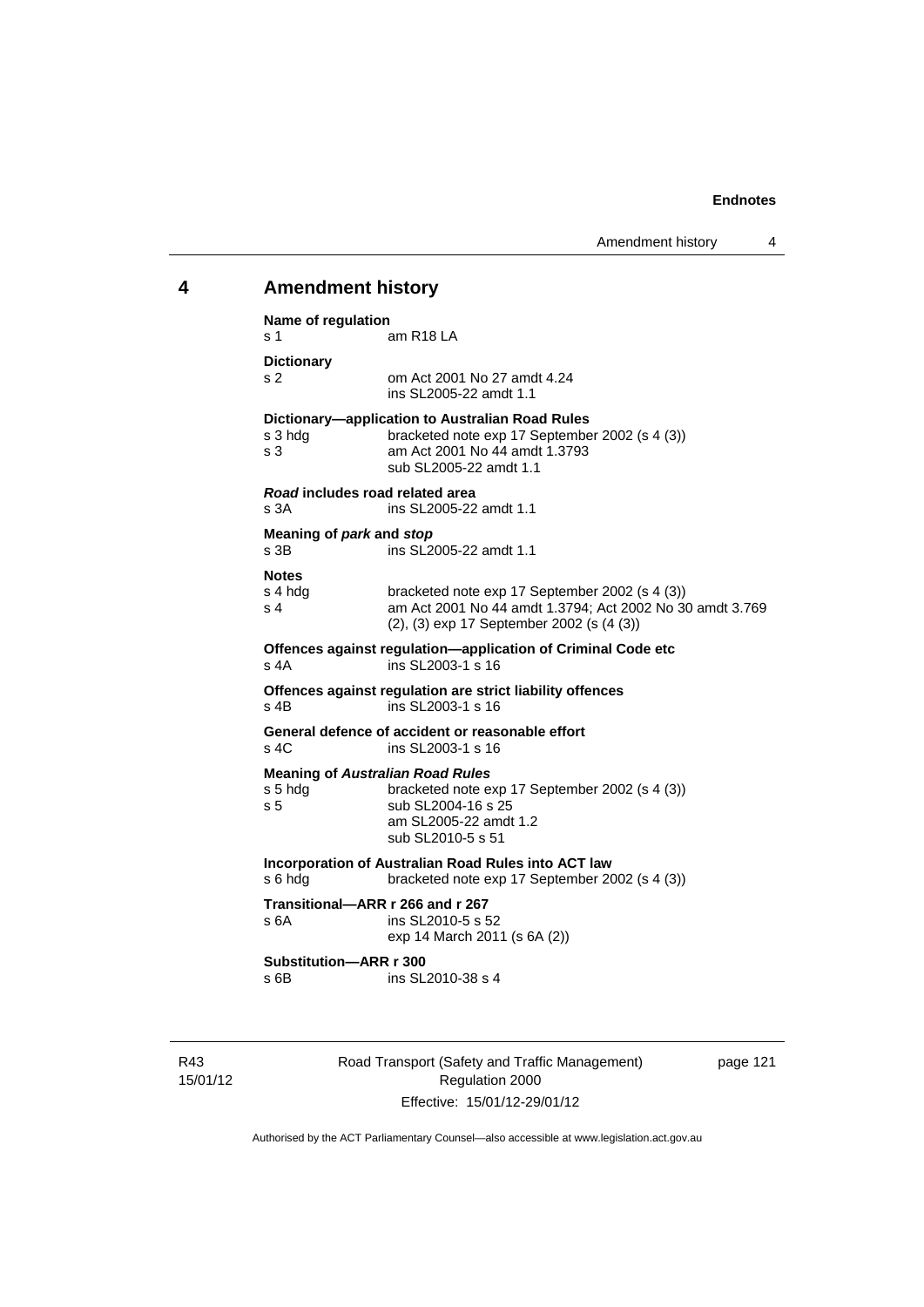4 Amendment history

| div 2.2.1 hdg<br>note 2                                 | am 2000 No 52 s 3; 2001 No 32 s 3; 2002 No 31 s 22;                                                                                                                                      |
|---------------------------------------------------------|------------------------------------------------------------------------------------------------------------------------------------------------------------------------------------------|
|                                                         | SL2003-12 s 4; SL2004-16 ss 26-30<br>sub SL2005-22 s 4<br>am SL2006-32 amdt 1.92; items renum R24 LA; SL2010-5                                                                           |
| div 2.2.1 hdg                                           | s 53, s 54; items renum R34 LA; SL2010-5 s 55                                                                                                                                            |
| note 3                                                  | sub SL2005-22 s 4<br>am A2009-22 amdt 1.25; SL2010-33 s 5; items renum R38 LA                                                                                                            |
| s 7 hdg<br>s <sub>7</sub>                               | References to another law of this jurisdiction etc<br>bracketed note exp 17 September 2002 (s 4 (3))<br>am Act 2001 No 44 amdt 1.3795, amdt 1.3796                                       |
| s 8 hdg                                                 | ARR r 10 (2)-penalties for offences<br>bracketed note exp 17 September 2002 (s 4 (3))                                                                                                    |
| s 8A                                                    | ARR r 25 (2)—default speed-limit in built-up area<br>ins SL2003-12 s 5<br>om SL2004-16 s 31                                                                                              |
| s 9 hda<br>s 9                                          | ARR r 95—emergency stopping lane only signs<br>bracketed note exp 17 September 2002 (s 4 (3))<br>am SL2005-22 amdt 1.3                                                                   |
| ARR r 104—no truck signs<br>s 10 hdg<br>s <sub>10</sub> | bracketed note exp 17 September 2002 (s 4 (3))<br>am SL2005-22 amdt 1.4                                                                                                                  |
| s 12 hda<br>s 12                                        | ARR r 158 (2) (c)-other vehicles permitted to travel in bus lanes<br>bracketed note exp 17 September 2002 (s 4 (3))<br>sub 2002 No 31 s 23; SL2005-4 amdt 2.38<br>am SL2006-32 amdt 1.93 |
| s 12A                                                   | ARR r 170 (1)-driver not to stop in intersection unless permitted<br>ins SL2004-16 s 32<br>om SL2010-5 s 56                                                                              |
| s 13 hdg<br>s 13                                        | ARR r 179 (1) (c)-stopping in a loading zone-goods and permit vehicles<br>bracketed note exp 17 September 2002 (s 4 (3))<br>sub SL2005-22 s 5                                            |
|                                                         | ARR r 179 (1) (c) and (2) (c)-stopping in loading zone-taxis<br>ins SL2005-22 s 5                                                                                                        |
| s 13A                                                   |                                                                                                                                                                                          |
| s 13B                                                   | ARR r 183-stopping in a bus zone<br>ins SL2006-32 amdt 1.94                                                                                                                              |

page 122 Road Transport (Safety and Traffic Management) Regulation 2000 Effective: 15/01/12-29/01/12

R43 15/01/12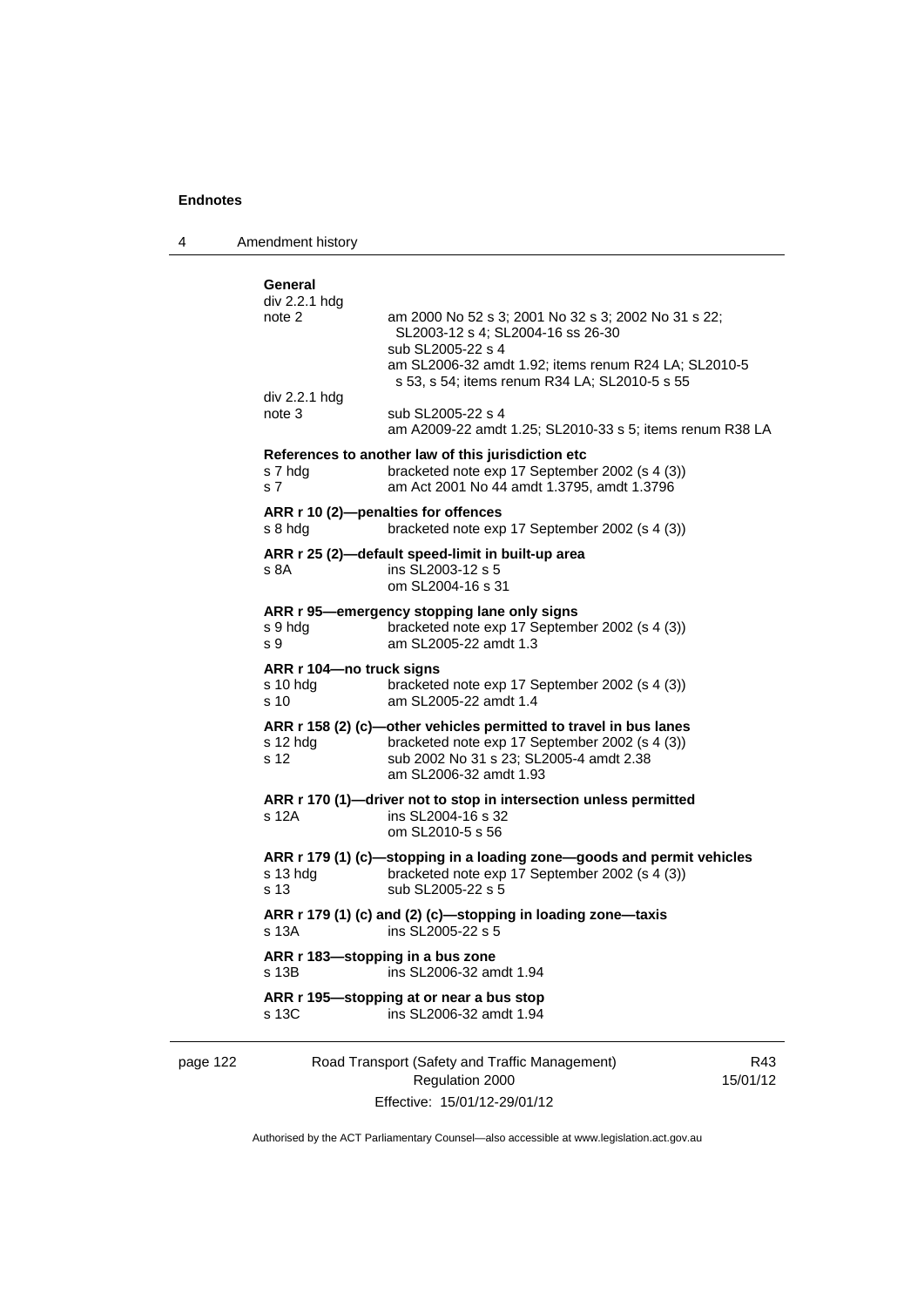| s 14 hdg         | bracketed note exp 17 September 2002 (s 4 (3))                                                                                                                                                            |
|------------------|-----------------------------------------------------------------------------------------------------------------------------------------------------------------------------------------------------------|
| s 15 hdg         | ARR r 206 (2) (b), (c)-time extension for people with disabilities permit<br>bracketed note exp 17 September 2002 (s 4 (3))<br>sub SL2005-22 amdt 1.5                                                     |
| s 16 hdg         | ARR r 207 (2) (a)-fees for parking in pay parking spaces<br>bracketed note exp 17 September 2002 (s 4 (3))                                                                                                |
| s 16A            | ARR r 213 (5)-making a motor vehicle secure-exception<br>ins Legislative Assembly AR2000-2 (see Gaz 2000 No 20)<br>am SL2004-16 s 33<br>sub SL2005-22 amdt 1.6                                            |
| s 18 hdg<br>s 18 | ARR r 216 (3)-towing a vehicle at night or in hazardous weather conditions<br>bracketed note exp 17 September 2002 (s 4 (3))<br>sub A2009-34 amdt 1.6                                                     |
| s 22 hdg         | ARR r 225-use of radar detectors<br>bracketed note exp 17 September 2002 (s 4 (3))                                                                                                                        |
| s 22A            | ARR r 236 (6)-hitchhiking, roadside commerce etc permitted<br>ins SL2004-16 s 34                                                                                                                          |
| s 23 hdg<br>s 23 | ARR r 244C-motorised scooters not to be used<br>bracketed note exp 17 September 2002 (s 4 (3))<br>sub SL2010-5 s 57                                                                                       |
| s 23A            | ARR r 266-children travelling in interstate registered vehicles<br>ins 2000 No 21 s 3<br>om SL2004-16 s 35<br>ins SL2010-5 s 58                                                                           |
| s 23B            | ARR r 266 (2B)-children travelling in goods compartments<br>ins 2001 No 32 s 4<br>am 2002 No 2 s 28; Act 2002 No 51 amdt 1.38; SL2005-4<br>amdt 2.39, amdt 2.40; SL2006-32 amdt 1.95<br>sub SL2010-5 s 58 |
| s 24 hdg<br>s 24 | ARR r 266 (7)-wearing of seatbelts by passengers under 16 years old<br>bracketed note exp 17 September 2002 (s 4 (3))<br>am SL2010-5 s 59                                                                 |
| s 25 hdg<br>s 25 | ARR r 267 (3)-certificates of exemption from wearing seatbelts<br>bracketed note exp 17 September 2002 (s 4 (3))<br>om SL2010-5 s 60                                                                      |
|                  | ARR r 270 (3)-wearing motorbike helmets                                                                                                                                                                   |

R43 15/01/12 Road Transport (Safety and Traffic Management) Regulation 2000 Effective: 15/01/12-29/01/12

page 123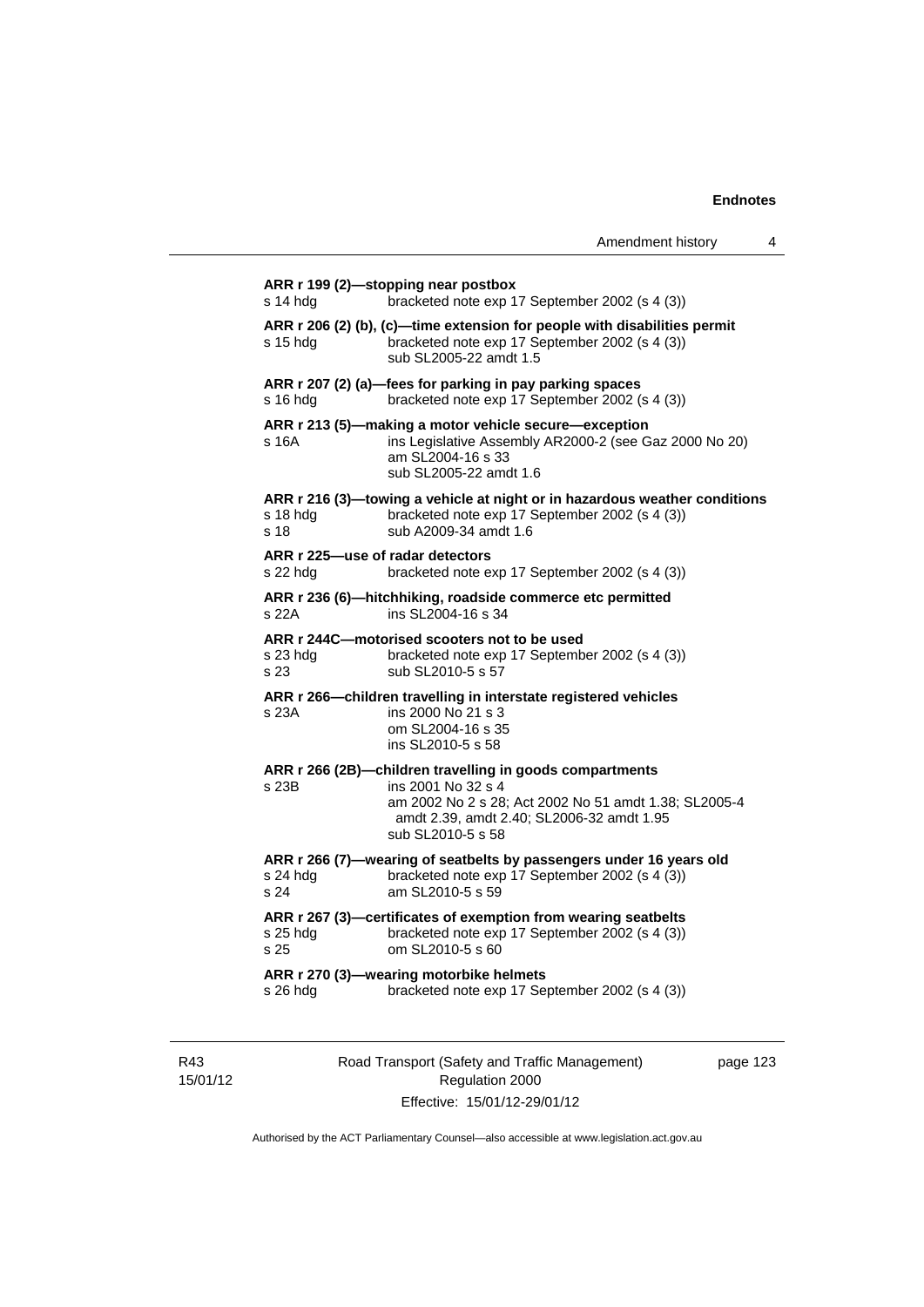4 Amendment history

| s 27 hdg                                                 | bracketed note exp 17 September 2002 (s 4 (3))                                                                                                                                                                                                                                                                                                                                                                                                                                                                                                                                         |
|----------------------------------------------------------|----------------------------------------------------------------------------------------------------------------------------------------------------------------------------------------------------------------------------------------------------------------------------------------------------------------------------------------------------------------------------------------------------------------------------------------------------------------------------------------------------------------------------------------------------------------------------------------|
| s 27A                                                    | ARR r 280 (2) (a)-other vehicles to which B light rules apply<br>ins 2002 No 31 s 24<br>sub SL2005-4 amdt 2.41; SL2006-32 amdt 1.96                                                                                                                                                                                                                                                                                                                                                                                                                                                    |
| s 28 hdg<br>s 28                                         | ARR r 287 (3), (4)-duties of participants in crashes<br>bracketed note exp 17 September 2002 (s 4 (3))<br>sub SL2008-40 s 4                                                                                                                                                                                                                                                                                                                                                                                                                                                            |
| s 29 hdg<br>s 29                                         | ARR r 289 (1) (g)-driving on nature strip<br>bracketed note exp 17 September 2002 (s 4 (3))<br>am SL2004-16 s 36; pars renum R16 LA (see SL2004-16<br>s 37); SL2005-22 amdt 1.7                                                                                                                                                                                                                                                                                                                                                                                                        |
| s 30                                                     | ARR r 298-driving with a person in or on trailer<br>am SL2005-22 amdt 1.8                                                                                                                                                                                                                                                                                                                                                                                                                                                                                                              |
| ARR r 313-postal workers<br>s 32 hdg                     | bracketed note exp 17 September 2002 (s 4 (3))                                                                                                                                                                                                                                                                                                                                                                                                                                                                                                                                         |
| s 33 hdg<br>s 33                                         | ARR dict-definitions for dictionary<br>bracketed note exp 17 September 2002 (s 4 (3))<br>am SL2005-22 amdt 1.9<br>def authorised person am SL2010-33 s 6<br>def emergency worker am A2004-28 amdt 3.61<br>def <i>hire car</i> ins SL2005-4 amdt 2.43<br>def oversize vehicle sub A2009-22 amdt 1.26<br>def <i>police officer</i> sub Act 2001 No 56 amdt 3.475<br>def private hire car om SL2005-4 amdt 2.44<br>def <i>public bus</i> sub Act 2001 No 62 amdt 1.38<br>def restricted hire vehicle om SL2005-4 amdt 2.44<br>def <i>taxi</i> sub 2002 No 2 s 29<br>am SL2005-4 amdt 2.42 |
| div 2.2.3 hdg                                            | <b>Offences against the Australian Road Rules</b><br>om SL2003-1 s 17                                                                                                                                                                                                                                                                                                                                                                                                                                                                                                                  |
| <b>Application of Criminal Code</b><br>$s34$ hdg<br>s 34 | bracketed note exp 17 September 2002 (s 4 (3))<br>sub Act 2002 No 51 amdt 1.39<br>om SL2003-1 s 17                                                                                                                                                                                                                                                                                                                                                                                                                                                                                     |
| $s35$ hdg<br>s 35                                        | Offences are strict liability offences<br>bracketed note exp 17 September 2002 (s 4 (3))<br>am Act 2002 No 51 amdt 1.40<br>om SL2003-1 s 17                                                                                                                                                                                                                                                                                                                                                                                                                                            |

| page 124 |  |
|----------|--|
|----------|--|

124 Road Transport (Safety and Traffic Management) Regulation 2000 Effective: 15/01/12-29/01/12

R43 15/01/12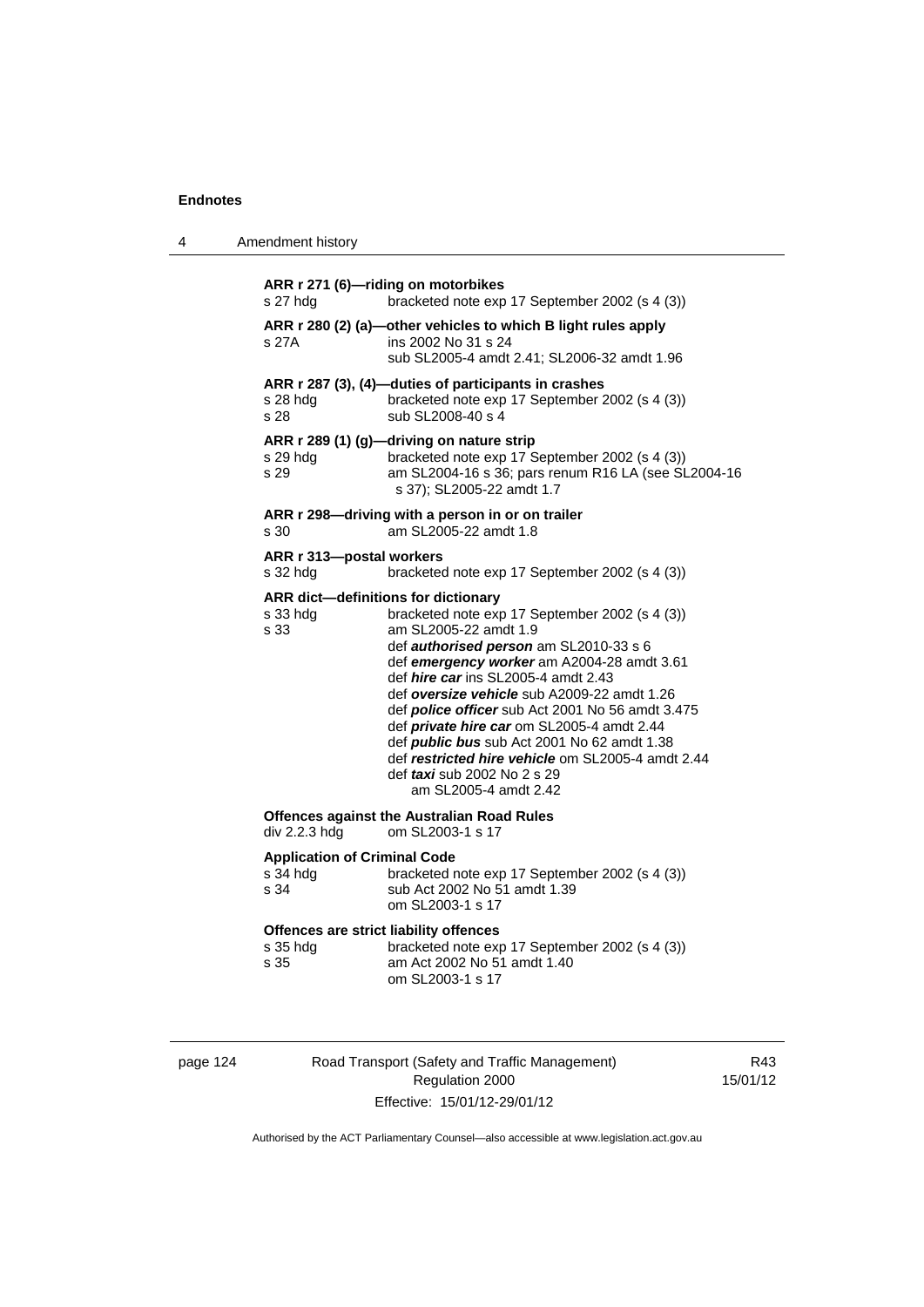| s 36 hda<br>s 36                                  | General defence of accident or reasonable effort<br>bracketed note exp 17 September 2002 (s 4 (3))<br>am Act 2002 No 51 amdt 1.41<br>om SL2003-1 s 17 |
|---------------------------------------------------|-------------------------------------------------------------------------------------------------------------------------------------------------------|
| Making unnecessary engine noise<br>s 37 hdg       | bracketed note exp 17 September 2002 (s 4 (3))                                                                                                        |
| Emission of waste oil or grease<br>s 38 hdg       | bracketed note exp 17 September 2002 (s 4 (3))                                                                                                        |
| Safety of persons on trailers<br>s 39 hda<br>s 39 | bracketed note exp 17 September 2002 (s 4 (3))<br>am SL2005-22 amdt 1.10, amdt 1.11                                                                   |
| s 40 hdg                                          | Passengers in sidecars to be seated<br>bracketed note exp 17 September 2002 (s 4 (3))                                                                 |
| s 41 hdg                                          | Number of vehicles that may be drawn<br>bracketed note exp 17 September 2002 (s 4 (3))                                                                |
| Towing by vehicles under 4.5t<br>s 42 hdg         | bracketed note exp 17 September 2002 (s 4 (3))                                                                                                        |
| Lights on motor vehicles generally<br>s 43 hda    | bracketed note exp 17 September 2002 (s 4 (3))                                                                                                        |
| <b>Metered parking</b><br>div 2.3.5 hdg           | sub SL2005-22 s 6                                                                                                                                     |
| s 44 hda<br>s <sub>44</sub>                       | Metered parking-parking in spaces<br>bracketed note exp 17 September 2002 (s 4 (3))<br>sub SL2005-22 s 7                                              |
| Metered parking-parking fees<br>s 44A             | ins SL2005-22 s 7                                                                                                                                     |
| s 44B                                             | Metered parking-maximum length of stay<br>ins SL2005-22 s 7                                                                                           |
| s 45 hdg<br>s <sub>45</sub>                       | Metered parking-exceptions to s 44A and s 44B<br>bracketed note exp 17 September 2002 (s 4 (3))<br>sub SL2005-22 s 7                                  |
| s 46 hdg                                          | Temporary closure of metered parking spaces<br>bracketed note exp 17 September 2002 (s 4 (3))                                                         |
| <b>Misuse of parking meters</b>                   | bracketed note exp 17 September 2002 (s 4 (3))                                                                                                        |
| s 47 hdg                                          |                                                                                                                                                       |

R43 15/01/12 Road Transport (Safety and Traffic Management) Regulation 2000 Effective: 15/01/12-29/01/12

page 125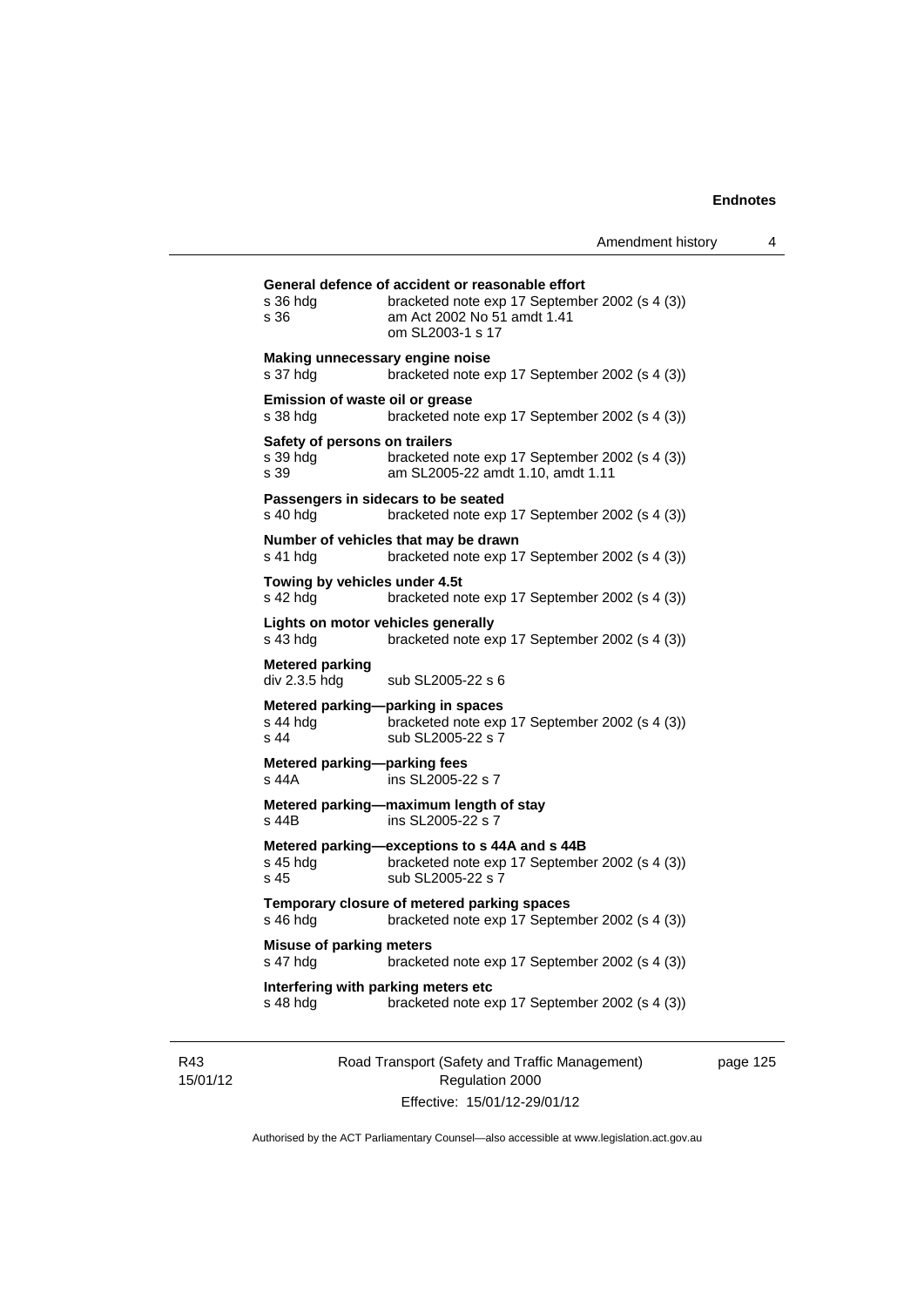4 Amendment history

| <b>Ticket parking</b><br>div 2.3.6 hdg                | orig div 2.3.6 hdg renum as div 2.3.8 hdg<br>ins by SL2005-22 s 8                                                                                                                                |
|-------------------------------------------------------|--------------------------------------------------------------------------------------------------------------------------------------------------------------------------------------------------|
| Ticket parking-parking in spaces<br>s 49 hdg<br>s 49  | bracketed note exp 17 September 2002 (s 4 (3))<br>sub SL2005-22 s 8                                                                                                                              |
| Ticket parking-display of tickets<br>s 49A            | ins SL2005-22 s 8<br>am SL2010-7 s 42                                                                                                                                                            |
| s 49B                                                 | Ticket parking-maximum length of stay<br>ins SL2005-22 s 8                                                                                                                                       |
| s 50 hdg<br>s 50                                      | Ticket parking-exceptions to s 49A and s 49B<br>bracketed note exp 17 September 2002 (s 4 (3))<br>sub SL2005-22 s 8                                                                              |
| $s51$ hdg<br>s 51                                     | Temporary closure of ticket parking spaces and areas<br>bracketed note exp 17 September 2002 (s 4 (3))<br>sub SL2005-22 amdt 1.12<br>am 2002 No 7 s 4, s 5; regs renum R6 LA (see 2002 No 7 s 6) |
| s 52 hdg<br>s 52                                      | Use of false or damaged parking tickets etc<br>bracketed note exp 17 September 2002 (s 4 (3))<br>sub SL2005-22 s 9                                                                               |
| Misuse of parking ticket machines<br>s 53 hdg<br>s 53 | bracketed note exp 17 September 2002 (s 4 (3))<br>sub SL2005-22 s 9                                                                                                                              |
| s 54 hdg                                              | Interfering with parking ticket machines etc<br>bracketed note exp 17 September 2002 (s 4 (3))                                                                                                   |
| Interfering with parking tickets<br>s 55 hdg<br>s 55  | bracketed note exp 17 September 2002 (s 4 (3))<br>sub SL2005-22 s 10                                                                                                                             |
| div 2.3.7 hdg                                         | Other ACT road rules about stopping and parking<br>ins SL2005-22 s 10                                                                                                                            |
| <b>authorities</b>                                    | Unauthorised use of parking permits and mobility parking scheme                                                                                                                                  |
| s 56 hdg<br>s 56                                      | bracketed note exp 17 September 2002 (s 4 (3))<br>am Act 2002 No 30 amdt 3.770<br>sub SL2005-22 s 10                                                                                             |
| s 56A                                                 | Interfering with parking permits and mobility parking scheme authorities<br>ins SL2005-22 s 10                                                                                                   |
|                                                       |                                                                                                                                                                                                  |

page 126 Road Transport (Safety and Traffic Management) Regulation 2000 Effective: 15/01/12-29/01/12

R43 15/01/12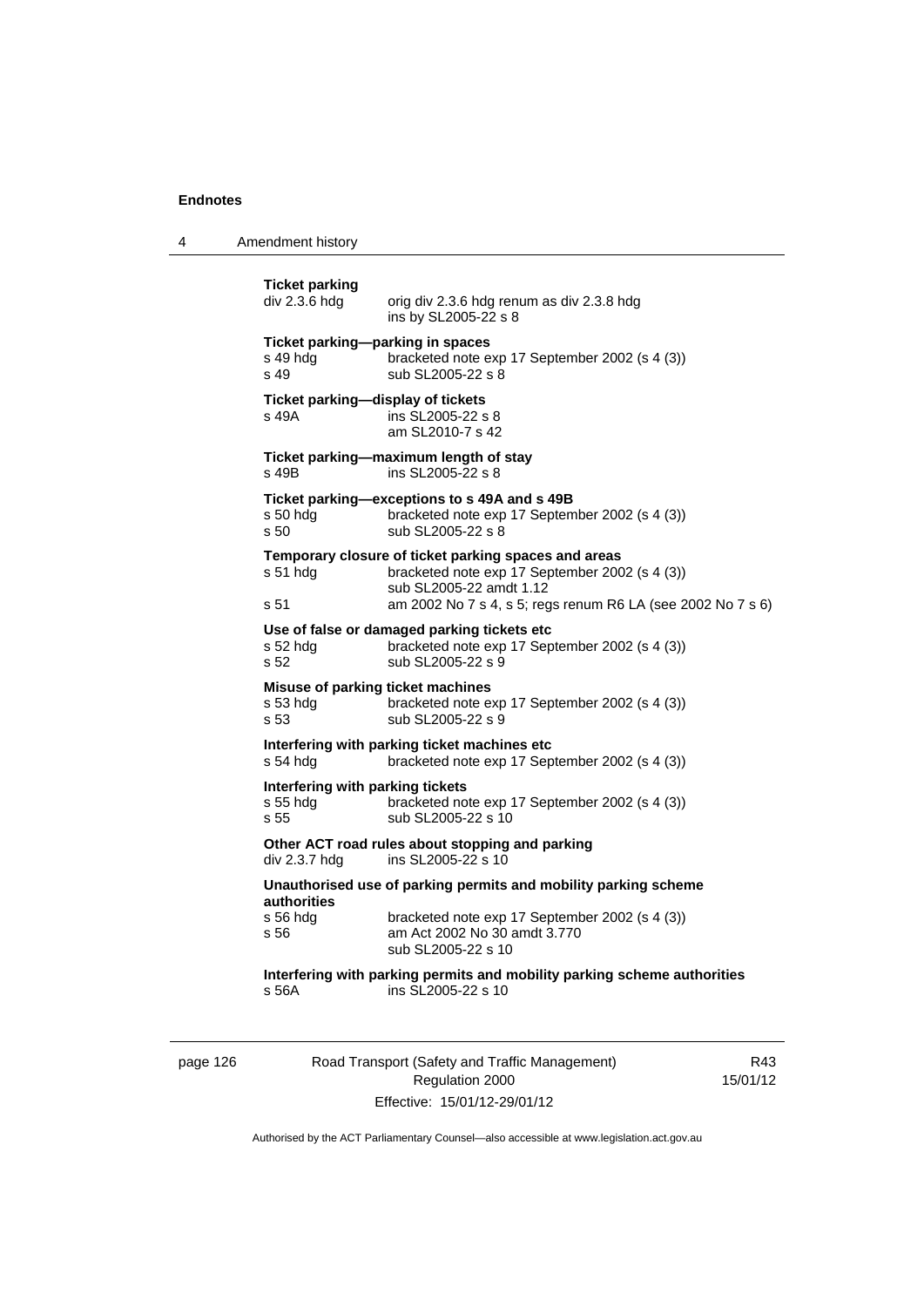# Road Transport (Safety and Traffic Management) **No stopping on a road with a red kerb**  s 57 am 2001 No 32 s 5 exp 1 December 2002 (s 57 (2)) **Stopping public buses in bus zones and at bus stops**  s 57A hdg bracketed note exp 17 September 2002 (s 4 (3)) s 57A ins 2000 No 33 s 3 am 2001 Act No 62 amdts 1.39-1.41 **Stopping in an emergency etc or to comply with another law**  s 58 hdg bracketed note exp 17 September 2002 (s 4 (3)) s 58 am SL2005-22 s 11, s 12 **Other ACT road rules**  div 2.3.8 hdg (prev div 2.3.6 hdg) ins SL2005-22 s 13 **Carrying dangerous substances**  s 59 hdg bracketed note exp 17 September 2002 (s 4 (3)) sub A2004-7 amdt 1.14 s 59 am A2004-7 amdt 1.15, amdt 1.16 om A2009-34 amdt 1.7 **Interrupting funeral processions etc**  s 60 hdg bracketed note exp 17 September 2002 (s 4 (3)) **Driving on roads closed to traffic**  s 61 hdg bracketed note exp 17 September 2002 (s 4 (3)) **Use of wheeled recreational devices and wheeled toys on roads**  s 62 hdg bracketed note exp 17 September 2002 (s 4 (3)) **Devices that are prescribed traffic control devices—Act, dict, def** *prescribed traffic control device* s 63 hdg bracketed note exp 17 September 2002 (s 4 (3))<br>s 63 sub SL2005-22 s 14 sub SL2005-22 s 14 **Preventing prescribed traffic control devices being clearly visible**  s 64 hdg bracketed note exp 17 September 2002 (s 4 (3)) **Use of** *do not overtake turning vehicle sign*  s 65 hdg bracketed note exp 17 September 2002 (s 4 (3)) **Approvals etc by road transport authority**  s 66 am Act 2001 No 44 amdt 1.3797, amdt 1.3798; SL2010-5 s 61, s 62; pars renum R41 LA; A2011-52 amdt 3.184 **Defence of complying with direction of police officer or authorised person**  s 68 hdg bracketed note exp 17 September 2002 (s 4 (3)) **Exemption for driver of police vehicles**  s 69 hdg bracketed note exp 17 September 2002 (s 4 (3))

R43 15/01/12

Regulation 2000 Effective: 15/01/12-29/01/12 page 127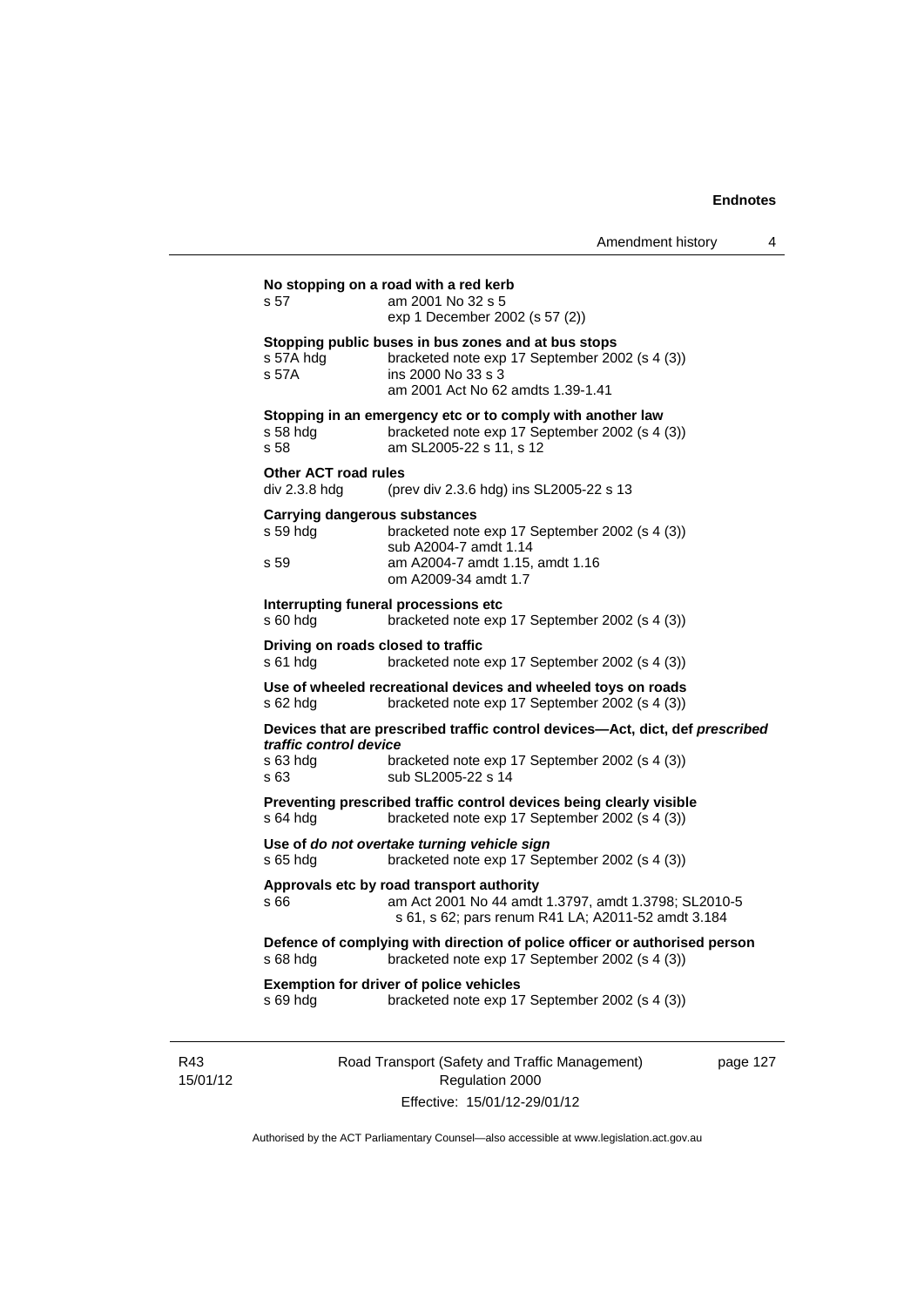4 Amendment history

|                              | s 70 hdg                                                                                  | <b>Exemption for driver of emergency vehicles</b><br>bracketed note exp 17 September 2002 (s 4 (3))                                           |            |  |
|------------------------------|-------------------------------------------------------------------------------------------|-----------------------------------------------------------------------------------------------------------------------------------------------|------------|--|
|                              | Stopping and parking exemption for police and emergency vehicles and<br>authorised people |                                                                                                                                               |            |  |
|                              | s 71 hdg<br>s 71                                                                          | bracketed note exp 17 September 2002 (s 4 (3))<br>sub 2002 No 7 s 7; SL2005-22 s 15                                                           |            |  |
|                              | <b>Parking</b><br>ch 3 hdg                                                                | ins 2001 No 32 s 6                                                                                                                            |            |  |
|                              | <b>Metered parking schemes</b><br>s 72 hdg                                                | bracketed note exp 17 September 2002 (s 4 (3))                                                                                                |            |  |
| <b>Metered parking areas</b> |                                                                                           |                                                                                                                                               |            |  |
|                              | s 73 hdg<br>s 73                                                                          | bracketed note exp 17 September 2002 (s 4 (3))<br>am SL2005-22 amdt 1.13                                                                      |            |  |
|                              | <b>Parking meters</b><br>s 74 hdg                                                         | bracketed note exp 17 September 2002 (s 4 (3))                                                                                                |            |  |
|                              | <b>Metered parking spaces</b><br>s 75 hdg<br>s 74                                         | bracketed note exp 17 September 2002 (s 4 (3))<br>am SL2005-22 s 16                                                                           |            |  |
|                              | <b>Parking authorities</b><br>s 75A                                                       | ins 2002 No 7 s 8<br>am A2011-52 amdt 3.185                                                                                                   |            |  |
|                              | <b>Parking authority guidelines</b><br>s 75B hdg<br>s 75B                                 | bracketed note exp 17 September 2002 (s 4 (3))<br>ins 2002 No 7 s 8<br>am A2011-52 amdt 3.186                                                 |            |  |
|                              | s 76 hdg<br>s 76                                                                          | Ticket parking schemes—road transport authority<br>sub 2002 No 7 s 9<br>bracketed note exp 17 September 2002 (s 4 (3))<br>am SL2005-22 s 17   |            |  |
|                              | s 76A hdg<br>s 76A                                                                        | Ticket parking schemes-parking authorities<br>bracketed note exp 17 September 2002 (s 4 (3))<br>sub SL2005-22 amdt 1.14<br>ins 2002 No 7 s 10 |            |  |
|                              |                                                                                           |                                                                                                                                               |            |  |
|                              | <b>Ticket parking areas</b><br>s 77 hdg<br>s 77                                           | bracketed note exp 17 September 2002 (s 4 (3))<br>am SL2005-22 amdt 1.15, amdt 1.16<br>(3), (4) exp 1 December 2006 (s 77 (4))                |            |  |
|                              | <b>Ticket parking spaces</b><br>s 78 hdg                                                  | bracketed note exp 17 September 2002 (s 4 (3))                                                                                                |            |  |
| page 128                     |                                                                                           | Road Transport (Safety and Traffic Management)<br>Regulation 2000                                                                             | F<br>15/01 |  |

Effective: 15/01/12-29/01/12

R43  $1/12$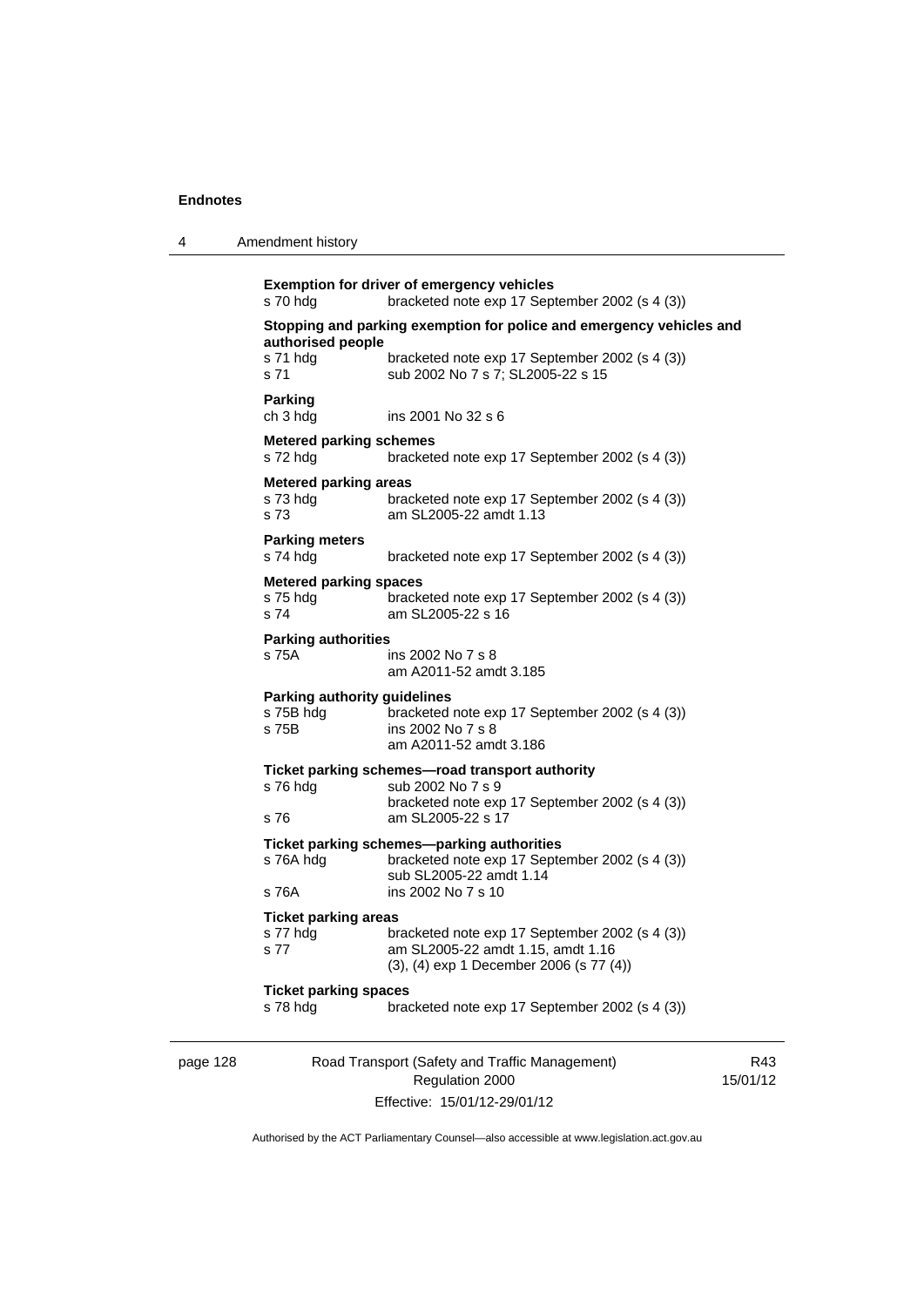| s 79 hdg                                       | bracketed note exp 17 September 2002 (s 4 (3))                                                                                                                                                                                                  |
|------------------------------------------------|-------------------------------------------------------------------------------------------------------------------------------------------------------------------------------------------------------------------------------------------------|
| <b>Parking tickets</b><br>s 80 hdg<br>s 80     | bracketed note exp 17 September 2002 (s 4 (3))<br>am 2002 No 7 s 11; SL2005-22 ss 18-20; SL2010-7 ss 43-46                                                                                                                                      |
| <b>Duration of parking tickets</b><br>s 81 hda | bracketed note exp 17 September 2002 (s 4 (3))                                                                                                                                                                                                  |
| Definitions-div 3.1.3<br>s 82 hdg<br>s 82      | bracketed note exp 17 September 2002 (s 4 (3))<br>def code of practice om SL2008-47 amdt 1.4<br>def exemption om SL2008-47 amdt 1.4<br>def existing operator om SL2008-47 amdt 1.4<br>def existing operator's certificate om SL2008-47 amdt 1.4 |
| s 83 hdg                                       | References in div 3.1.3 to land adjoining residential land<br>bracketed note exp 17 September 2002 (s 4 (3))                                                                                                                                    |
| s 84 hdg                                       | Vehicle parked partly on residential land<br>bracketed note exp 17 September 2002 (s 4 (3))                                                                                                                                                     |
| s 85 hda<br>s 85                               | Parking of certain vehicles on residential land prohibited<br>bracketed note exp 17 September 2002 (s 4 (3))<br>am SL2005-22 amdt 1.17; SL2008-47 amdt 1.5                                                                                      |
| s 85A                                          | No more than 1 heavy vehicle on residential land<br>ins SL2008-47 amdt 1.6                                                                                                                                                                      |
| s 85B                                          | Heavy vehicles to be parked away from residential land boundaries<br>ins SL2008-47 amdt 1.6                                                                                                                                                     |
| s 86 hdg<br>s 86                               | Parking of certain vehicles on land adjoining residential land prohibited<br>bracketed note exp 17 September 2002 (s 4 (3))<br>am SL2005-22 amdt 1.17; SL2008-47 amdt 1.7, amdt 1.8;<br>ss renum R29 LA                                         |
| s 87 hdg                                       | Parking of certain commercial vehicles on land with multi-unit housing<br>bracketed note exp 17 September 2002 (s 4 (3))<br>sub A2007-25 amdt 1.165                                                                                             |
| s 87                                           | am Act 2002 No 30 amdt 3.771; SL2005-22 amdt 1.17;<br>A2007-25 amdt 1.166, amdt 1.167; SL2008-47 amdt 1.9;<br>ss renum R29 LA                                                                                                                   |
| s 87A                                          | No offence if reasonable necessity etc<br>ins SL2008-47 amdt 1.10                                                                                                                                                                               |
| s 87B                                          | Heavy vehicle refrigeration units not to be operated on residential land<br>ins SL2008-47 amdt 1.10                                                                                                                                             |

R43 15/01/12 Road Transport (Safety and Traffic Management) Regulation 2000 Effective: 15/01/12-29/01/12

page 129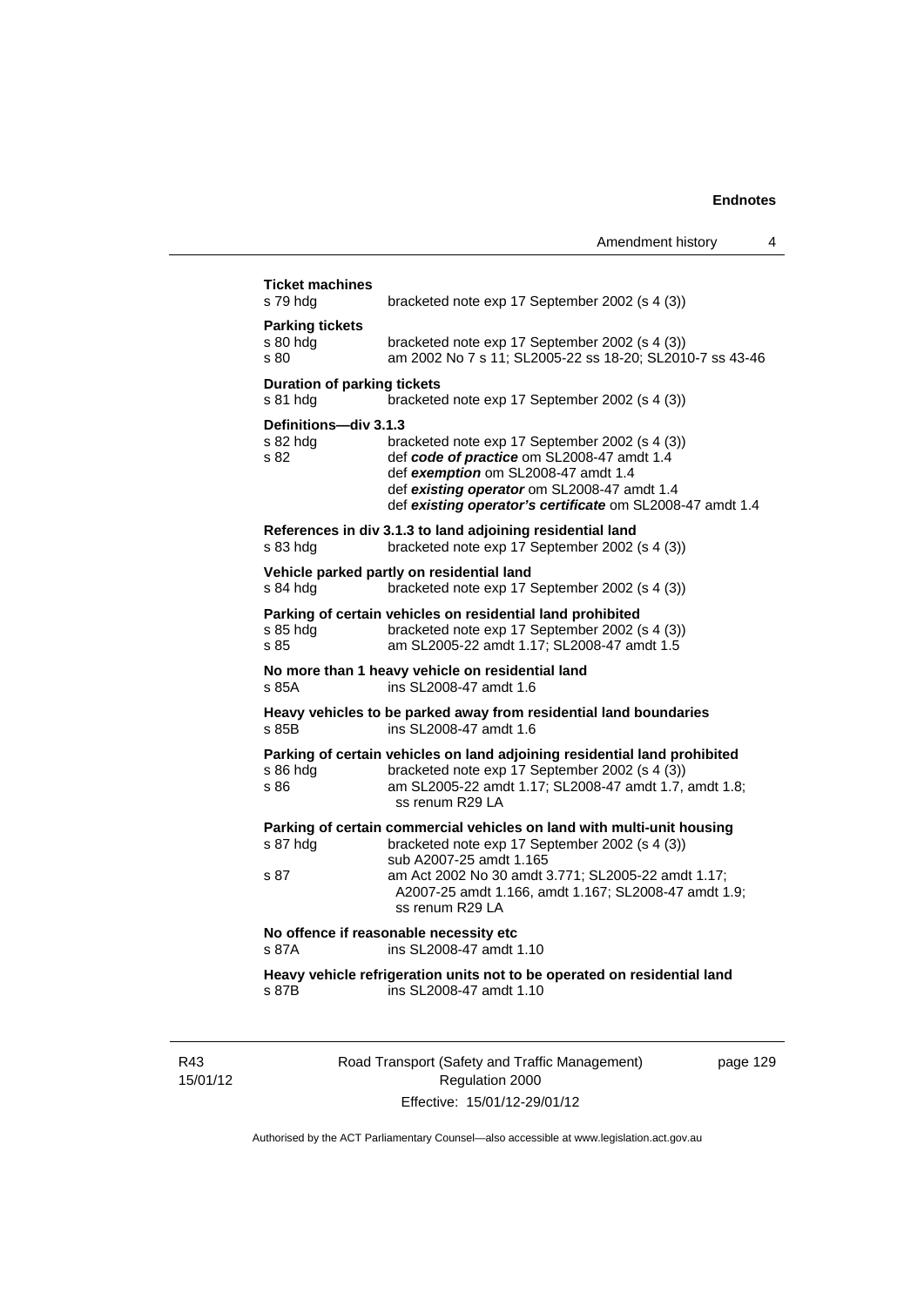| 4 | Amendment history                                                                                                                                                                                                                                     |  |
|---|-------------------------------------------------------------------------------------------------------------------------------------------------------------------------------------------------------------------------------------------------------|--|
|   | Prohibition on night operation of heavy vehicle<br>ins SL2008-47 amdt 1.10<br>s 87C                                                                                                                                                                   |  |
|   | Daily infringement<br>s 88 hdg<br>bracketed note exp 17 September 2002 (s 4 (3))<br>am A2007-25 amdt 1.168<br>s 88<br>sub SL2008-47 amdt 1.11                                                                                                         |  |
|   | Heavy vehicle parking-enforcement<br>div 3.1.3A hdg<br>ins SL2008-47 amdt 1.13                                                                                                                                                                        |  |
|   | Meaning of occupier-div 3.1.3A<br>s 89 hda<br>bracketed note exp 17 September 2002 (s 4 (3))<br>am Act 2001 No 44 amdt 1.3799, amdt 1.3800<br>s 89<br>om SL2008-47 amdt 1.12<br>ins SL2008-47 amdt 1.13                                               |  |
|   | Power to enter premises<br>s 90 hdg<br>bracketed note exp 17 September 2002 (s 4 (3))<br>am Act 2001 No 44 amdts 1.3801-1.3803<br>s 90<br>def the code of practice om Act 2001 No 44 amdt 1.3803<br>om SL2008-47 amdt 1.12<br>ins SL2008-47 amdt 1.13 |  |
|   | Production of identity card<br>bracketed note exp 17 September 2002 (s 4 (3))<br>s 91 hdg<br>s 91<br>om SL2008-47 amdt 1.12<br>ins SL2008-47 amdt 1.13                                                                                                |  |
|   | <b>Consent to entry</b><br>s 92 hdg<br>bracketed note exp 17 September 2002 (s 4 (3))<br>s 92<br>am SL2005-22 s 21<br>om SL2008-47 amdt 1.12<br>ins SL2008-47 amdt 1.13<br>am A2010-18 amdt 3.93                                                      |  |
|   | General powers on entry to premises<br>bracketed note exp 17 September 2002 (s 4 (3))<br>s 93 hdg<br>om SL2008-47 amdt 1.12<br>s 93<br>ins SL2008-47 amdt 1.13                                                                                        |  |
|   | Damage etc to be minimised<br>s 94 hdg<br>bracketed note exp 17 September 2002 (s 4 (3))<br>s 94<br>om SL2008-47 amdt 1.12<br>ins SL2008-47 amdt 1.13                                                                                                 |  |
|   | <b>Compensation for exercise of enforcement powers</b><br>bracketed note exp 17 September 2002 (s 4 (3))<br>s 95 hdg<br>om SL2008-47 amdt 1.12<br>s 95<br>ins SL2008-47 amdt 1.13                                                                     |  |
|   |                                                                                                                                                                                                                                                       |  |

page 130 Road Transport (Safety and Traffic Management) Regulation 2000 Effective: 15/01/12-29/01/12

R43 15/01/12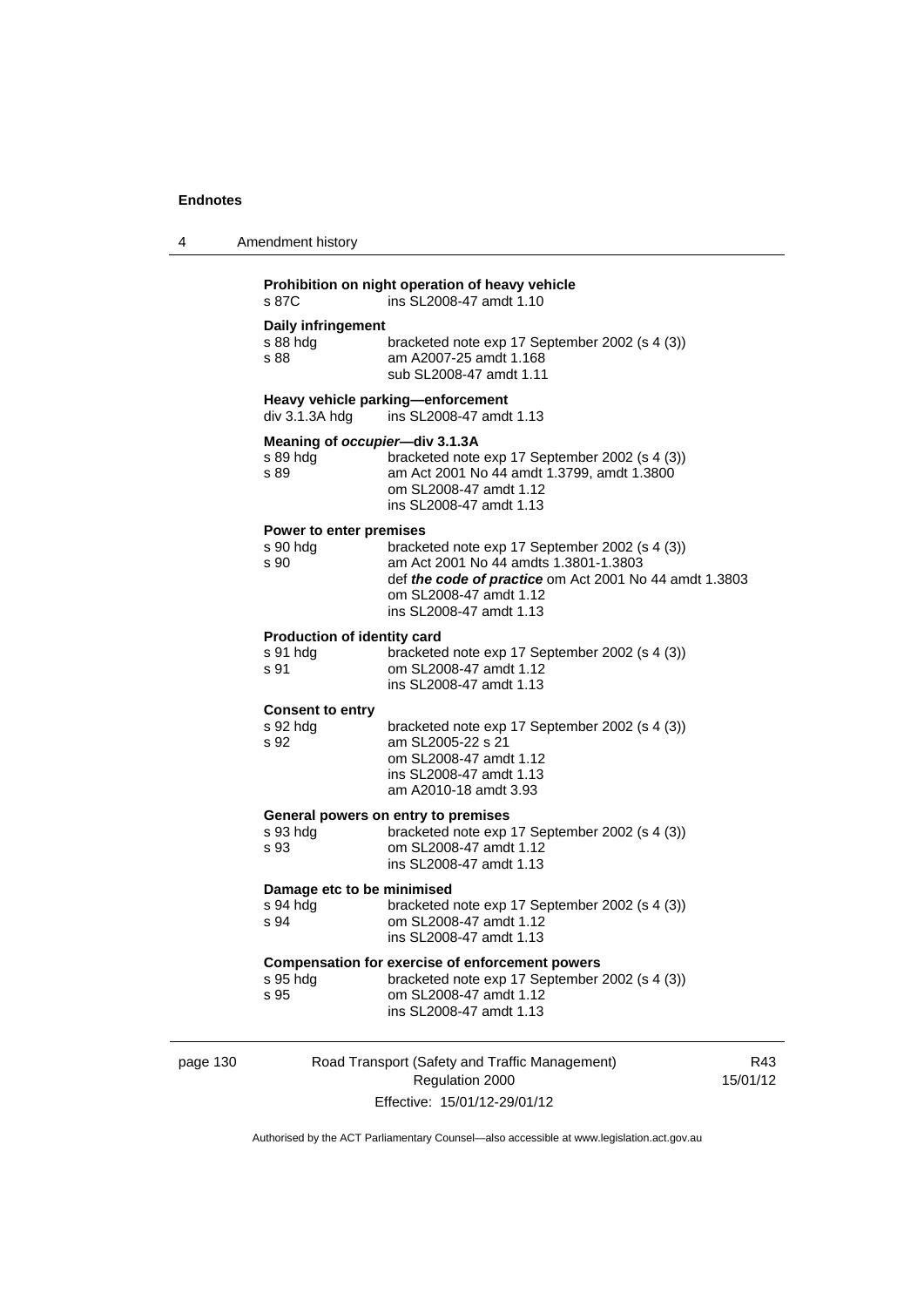| s 96 hdg<br>s 96                               | bracketed note exp 17 September 2002 (s 4 (3))<br>om SL2008-47 amdt 1.12                                                                                        |
|------------------------------------------------|-----------------------------------------------------------------------------------------------------------------------------------------------------------------|
| s 97 hda<br>s 97                               | Cancellation of existing operator's certificate etc<br>bracketed note exp 17 September 2002 (s 4 (3))<br>am Act 2002 No 30 amdt 3.772<br>om SL2008-47 amdt 1.12 |
| s 97A hdg<br>s 97A                             | Other powers to provide pay parking<br>bracketed note exp 17 September 2002 (s 4 (3))<br>ins 2002 No 7 s 12                                                     |
| <b>Overlapping schemes</b><br>s 98 hda<br>s 98 | bracketed note exp 17 September 2002 (s 4 (3))<br>am 2002 No 7 s 13                                                                                             |
| s 98A hdg<br>s 98A                             | Income from ticket parking scheme<br>bracketed note exp 17 September 2002 (s 4 (3))<br>ins 2002 No 7 s 14                                                       |
| s 98B hdg<br>s 98B                             | Costs of ticket parking scheme<br>bracketed note exp 17 September 2002 (s 4 (3))<br>ins 2002 No 7 s 14                                                          |
| s 99 hdg                                       | Trailers not separately chargeable<br>bracketed note exp 17 September 2002 (s 4 (3))                                                                            |
| <b>Parking permits</b><br>s 100 hdg<br>s 100   | bracketed note exp 17 September 2002 (s 4 (3))<br>sub SL2005-22 s 22                                                                                            |
| s 101 hdg<br>s 101                             | <b>Mobility parking scheme authorities</b><br>bracketed note exp 17 September 2002 (s 4 (3))<br>sub SL2005-22 s 22                                              |
| s 101A                                         | Parking permits and mobility parking scheme authorities-cancellation<br>ins SL2005-22 s 22                                                                      |
| cancelled                                      | Parking permits and mobility parking scheme authorities-return when                                                                                             |
| s 101B                                         | ins SL2005-22 s 22                                                                                                                                              |
| Parking-other provisions<br>pt 3.3 hdg         | ins SL2006-51 s 4                                                                                                                                               |
| s 101C                                         | Marking tyres by parking inspectors<br>ins SL2006-51 s 4                                                                                                        |

R43 15/01/12 Road Transport (Safety and Traffic Management) Regulation 2000 Effective: 15/01/12-29/01/12

page 131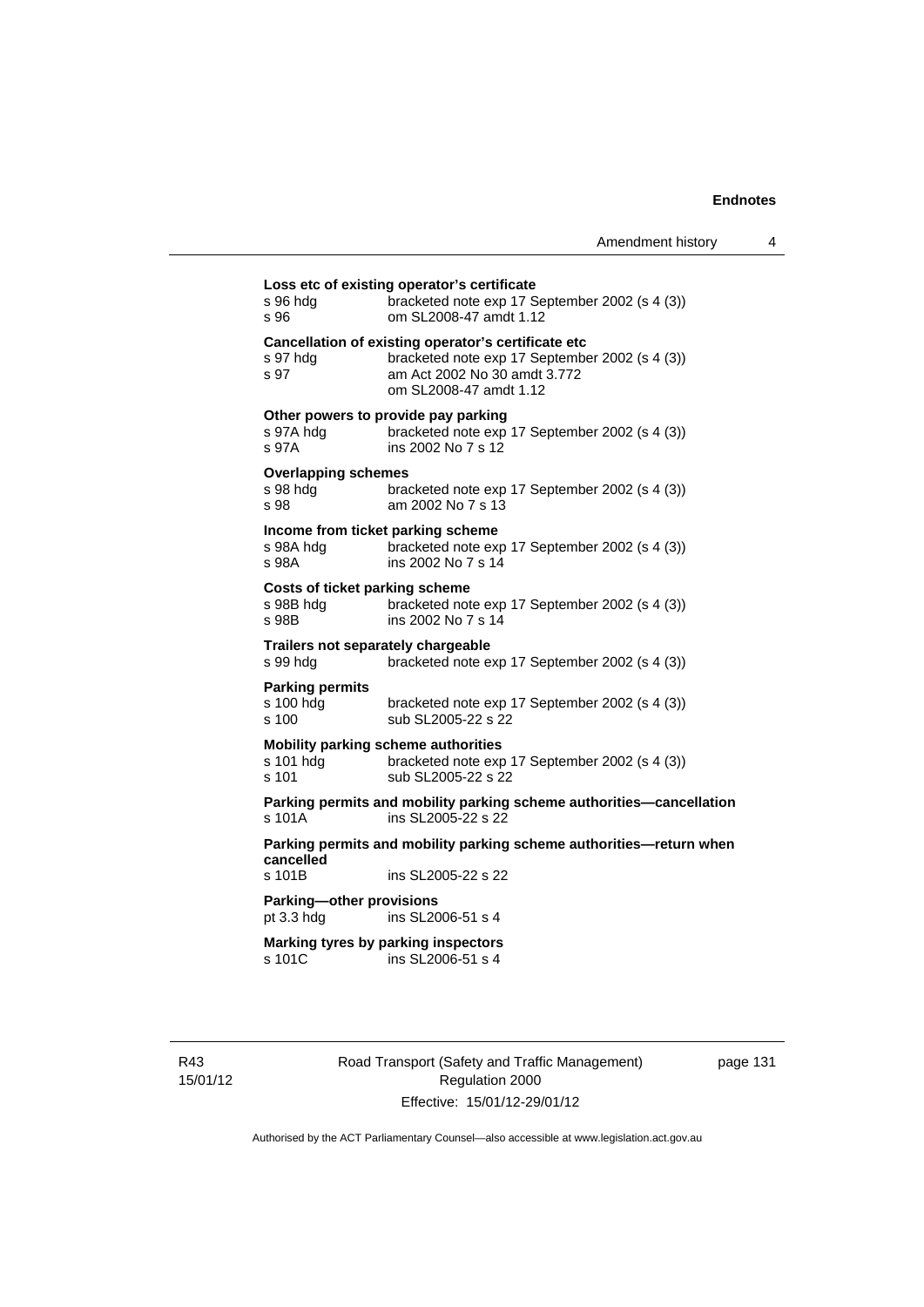4 Amendment history

**Definitions—ch 4**  s 102 hdg bracketed note exp 17 September 2002 (s 4 (3)) s 102 am 2000 No 33 s 4; 2000 No 52 s 4 def *approved police speedometer* ins 2001 No 32 s 7 def *digital camera detection device* sub 2001 No 32 s 8; SL2007-20 s 4 def *fixed camera detection device* ins SL2007-20 s 5 def *laser speed measuring device* sub SL2004-47 s 40 am SL2009-7 s 4 def *loop detector speed measuring device* ins SL2006-51 s 5 def *piezo strip speed measuring device* sub SL2006-51 s 6 def *radar speed measuring device* sub SL2004-47 s 41; SL2007-20 s 6 am SL2009-7 s 5 def *security checksum* ins 2001 No 32 s 9 def *testing authority* am 2001 No 32 s 10; SL2004-47 s 42; SL2009-6 s 33 def *traffic lights camera detection device* am SL2006-51 s 7 om SL2007-20 s 7 def *WORM disk* ins SL2004-47 s 43 **Approved traffic offence detection devices**  s 103 hdg bracketed note exp 17 September 2002 (s 4 (3)) s 103 sub 2000 No 52 s 5 am 2001 No 32 s 11; SL2006-51 s 8; SL2007-20 s 8; SL2011- 35 s 4 **Approval of police vehicle speedometers**  ins 2001 No 32 s 12 am A2011-52 amdt 3.187 **Average speed detection systems—Act, s 22AA, s 23B and s 24 (2)**  s 103B ins SL2011-35 s 5 **Major testing of laser speed measuring devices**  s 104 hdg bracketed note exp 17 September 2002 (s 4 (3)) s 104 am 2000 No 33 s 5 sub 2000 No 52 s 5 am 2001 No 32 regs 13-17 sub SL2004-47 s 44 **Major testing of other traffic offence detection devices**  s 104A ins SL2004-47 s 44 am SL2006-51 ss 9-11; ss renum R26 LA sub SL2007-20 s 9 am SL2011-35 s 6, s 7

page 132 Road Transport (Safety and Traffic Management) Regulation 2000 Effective: 15/01/12-29/01/12

R43 15/01/12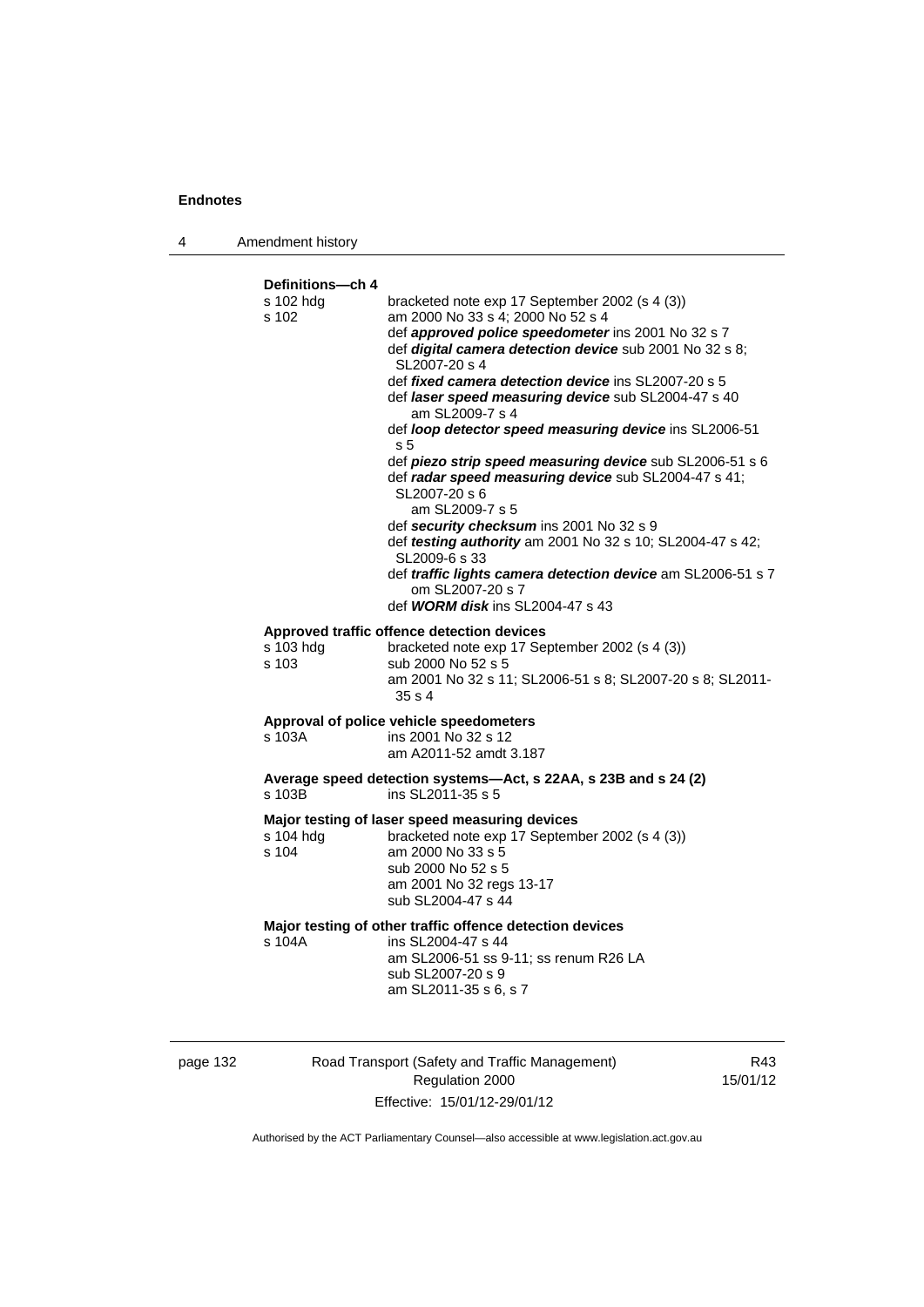| Amendment history |  |
|-------------------|--|
|                   |  |

| s 104B                                    | Certification and sealing of traffic offence detection devices<br>ins SL2004-47 s 44<br>am SL2011-35 s 8                                                                                                                                                                                                                                                         |
|-------------------------------------------|------------------------------------------------------------------------------------------------------------------------------------------------------------------------------------------------------------------------------------------------------------------------------------------------------------------------------------------------------------------|
| s 105 hdg<br>s 105                        | Use of certain digital camera detection devices<br>bracketed note exp 17 September 2002 (s 4 (3))<br>sub 2001 No 32 s 18; SL2007-20 s 10                                                                                                                                                                                                                         |
| s 105A hdq<br>s 105A                      | Use of certain laser speed measuring devices<br>bracketed note exp 17 September 2002 (s 4 (3))<br>sub SL2007-20 s 11<br>ins 2001 No 32 s 18<br>am SL2007-20 s 11; ss renum R27 LA                                                                                                                                                                                |
| s 105B hdg<br>s 105B                      | Use of certain radar speed measuring devices<br>bracketed note exp 17 September 2002 (s 4 (3))<br>sub SL2007-20 s 12<br>ins 2001 No 32 s 18<br>am SL2007-20 s 12; ss renum R27 LA                                                                                                                                                                                |
| s 106 hdg                                 | Approved people-testing and sealing<br>bracketed note exp 17 September 2002 (s 4 (3))                                                                                                                                                                                                                                                                            |
| Approved people-use<br>s 107 hda<br>s.107 | bracketed note exp 17 September 2002 (s 4 (3))<br>am 2000 No 52 s 6; SL2007-20 s 13                                                                                                                                                                                                                                                                              |
| s 107A                                    | Recording of camera detection device image files—Act, s 23 (2) (c) (ii)<br>ins 2001 No 32 s 19<br>am SL2004-47 s 45<br>sub SL2007-20 s 14                                                                                                                                                                                                                        |
| s 107B                                    | Verification of camera detection device image files—Act, s 23 (2) (c) (iii)<br>ins 2001 No 32 s 19<br>sub SL2007-20 s 14                                                                                                                                                                                                                                         |
| s 23 (2) (c) (iii)<br>s 107C              | Verification of traffic lights camera detection device image files—Act,<br>ins 2001 No 32 s 19<br>om SL2007-20 s 14                                                                                                                                                                                                                                              |
| s 108 hdg<br>s 108                        | Meaning of codes etc on image taken by approved camera detection device<br>or approved average speed detection system-Act, s 24 (2) (a)<br>bracketed note exp 17 September 2002 (s 4 (3))<br>sub SL2011-35 s 9<br>sub 2000 No 33 s 6; 2000 No 52 s 7<br>am 2001 No 32 regs 20-22; SL2005-7 ss 4-6; SL2006-51 s 12;<br>SL2007-20 s 15, s 16; SL2011-35 s 10, s 11 |

R43 15/01/12 Road Transport (Safety and Traffic Management) Regulation 2000 Effective: 15/01/12-29/01/12

page 133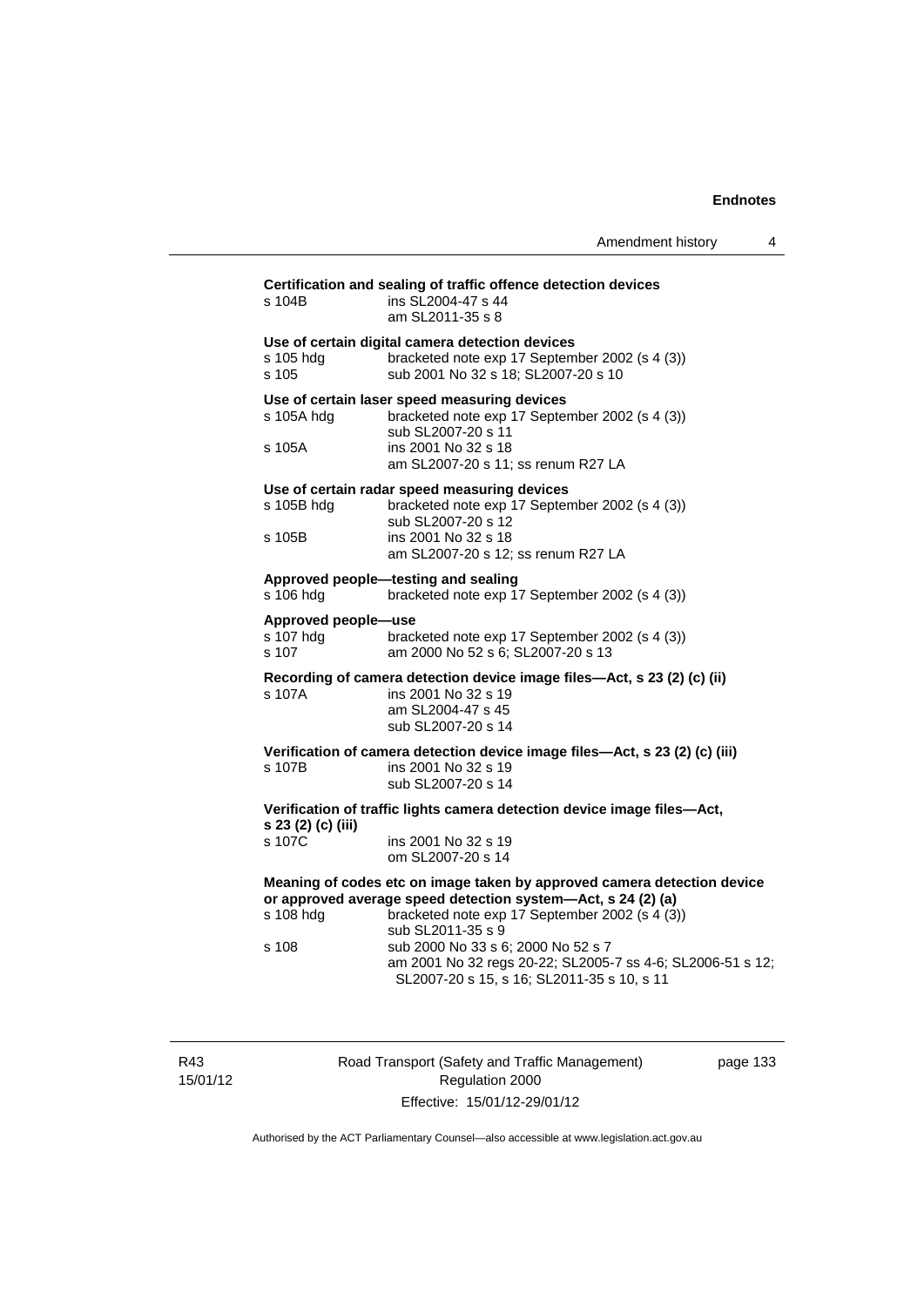| 4 | Amendment history |  |
|---|-------------------|--|
|---|-------------------|--|

```
Additional powers of police 
s 109 hdg bracketed note exp 17 September 2002 (s 4 (3)) 
Prohibition on car minding 
s 110 hdg bracketed note exp 17 September 2002 (s 4 (3)) 
Removal of unattended vehicles—Act, s 32 (1) (c) 
s 111 hdg bracketed note exp 17 September 2002 (s 4 (3)) 
s 111 sub SL2005-22 amdt 1.18 
Disposal of impounded or forfeited vehicles 
                 bracketed note exp 17 September 2002 (s 4 (3))
s 112 am Act 2001 No 29 s 14 
                   sub 2001 No 32 s 23 
                  am A2010-15 amdt 2.5
Disposal of forfeited vehicles—Act, s 10J 
s 112A hdg bracketed note exp 17 September 2002 (s 4 (3))
s 112A ins 2001 No 32 s 23 
Responsible person to inspect driver licence 
s 113 hdg bracketed note exp 17 September 2002 (s 4 (3)) 
Responsible person's consent 
s 114 hdg bracketed note exp 17 September 2002 (s 4 (3))
Standards for safe carriage of loads—Act, s 14 (2) 
                  bracketed note exp 17 September 2002 (s 4 (3))
s 115 sub Act 2002 No 51 amdt 1.42 
                  om SL2003-1 s 18 
                  ins A2005-62 amdt 1.6 
Offences against regulation are strict liability offences 
s 116 hdg bracketed note exp 17 September 2002 (s 4 (3))<br>s 116 am Act 2002 No 51 amdt 1.43
                  am Act 2002 No 51 amdt 1.43
                  om SL2003-1 s 18 
General defence of accident or reasonable effort 
                 bracketed note exp 17 September 2002 (s 4 (3))
s 117 am Act 2002 No 51 amdt 1.44 
                   om SL2003-1 s 18 
Transitional 
ch 6 hdg exp 1 March 2002 (s 128) 
Parking 
pt 6.1 hdg exp 1 March 2002 (s 128) 
Existing Class A and Class B parking spaces 
s 118 exp 1 March 2002 (s 128)
```

| page 134 |  |
|----------|--|
|----------|--|

134 Road Transport (Safety and Traffic Management) Regulation 2000 Effective: 15/01/12-29/01/12

R43 15/01/12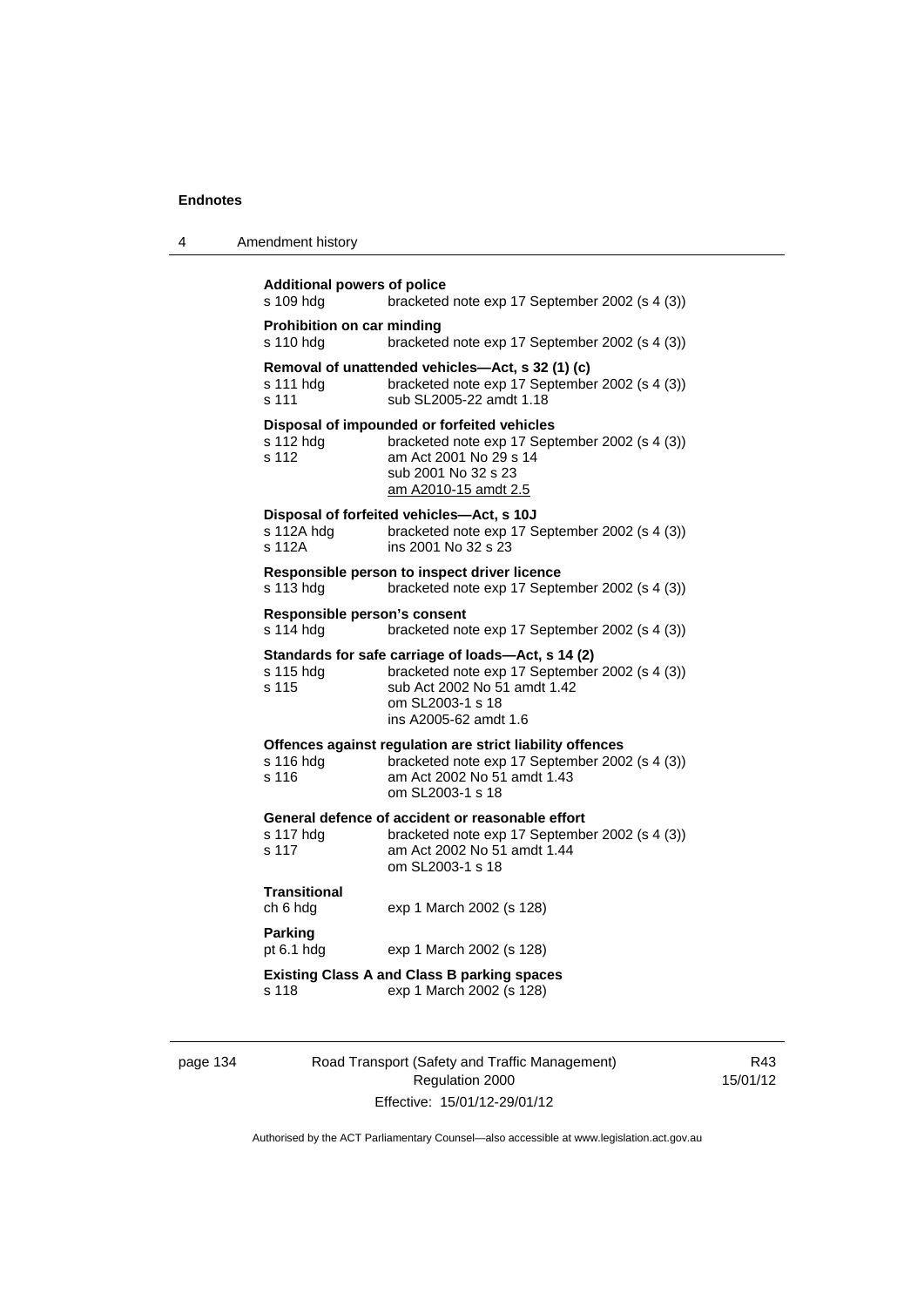**Existing parking labels**  s 119 exp 1 March 2002 (s 128) **Existing disability labels**  s 120 exp 1 June 2000 (s 120) **Existing codes of practice**  s 121 exp 1 March 2002 (s 128) **Existing exemptions**  s 122 exp 1 March 2002 (s 128) **Existing applications for exemptions and variation of conditions**  s 123 exp 1 March 2002 (s 128) **Existing notices to show cause**  s 124 exp 1 March 2002 (s 128) **Traffic offence detection devices**  pt 6.2 hdg exp 1 March 2002 (s 128) **Existing tests and certificates**  s 125 am 2001 No 32 s 24 exp 1 March 2002 (s 128) **Existing approved people—use**  s 126 exp 1 March 2002 (s 128) **Other transitional provisions**  pt 6.3 hdg exp 1 March 2002 (s 128) **Existing medical certificate about seatbelts**  s 127 exp 1 March 2002 (s 128) **Expiry of ch 6**  am Act 2001 No 27 amdt 4.25 am Act 2001 No 44 amdt 1.3804 exp 1 March 2002 (s 128) **Meaning of location codes on images**  sch 1 sub 2000 No 33 s 8 **Digital camera detection devices**  sch 1 pt 1.1 hdg (prev sch 1 pt 1 hdg) ins SL2000-52 s 8 renum R4 LA sch 1 pt 1.1 am SL2000-52 s 8; SL2005-7 s 7; SL2006-4 s 4; SL2006-51 ss 13-15; SL2011-2 ss 6-10

R43 15/01/12 Road Transport (Safety and Traffic Management) Regulation 2000 Effective: 15/01/12-29/01/12

page 135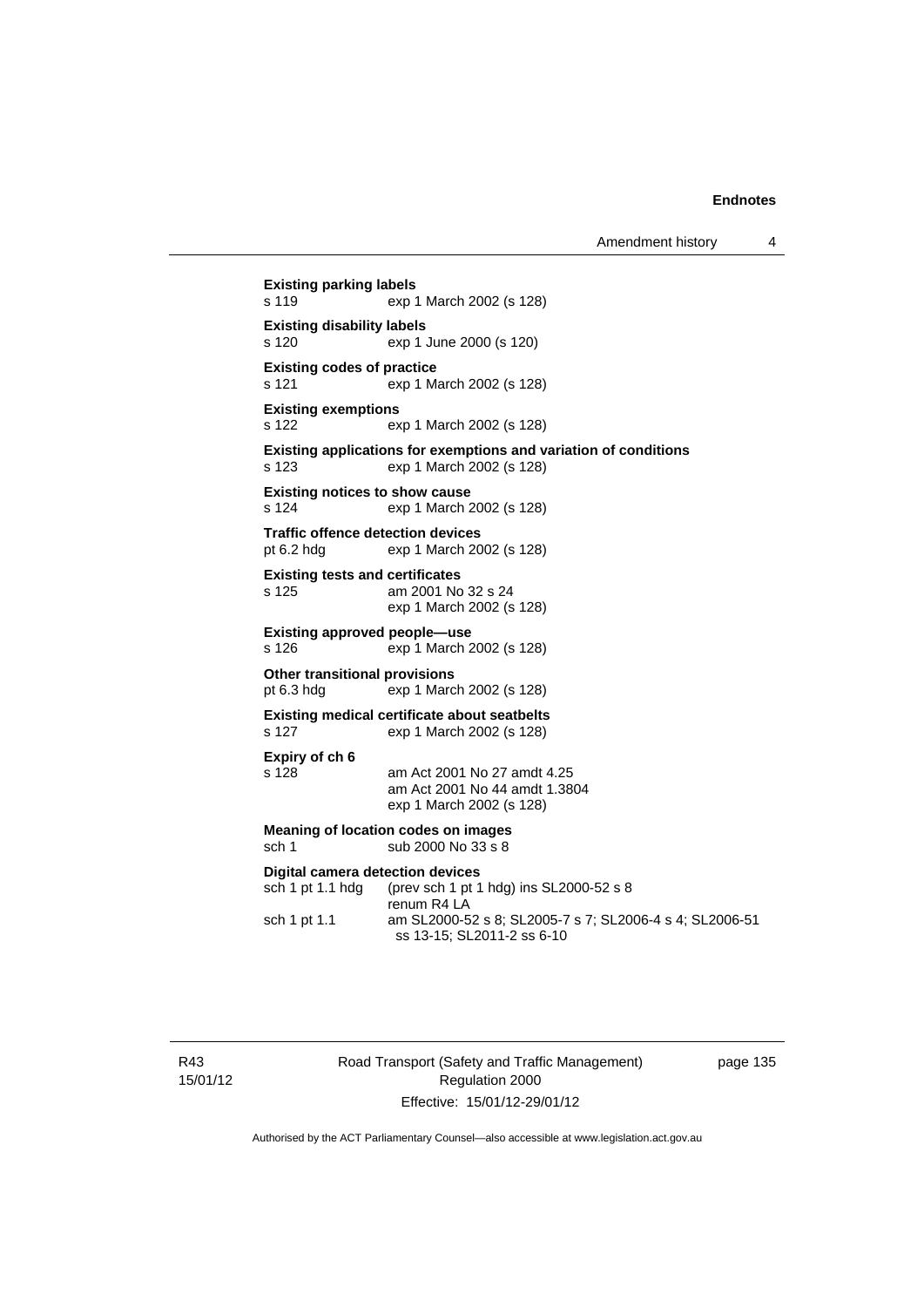4 Amendment history

**Fixed camera detection devices**  sch 1 pt 1.2 hdg (prev sch 1 pt 2 hdg) ins SL2000-52 s 8 renum R4 LA sub SL2007-20 s 17 sch 1 pt 1.2 ins SL2000-52 s 8 am SL2003-14 s 4; items renum SL2005-7 s 8; SL2006-51 s 16; SL2007-20 s 18 **Average speed detection system**  sch 1 pt 1.3 ins SL2011-35 s 12 **Dictionary**  dict am A2004-28 amdt 3.62; SL2007-20 s 19; A2007-25 amdt 1.169; SL2008-47 amdt 1.14; A2010-18 amdt 3.94 def *approved police speedometer* ins 2001 No 32 s 26 def *area of operations* ins 2002 No 7 s 15 def *ARR* ins SL2003-12 s 6 def *bicycle* om A2010-18 amdt 3.95 def *camera detection device* ins 2000 No 52 s 9 sub 2001 No 32 s 25 def *centre of the road* ins 2000 No 52 s 9 def *code of practice* om SL2008-47 amdt 1.15 def *combination* om A2010-18 amdt 3.96 def *demand responsive service vehicle* ins SL2006-32 amdt 1.97 def *digital camera detection device* ins 2000 No 52 s 9 def *emergency worker* om SL2004-16 s 38 ins SL2005-22 amdt 1.19 def *exemption* om SL2008-47 amdt 1.15 def *existing operator's certificate* om SL2008-47 amdt 1.15 def *fixed camera detection device* ins SL2007-20 s 20 def *give way* ins 2000 No 21 s 4 def *hire car* ins SL2005-4 amdt 2.43 def *indicated on* ins 2001 No 32 s 26 om R18 LA def *laser speed measuring device* ins 2000 No 52 s 9 def *length* ins 2000 No 52 s 9 def *length of road* om 2000 No 52 s 9 def *loading zone permit* om SL2005-22 s 23 def *marked foot crossing* ins 2000 No 21 s 4 def *motor vehicle* ins 2000 No 52 s 9 om A2010-18 amdt 3.97 def *park* sub SL2005-22 amdt 1.10 def *parking authority* ins 2002 No 7 s 15 def *parking authority guidelines* ins 2002 No 7 s 15 def *parking meter* am SL2005-22 s 24 def *parking permit* sub SL2005-22 s 25

page 136 Road Transport (Safety and Traffic Management) Regulation 2000 Effective: 15/01/12-29/01/12

R43 15/01/12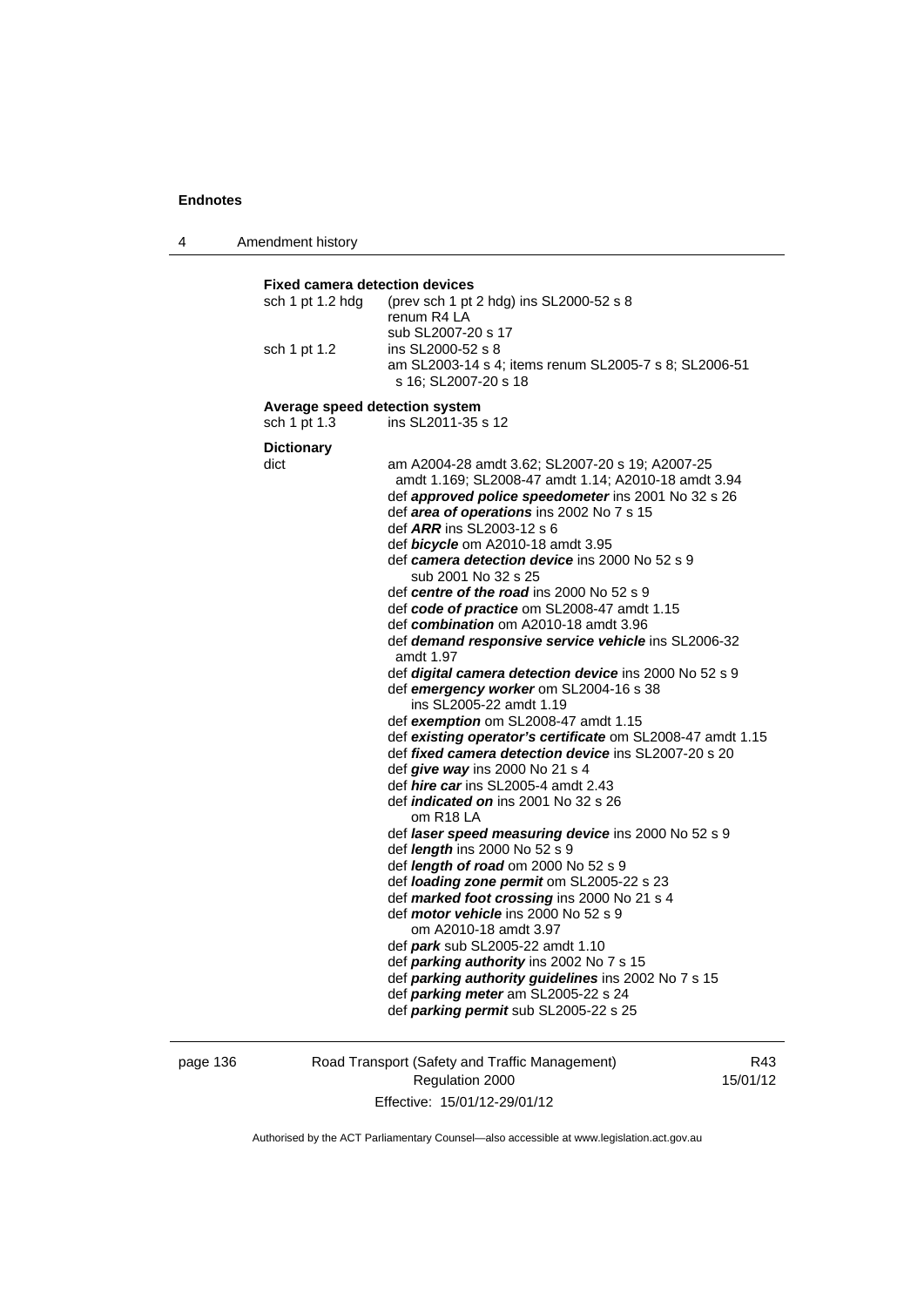def *parking ticket* am 2002 No 7 s 16 def *pay parking device* sub SL2005-22 s 25 def *pay parking sign* ins SL2005-22 s 26 def *pedestrian* ins 2000 No 21 s 4 def *piezo strip speed measuring device* ins 2000 No 52 s 9 def *postal vehicle* am SL2004-16 s 39 def *premises* ins SL2008-47 amdt 1.16 def *private hire car* om SL2005-4 amdt 2.44 def *public bus* sub Act 2001 No 62 amdt 1.42 def *radar speed measuring device* ins 2000 No 52 s 9 def *recording medium* ins 2001 No 32 s 26 def *red traffic arrow* ins 2000 No 52 s 9 def *red traffic light* ins 2000 No 52 s 9 def *registered interest* om R18 LA def *relevant parking fee* sub SL2005-22 s 27 def *restricted hire vehicle* om SL2005-4 amdt 2.44 def *restricted taxi* om 2002 No 2 s 30 def *ride* ins 2000 No 21 s 4 om A2010-18 amdt 3.97 def *rider* ins 2000 No 21 s 4 def *road* sub Act 2002 No 30 amdt 3.773; SL2005-22 amdt 1.20 def *road related area* ins Act 2002 No 30 amdt 3.774 om R18 LA def *security checksum* ins 2001 No 32 s 26 def *speed measuring device* ins 2000 No 52 s 9 om R18 LA def *stop* sub SL2005-22 amdt 1.20 def *taxi* sub 2002 No 2 s 31 om A2010-18 amdt 3.97 def *testing authority* ins 2000 No 52 s 9 def *the Act* om Act 2001 No 44 amdt 1.3805 def *ticket parking area* sub SL2005-22 s 27 def *ticket parking space* sub SL2005-22 s 27 def *traffic lights camera detection device* ins 2000 No 52 s 9 om SL2007-20 s 21 def *trailer* ins 2000 No 52 s 9 om A2010-18 amdt 3.97 def *use* om A2010-18 amdt 3.97 def *vehicle* ins 2000 No 52 s 9 def *WORM disk* ins 2001 No 32 s 26 sub SL2004-47 s 46

R43 15/01/12 Road Transport (Safety and Traffic Management) Regulation 2000 Effective: 15/01/12-29/01/12

page 137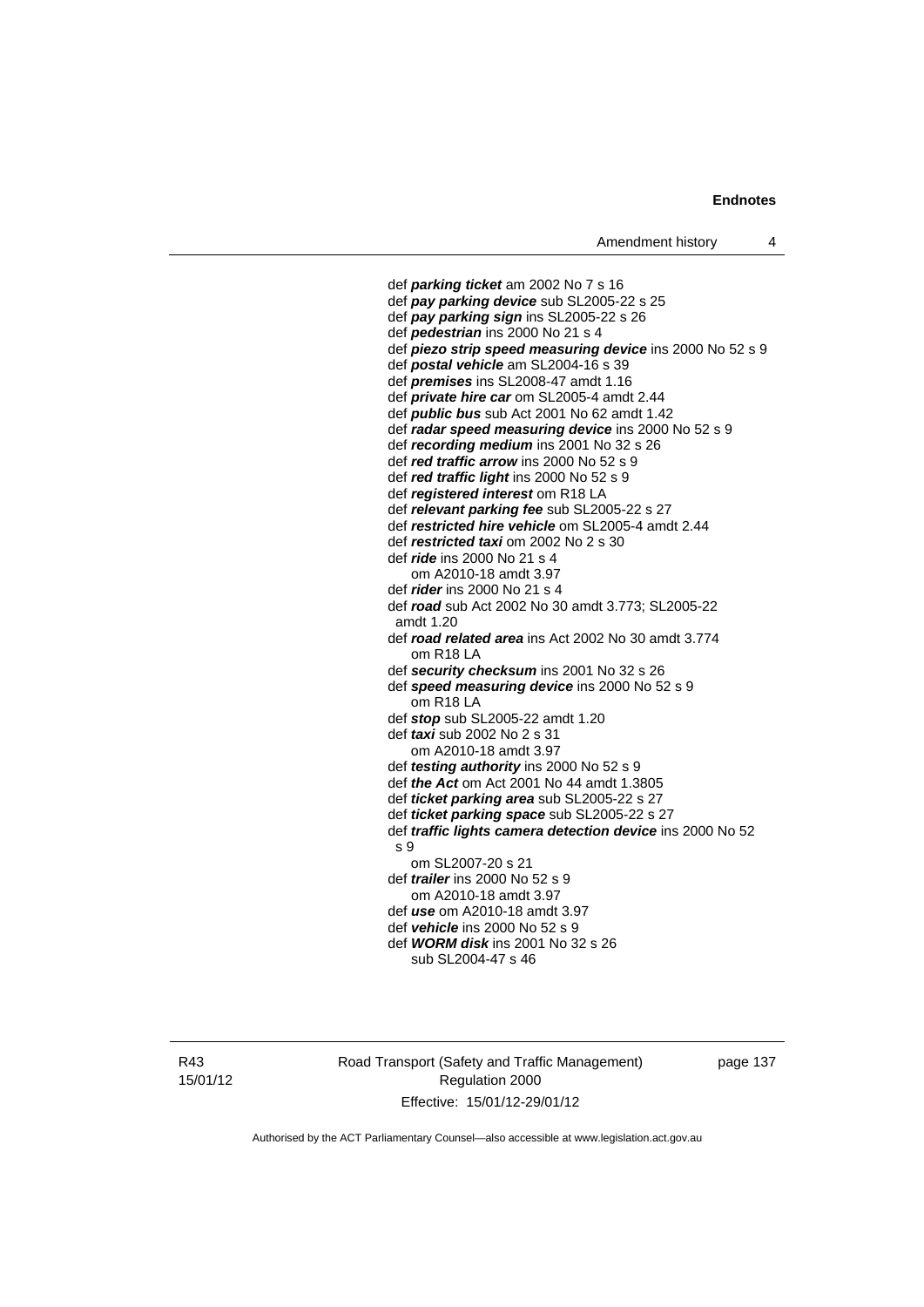5 Earlier republications

# **5 Earlier republications**

Some earlier republications were not numbered. The number in column 1 refers to the publication order.

Since 12 September 2001 every authorised republication has been published in electronic pdf format on the ACT legislation register. A selection of authorised republications have also been published in printed format. These republications are marked with an asterisk (\*) in column 1. Electronic and printed versions of an authorised republication are identical.

| <b>Republication No</b> | <b>Amendments to</b> | <b>Republication date</b> |
|-------------------------|----------------------|---------------------------|
| 1                       | not amended          | 1 March 2000              |
| 2                       | Act 2001 No 56       | 12 September 2001         |
| 3                       | Act 2001 No 62       | 3 December 2001           |
| 4                       | SL 2002 No 2         | 1 March 2002              |
| $5^*$                   | SL 2002 No 2         | 2 March 2002              |
| 6                       | SL 2002 No 7         | 16 April 2002             |
| $\overline{7}$          | Act 2002 No 30       | 10 October 2002           |
| 8                       | SL2002-31            | 1 November 2002           |
| 9                       | SL2002-31            | 2 December 2002           |
| 10                      | Act 2002 No 51       | 1 January 2003            |
| 11                      | SL2003-1             | 10 January 2003           |
| $12*$                   | SL2003-12            | 1 June 2003               |
| 13                      | SL2003-14            | 11 June 2003              |
| 14                      | A2004-7              | 5 April 2004              |
| 15                      | A2004-28             | 1 July 2004               |
| 16                      | A2004-28             | 19 July 2004              |
| 17                      | SL2004-47            | 10 September 2004         |
| 18                      | SL2004-47            | 2 November 2004           |
| 19                      | SL2005-4             | 9 March 2005              |
| 20                      | SL2005-7             | 9 April 2005              |
| $21*$                   | SL2005-22            | 16 September 2005         |
|                         |                      |                           |

page 138 Road Transport (Safety and Traffic Management) Regulation 2000 Effective: 15/01/12-29/01/12

R43 15/01/12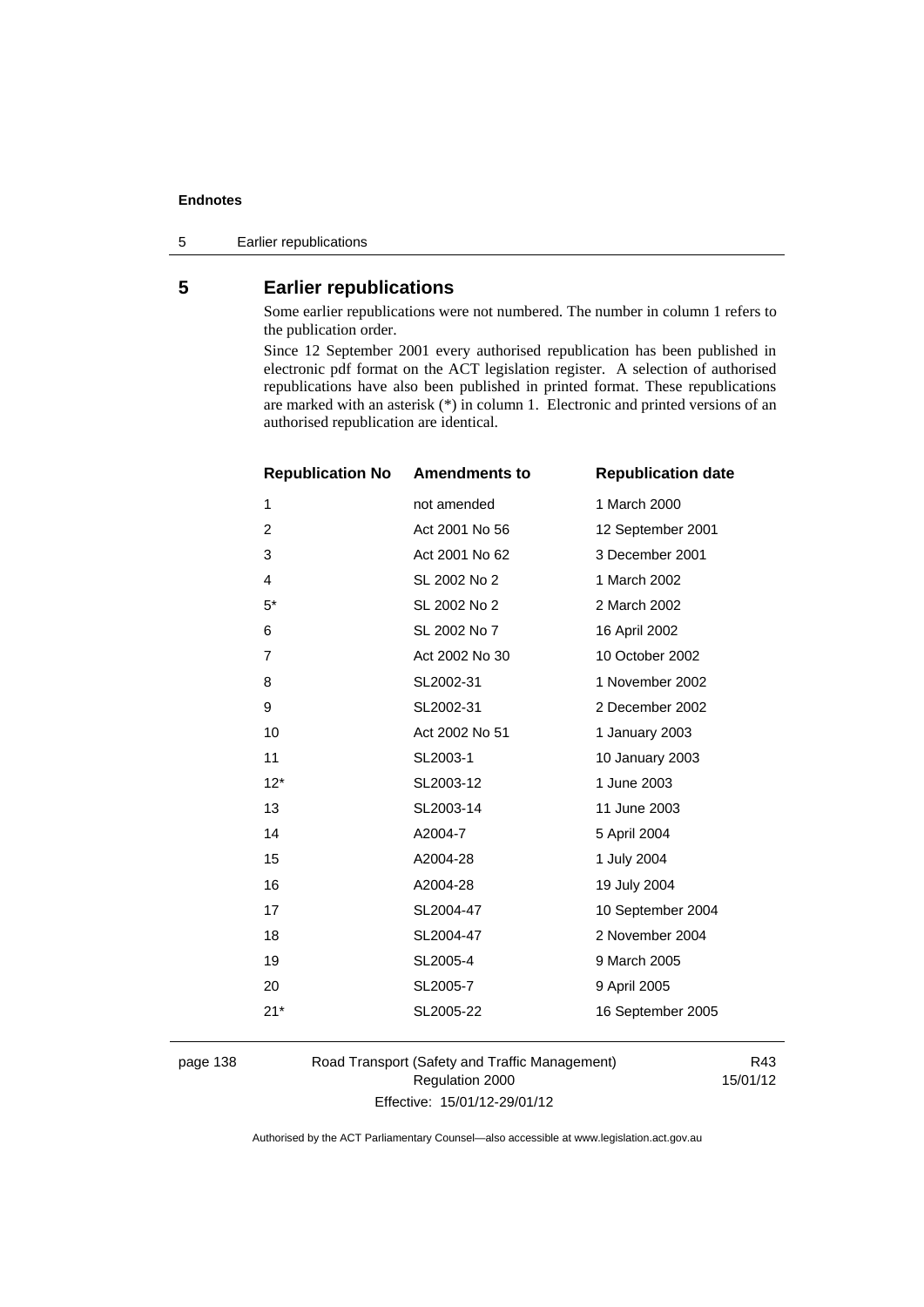Earlier republications 5

| <b>Republication No Amendments to</b> |           | <b>Republication date</b> |
|---------------------------------------|-----------|---------------------------|
| 22                                    | A2005-62  | 11 January 2006           |
| 23                                    | SL2006-4  | 17 January 2006           |
| 24                                    | SL2006-32 | 3 July 2006               |
| 25                                    | SL2006-32 | 2 December 2006           |
| 26                                    | SL2006-51 | 5 December 2006           |
| 27                                    | SL2007-20 | 31 July 2007              |
| 28                                    | A2007-25  | 31 March 2008             |
| 29                                    | SL2008-47 | 2 December 2008           |
| 30                                    | SL2008-47 | 11 March 2009             |
| 31                                    | SL2009-7  | 13 March 2009             |
| 32                                    | SL2009-7  | 16 March 2009             |
| 33                                    | SL2010-5  | 3 March 2010              |
| 34                                    | SL2010-5  | 15 March 2010             |
| 35                                    | SL2010-7  | 17 March 2010             |
| 36 (RI)                               | A2010-15  | 6 April 2010              |
| 37                                    | A2010-18  | 3 June 2010               |
| 38                                    | SL2010-33 | 6 August 2010             |
| 39                                    | SL2010-38 | 17 September 2010         |
| 40                                    | SL2011-2  | 28 January 2011           |
| 41                                    | SL2011-2  | 15 March 2011             |
| 42                                    | A2011-52  | 12 December 2011          |

R43 15/01/12 Road Transport (Safety and Traffic Management) Regulation 2000 Effective: 15/01/12-29/01/12

page 139